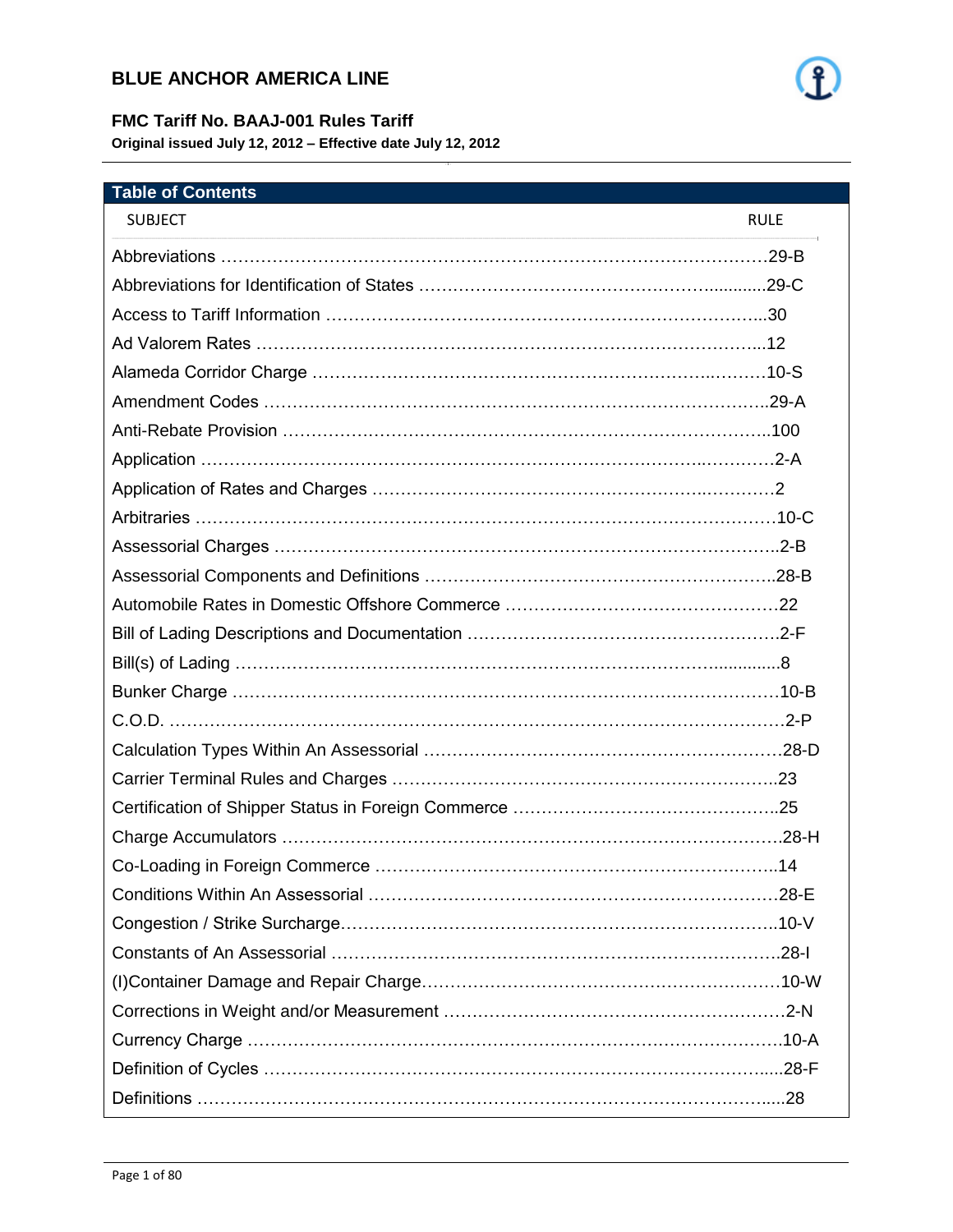

#### **FMC Tariff No. BAAJ-001 Rules Tariff**

**Original issued July 12, 2012 – Effective date July 12, 2012**

| <b>Table of Contents</b> |             |
|--------------------------|-------------|
| <b>SUBJECT</b>           | <b>RULE</b> |
|                          |             |
|                          |             |
|                          |             |
|                          |             |
|                          |             |
|                          |             |
|                          |             |
|                          |             |
|                          |             |
|                          |             |
|                          |             |
|                          |             |
|                          |             |
|                          |             |
|                          |             |
|                          |             |
|                          |             |
|                          |             |
|                          |             |
|                          |             |
|                          |             |
|                          |             |
|                          |             |
|                          |             |
|                          |             |
|                          |             |
|                          |             |
|                          |             |
|                          |             |
|                          |             |

- 2 -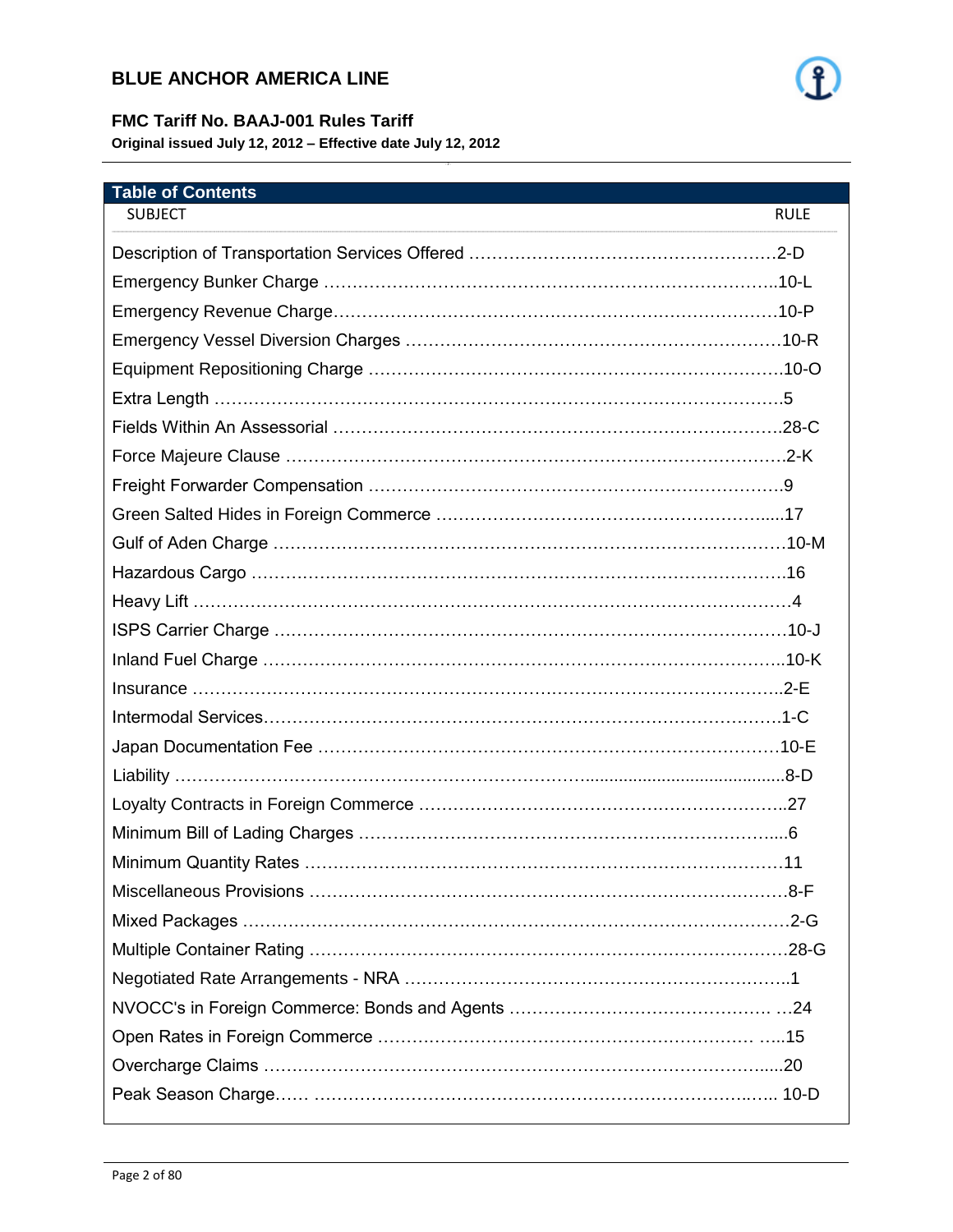

#### **FMC Tariff No. BAAJ-001 Rules Tariff**

**Original issued July 12, 2012 – Effective date July 12, 2012**

| <b>Table of Contents</b>                                          |             |
|-------------------------------------------------------------------|-------------|
| <b>SUBJECT</b>                                                    | <b>RULE</b> |
|                                                                   |             |
|                                                                   |             |
|                                                                   |             |
|                                                                   |             |
|                                                                   |             |
|                                                                   |             |
|                                                                   |             |
|                                                                   |             |
|                                                                   |             |
|                                                                   |             |
|                                                                   |             |
|                                                                   |             |
|                                                                   |             |
|                                                                   |             |
|                                                                   |             |
|                                                                   |             |
|                                                                   |             |
|                                                                   |             |
|                                                                   |             |
|                                                                   |             |
| Shippers Requests/Consultations/Complaints in Foreign Commerce 19 |             |
|                                                                   |             |
|                                                                   |             |
|                                                                   |             |
|                                                                   |             |
|                                                                   |             |
|                                                                   |             |
|                                                                   |             |
|                                                                   |             |
|                                                                   |             |

- 3 -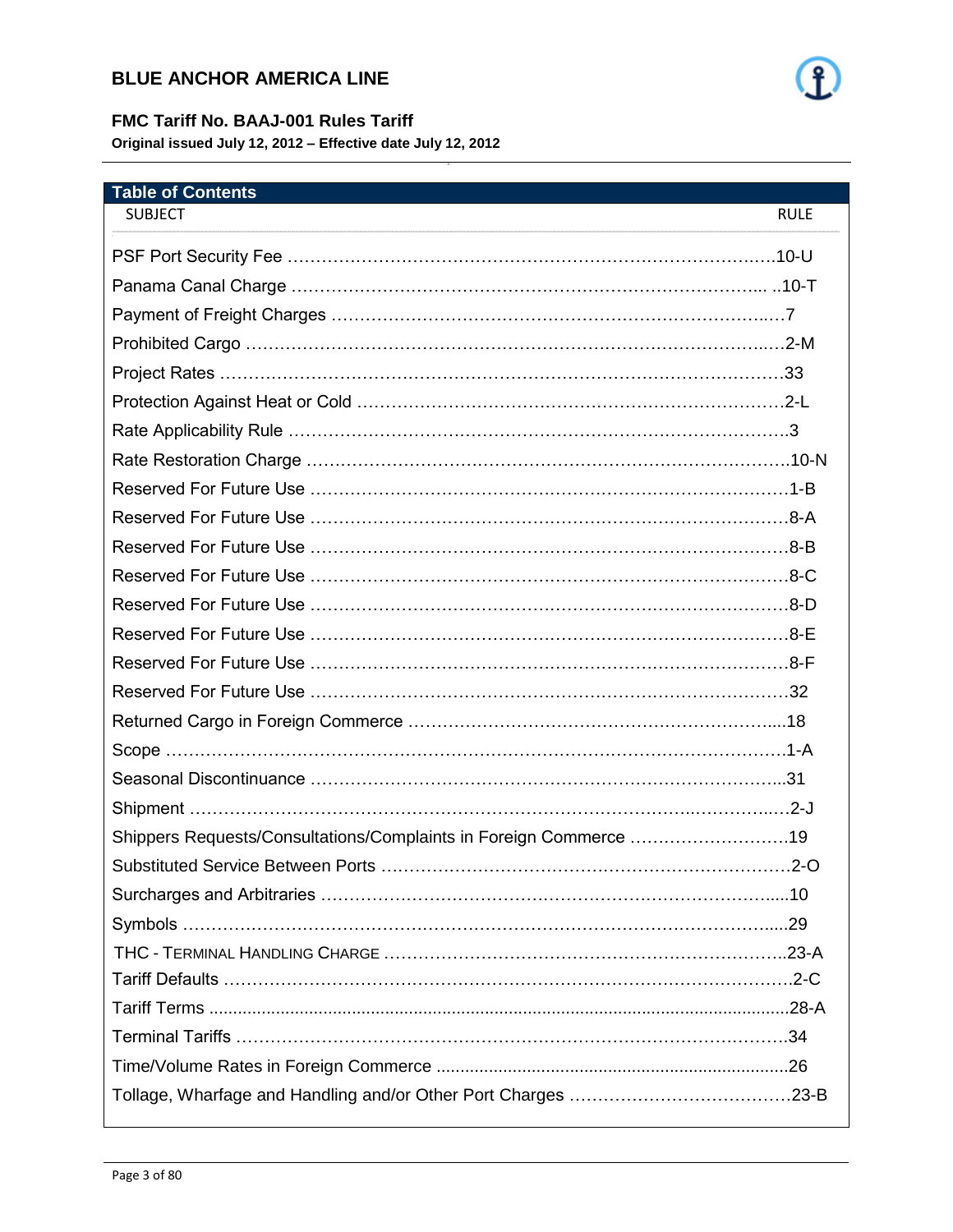

#### FMC Tariff No. BAAJ-001 Rules Tariff

Original issued July 12, 2012 - Effective date July 12, 2012

| <b>Table of Contents</b> |      |
|--------------------------|------|
| SUBJECT                  | RULF |
|                          |      |
|                          |      |
|                          |      |
|                          |      |
|                          |      |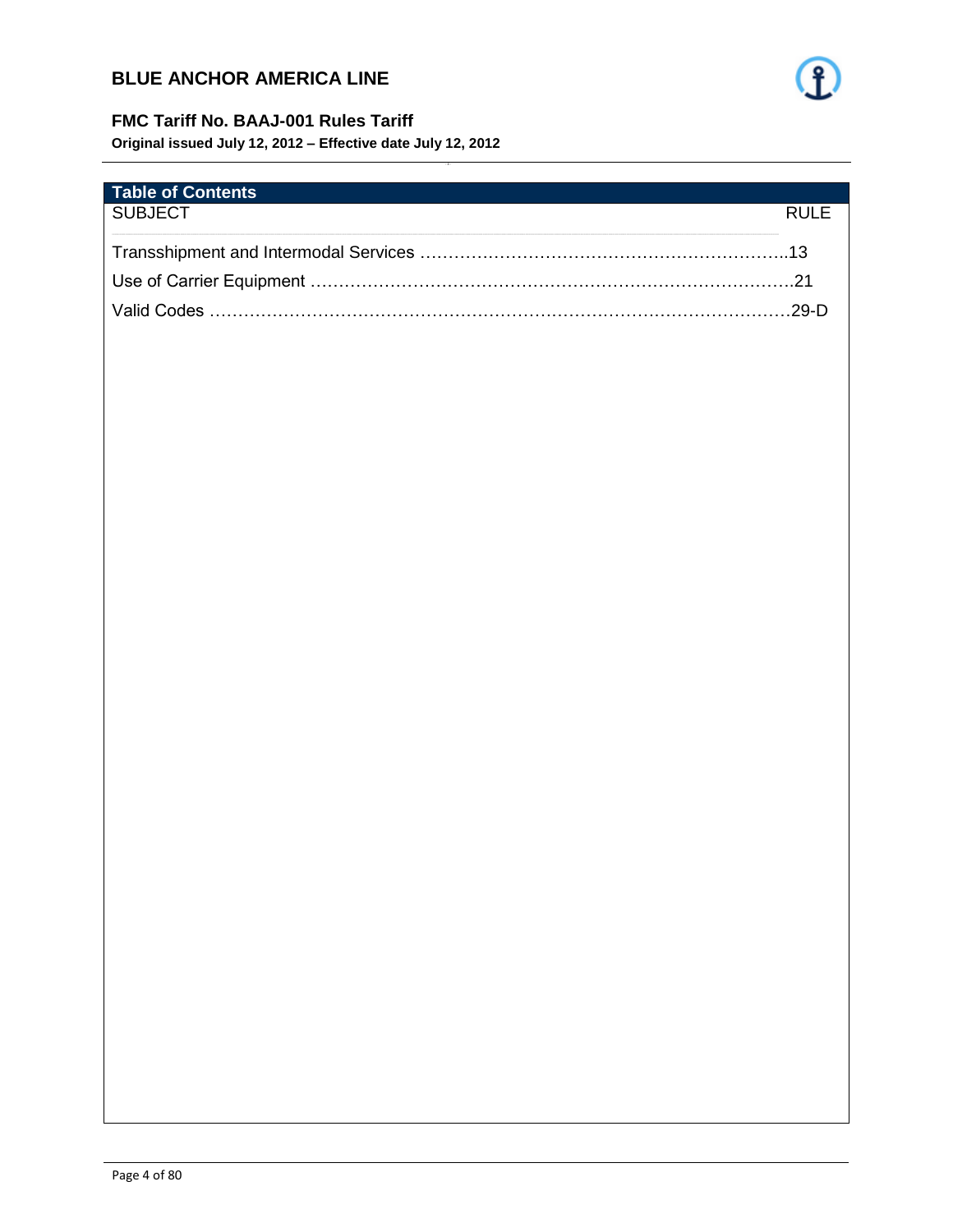

#### **FMC Tariff No. BAAJ-001 Rules Tariff**

**Original issued July 12, 2012 – Effective date July 12, 2012**

| <b>Table of Contents</b>                  |                          |                |                 |                       |                 |                             |
|-------------------------------------------|--------------------------|----------------|-----------------|-----------------------|-----------------|-----------------------------|
| (I) Tariff Amendments Index               |                          |                |                 |                       |                 |                             |
| added Page 2015-07-10                     |                          |                |                 |                       |                 |                             |
| Date amended Rule                         |                          |                | Code Amendment  | <b>Effective Date</b> | Cancels         | <b>Notation</b>             |
| 2012-07-12                                |                          | I              | Original        | 2012-07-12            |                 | <b>Original Publication</b> |
| 2012-10-24                                | <b>Title</b>             | $\mathsf{C}$   | 1 <sup>st</sup> | 2012-10-24            | Original        | <b>Bond Information</b>     |
| 2012-12-05                                | 9                        | $\mathsf C$    | 1 <sup>st</sup> | 2012-12-05            | Original        | <b>FAC Clarification</b>    |
| 2012-12-20<br>Congestion / Strike Charges | $10-V$                   |                | 1 <sup>st</sup> | 2013-01-20            | Original        | Add Rule 10-V Port          |
| 2013-09-03                                | 9                        | $\mathsf{C}$   | 2 <sup>nd</sup> | 2012-09-03            | 1 <sup>st</sup> | <b>FAC Amendment</b>        |
| 2013-10-18                                | 24                       | $\mathsf{C}$   | 1 <sup>st</sup> | 2013-10-18            | Original        | <b>Resident Agent</b>       |
| 2015-07-10                                | $\overline{\phantom{0}}$ | L              | Original        | 2015-07-10            |                 | <b>Add Amendment Index</b>  |
| 2015-07-10                                | <b>Title</b>             | C              | 2 <sup>nd</sup> | 2015-07-10            | 1 <sup>st</sup> | Publisher                   |
| 2015-07-10                                | 19                       | C              | 1 <sup>st</sup> | 2015-07-10            | Original        | Carrier's Agent             |
| 2015-09-15                                | $2-B$                    | A              | 1 <sup>st</sup> | 2015-10-15            | Original        | <b>Detention Terms</b>      |
| 2016-02-16                                | $2 - B$                  | $\overline{A}$ | 2 <sup>nd</sup> | 2016-03-15            | 1 <sup>st</sup> | <b>Detention Terms</b>      |
| 2016-07-27                                | $2-Q$                    | $\mathbf{I}$   | Original        | 2016-08-27            | Original        | <b>SOLAS VGM</b>            |
| 2016-12-05                                | $2-B$                    | A              | 3 <sup>rd</sup> | 2016-12-05            | 2 <sup>nd</sup> | <b>Detention Terms</b>      |
| 2018-02-07                                | $2 - B$                  | $\mathsf{C}$   | 4th             | 2018-02-07            | 3 <sup>rd</sup> | <b>Detention Terms</b>      |
| 2018-02-07                                | $2-D$                    | $\mathsf{C}$   | 1 <sup>st</sup> | 2018-02-07            | Original        | <b>Services</b>             |
| 2019-08-09                                | $2-B$                    | A              | 5 <sup>th</sup> | 2019-09-08            | 4 <sup>th</sup> | <b>Detention Terms</b>      |
| 2019-08-09                                | $2 - B$                  | $\mathsf{I}$   | Original        | 2019-09-08            | Original        | Demurrage Terms             |
| 2020-06-30                                | $2 - B$                  | A              | 6 <sup>th</sup> | 2020-07-30            | 5 <sup>th</sup> | <b>Detention Terms</b>      |
| 2020-06-30                                | $2 - B$                  | A              | 1 <sup>st</sup> | 2020-07-30            | Original        | <b>Demurrage Terms</b>      |
| 2020-09-08<br>Repair                      | $10-W$                   | $\mathsf{I}$   | Original        | 2020-10-07            | Original        | Container Damage &          |
|                                           |                          |                |                 |                       |                 |                             |

- 5 -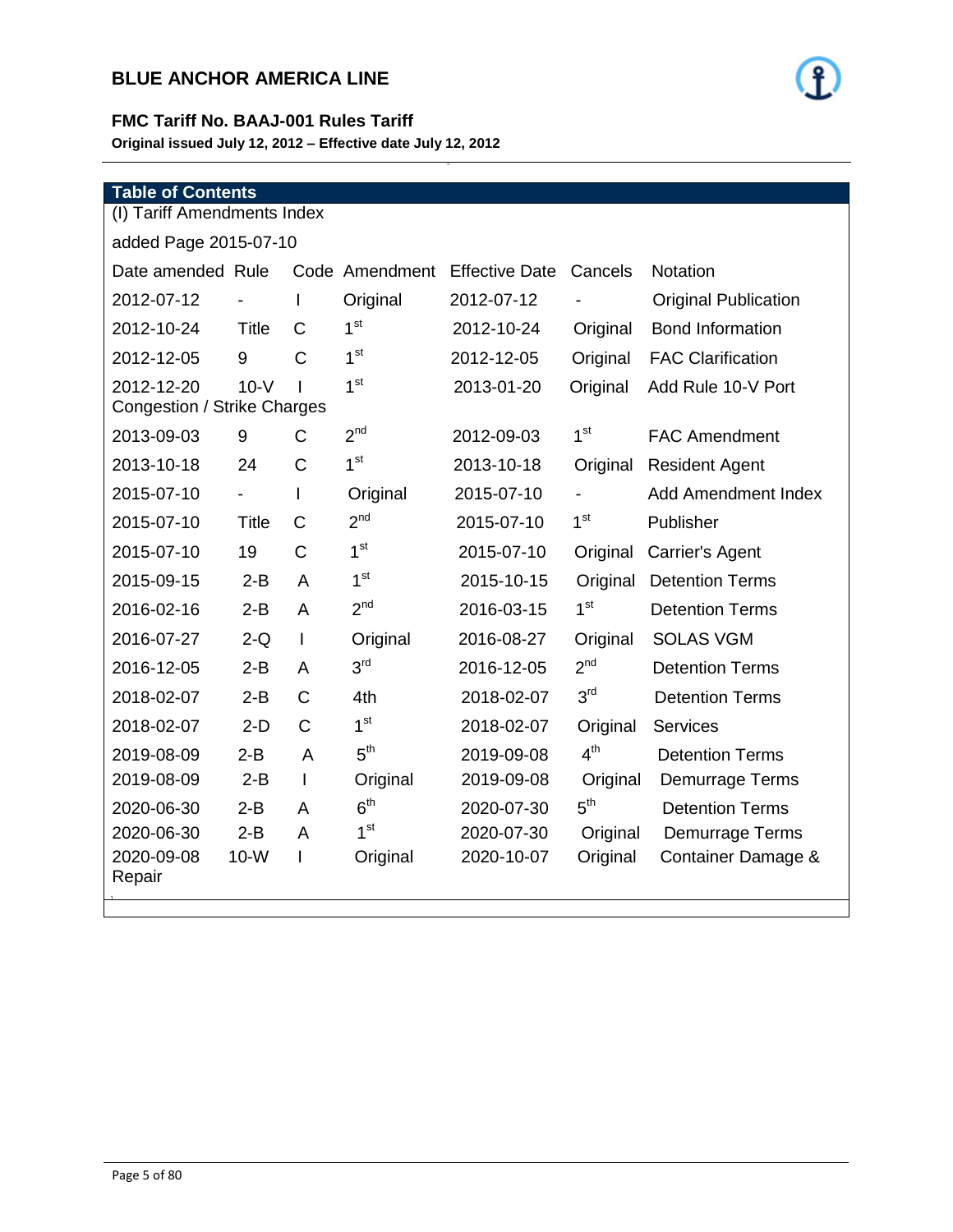

**FMC Tariff No. BAAJ-001 Rules Tariff Original issued July 12, 2012 – Effective date July 12, 2012**

- 6 -

# **Title Page**

# **Blue Anchor America Line**

Kuehne + Nagel Inc. d/b/a Blue Anchor America Line Jersey City, NJ 07302 (A Non Vessel Operating Common Carrier)

FMC Tariff No. BAAJ-001 Rules Tariff

From Worldwide Ports and Locations / Points

To Worldwide Ports and Locations / Points

(as shown in Rule 1-A)

For Tariff access see Rule 30

Bond in the amount of USD 75,000.00 is issued by B&M International Bond & Marine Brokerage, Ltd. Lexon Insurance Company

Bond Nr. 8821543 Effective July 1. 2012

Bond Rider in the amount of USD 535,000.00 issued Sept.21,2012

( C ) 2nd Amendment July 10, 2015, Cancels  $1<sup>st</sup>$  Amendment – issued Oct. 24, 2012

Publishing Office: Blue Anchor America Line d/b/a Blue Anchor America Line 10 Exchange Place, 19<sup>th</sup> Floor Jersey City, NJ 07302, USA Marcus Reimann – [Marcus.Reimann@Kuehne-Nagel.com](mailto:Marcus.Reimann@Kuehne-Nagel.com)

This is to certify that all information contained in this tariff is true and accurate and no unlawful alterations are permitted.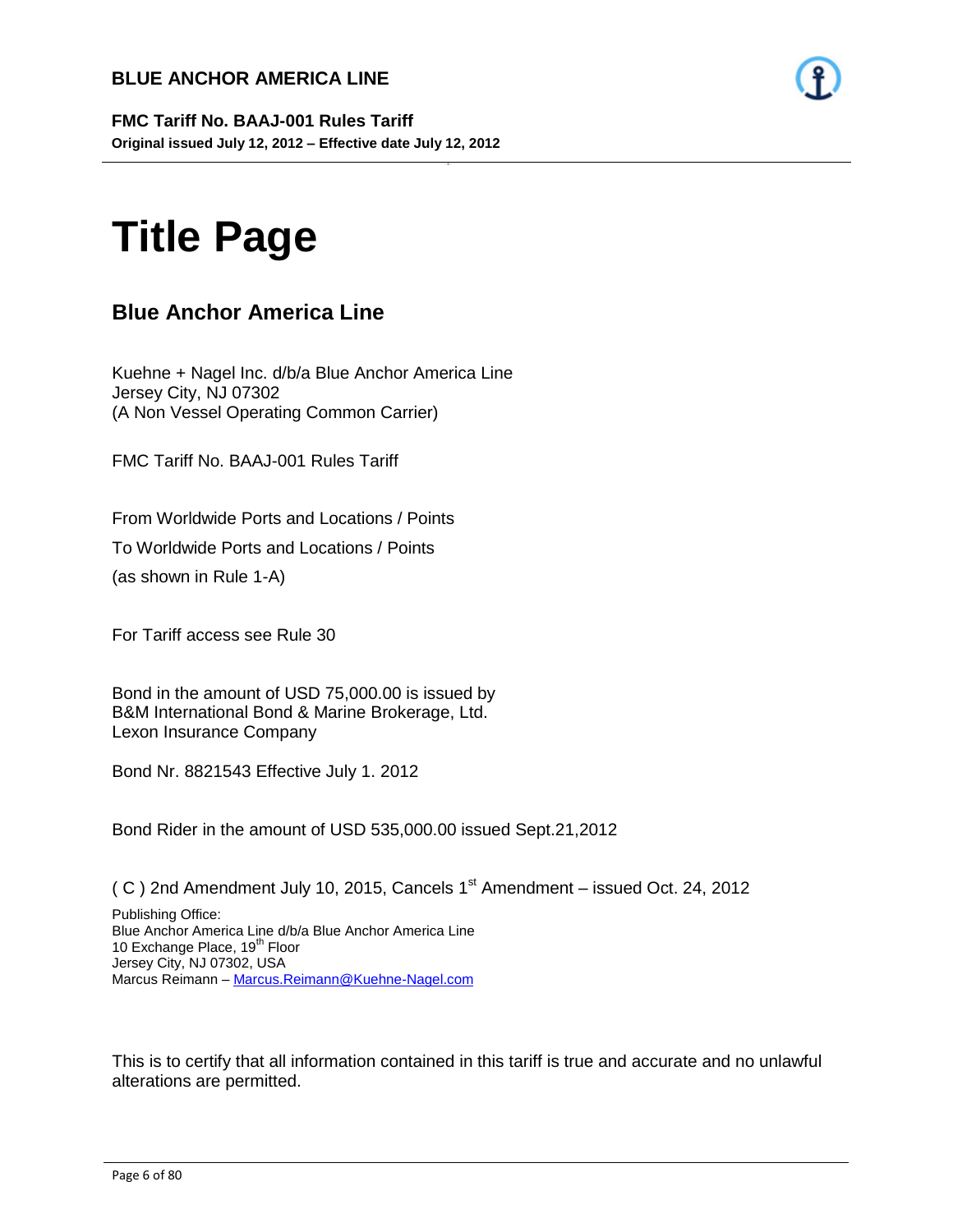**FMC Tariff No. BAAJ-001 Rules Tariff Original issued July 12, 2012 – Effective date July 12, 2012**



#### **RULE 1**

**Pursuant to Federal Maritime Commission Regulations effective April 18, 2011, Blue Anchor America Line elected to use the exemption from the tariff rate publication requirements of the Shipping Act and the FMC's regulations, and will apply negotiated rate arrangements (NRA's)**

- 7 -

**Final Rule 76FR 11351; Correction 76FR 10706 and subsequent amendments.**

**Carrier may enter into Negotiated Rate Arrangements (NRA's) with Merchant in lieu of publishing the applicable rates and charges for services provided in its rate tariff.**

# **RULE 1 - A SCOPE**

Origin Ports as Follows:

--------------------------------------------------------------------------------------------------------------------------

Worldwide Ports and Locations / Points

--------------------------------------------------------------------------------------------------------------------------

Destination Ports as Follows:

Worldwide Ports and Locations / Points

--------------------------------------------------------------------------------------------------------------------------

# **RULE 1 - B**

Reserved for future use

# **RULE 1-C**

#### **INTERMODAL SERVICES**

The rates and charges published in these Tariff Rules apply to or from Inland Points as follows: Worldwide Ports and Locations / Points

-------------------------------------------------------------------------------------------------------------------------------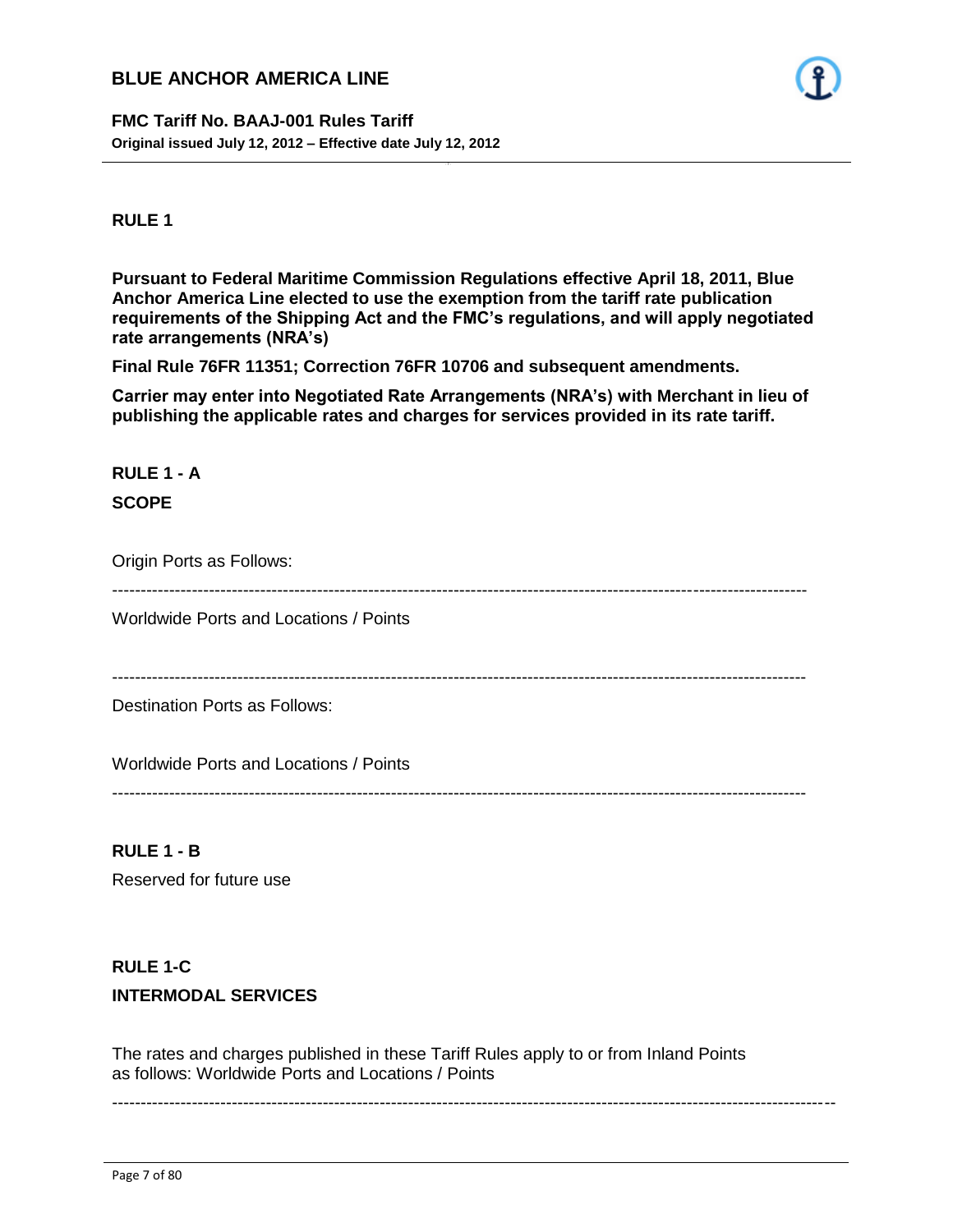

**FMC Tariff No. BAAJ-001 Rules Tariff Original issued July 12, 2012 – Effective date July 12, 2012**

#### **RULE 2**

#### **APPLICATION OF RATES AND CHARGES**

See Following Sub-rules

-------------------------------------------------------------------------------------------------------------------------------

- 8 -

#### **RULE 2-A**

#### **APPLICATION**

Rates and charges named in these Tariff Rules apply FROM Carrier's CFS or CY Terminal, Rail Carrier's TOFC/COFC Ramp or Shipper's/Consignor's Premises at Port of Point of Origin or TO Carrier's CFS or CY Terminal, rail Carrier's TOFC/COFC Ramp or Consignee's Premises at Port of Point of Destination VIA Local Direct Ocean Services or Joint Motor/Direct Ocean, Rail/Direct ocean or Motor/Rail/Direct Ocean Service.

-------------------------------------------------------------------------------------------------------------------------------

**RULE 2-B**

#### **ASSESSORIAL CHARGES**

Except as otherwise provided, rates named in these Tariff Rules do NOT include Lighterage, Terminal Handling, Wharfage, Detention, Demurrage, Storage, Deviations from customary Routing, Taxes, Duties, Dues, Customs Charges or any other Assessorial Charges or Assessments which are established by customs of the Port, by Port of Local Tariffs or by U.S. Customs Service, EXCEPT rates or charges specifically named or included in the rates. All origin and destination local charges apply whether or not included in this rules tariff or in quotations. All such assessorial charges assessed against the cargo will be for the account of the cargo, even if Carrier is responsible for the collection thereof.

Detention applicable for containers only moved under Blue Anchor America Line (BAAL) Bills of Lading whether via carrier haulage or merchant haulage via U.S. ports, including Intermodal via Canadian ports and / or rail or truck crossings:

Container Detention Free Time – applicable for Import and / or Export

Standard, High-Cube, Containers – Free Time of 4 business days Temperature Controlled (Refrigerated), Flat-Rack or Open Top Containers – Free Time of 3 business days

Detention charges applicable for Containers only – per each calendar day

(A)  $6<sup>th</sup>$  Amendment effective July 30<sup>th</sup>, 2020 cancels  $5<sup>th</sup>$  Amendment September  $8<sup>th</sup>$ , 2019

Standard and High-Cube Containers;

| $1st$ through $4th$ calendar days     | USD 195.00 per Container and calendar day |
|---------------------------------------|-------------------------------------------|
| $5th$ through $7th$ calendar days     | USD 225.00 per Container and calendar day |
| 8 <sup>th</sup> calendar day and over | USD 260.00 per Container and calendar day |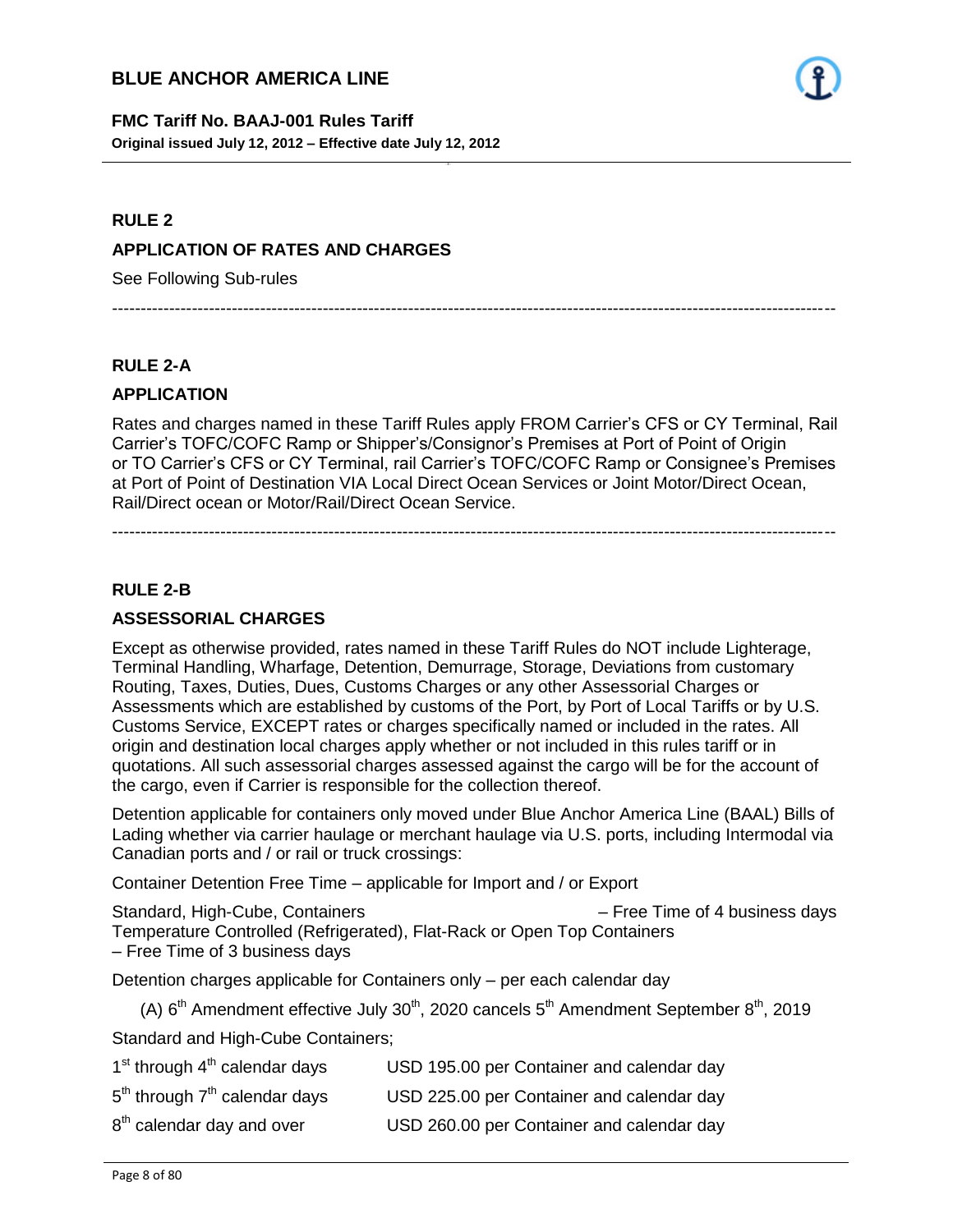# **FMC Tariff No. BAAJ-001 Rules Tariff**

**Original issued July 12, 2012 – Effective date July 12, 2012**

#### **RULE 2-B (continued)**

Flat-Rack and Open Top containers;

| 1 <sup>st</sup> through 4 <sup>th</sup> calendar days | USD 390.00 per Container and calendar day |
|-------------------------------------------------------|-------------------------------------------|
|-------------------------------------------------------|-------------------------------------------|

- 9 -

5<sup>th</sup> calendar day and over USD 450.00 per Container and calendar day

Temperature Controlled (Refrigerated) Containers;

| $1st$ through $4th$ calendar days     | USD 450.00 per Container and calendar day |
|---------------------------------------|-------------------------------------------|
| 5 <sup>th</sup> calendar day and over | USD 475.00 per Container and calendar day |

Under Carrier Haulage – Carrier Store Delivery and Collection Haulage conditions (BAAL undertakes cargo delivery and collection arrangements), detention is payable to BAAL by the named BAAL Bill of Lading Consignee and / or Shipper.

Under Merchant Haulage conditions, detention is payable to BAAL by the named BAAL Bill of Lading Consignee and / or Shipper.

When contractual free time for the container expires, detention charges will begin to accrue and will continue for all subsequent calendar days until receipt of confirmation that the container has been returned as follows:

(1) Detention will cease to be accrued on the day the container is returned and in-gated to a container facility nominated and authorized by BAAL prior to the re-delivery of the container.

Charges for detention under Carrier haulage and / or Merchant haulage conditions will be billed and are payable directly by the named BAAL Bill of Lading Consignee and / or Shipper. Consignee and / or Shipper are responsible for advising BAAL or its designated agent when the Container is ready for pick-up at their facility. Consignee and / or Shipper are jointly and severally responsible for detention charges.

For customers who have agreed extended detention container free time in the USA, the subsequent charges beyond free time will be applicable as per BAAL's tariff rate in the following manner:

After the extended free time expires, any additional days will be subject to the detention charges as per the relevant day count in BAAL's tariff tier structure. This means that the subsequent detention charges beyond extended free time will not automatically calculated and chargeable

from the 1<sup>st</sup> tier from the tariff but from the applicable tier reached when including the extended detention container free time, i.e.

Upon the expiry of a 7 day agree extended free time, the  $8<sup>th</sup>$  day would be chargeable at the same rate applied in the BAAL published tariff based on the  $8<sup>th</sup>$  day count of the standard tariff charge tier.

(C)  $5<sup>th</sup>$  Amendment Effective September  $8<sup>th</sup>$ , 2019 cancels  $4<sup>th</sup>$  Amendment February  $7<sup>th</sup>$ , 2018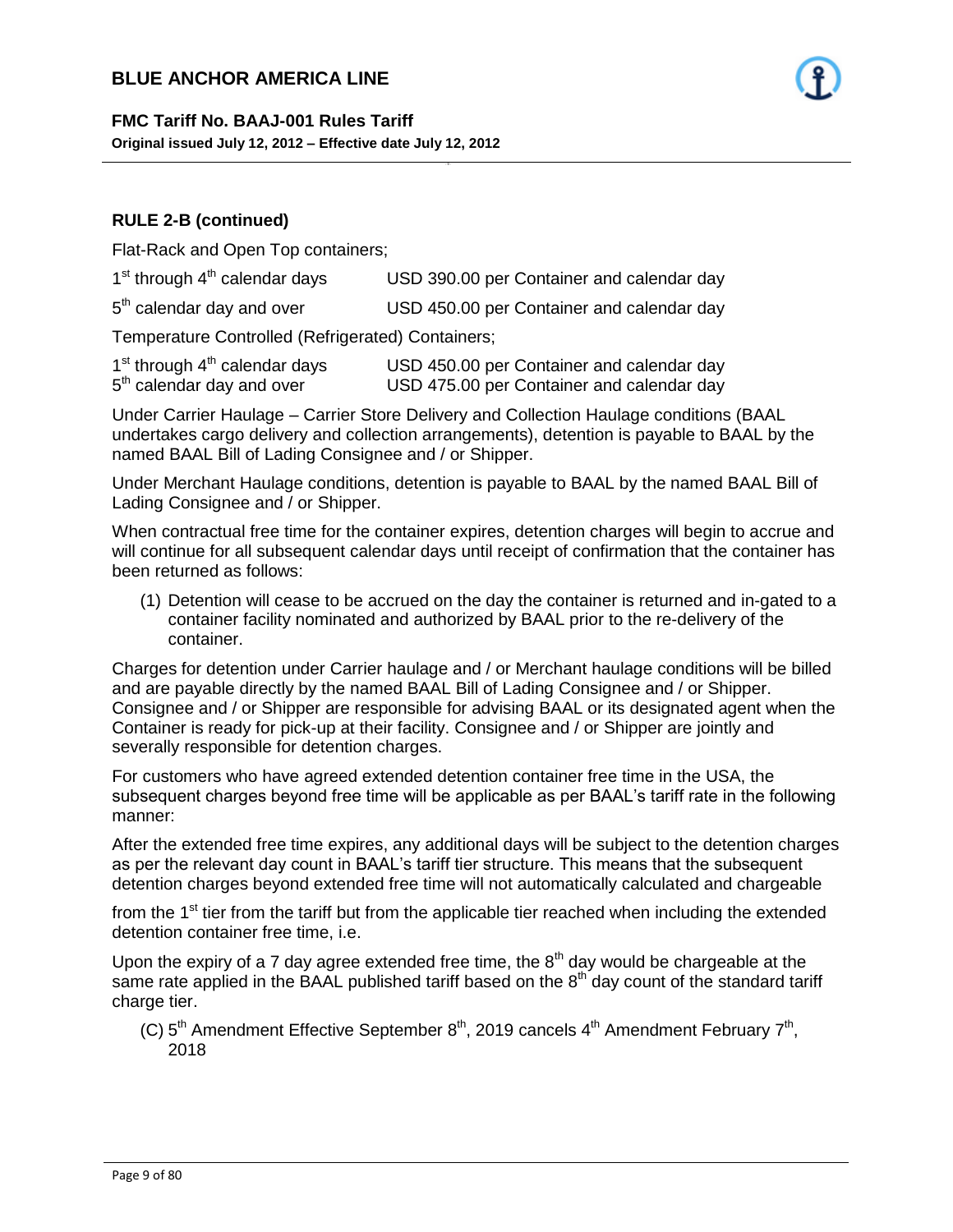

#### **RULE 2-B (continued)**

 Demurrage: (A) 1st Amendment effective July 30th, 2020 cancels Original September 8th, 2019

- 10 -

Demurrage applicable for containers only moved under Blue Anchor America Line (BAAL) Bills of Lading whether via carrier haulage or merchant haulage via U.S. ports, including Intermodal via Canadian ports and / or rail or truck crossings:

Container Demurrage Free Time – applicable for Import and / or Export (I)

Applicable for the ports of New York (including New Jersey), Los Angeles, Long Beach, Oakland, Seattle/Tacoma;

Standard or High-Cube Containers – Free Time of 4 business days

Flat-Rack, Open-Top or Temperature Controlled (Refrigerated) Containers – Free Time of 2 business days

Applicable for all other U.S. East, Gulf and West Coast ports;

Standard or High-Cube Containers **Example 20** - Free Time of 5 business days Flat-Rack, Open-Top or Temperature Controlled (Refrigerated) Containers – Free Time of 2 business days

Applicable for all other inland CY's or rail-ramps;

| Standard, High-Cube, Flat-Rack or Open Top Containers   | $-$ Free Time of 2 calendar days* |
|---------------------------------------------------------|-----------------------------------|
| <b>Temperature Controlled (Refrigerated) Containers</b> | $-$ Free Time of 2 calendar days* |

\*Calendar days excludes the 1st Saturday if day of arrival

After expiration of the granted Free Time, demurrage is charged in order to cover the arising expenses as assessed by the respective VOCC and/or individual Terminal Operator in accordance with the custom of the port.

Demurrage charges, after expiration of free-time: (A) 1st Amendment effective July 30th, 2020 cancels Original September 8th, 2019

Ports of New York and New Jersey;

Standard and High-Cube containers:

Flat-Rack or Open-Top containers:

Calendar day 1 through 4 USD 325.00 per container, per calendar day Calendar day 5 through 9 USD 425.00 per container, per calendar day Calendar day 10 and onwards USD 525.00 per container, per calendar day

Calendar day 1 through 3 USD 625.00 per container, per calendar day Calendar day 4 and onwards USD 725.00 per container, per calendar day

Temperature Controlled (Refrigerated) Containers: Calendar day 1 through 3 USD 670.00 per container, per calendar day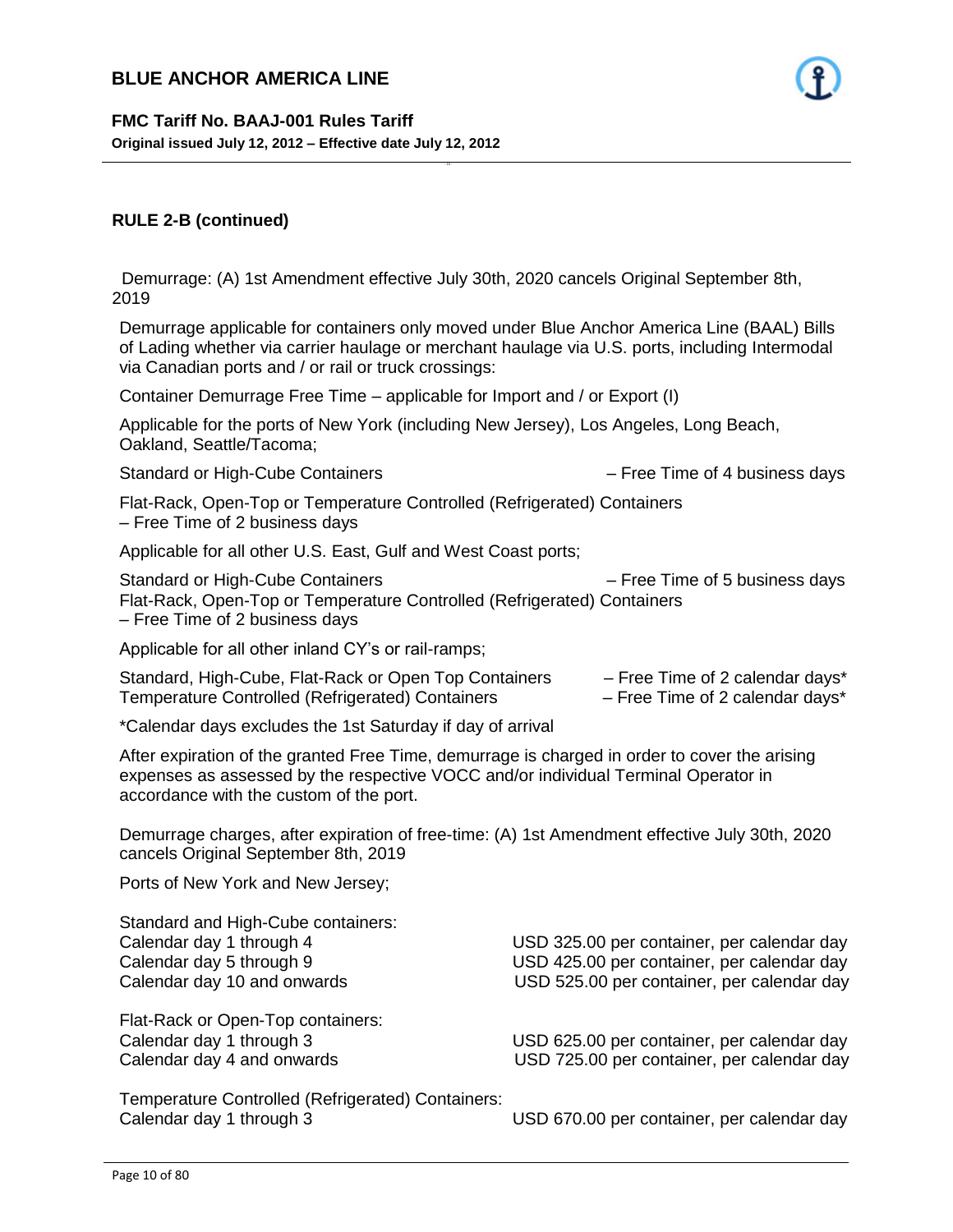



# **RULE 2-B (continued)**

Calendar day 4 and onwards USD 840.00 per container, per calendar day

All other ports on the U.S. East, Gulf and West Coast ports;

| Standard and High-Cube containers<br>Calendar day 1 through 4<br>Calendar day 5 through 9<br>Calendar day 10 onwards | USD 275.00 per container, per calendar day<br>USD 325.00 per container, per calendar day<br>USD 375.00 per container, per calendar day |
|----------------------------------------------------------------------------------------------------------------------|----------------------------------------------------------------------------------------------------------------------------------------|
| Flat-Rack or Open-Top containers:<br>Calendar day 1 through 3<br>Calendar day 4 and onwards                          | USD 350.00 per container, per calendar day<br>USD 400.00 per container, per calendar day                                               |
| Temperature Controlled (Refrigerated) Containers:<br>Calendar day 1 through 3<br>Calendar day 4 and onwards          | USD 475.00 per container, per calendar day<br>USD 600.00 per container, per calendar day                                               |
| All other U.S. Inland CY's or Rail-ramps:                                                                            |                                                                                                                                        |
| Standard and High-Cube containers<br>Calendar day 1 through 4<br>Calendar day 5 onwards                              | USD 195.00 per container, per calendar day<br>USD 225.00 per container, per calendar day                                               |
| Flat-Rack or Open-Top containers:<br>Calendar day 1 through 4<br>Calendar day 5 onwards                              | USD 290.00 per container, per calendar day<br>USD 340.00 per container, per calendar day                                               |
| Temperature Controlled (Refrigerated) Containers:<br>Calendar day 1 through 3<br>Calendar day 4 and onwards          | USD 325.00 per container, per calendar day<br>USD 450.00 per container, per calendar day                                               |

- 11 -

Demurrage charges incurred at U.S. Rail-ramps is assessed independently from the rail-ramp operators own storage tariff charges.

Any demurrage charges that are incurred with respect to cargo moving under carrier haulage or merchant haulage, including but not limited to those resulting from delays in documentation, delayed clearance, acts or omissions of governmental agencies, holds, exams, shortage of trucking power, tri-axle and/or chassis availability, volume surge, consignees delivery or acceptance windows, terminal congestion, vendor/subcontractor failure, or any other causes beyond the control of the Carrier are to be billed for account of the cargo.

If Demurrage charges are incurred with respect to cargo moving under carrier haulage due to circumstances beyond Carriers and / or Customers control, the Carrier shall make reasonable efforts to minimize such costs and, in the event Carrier is able to obtain concessions from the VOCC or terminal operator or other facility that result in the assessment of charges that are lower than the demurrage charges that would have otherwise been applicable, assess the cargo a demurrage charge equal to the lower amount the Carrier is assessed by the terminal or other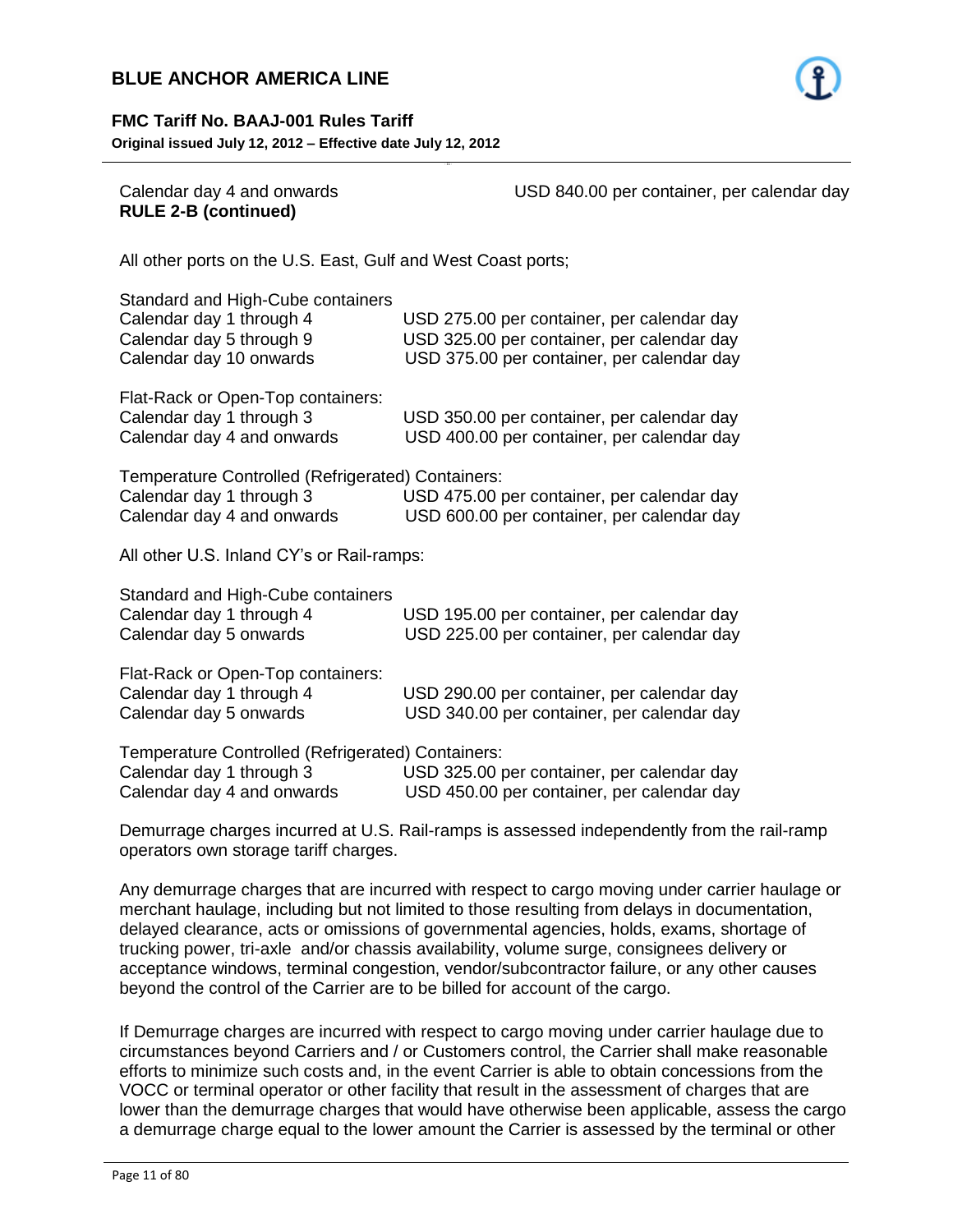# **FMC Tariff No. BAAJ-001 Rules Tariff**

**Original issued July 12, 2012 – Effective date July 12, 2012**

facility, plus an administrative charge of US\$100 per bill of lading.

-------------------------------------------------------------------------------------------------------------------------------

- 12 -

#### **RULE 2-C**

#### **TARIFF DEFAULTS**

Rates named in these Tariff Rules are stated in U.S. Currency and, except as otherwise provided in individual rate Items, apply per weight ton (W) of 1000 kilos or per Measurement Ton (M) of 1 Cubic meter, per Container or Lump sum per shipment.

1. Cargo rated on a "Weight Ton" ("W") basis will be assessed charges on the gross weight of the individual pieces or packages in each shipment, subject to Rule 24.

2. Cargo rated on Measurement Ton" ("M") basis will be assessed charges on the overall measurement of the individual pieces or packages in each shipment, subject to Rule 25.

3. Cargo rated on an alternating "Weight Ton or Measurement Ton" ("WM") basis will be assessed charges in accordance with paragraphs 1 or 2 above, whichever produces the greatest revenue to the Carrier.

4. Cargo rated on a "Per Container" basis will be assessed charges on the basis of a single container by capacity and type.

5. Cargo rated on a "Lumpsum" basis will be assessed charges on the basis of a single complete shipment not exceeding specified maximum weight and/or measurement limit's, and / or maximum number of containers.

-------------------------------------------------------------------------------------------------------------------------------

(C)1st Amendment Effective February  $7<sup>th</sup>$ , 2018 cancels Original July 12, 2012

# **RULE 2-D**

#### **DESCRIPTION OF TRANSPORTATION SERVICES OFFERED**

Rates or Charges named in these Tariff Rules Rule are predicated upon specified services at Origin and Destination. See below for full explanation of each service.

Where no service has been specified in the individual rate Items of these Tariff Rules, such rate will apply from CFS to CFS on Less-than-Container load shipments and from CY to CY on Full Container load shipments:

#### 1. CONTAINER FREIGHT STATION SERVICE – "(CFS)" "(S)"

Container Freight Stations are the facilities at origin where breakbulk, or packaged cargo, is tendered to Carrier by Shipper for containerization, OR the facilities at destination where containers are unloaded and/or stripped by Carrier, and breakbulk or packaged cargo is made available for Consignee removal.

i) CFS Services at origin INCLUDES loading cargo into or onto Containers (including furnishing and installing all blocking, bracing or staking necessary to secure cargo for safe transportation) and line haul transportation. CFS Service at origin does NOT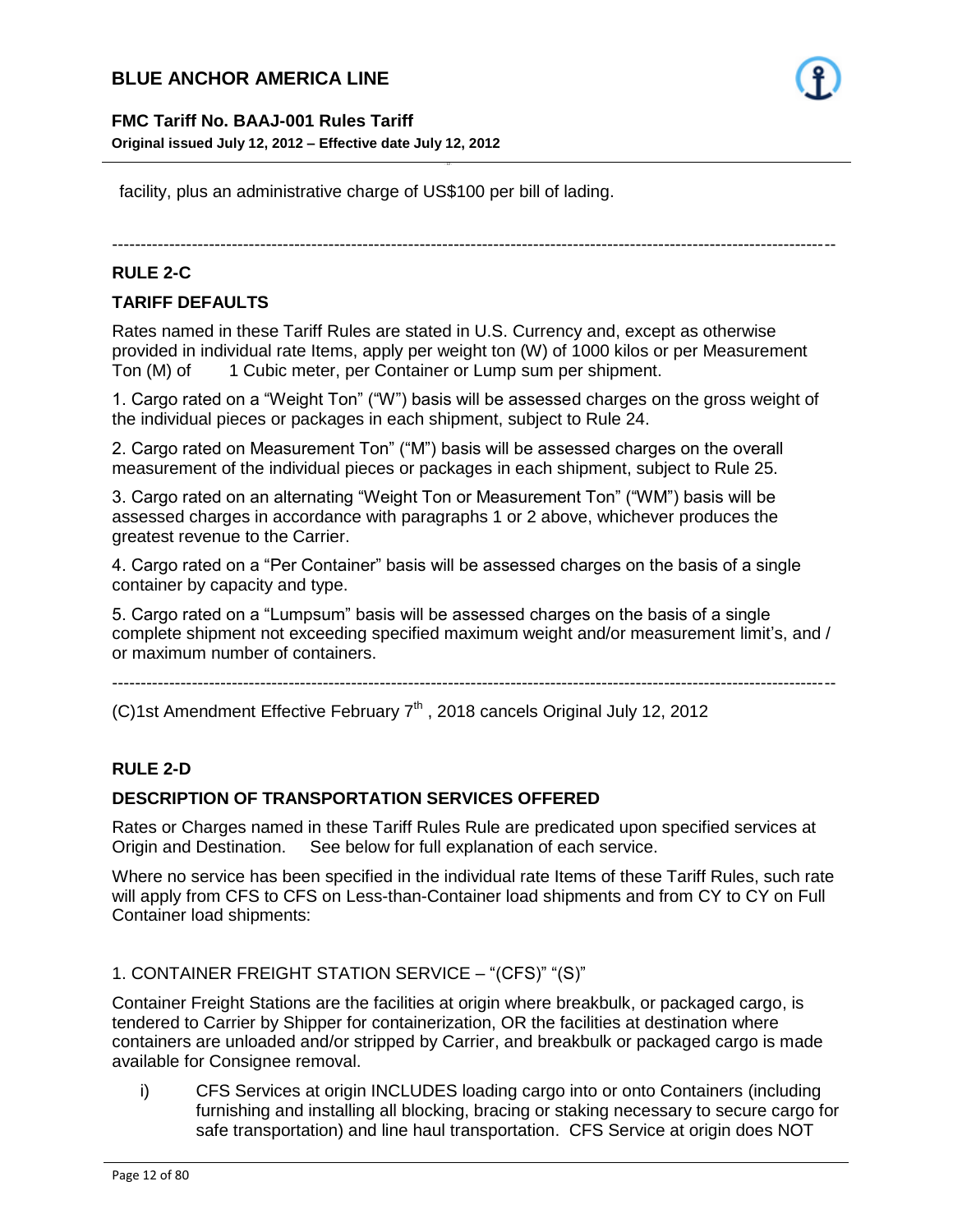# **RULE 2-D (continued)**

include pickup of cargo or other transportation services beyond origin CFS; storage or warehouse charges at origin; NOR terminal receiving or service charges.

ii) CFS Service at destination INCLUDES line haul transportation; unloading cargo from container and stripping of container at CFS; and making breakbulk or packaged cargo available for Consignee removal. CFS Services at destination does NOT include delivery of cargo, or other transportation service, beyond destination CFS: storage or warehouse charges at destination; NOR terminal or destination delivery or service charges.

#### 2. CONTAINER YARD SERVICE – "(CY)" "(Y)"

Container Yards are the facilities provided by the Carrier where empty and loaded containers are tendered to, or received from the Carrier.

- 13 -

- i) CY Service at origin INCLUDES making empty container available for Shipper/Consignor to load container off premises of the Carrier; receipt of loaded Containers at origin CY; and line haul transportation. CY Service at origin does NOT include any stuffing, loading, blocking, bracing or stacking of cargo into or onto container; delivery of empty Container to Shipper's premises; transportation of loaded Container from Shipper's premises to Carrier's origin CY; NOR Equipment Demurrage Charges or waiting time, drop and pick charges incurred by Shipper.
- ii) CY Service at destination INCLUDES line haul transportation and making loaded container available at CY for Consignee to unload container off the premises of the Carrier. CY Service at destination does NOT include delivery of loaded container to Consignee's premises; unloading of cargo or stripping of container; return of empty container to Carriers CY; NOR Equipment Demurrage Charges or waiting time, drop and pick charges incurred by Consignee.

#### 3. DOOR SERVICE – "(DOOR)"

Door as used in the Tariff is the Shipper's, Consignor's or Consignee's premises (i.e. platform, doorway or shipping dock directly as accessible to a highway vehicle and container).

- i) Door Service at origin INCLUDES spotting empty container at Shipper's premises for loading by Shipper; pickup of loaded container at Shipper's premises and line haul transportation. Door Service at origin does NOT include any stuffing, loading, blocking, bracing, or stacking or cargo and the count thereof into or onto the container; NOR any "relocating" or "shifting" of container while in Shipper's possession; NOR does it include Equipment Demurrage or detention, waiting time, drop and pick charges, or Motor Vehicles charges incurred by Shipper.
- ii) Door Service at destination INCLUDES line haul transportation; delivery of container to Consignee's premises; and return of empty container when unloading is completed. Door Service at destination does NOT include unloading of cargo and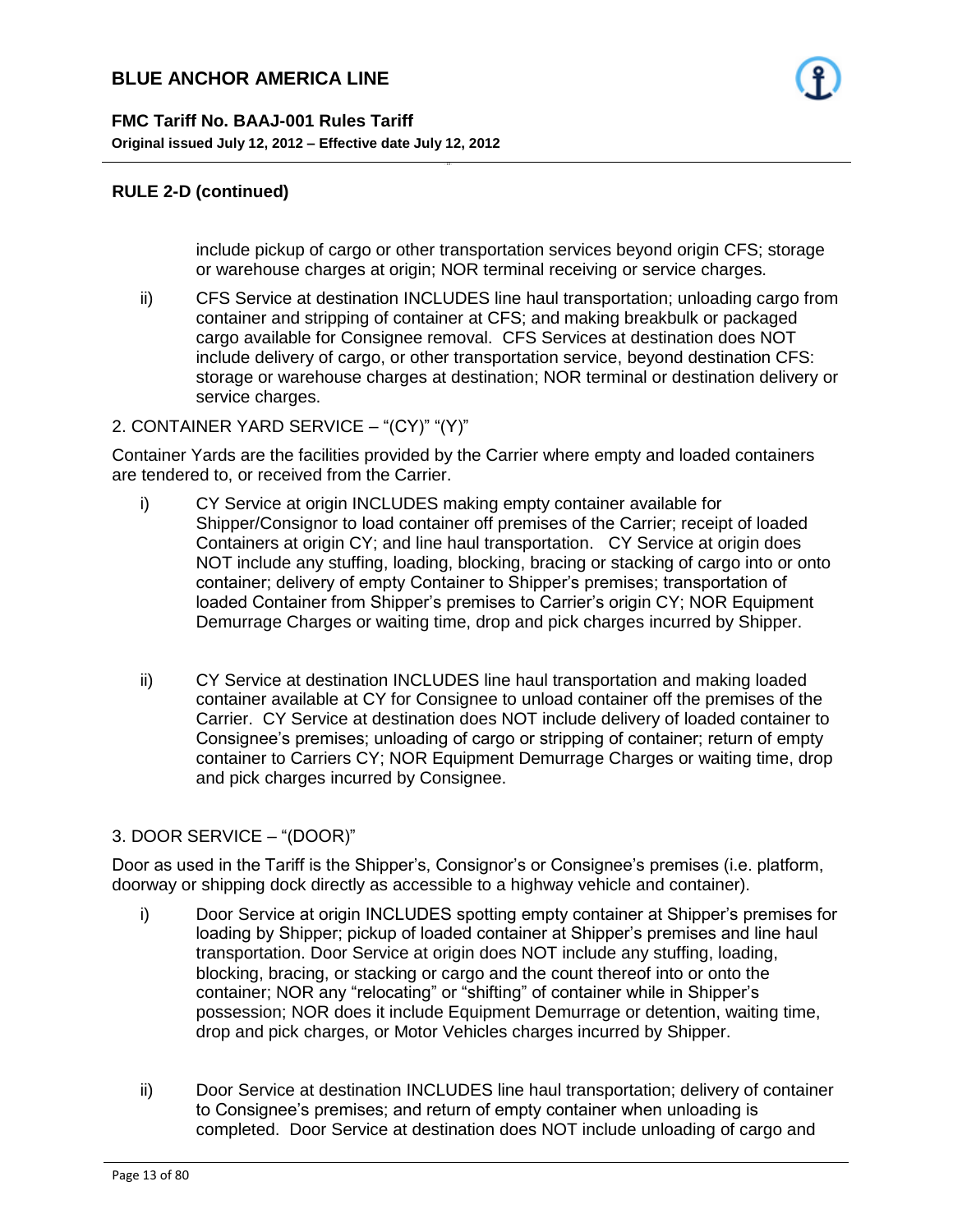#### **RULE 2-D (continued)**

the count thereof, or stripping of container; NOR any "relocating" or "shifting" of container while in Consignee's possession; NOR does it include Equipment Demurrage incurred at port of discharge and / or rail ramp, detention, waiting time, drop and pick charges, or Motor Vehicle Detention charges incurred by Consignee.

#### 4. RAIL RAMP SERVICE – "(R)"

Rail Ramps are the facilities provided by Rail Carriers where loaded or empty containers are tendered to or received from rail Carriers.

- 14 -

- i) Rail Ramp Service at origin INCLUDES receipt of containers loaded off the premises of Rail Carrier; placement of loaded container aboard rail flat car; and line haul transportation. Rail Ramp Service at origin does NOT include any stuffing; loading; blocking, bracing or stacking of cargo into or onto container; delivery of empty container to Shipper's premises; transportation of loaded container from Shipper's premises to Rail Carrier's Rail Ramp; NOR Equipment Demurrage charges or detention, Rail Ramp Charges of any kind including Storage due to early or late delivery, incurred by Shipper.
- ii) Rail Ramp Service at destination INCLUDES line haul transportation; removal of container from rail flat car; and making loaded containers available at Rail Ramp for Consignee to remove to unload of the premises of the Rail Carrier. Rail Ramp Service at destination does NOT include delivery of loaded container to Consignee's premises; unloading of cargo or stripping of container; return of empty container to Carrier's Rail Ramp; NOR Equipment Demurrage charges or detention, Rail Ramp Charges of any kind including Storage due to early or late delivery, incurred by Consignee.
- 5. Charges for additional services NOT included as part of the standard services provided by Carrier as described in paragraphs above, will be for the account for the cargo. Equipment Demurrage, Detention or Motor Vehicle Detention charges incurred as a result of Shipper's, Consignor's or Consignee's action or inaction will be for the account of the party responsible for incurring such charge.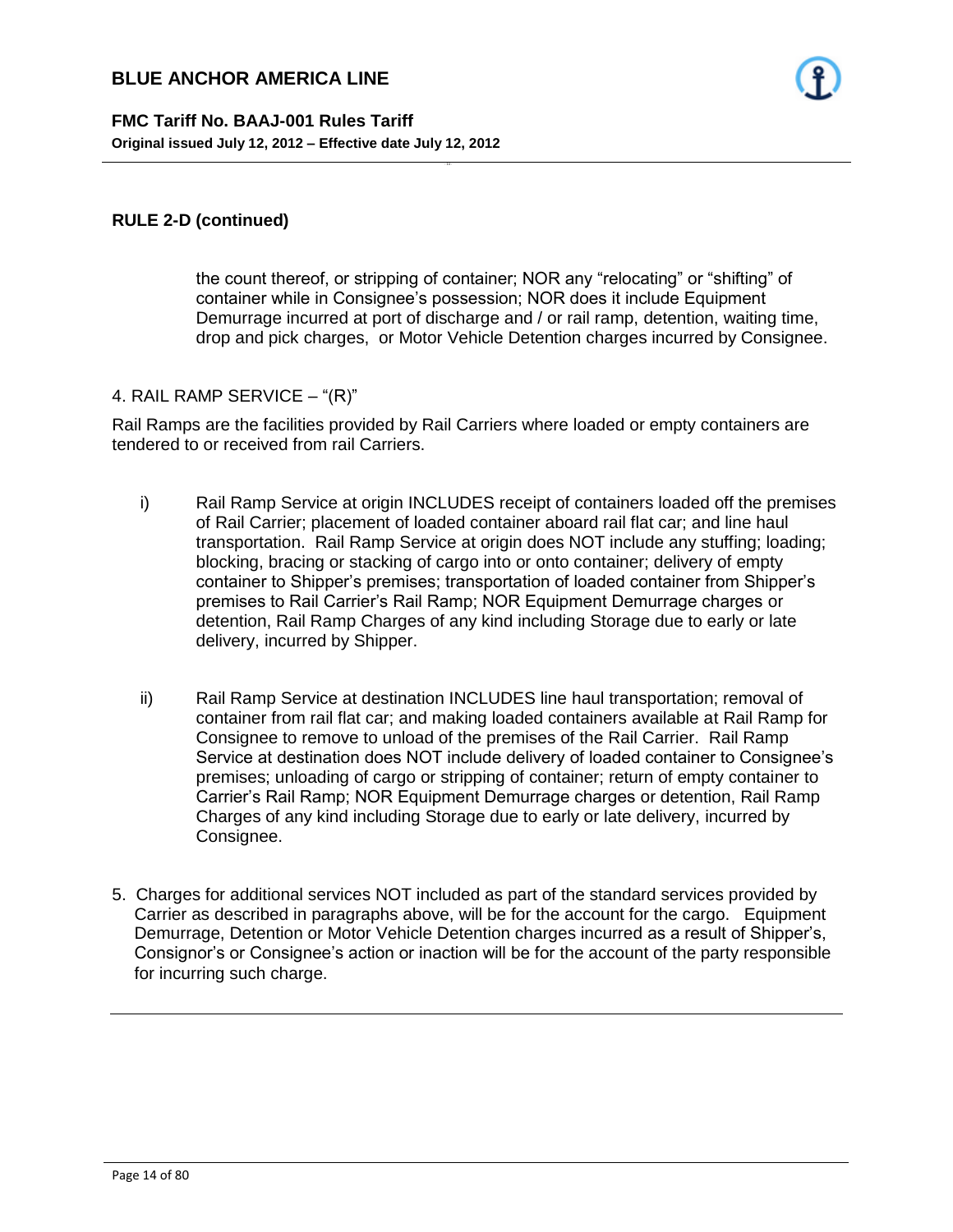

#### **RULE 2-E**

#### **INSURANCE**

Rates and charges named in these Tariff Rules do NOT include marine or any other insurance maintained for the benefit of the cargo, NOR do they include any Consular Fees or Taxes. Shippers desiring Carrier to arrange insurance coverage for cargo value in excess of Carriers stated liability (See Rule 12 and Carrier's Bill of Lading) MUST notify Carrier, in writing, of the amount and type of insurance coverage requested, PRIOR to commencement of transportation service. Insurance coverage will then be arranged and effective under the Carrier's Open Marine Policy, subject to all its restrictions, limitations and exclusions, upon Shipper's payment of the applicable insurance premium. Current premium for insurance coverage will be furnished upon request.

- 15 -

--------------------------------------------------------------------------------------------------------------------------

#### **RULE 2-F**

#### **BILL OF LADING DESCRIPTIONS AND DOCUMENTATION**

1. Except as otherwise provided herein, Shipper MUST furnish all documentation and information required to export cargo from country of origin; to import cargo into country of destination; and to transport cargo through other countries between origin and destination. Such information MUST be furnished to the Carrier not less than 72 (seventy-two) hours prior to the commencement of transportation service, unless other arrangements have been made with, and accepted by Carrier.

#### 2. EXPORT FROM THE UNITED STATES:

Description of commodities shall be uniform on all copies of the Bill of Lading and MUST be in conformity with the validated United States Export Declaration covering the shipment. The Carrier shall verify the Bill of Lading description with the validated United States Export Declaration. Amendments in the description of the commodities will be accepted ONLY if validated by United States Customs.

If Shipment are not covered a Shipper's Export Declaration, as permitted by Export Control Regulations, Shippers must insert the applicable commodity Schedule B number in the Line Copy of the Bill of Lading.

- 1. Trade names are NOT acceptable commodity descriptions. Shippers are required to declare their commodities by their generally accepted generic or common names.
- 2. Unless otherwise specified, the value of commodities, which are to be rated in accordance with a specific value-scale provided in these Tariff Rules, will be determined on the basis of the value and net weight as declared in a validated United States Export Declaration, Customs Declaration or Customs entry.

--------------------------------------------------------------------------------------------------------------------------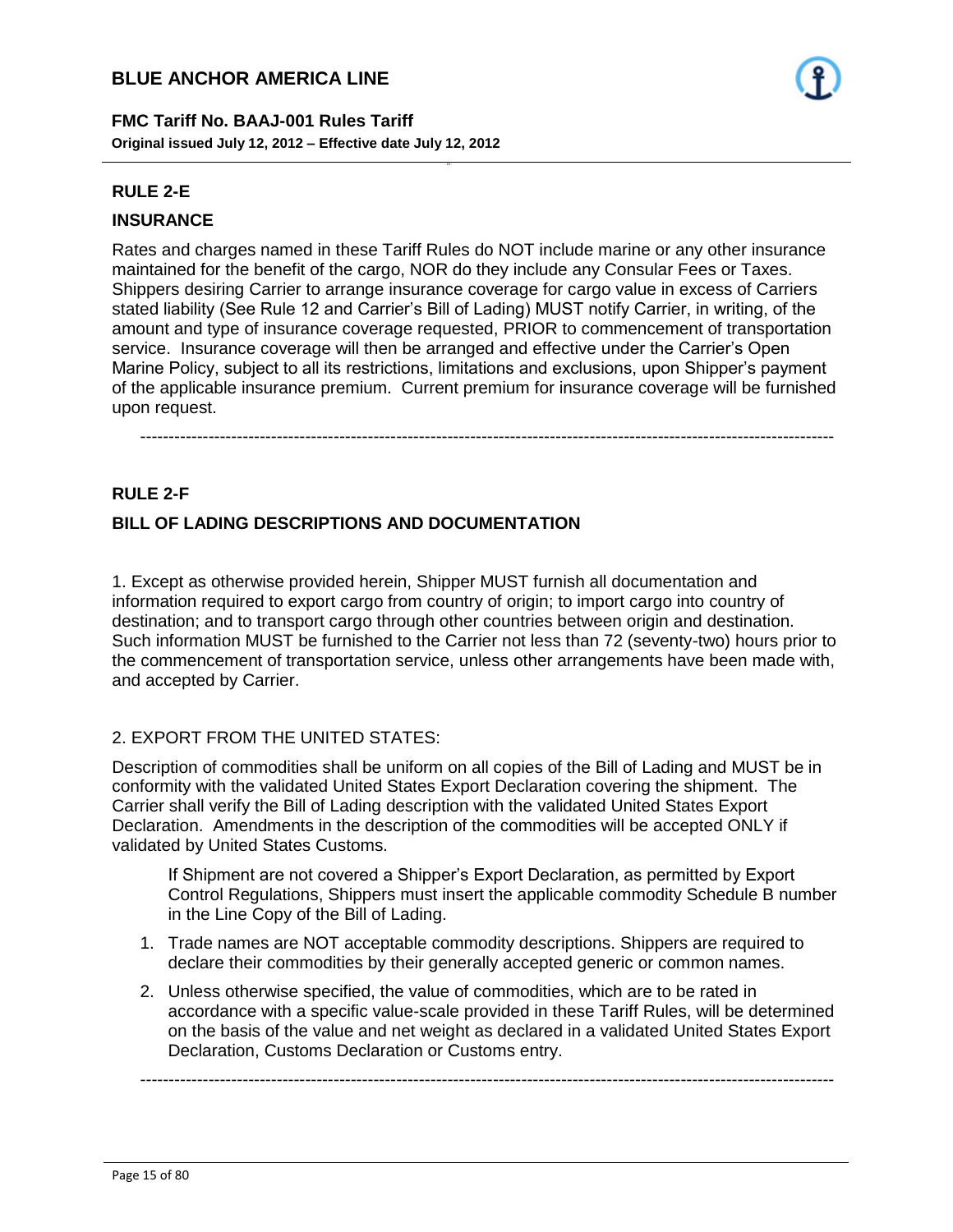**FMC Tariff No. BAAJ-001 Rules Tariff Original issued July 12, 2012 – Effective date July 12, 2012**

#### **RULE 2-G**

#### **MIXED PACKAGES**

Packages containing more than a single commodity will be assessed the rate for the highest rated commodity in the package; EXCEPT Advertising Matter and Premiums, when shipped in the same package with or in separate packages accompanying the commodities it advertises, will be assessed the rate applicable to the commodities it advertises, provided such advertising matter or premiums does NOT exceed 5% (five percent) of the total weight or measurement cube of the advertised commodities.

- 16 -

-----------------------------------------------------------------------------------------------------------------------------

#### **RULE 2-H**

#### **RATE APPLICABILITY**

All Shipments tendered to Carrier must be packed in such a manner as to insure safe transportation with ordinary care. Such packing shall at least meet the standards set for shipping within the boundaries of the United States. If Shipper elects to forward improperly or insufficiently protected cargo, Carrier may, at its option, accept such shipment for transportation to destination, SUBJECT to acceptance of the following Bill of Lading Endorsement:

"Unprotected or insufficiently packed or protected cargo. Cargo accepted at owner's risk of damage."

Each piece, package or bundle in a shipment MUST bear: Shipping Marks and Numbers, Place of Destination and Origin (including country), the Name and Address of both the Shipper and Consignee; and any other information required to insure proper delivery at destination.

The Carrier will NOT be responsible for Shipper's failure to observe the marking the regulations of the destination country, and Carrier will NOT be responsible for the removal or effacement of old marks or addresses.

-------------------------------------------------------------------------------------------------------------------------------

#### **RULE 2-J**

# **SHIPMENT**

Except as otherwise specifically provided herein, a shipment as used in these Tariff Rules means a quantity of freight tendered to the Carrier by one Shipper, at one port of point of origin, at one time, on one Bill of Lading, for delivery to one Consignee, at one destination.

-------------------------------------------------------------------------------------------------------------------------------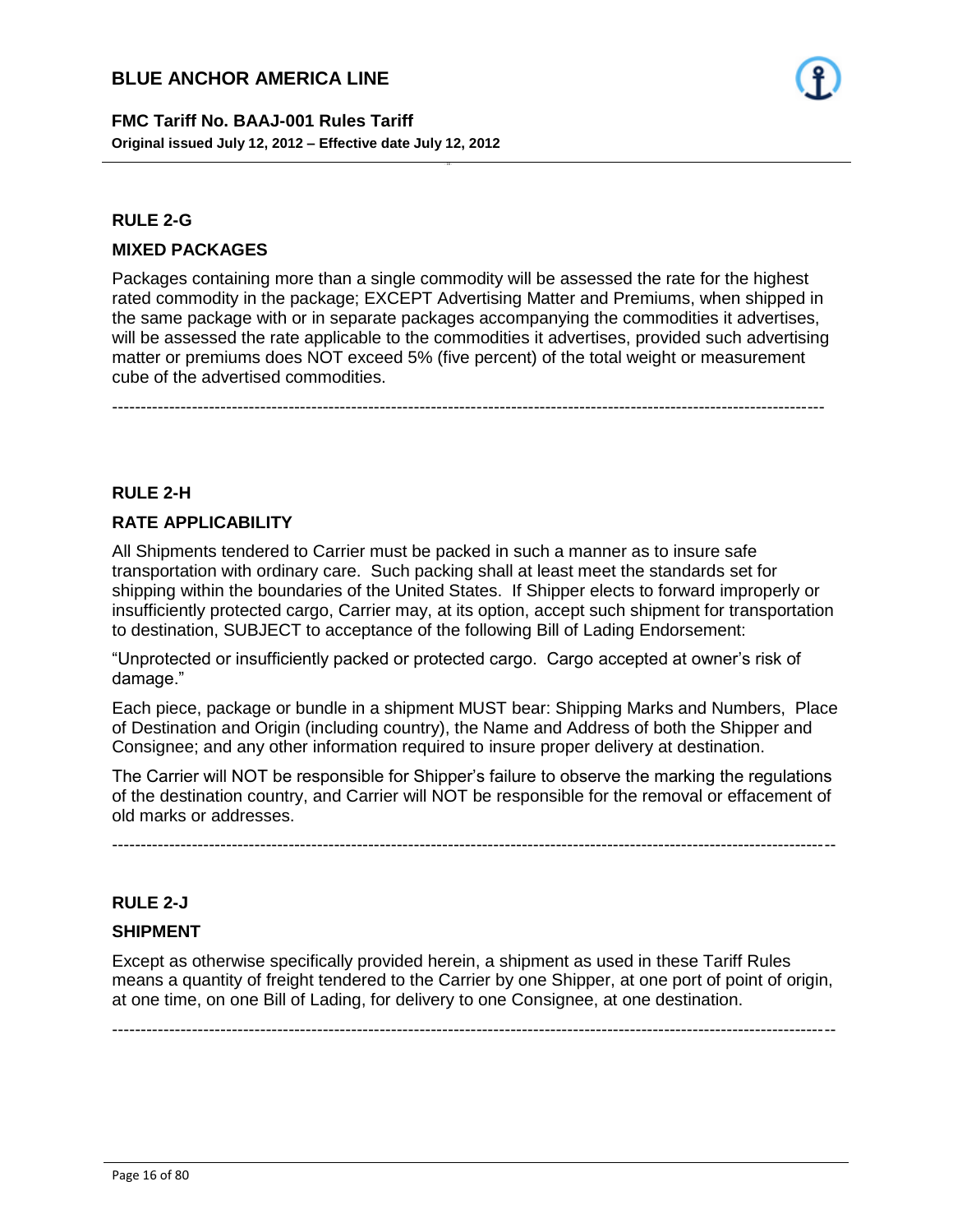**FMC Tariff No. BAAJ-001 Rules Tariff Original issued July 12, 2012 – Effective date July 12, 2012**

#### **RULE 2-K**

# **FORCE MAJEURE CLAUSE**

"Without prejudice to any rights or privileges of the Carriers under covering Bills of Lading, Dock Receipts, or Booking Contracts or under applicable provisions of law, in the event of war, hostilities, warlike operations, embargoes, blockages, port congestion, strikes or labor disturbances, regulations of any governmental authority pertaining thereto or any other official interferences with commercial intercourse arising from the above conditions and affecting the Carrier's operations, the Carrier reserves the right to cancel any outstanding booking or contract of carriage, or to increase upon statutory notice by publication in the applicable Tariff any affected rate or rates in order to meet such conditions."

- 17 -

-------------------------------------------------------------------------------------------------------------------------------

# **RULE 2-L**

# **PROTECTION AGAINST HEAT OR COLD**

Except as otherwise provided in individual rate Items of the Tariff, the rates and charges named in these Tariff Rules do NOT include mechanical refrigeration or heater space service prior to, during or after transportation service. When specifically provided, Carrier will provide such service ONLY after prior booking and arrangement with the Carrier.

-------------------------------------------------------------------------------------------------------------------------------

#### **RULE 2-M**

# **PROHIBITED CARGO**

The following articles or property will NOT be accepted for transportation under the terms, conditions, rates or charges named in these Tariff Rules:

- 1. Animals, live, domestic or wild, including pets, poultry, livestock, fish or insects.
- 2. Articles, or parts thereof, the transportation of which is prohibited in U.S. interstate or foreign commerce, or which is prohibited by applicable laws of other countries in which Carrier operates.
- 3. Articles or cargo which because of inherent characteristics are liable to impregnate, destroy or otherwise damage other cargo or equipment.
- 4. Bank Bills; Coin or Currency; Deeds; Drafts; Notes or valuable papers of any kind, with or without postage stamps affixed; Precious Metals or articles manufactured therefrom; Precious Stones; Revenue Stamps; or other articles of extraordinary value.
- 5. Dangerous Articles Viz:

Radioactive Materials

Class A and B Explosives

6. Nursery Stock (Trees, Shrubs, Bulbs, Roots, Flowers, etc.)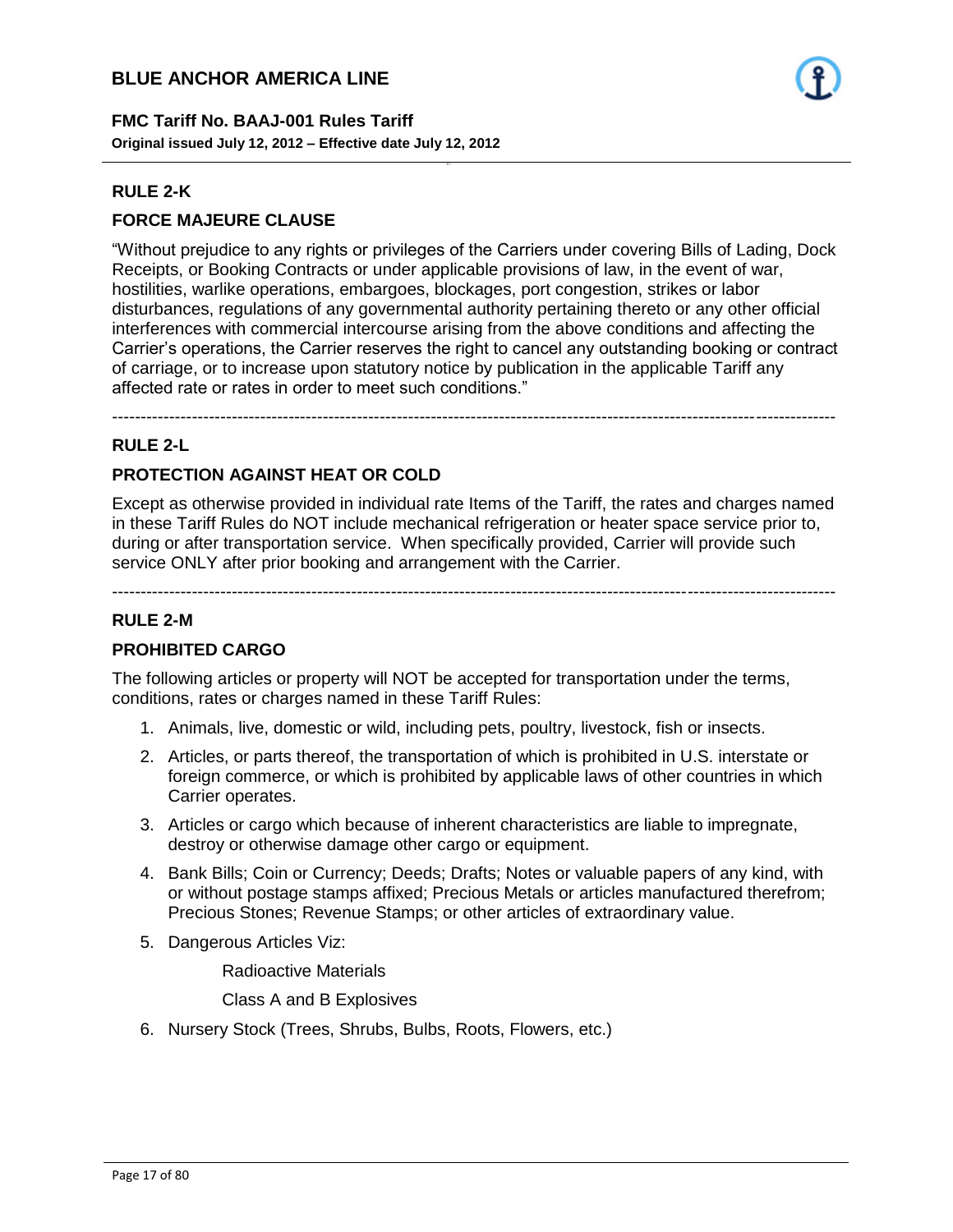

# **RULE 2-M (continued) PROHIBITED CARGO**

- 7. Loose, unpacked Household Goods or Personal Effects.
- 8. Injurious or Bulk commodities which, in the Carrier's opinion, are unsuitable for containerization.

- 18 -

--------------------------------------------------------------------------------------------------------------------------

#### **RULE 2-N**

# **CORRECTIONS IN WEIGHT AND/OR MEASUREMENT**

Freight charges billed on the basis of weight and/or measurement are in all cases SUBJECT to revision if the weights and/or measurement are found to be incorrectly stated or declared.

-------------------------------------------------------------------------------------------------------------------------------

**RULE 2-O**

# **SUBSTITUTED SERVICE BETWEEN PORTS**

Carrier reserves the right to transfer cargo between ports by trucking, or other means of transportation, within the range of ports served at Carrier's expense. Such substituted service or transfer arrangement shall NOT result either directly or indirectly in any lessening or increasing of the cost or expense which the Shipper/Consignee would have borne had the cargo moved through the port originally intended and listed on the Bill of Lading.

-------------------------------------------------------------------------------------------------------------------------------

#### **RULE 2-P**

# **C.O.D.**

C.O.D. (Collect-On-Delivery) shipment shall be deemed to mean a shipment wherein the Carrier is to collect at the time of delivery a sum of money covering all or any portion of the invoice value of the cargo or merchandise comprising the shipment being delivered under on Bill of Lading to one Consignee.

The carrier will not accept C.O.D. shipment.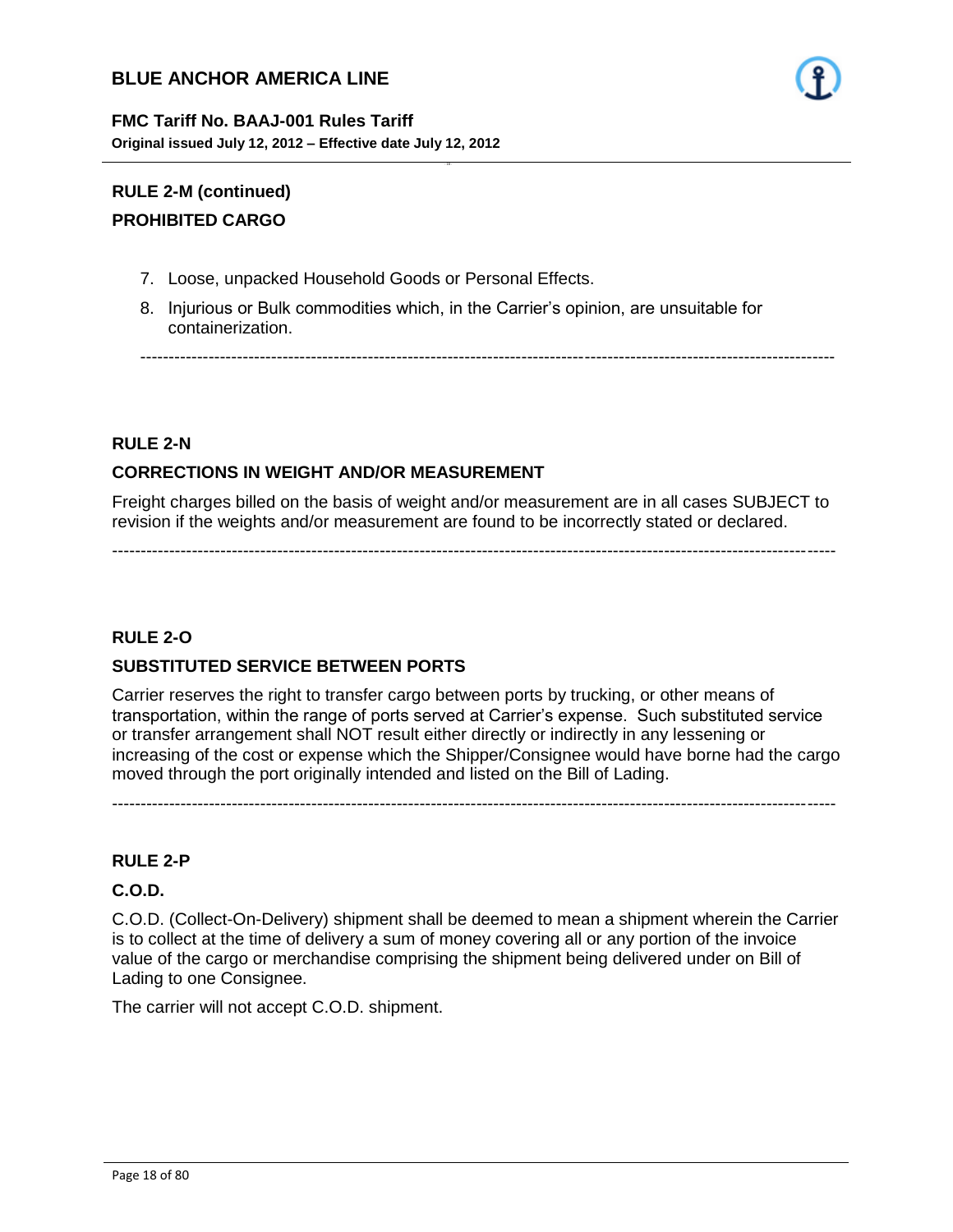**FMC Tariff No. BAAJ-001 Rules Tariff Original issued July 12, 2012 – Effective date July 12, 2012**

(I) Original - SOLAS VGM - Effective 2016-08-27 **RULE 2-Q**

# **Safety of Life at Sea Convention of 1974 (SOLAS) Weight Verification Requirements (VGM) and Overweight Containers**

- 19 -

# **A. SOLAS REQUIREMENTS**

Effective July 1, 2016, the Safety of Life at Sea Convention of 1974 (SOLAS) requires that the person named as shipper on the ocean carrier bill of lading or equivalent document and/or who has concluded a contract of carriage with Carrier (hereinafter, the "Shipper" provide Carrier with the verified gross mass (VGM) of containers to be transported by vessel. Under SOLAS, the Shipper may obtain the VGM by either:

(1) Weighing the packed container using calibrated and certified equipment; or

(2) Weighing all packages and cargo items, including the mass of pallets, dunnage and other securing material to be packed in the container and adding the tare mass of the container to the sum of the single masses, using a certified scale approved by the competent authority of the jurisdiction in which the packing of the container was completed. In certain jurisdictions, authorities may also determine alternative methods of determining the VGM to be compliant with SOLAS. SOLAS requires the VGM be submitted to the Carrier sufficiently in advance to be used in preparation of the vessel stowage plan. SOLAS prohibits Carrier from loading containers for which no VGM is provided.

# **B. PROVISION OF VGM**

1. Time for Submitting VGM

In order to enable Carrier to comply with the requirements of SOLAS described above, Shipper or its authorized agent must provide Carrier with the VGM of cargo tendered to Carrier, calculated in accordance with applicable legal requirements, no later than:

[Option #1: the cutoff time communicated by Carrier at the time of booking] [Option #2: the following deadlines:

(a) For cargo tendered to Carrier or its agent/contractor at loading port CY, no later than: The cut-off time reflected in its Booking Confirmation which is based on local practice at Port of Loading

(b) For cargo tendered to Carrier or its agent/contractor at an inland facility (including Shipper's facility), no later than:

The cut-off time reflected in its Booking Confirmation which is based on local practice at Port of Loading

(c) Notwithstanding the provisions of Rules B.1.(a)-(b) above, at U.S port marine terminal facilities that acknowledge having scales and processes that meet the U.S. Coast Guard's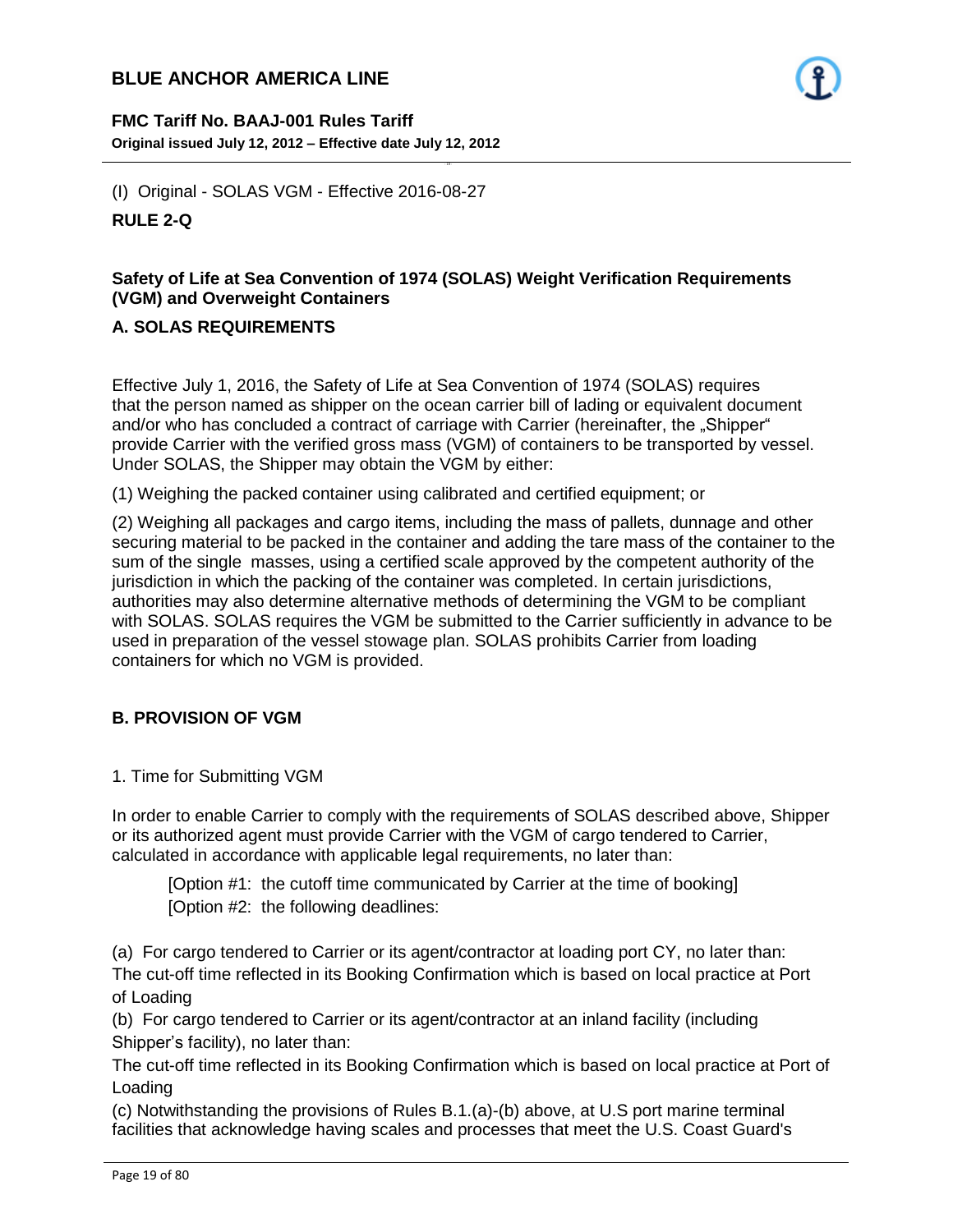#### **FMC Tariff No. BAAJ-001 Rules Tariff Original issued July 12, 2012 – Effective date July 12, 2012**

equivalency determination for U.S. terminals providing VGM (pursuant to Coast Guard MSIB 009/16) and that agree to provide such weights to carrier, shipper shall hereby be deemed to have appointed the terminal to weigh the container and provide the gross mass to carrier as a VGM equivalent on shipper's behalf. Shippers availing themselves of this method are not required to provide a signature verification to carrier, but hereby acknowledge that use of this method is verification of the gross mass and remain liable to carrier for any loss, damages, costs, fines or penalties to carrier arising out of any entity's or regulatory authority's refusal to accept or acknowledge VGM calculated in this manner.

- 20 -

Notwithstanding the above, by advance arrangement with carrier, shipper may still arrange to submit its VGM in accordance with paragraphs (a) or (b) above for cargo moving through U.S port terminals weighing containers under the method described in this paragraph (c).

When a loaded container cannot be, or os not, weight scaled at the load port Terminal e.g. IPI cargo, Shipper shall provide a certified VGM in accordance with the provisions of B. 1. (a) – (b) above.

2. Format of VGM Submission

Shipper or its authorized agent shall submit VGM in any one of the following formats:

(i) EDI message (VERMAS, 304 message, IFTMIN)

(ii) Through Carriers VGM port accessible through QR code or URL found on carrier booking confirmation

(iii) Via Fax or Email subject to Rule: 2-Q Manual Verified Gross Mass (VGM). In the event the Shipper elects this option, a Manual Transmission Fee of USD 25.00 per container shall be applicable and payable by Shipper to the Carrier, unless other arrangements were agreed upon.

SOLAS requires that the VGM data submitted by Shipper indicate that the weight provided is the VGM and that it be signed by the person duly authorized by Shipper. Shipper or its agent may fulfill this signature requirement as follows:

(i) In the case of VGM provided via EDI, by including the name of the duly authorized person in NAME IN CAPITAL LETTERS in the EDI information; or

(ii) In the case of VGM provided via electronic [or hard copy document], by including a physical signature of the duly authorized person in the document or by including an electronic signature of the duly authorized person in the document (e.g., "signed by NAME IN CAPITAL LETTERS").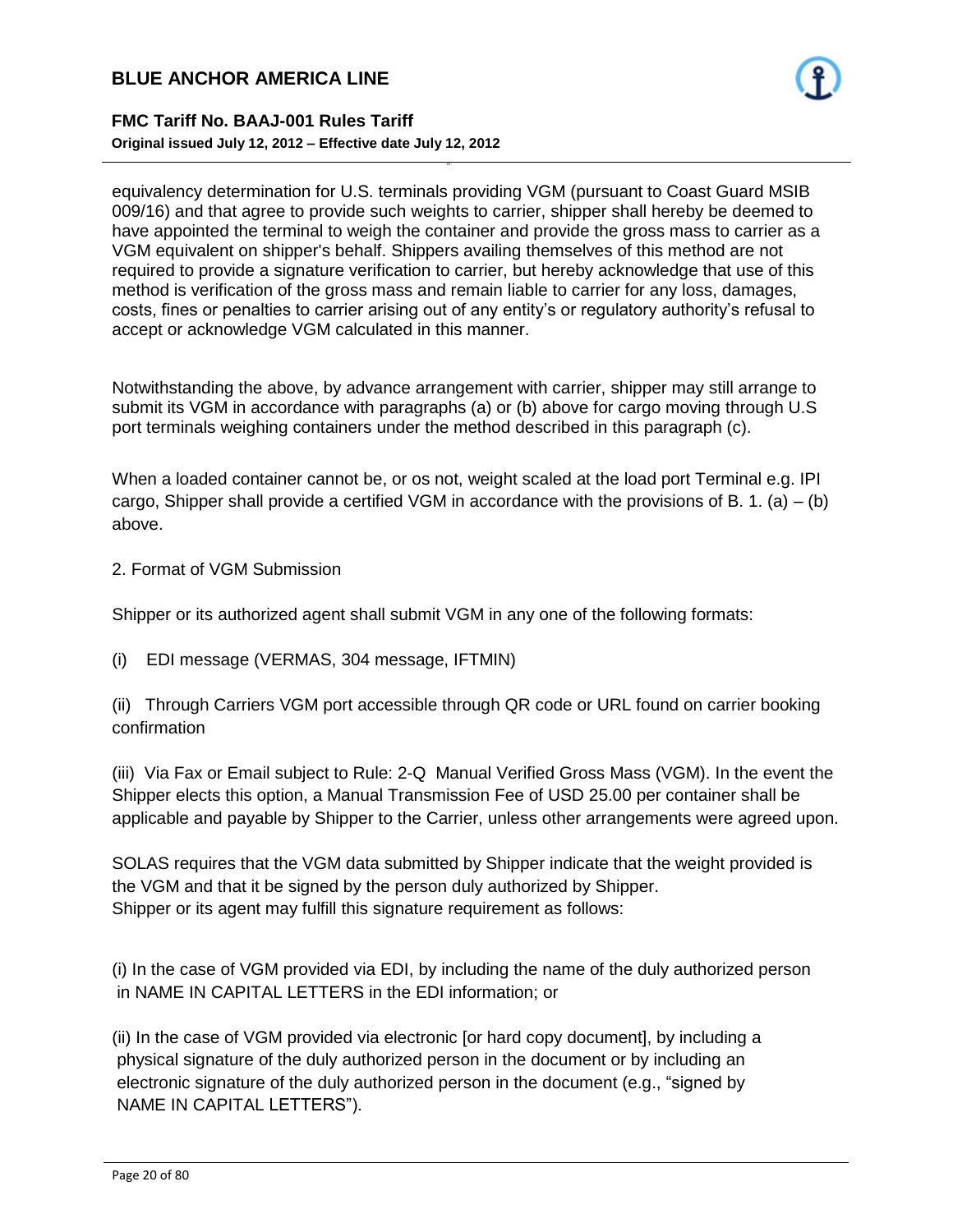

#### **FMC Tariff No. BAAJ-001 Rules Tariff Original issued July 12, 2012 – Effective date July 12, 2012**

The foregoing signature shall constitute a warranty by the individual that it is authorized to sign such document on behalf of Shipper.

- 21 -

#### **C. DISCREPANCIES BETWEEN VGM AND SUBSEQUENTLY DETERMINED WEIGHT**

Carrier (including its agents/contractors) may weigh cargo for which a VGM has been received. If the weight determined by Carrier differs from the VGM received from the Shipper or its agent, Carrier shall replace the VGM on all shipping documents with the weight determined by Carrier.

#### **D. FAILURE TO TIMELY SUBMIT VGM**

If a loaded container is received without a VGM or if the VGM is not received by the deadline established under this rule, Carrier shall have the option to either:

(i) Refuse to load the container until a VGM is supplied by Shipper, in which case any and all costs, fees, expenses, damages and/or penalties of every and any type, nature or source shall be for the account of the cargo; or

(ii) Weigh the cargo upon available facility in terminal and use that weight in lieu of the VGM, in which case the related cost shall be applied for the account of the cargo. For this option, a Administration Fee of USD 50.00 per container shall be applicable in addition to any and all charges incurred by this transaction. Charges shall be payable by the Shipper to the carrier, unless other arrangements were agreed upon.

If a loaded container is denied admission to a marine terminal facility due to the lack of a VGM, all costs and consequences of such denial shall be for the account of the Shipper and/or cargo.

If a loaded container is allowed to enter a marine terminal without a certified VGM and such container is subject to additional fees, charges, fines or penalties being assessed either by the carrier, terminal or local authorities, all such fees, charges, penalties or fines shall be for Shipper's account. If such charges are incurred, a USD 50.00 Administration Fee in addition to any such charges shall by payable by the Shipper to the Carrier.

#### **E. Container Tare Weight**

Carrier agrees to release Shipper from liability for any injuries, damages, losses or claims which result from Shipper's use of an inaccurate container tare weight either (a) printed on a carrier container provided to Shipper, or (b) otherwise provided by Carrier to Shipper in writing or electronically for a specific Carrier container, for use by Shipper in its calculation and submission of a VGM.

#### **F. Less Than Container Loads (LCL) or Non Containerizable Cargoes (Break Bulk)**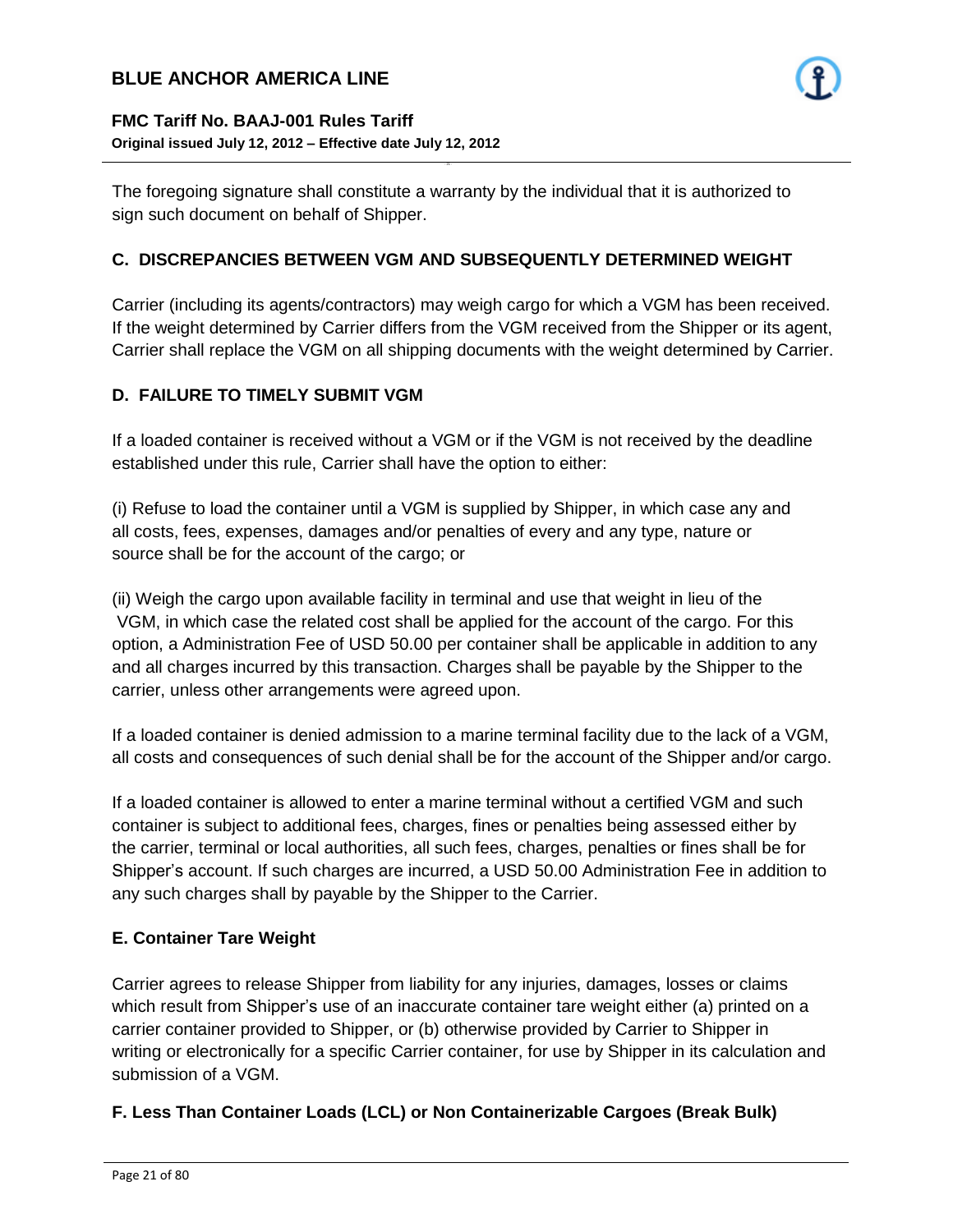#### **FMC Tariff No. BAAJ-001 Rules Tariff Original issued July 12, 2012 – Effective date July 12, 2012**

Shippers who tender less-than-container load (LCL) or Non-Containerizable Cargoes (Break Bulk), shall similarly provide VGM's for cargo tendered to Carrier loading facilities and / or terminals, and are subject to all weight regulations herein. Carrier reserves the option of weighing LCL or Break Bulk cargoes at a suitable facility, in which event a Administration Fee of USD 50.00 will be applicable in addition to any and all charges for the account of the Shipper.

- 22 -

#### **G. Responsibility for Charges**

Shipper shall be solely responsible for all charges and fees from Carriers and / or Terminals resulting from any VGM improperly provided by the Shipper and / or third parties, or for any other reason whatsoever, including charges and fees relating to demurrage, detention, per diem, storage, unloading, re-loading, return of cargoes, related to Carriers or Terminals implementation of SOLAS, and / or for weighing cargo within the terminal for cargoes which do not have an appropriate VGM.

#### **RULE 3**

#### **RATE APPLICABILITY RULE**

Carrier accepts shipments on the basis of "Negotiated Rate Agreement" (NRA) as defined by the U.S. Federal Maritime Commission. Rules and charges applicable to a given shipment must be those published and in effect when the cargo is received by the Carrier or its agents, (including originating carrier in the case of rates for through transportation). A shipment shall not be considered as "received" until the full bill of lading quantity has been received.

-------------------------------------------------------------------------------------------------------------------------------

#### **RULE 4**

#### **HEAVY LIFT CHARGES**

Unless agreed otherwise, single, individual pieces, packages or units weighting in excess of 2 weight tons will be SUBJECT to Heavy Lift Charges, said charges are in addition to all other applicable charges.

-------------------------------------------------------------------------------------------------------------------------------

#### **RULE 4-A**

#### **RESERVED FOR FUTURE USE**

(#) Reserved

-------------------------------------------------------------------------------------------------------------------------------

#### **RULE 4-B**

#### **RESERVED FOR FUTURE USE**

(#) Reserved

-------------------------------------------------------------------------------------------------------------------------------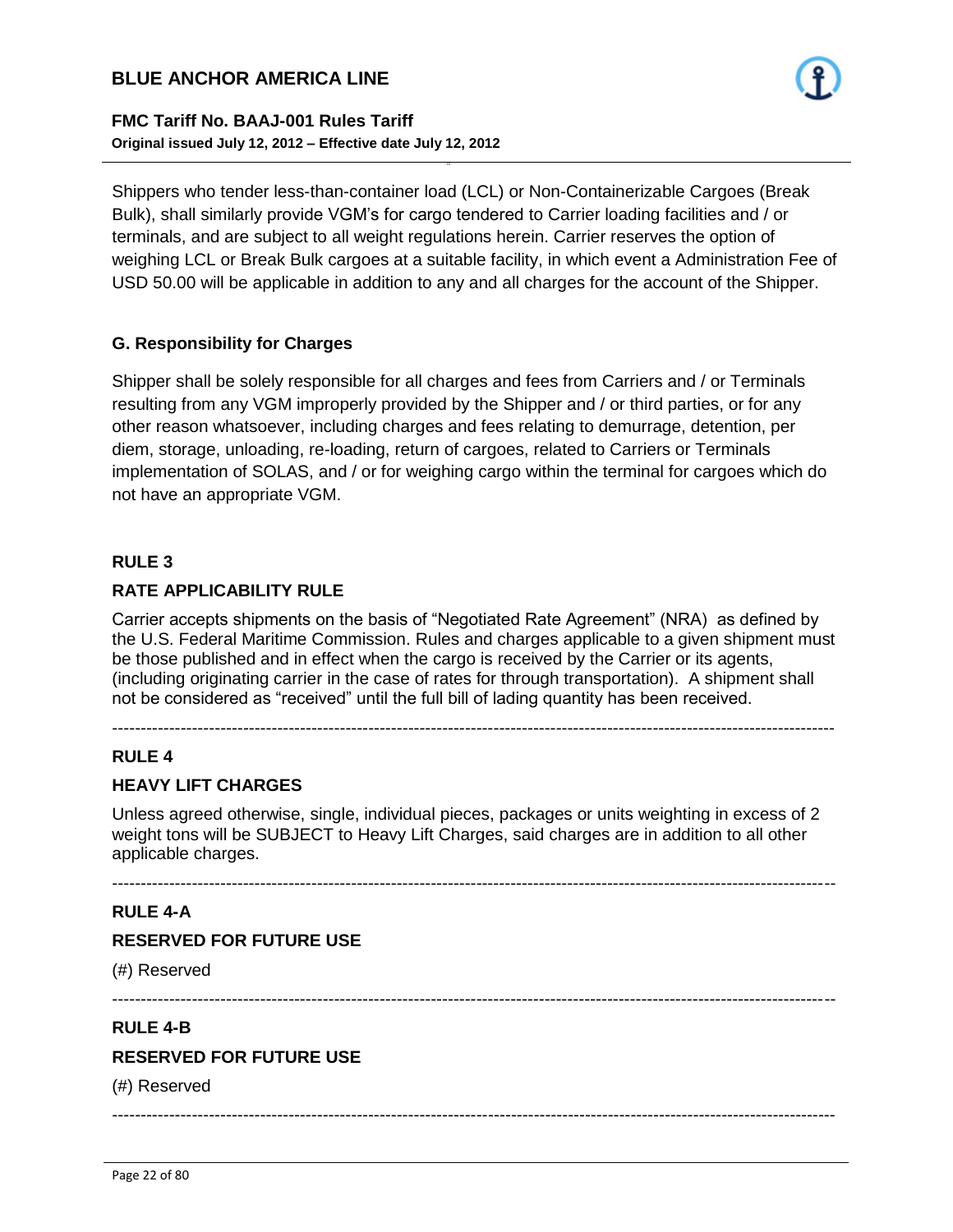**FMC Tariff No. BAAJ-001 Rules Tariff Original issued July 12, 2012 – Effective date July 12, 2012**

#### **RULE 5**

#### **EXTRA LENGTH**

Unless agreed otherwise, any single piece / package in a shipment exceeding 12 linear feet in length shall be assessed an Extra Length Surcharge

- 23 -

-------------------------------------------------------------------------------------------------------------------------------

#### **RULE 6**

#### **MINIMUM BILL OF LADING CHARGES**

Except as otherwise specifically provided herein, the minimum charge for a single shipment from one shipper to one consignee shall be \$1,000.00, if eligible for transportation as LCL, or, USD 10,000.00 per TEU of to be shipped as FCL, except as otherwise provided

-------------------------------------------------------------------------------------------------------------------------------

#### **RULE 7**

#### **PAYMENT OF FREIGHT CHARGES**

Except as otherwise provided, freight and other charges named in these Tariff Rules may be prepaid or collect at origin or destination subject to the following provisions:

A. All freight and other charges named in these Tariff Rules are due and considered earned upon receipt of cargo by Carrier, or his agent, and shall collected without refund, in whole or in part, by the Carrier, whether the ship and/or cargo is lost or not lost, transportation interrupted or abandoned, or whether the cargo is damaged, or packages or containers are empty or partly empty at destination.

Rates and charges named in these Tariff Rules are quoted in U.S. Currency and have been determined with due consideration to the relationship of U.S. to the other currencies involved. In the event of any material changes in this relationship, Carrier reserves the right, upon publication in conformity with the provisions of the U.S. Shipping Act of 1984, as amended, and the regulations of the Federal Maritime Commission issued pursuant thereto, to adjust the rates and charges as required to remove any adverse effect.

B. When freight and other charges named in these Tariff Rules are collected at foreign ports or points, Carrier at its option will accept payment in other than U.S. Currency provided such currency is freely convertible. The Merchant's attention is drawn to the stipulations concerning currency in which the Freight is to be paid, rate of exchange, devaluation and other contingencies relative to Freight in the relevant tariff conditions. If no such stipulation as to devaluation exists or is applicable and if the currency in which the Freight is quoted is devalued or revalued between the date of the Freight agreement and the date when the Freight is paid, then all Freight shall be automatically and immediately changed in proportion to the extent of the devaluation or revaluation of the said currency. Payment shall be made in the currency named in the bill of lading, or, at the option of the Carrier, in another currency specified by the Carrier.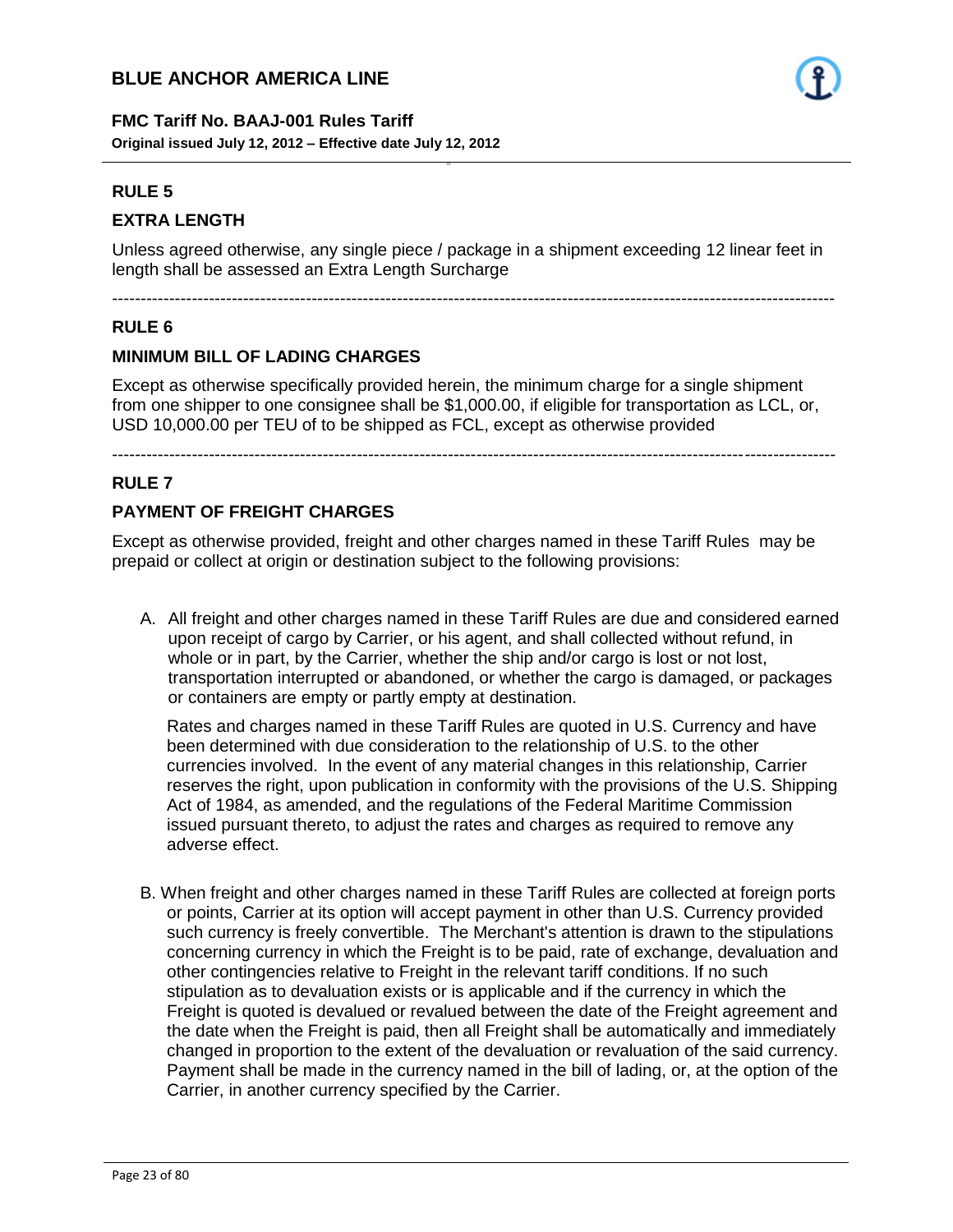#### **FMC Tariff No. BAAJ-001 Rules Tariff**

**Original issued July 12, 2012 – Effective date July 12, 2012**

C. Freight and all other charges MUST be prepaid on shipments of the following commodities:

- 24 -

- 1) Household Goods
- 2) Personal Effects
- 3) Privately Owned Motor Vehicles

# -------------------------------------------------------------------------------------------------------------------------------

#### **RULE 7-A**

# **RESERVED FOR FUTURE USE**

(#)Reserved

-------------------------------------------------------------------------------------------------------------------------------

#### **RULE 8**

#### **BILL(S) OF LADING**

Blue Anchor America Line will be issuing either a Blue Anchor America Line Bill of Lading or Blue Anchor America Line Sea Waybill (Non-Negotiable) for Multimodal Transport and Port to Port Transport as applicable.

The Following Terms and Conditions, which supersede these Tariff Rules, will be applicable for both Bill of Lading (A) and Sea Waybill (B):

#### A) Bill of Lading

#### **Terms & Conditions - Front side of Bill of Lading:**

Declared Cargo value………

If merchant enters a value, Carrier's per package limitation of liability shall not apply and the valorem rate will be charges.

Received by the Carrier, as far as ascertained by reasonable means of checking, in apparent good order and condition unless otherwise herein stated, the total number of quantity of Containers or other packages or units indicated in the box entitled "Number of Packages' for carriage from the port of loading (or the place of receipt, if mentioned above) to the port of discharge (or the place of delivery, if mentioned above), such carriage being always subject to the terms, rights, defenses, provisions, conditions, exceptions, limitations, and liberties hereof

(including all of those terms and conditions on the reverse hereof numbered 1-21 and those terms and conditions contained in the carrier's applicable tariff)

and the Merchant's attention is drawn in particular to the Carrier's liberties in respect of on deck stowage (see clause 13) and the carrying vessel (see clause 12). The Merchant is obliged to surrender one original bill of lading, duly endorsed, in exchange for the Goods. The Carrier accepts a duty of reasonable care to check that any such document which the Merchant surrenders as a bill of lading is genuine and original. If the carrier complies with this duty, it will be entitled to deliver the Goods against what it reasonably believes to be a genuine and original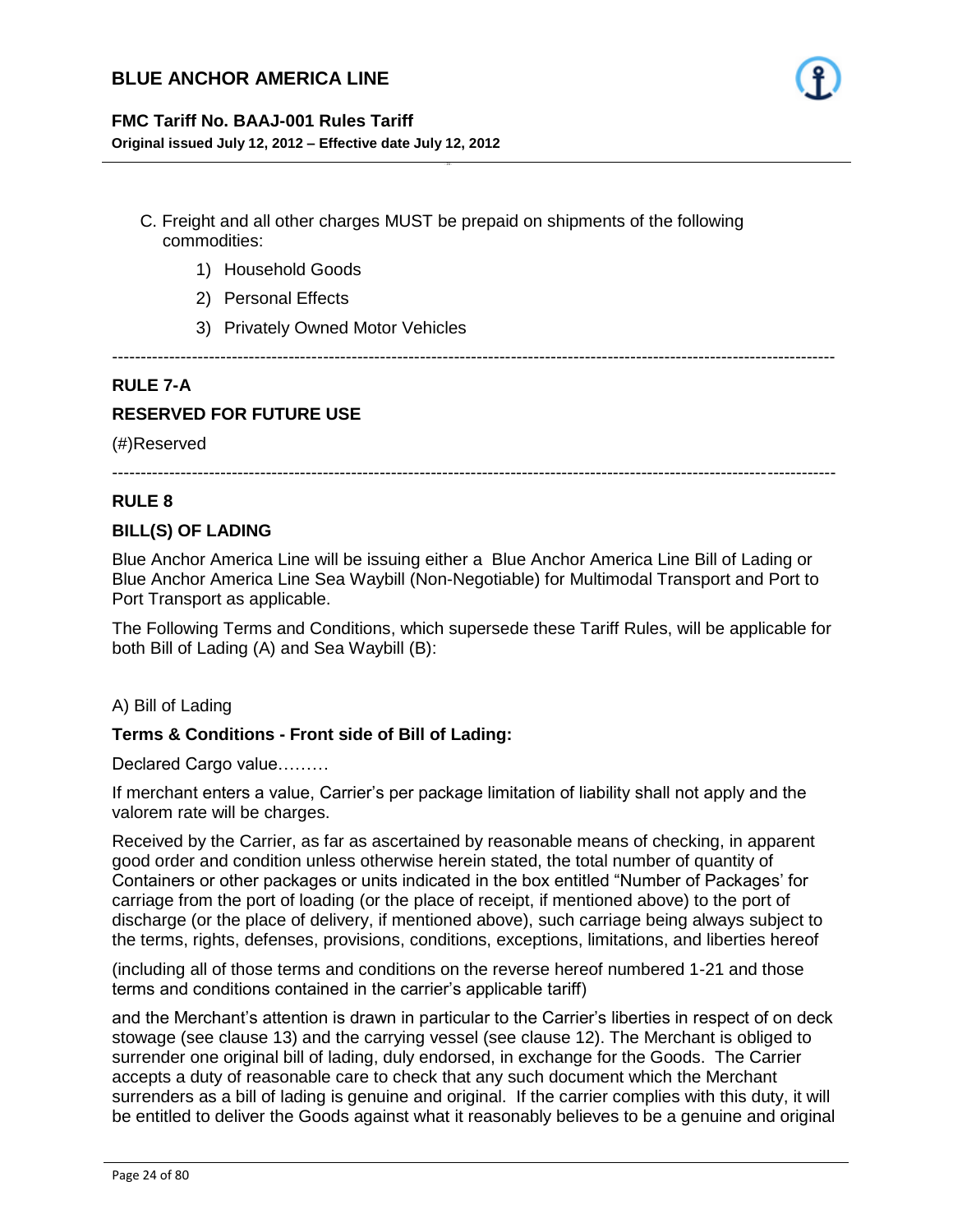

#### **FMC Tariff No. BAAJ-001 Rules Tariff Original issued July 12, 2012 – Effective date July 12, 2012**

bill of lading, such delivery discharging the Carrier's delivery obligations. In accepting this bill of lading, any local customs or privileges to the contrary notwithstanding, the Merchant agrees to be bound by all Terms and Conditions stated herein whether written, printed, stamped or incorporated on the face or reverse side hereof, as fully as if they were all signed by the Merchant.

- 25 -

IN WITNESS WHEREOF the Carrier by its agents has signed three (3) originals Bills of Lading all of this tenor and date and as soon as at least one original is surrendered the others shall be void.

#### **RULE 8 – BILL(S) OF LADING (Continued)**

#### **Terms & Conditions – Reverse side of Bill of Lading**

Index - Clauses

- 1. DEFINITIONS
- 2. CONTRACTING PARTIES
- 3. CARRIER'S TARIFF
- **4. NEGOTIABILITY**
- 5. SUB-CONTRACTING AND INDEMNITIES
- 6. CARRIER'S LIABILITY
- 7. MERCHANT'S WARRANTIES AND RESPONSIBILITIES
- 8. DANGEROUS GOODS
- 9. CONTAINERS
- 10. TEMPERATURE CONTROLLED CARGO
- 11. INSPECTION OF GOODS
- 12. METHODS AND ROUTE OF TRANSPORTATION
- 13. DECK CARGO
- 14. COLLECTION AND DELIVERY OF THE GOODS
- 15. BOTH-TO-BLAME COLLISON
- 16. GENERAL AVERAGE
- 17. FREIGHT
- 18. LIEN
- 19. VARIATION OF THE CONTRACT
- 20. PARTIAL INVALIDITY
- 21. JURISDICATION AND LAW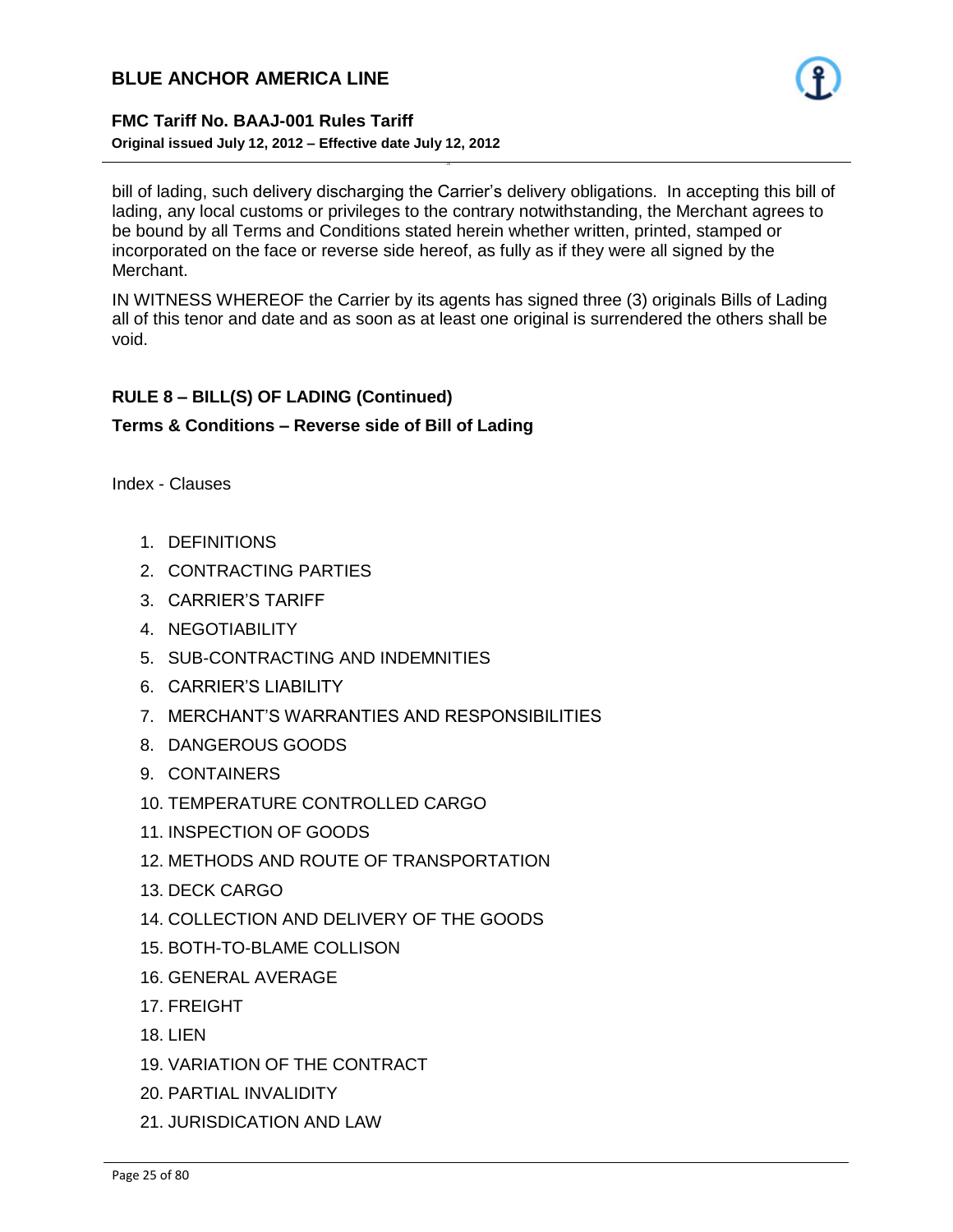

#### 1. DEFINITIONS

"**Carriage**" means the whole or any part of the operations and services of whatsoever nature undertaken by or performed by or on behalf of the Carrier in relation to the Goods covered by this sea waybill including but not limited to the loading, transport, unloading, storage, warehousing and handling of the Goods and related documentary, customs and IT processes.

- 26 -

"**Carrier**" means Blue Anchor America Line.

"**Carrier's Agents**" include but are not limited to the Kuehne + Nagel company which arranged the Carriage and/or issued this sea waybill and the Kuehne + Nagel company in the country where the Goods are discharged and/or delivered.

"**COGSA**" means the Carriage of Goods by Sea Act of the United States of America approved on 16th April 1936.

"**Consolidation**" includes stuffing, packing, loading or securing of Goods on or within Containers and Consolidate shall be construed accordingly.

"**Container**" includes any container (including but not limited to open top containers), trailer, transportable tank, platform, lift van, flat, pallet or any similar article of transport used to Consolidate goods and any ancillary equipment.

"**Freight**" includes freight, demurrage, detention costs and all expenses and monetary obligations, including but not limited to duties, taxes and dues, incurred by the Carrier and payable by the Merchant.

"**Goods**" means the whole or any part of the cargo received by the Carrier from the Merchant and includes any packing and any equipment or Container not supplied by or on behalf of the Carrier (but excludes any Container supplied by or on behalf of the Carrier).

"**Hague Rules"** means the provisions of the International Convention for the Unification of Certain Rules of Law relating to Bills of Lading signed at Brussels on 25th August 1924.

"**Hague-Visby Rules"** means the Hague Rules as amended by the Protocol signed at Brussels on 23rd February 1968. It is expressly provided that nothing in this sea waybill shall be construed as contractually applying the Hague-Visby Rules.

"**Indemnify**" means defend, indemnify and hold harmless, including in respect of legal fees and costs, whether or not the obligation to indemnify arises out of negligent or non-negligent acts or omissions of the indemnifying party.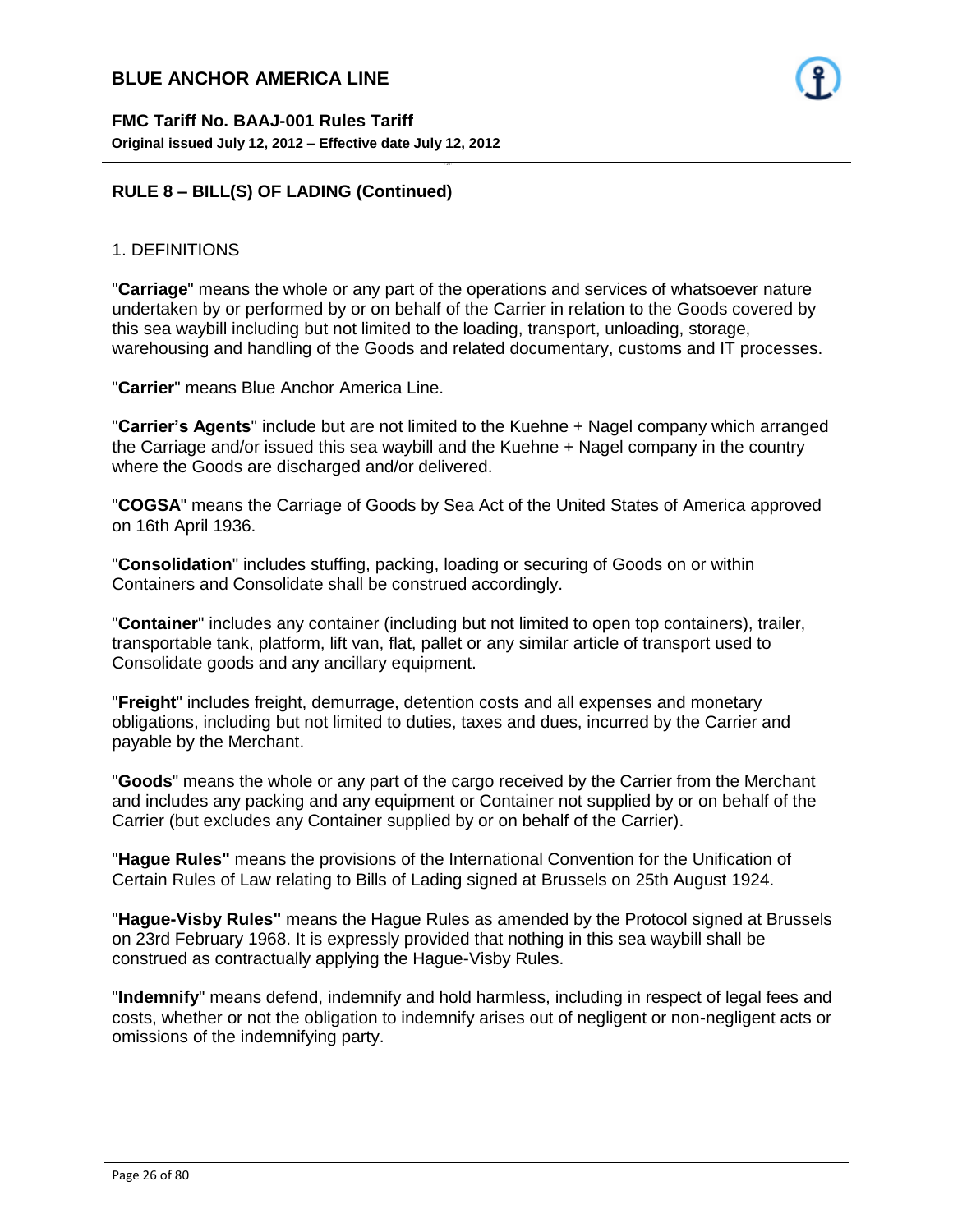

# **RULE 8 – BILL(S) OF LADING (Continued)**

"**Merchant**" includes the Shipper and the Persons named in this sea waybill as consignee and notify party, the receiver of the Goods and the Person entitled to receive the Goods on notification by the Merchant, any Person owning or lawfully entitled to the possession of the Goods or this sea waybill, the Person on whose account the Goods are handed to the Carrier, any Person acting on behalf of any of the above mentioned Persons, including agents, servants and Sub-Contractors.

- 27 -

"**Multimodal Transport**" arises if the Carrier has indicated a place of receipt and/or a place of delivery on the front hereof in the relevant spaces.

"**Non US Carriage**" means any carriage which is not US Carriage.

"**Package**" where a Container is loaded with more than one package or unit, the packages or other shipping units enumerated on the face of this sea waybill as packed in such Container and entered in the box on the face hereof entitled "Total number of Containers or Packages received by the Carrier" are each deemed a Package.

"**Person**" includes an individual, corporation or other legal entity.

"**Pomerene Act**" means the United States Federal Bill of Lading Act 1916 49 U.S.C. 801 or any amendments thereto.

"**Port to Port Transport**" arises if it is not Multimodal Transport.

"**Shipper**" means the Person who tendered the Goods to the Carrier and any Person named as shipper in the sea waybill.

"**Sub-Contractor**" includes but is not limited to owners, charterers and operators of Vessels (other than the Carrier), stevedores, terminal and/or groupage operators, road, rail and air transport operators, forwarding agents, liner agents, customs brokers, warehousemen, longshoremen, customs inspection stations, port authorities, pilots and any independent contractors, servants or agents employed by the Carrier in performance of the Carriage and any direct or indirect sub-contractors, servants or agents thereof, whether in direct contractual privity with the Carrier or not.

"**US Carriage**" means carriage to, from or through any port of the United States of America.

"**Vessel**" means any waterborne craft used in the Carriage under this sea waybill including but not limited to ocean vessels, feeder vessels and inland water vessels whether named in the sea waybill or substituted vessels.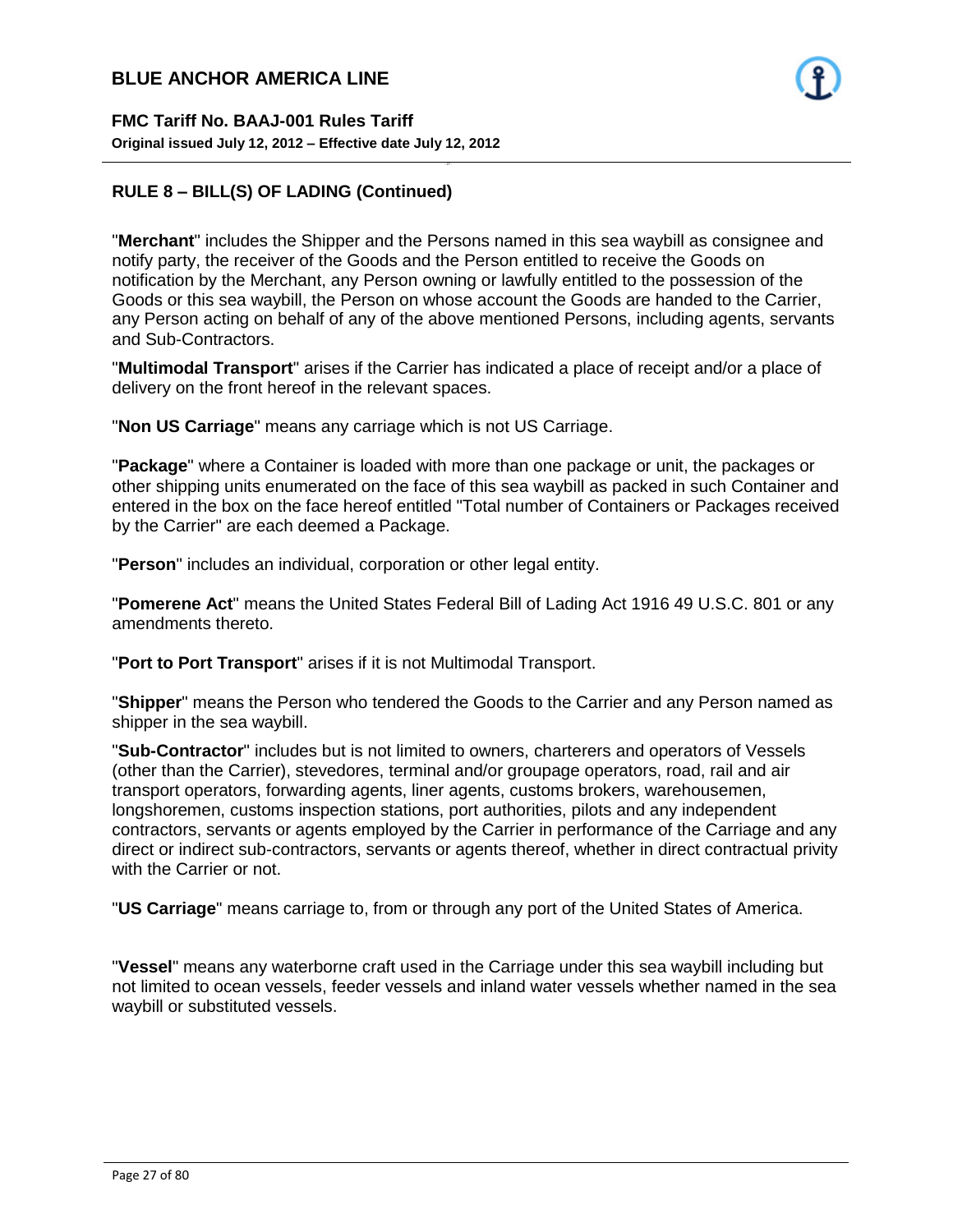

#### **RULE 8 – BILL(S) OF LADING (Continued)**

#### 2. CONTRACTING PARTIES

2.1 By accepting this sea waybill, the Shipper confirms and agrees that the Carrier's Agents act as the Carrier's agents only and that the Shipper has no claim against the Carrier's Agents for any claims arising out of the Carriage.

- 28 -

#### 3. CARRIER'S TARIFF

3.1 The provisions of the Carrier's applicable tariff, if any, are incorporated herein. Particular attention is drawn to the provisions therein, if any, relating to free storage time and to Container and vehicle demurrage. Copies of such provisions are obtainable from the Carrier or his agents upon request or, where applicable, from a government body with whom the tariff has been filed. In the case of inconsistency between this bill of lading and the applicable tariff, this bill of lading shall prevail.

#### 4. NEGOTIABILITY

4.1 This bill of lading shall be non-negotiable unless made out "to order" in which event it shall be negotiable.

4.2 This bill of lading shall be *prima facie* evidence only of the Carrier taking the Goods described in the bill of lading under its control , provided that and only to the extent the Carrier had reasonable means of checking the Goods.

#### 5. SUB-CONTRACTING AND INDEMNITIES

5.1 The Carrier shall be entitled to sub-contract on any terms whatsoever the whole or any part of the Carriage and the Merchant agrees (to the extent that the Merchant is entitled to bring claims against Sub-Contractors) that any Sub-Contractor can, at its option, apply its own terms of contract with the Carrier to defend claims brought by the Merchant.

#### 5.2 The Merchant undertakes:

(a) that no claim or allegation shall be made against any Sub-Contractor whatsoever, whether directly or indirectly, which imposes or attempts to impose upon any Sub-Contractor any liability whatsoever in connection with the Goods or the Carriage of the Goods, whether or not arising in contract, bailment, tort, negligence, breach of express or implied warranty or otherwise; and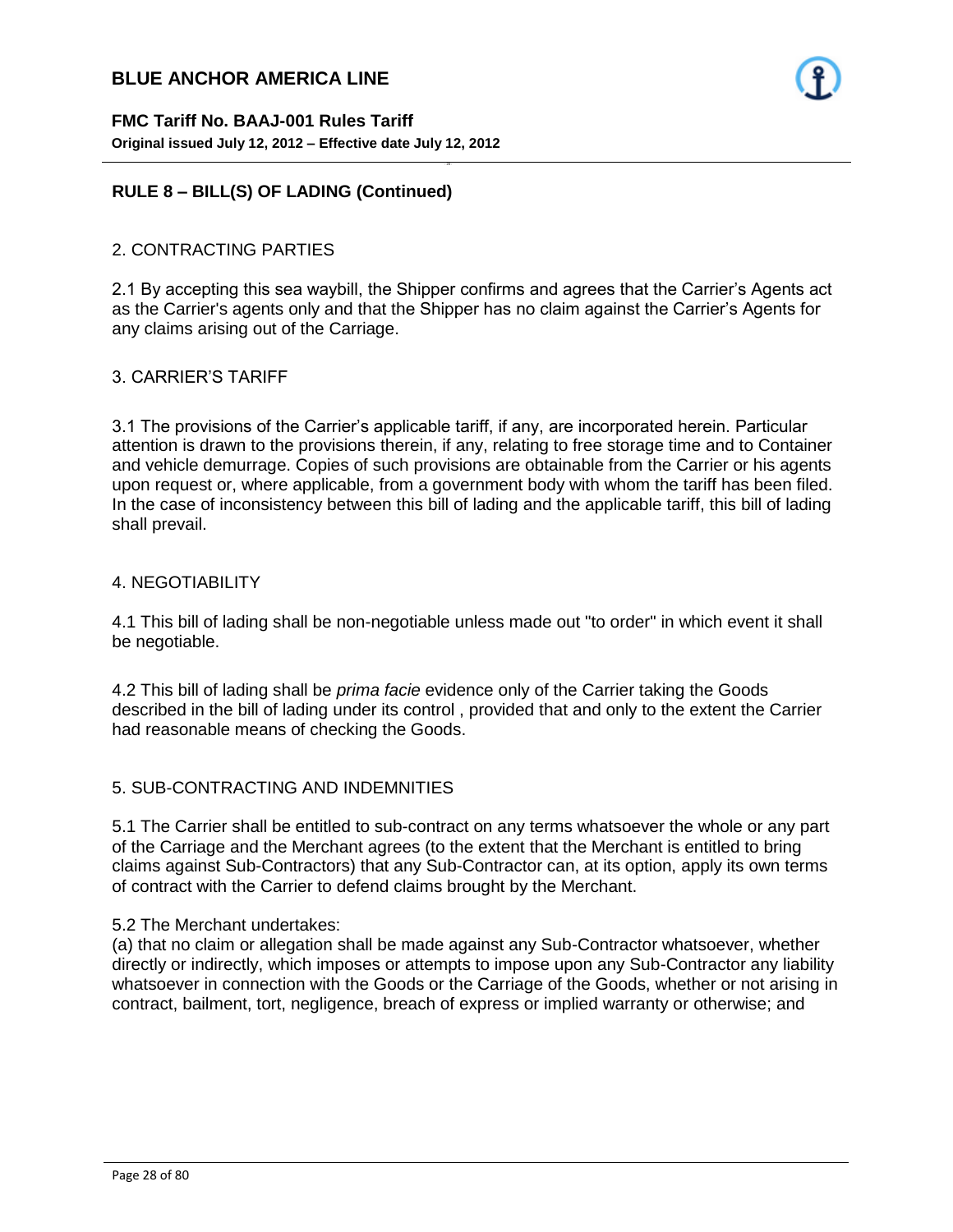# **RULE 8 – BILL(S) OF LADING (Continued)**

(b) if any claim or allegation should nevertheless be made against a Sub-Contractor, to Indemnify the Carrier against all consequences thereof.

- 29 -

5.3 Without prejudice to the other provisions in this Clause 5, every Sub-Contractor shall have the benefit of all provisions herein benefiting the Carrier including clause 21 hereof, the jurisdiction and law clause, as if this bill of lading (including Clause 21 hereof) were expressly for its benefit and in entering into this contract the Carrier, to the extent of these provisions, does so not only on his own behalf but also as agent or trustee for such Sub-Contractor and such Sub-Contractor shall to this extent be or be deemed to be parties to this contract.

#### 6. CARRIER'S LIABILITY

#### 6.1 US CARRIAGE

(a) For US Carriage this bill of lading shall have effect subject to the provisions of COGSA and to the Pomerene Act regardless of whether said Act would apply of its own force. The provisions of COGSA are incorporated herein and save as otherwise provided herein shall apply the entire time the Goods are in the Carrier's custody, including before loading and after discharge as long as the Goods remain in the custody of the Carrier or its Sub-Contractor, including Goods carried on deck. Nothing contained herein is to be deemed as surrender by the Carrier of its rights, immunities, exemptions or limitations or an increase of any of its responsibilities or liabilities under COGSA. Except for clause 6.2, every other term, condition, limitation, defence and liberty whatsoever contained in this bill of lading shall apply to US Carriage.

(b) Where the Merchant requests the Carrier to procure Carriage by an inland carrier in the United States of America, such Carriage shall be procured by the Carrier as agent only to the Merchant and such Carriage shall be subject to the inland carrier's own contractual conditions and tariff. If, for any reason, the Carrier is denied the right to act as agent only at these times, his liability for loss, damage or delay to the Goods shall be determined in accordance with clause 6 hereof.

(c) Neither the Carrier nor the Vessel shall in any event be or become liable in an amount exceeding US\$500 per package or customary freight unit. For limitation purposes under COGSA, it is agreed that the meaning of the word "package" shall be any palletised and/or unitised assemblage of cartons which has been palletised and/or unitised for the convenience of the Merchant, regardless of whether said pallet or unit is disclosed on the front hereof.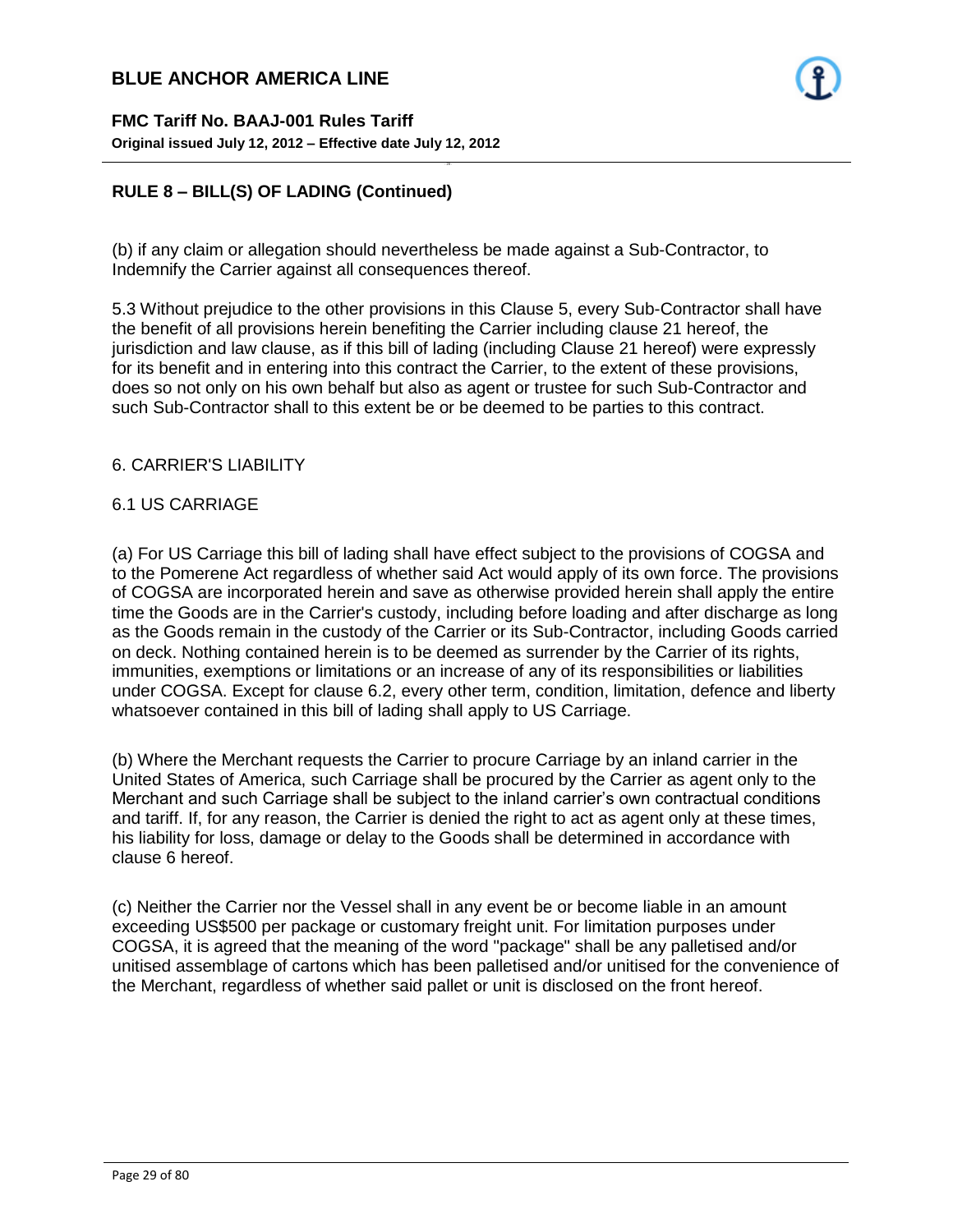

#### **RULE 8 – BILL(S) OF LADING (Continued)**

#### 6.2 NON-US CARRIAGE

(a) Where the Non US Carriage is Port to Port Transport:

(i) the period of responsibility of the Carrier for any loss or damage to the Goods shall commence only at the moment the Goods are loaded on board the Vessel and shall end when the Goods have been discharged from the Vessel.

- 30 -

(ii) the liability of the Carrier for loss of or damage to the Goods shall be determined in accordance with any national law making the Hague Rules or Hague-Visby Rules compulsorily applicable to bills of lading and if no such national law is compulsorily applicable, then in accordance with the Hague-Visby Rules Article 1-8 inclusive (excluding Article 3 rule 8).

(iii) the Carrier shall be under no liability whatsoever for loss or damage to the Goods while in its actual or constructive possession before loading or after discharge, howsoever caused. Notwithstanding the foregoing, in case and to the extent that any applicable compulsory law provides to the contrary, the Carrier shall have the benefit of every right, defence, limitation and liberty in the Hague Rules, Hague-Visby Rules, or any other rules as applied by clause (b) during such additional compulsory period of responsibility, notwithstanding that the loss or damage did not occur at sea.

(iv) if the Goods are discharged at a port other than the Port of Discharge or at a Place of Delivery instead of the Port of Discharge, and the Carrier in its absolute discretion agrees to a request to such effect, such further Carriage will be undertaken on the basis that this bill of lading is to apply to such Carriage as if the ultimate destination agreed with the Merchant had been entered on the front side of this bill of lading as the Port of Discharge or Place of Delivery.

(b) Where the Non US Carriage is Multimodal Transport and the Merchant can prove at what stage the loss or damage occurred:

(i) the liability of the Carrier shall be determined by the provisions contained in any international convention or national law, which applies compulsorily to the relevant stage of the Multimodal Transport and cannot be departed from by private contract to the detriment of the claimant; and

(ii) where an international convention or national law does not apply compulsorily to the stage of the movement where the loss or damage occurred, any liability of the Carrier shall be determined by sub-clause 6.2(c).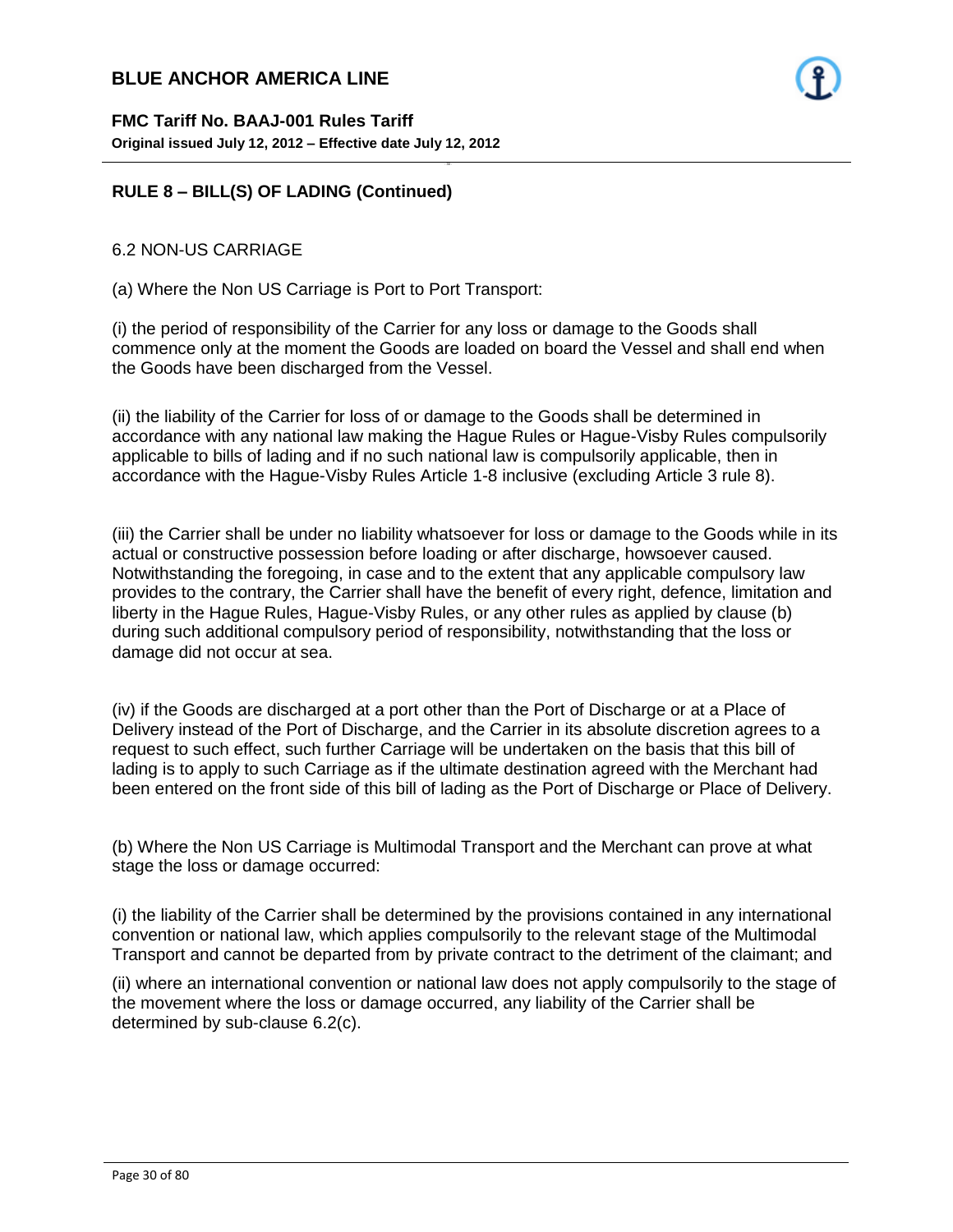

#### **RULE 8 – BILL(S) OF LADING (Continued)**

(c) Where the Non US Carriage is Multimodal Transport but the Merchant cannot prove at what stage the loss or damage occurred or if this sub-clause applies pursuant to sub-clause 6.2(b):

- 31 -

(i) the Carrier shall be relieved of liability for any loss or damage if such loss or damage arose or resulted from:

(A) the wrongful act or neglect of the Merchant or any Person acting on behalf of the Merchant other than the Carrier or its servant, agent or Sub-Contractor;

(B) compliance with the instructions of a Person entitled to give them;

(C) the lack of, or defective condition of packing in the case of Goods which, by their nature, are liable to wastage or to be damaged when not packed or when not properly packed;

(D) handling, loading, stowage or unloading of the Goods by the Merchant, or any person acting on behalf of the Merchant;

(E) inherent vice of the Goods;

(F) insufficiency or inadequacy of marks or numbers on the Goods, coverings, or unit loads;

(G) strikes or lockouts or stoppage or restraint of labor from whatever cause whether partial or general;

(H) an act, neglect or default in the navigation or management of the Vessel occurring during carriage by water;

(I) fire, unless the fire was caused by the actual fault or privity of the Carrier or lack of exercise of due diligence to make the Vessel seaworthy, properly to man, equip and supply the Vessel or to make her fit and safe for the reception, carriage and preservation of the Goods; for which the Merchant shall have the burden of proof

(J) a nuclear incident;

(K) any other cause or event which the Carrier could not avoid and the consequences whereof it could not prevent by the exercise of reasonable diligence.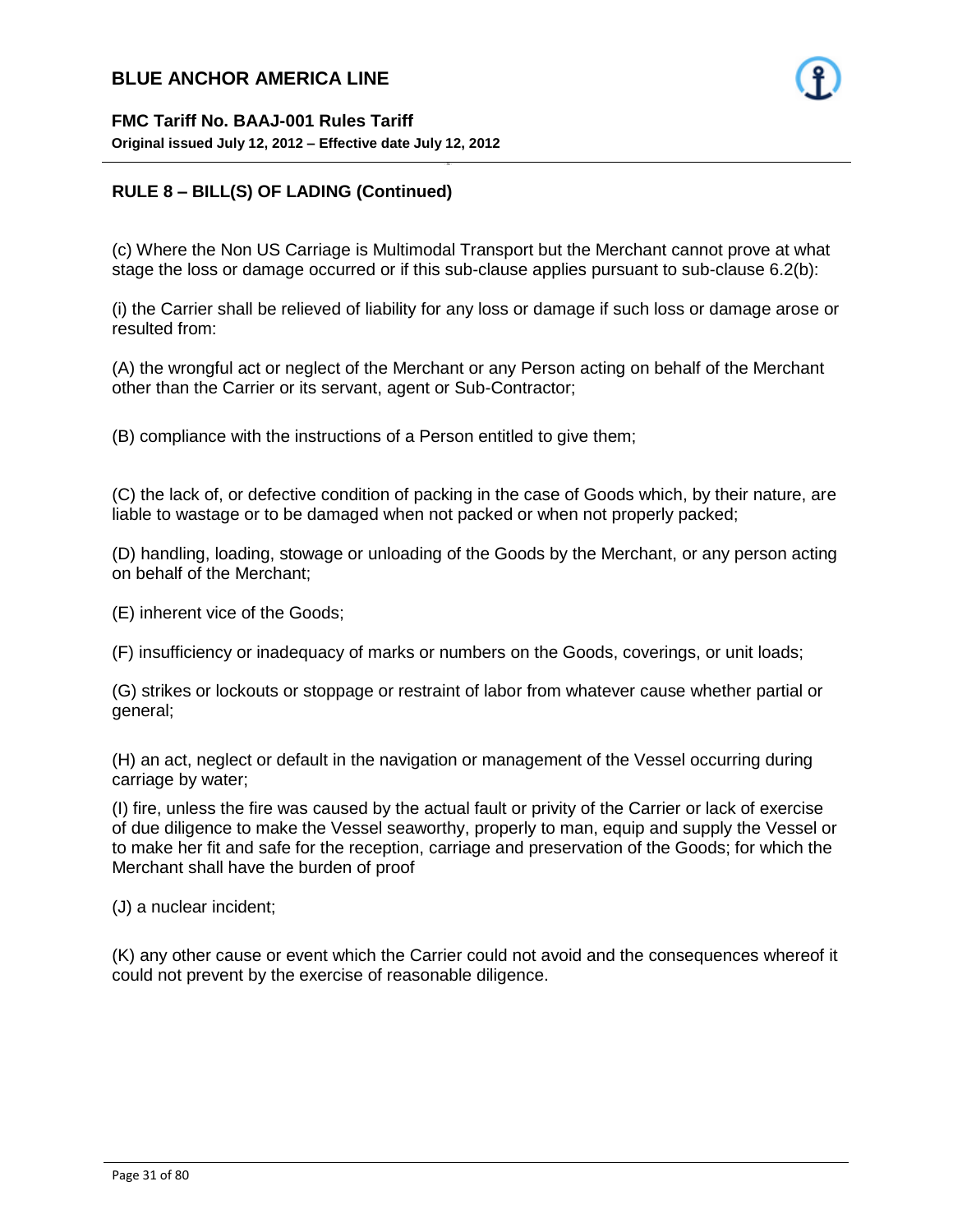

#### **RULE 8 – BILL(S) OF LADING (Continued)**

(ii) The burden of proof that the loss or damage was due to one or more of the causes, or events, specified in sub-clause 6.2(c)(i) shall rest upon the Carrier. When the Carrier establishes that in the circumstances of the case, the loss or damage could be attributed to one or more of the causes, or events, specified in sub-clause  $6.2(c)(i)$ , it shall be presumed that it was so caused. The claimant shall, however, be entitled to prove that the loss or damage was not, in fact, caused either wholly or partly by one or more of these causes or events.

- 32 -

(iii) Where the loss or damage was partly caused by one of the causes at sub-clause  $6.2(c)(i)$ the Carrier shall only be liable to the extent that another cause contributed to the loss or damage.

(d) Compensation and Limitation

(i) Subject to the Carrier's right to limit liability as provided for within this bill of lading, the Carrier's liability shall be calculated by reference to the value of the Goods at the place and time at which they were accepted for Carriage.

(ii) Where the Hague Rules, Hague-Visby Rules or any other rules compulsorily apply to the Carriage the Carrier's liability shall in no event exceed the amounts provided for in the applicable rules.

(iii) In all other cases compensation shall not exceed the limitation of liability of 2SDRs per kilo of gross weight of the Goods lost, damaged or in respect of which the claim arises.

#### (e) Time-bar

(i) Where the Hague Rules, Hague-Visby Rules or any other rules apply compulsorily to the Carriage, the time limit for bringing claims will be as prescribed by the applicable rules.

(ii) In all other cases, the Carrier shall be discharged of all liability whatsoever unless suit is brought within nine months after the delivery of the Goods or the date when the Goods should have been delivered.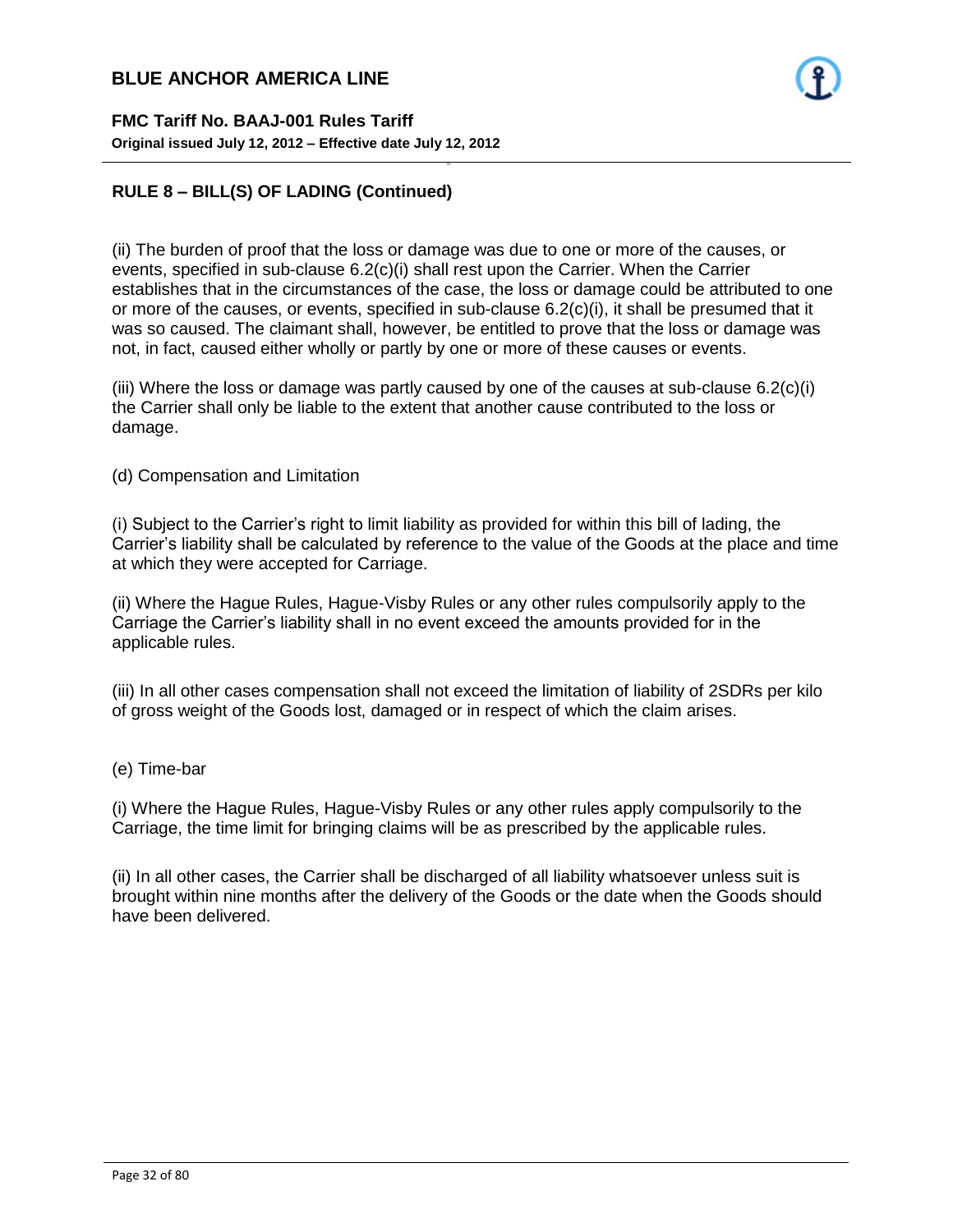#### 6.3 LIABILITY APPLICABLE TO BOTH US CARRIAGE AND NON-US CARRIAGE

- 33 -

(a) The Carrier shall not, in any case, be liable for an amount greater than the actual loss to the Person entitled to make the claim.

#### (b) Ad Valorem: declared value of Package or shipping unit.

The Carrier's liability may be increased to a higher value by a declaration in writing of the value of the Goods by the Merchant upon delivery to the Carrier of the Goods for shipment, such higher value being inserted on the front of this bill of lading in the space provided and, if required by the Carrier, extra freight being paid. In such case, if the actual value of the Goods shall exceed such declared value, the value shall nevertheless be deemed to be the declared value and the Carrier's liability, if any, shall not exceed the declared value and any partial loss or damage shall be adjusted pro rata on the basis of such declared value.

#### (c) Delay, Consequential Loss

Save as otherwise provided herein, the Carrier does not undertake that the Goods shall arrive at any place at any particular time and shall in no circumstances be liable for direct, indirect or consequential loss or damage caused by delay or any other cause whatsoever and howsoever caused. Without prejudice to the foregoing, if the Carrier is found liable for delay, liability shall be limited to the Freight applicable to the relevant stage of the transport.

#### (d) Notice of Loss or Damage

The Carrier shall be deemed prima facie to have delivered the Goods as described in this bill of lading unless notice of loss of, or damage to, the Goods, indicating the general nature of such loss or damage, shall have been given in writing to the Carrier or to his representative at the place of delivery before or at the time of removal of the Goods into the custody of the Person entitled to delivery thereof under this bill of lading or, if the loss or damage is not apparent, within three consecutive days thereafter.

(e) The defenses and limits of liability provided for in this bill of lading shall apply in any action against the Carrier whether the action be found in contract, bailment, tort, breach of express or implied warranty or otherwise.

(f) The Merchant shall Indemnify the Carrier against any claim or liability (and any expense arising therefrom) arising from the Carriage of the Goods insofar as such claim or liability exceeds the Carrier's liability under this bill of lading.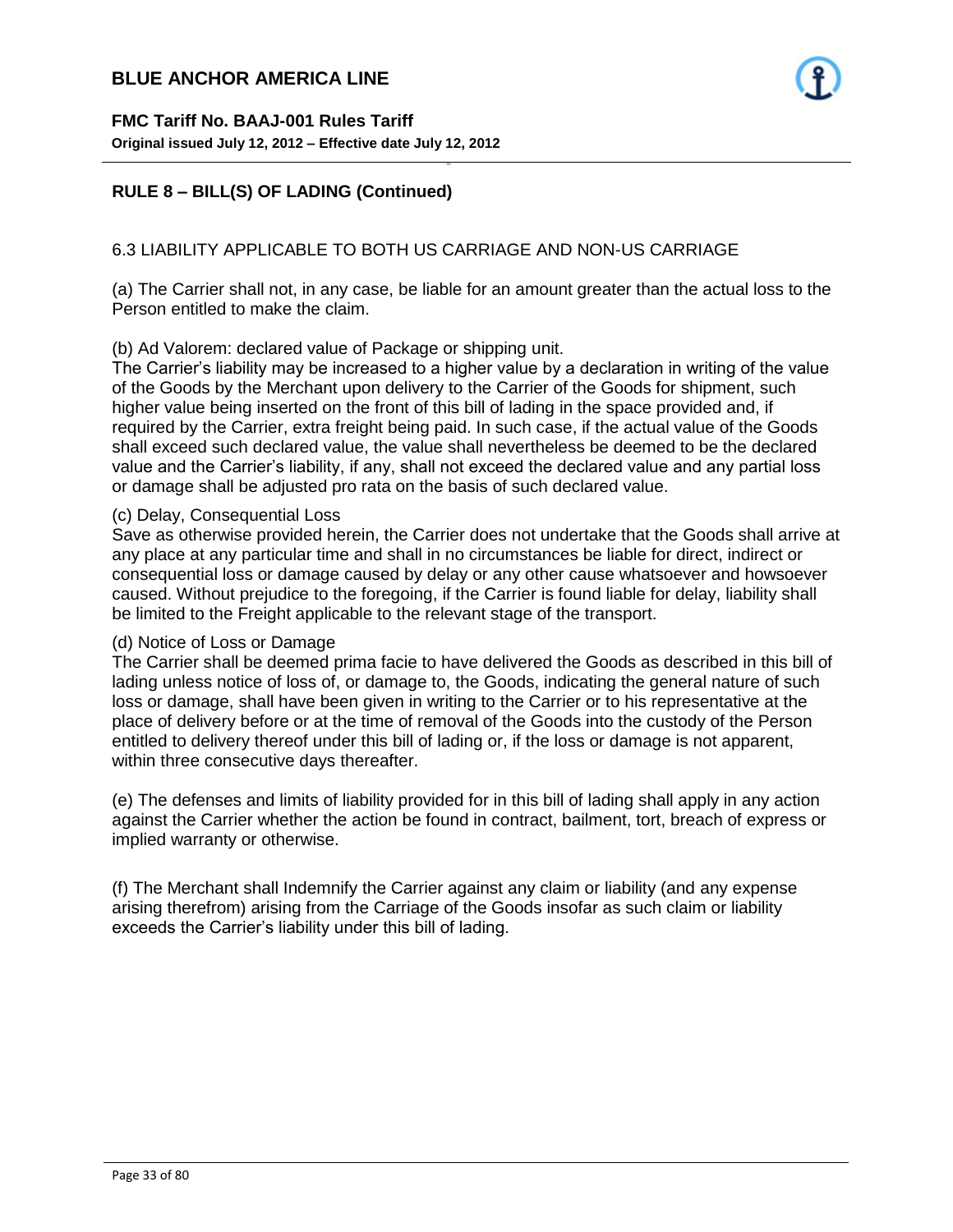# **RULE 8 – BILL(S) OF LADING (Continued)**

#### 7. MERCHANT'S WARRANTIES AND RESPONSIBILITIES

7.1 Every Person defined as Merchant is jointly and severally liable to the Carrier for all the Merchant's undertakings, responsibilities and liabilities under or in connection with this bill of lading and to pay the Freight due under it without deduction or set-off.

- 34 -

7.2 The Merchant warrants that in agreeing to this bill of lading he is or is the agent of and has the authority of the Person owning or entitled to the possession of the Goods and this bill of lading or any Person who has a present or future interest in the Goods and this bill of lading.

7.3 The description and particulars of the Goods set out on the face hereof are furnished by the Merchant and the Merchant warrants to the Carrier that the description and particulars including, but not limited to, weight, content, measure, quantity, quality, condition, marks, numbers and value are correct.

7.4 The Merchant shall comply with all applicable laws, regulations and requirements (including but not limited to any imposed at any time before or during the Carriage relating to anti-terrorism measures) of customs, port and other authorities and shall bear and pay all duties, taxes, fines, imposts, expenses and losses (including without prejudice to the generality of the foregoing, freight for any additional Carriage undertaken) incurred or suffered by reason thereof or by reason of any illegal, incorrect or insufficient marking, numbering or addressing of the Goods.

7.5 The Merchant undertakes that the Goods are packed in a manner adequate to withstand the ordinary risks of Carriage having regard to their nature and in compliance with all laws, regulations and requirements which may be applicable. The Merchant shall be liable for any loss, damage or injury caused by faulty or insufficient packing or by faulty loading or packing within Containers when such loading or packing has been performed by the Merchant or an behalf of the Merchant, or by the defect or unsuitability of the Containers when supplied by the Merchant, and shall Indemnify the Carrier against any additional expenses so caused.

7.6 Any Container released into the care of the Merchant for packing, unpacking or any other purpose whatsoever shall be at the sole risk of the Merchant until proper redelivery to the Carrier at the time and place prescribed by the Carrier. If the Merchant fails to deliver the Container at such prescribed time and place, the Merchant shall pay the Carrier the applicable demurrage or detention charges arising therefrom. The Merchant is responsible for returning the empty Container, with interiors brushed and clean, to the point or place designated by the Carrier, his servants or agents. The Merchant shall be liable for any charges, loss or any other expenses arising therefrom. The Merchant shall be responsible for any loss and/or damage to, and any liabilities caused or incurred by such Container whilst in its custody and/or control.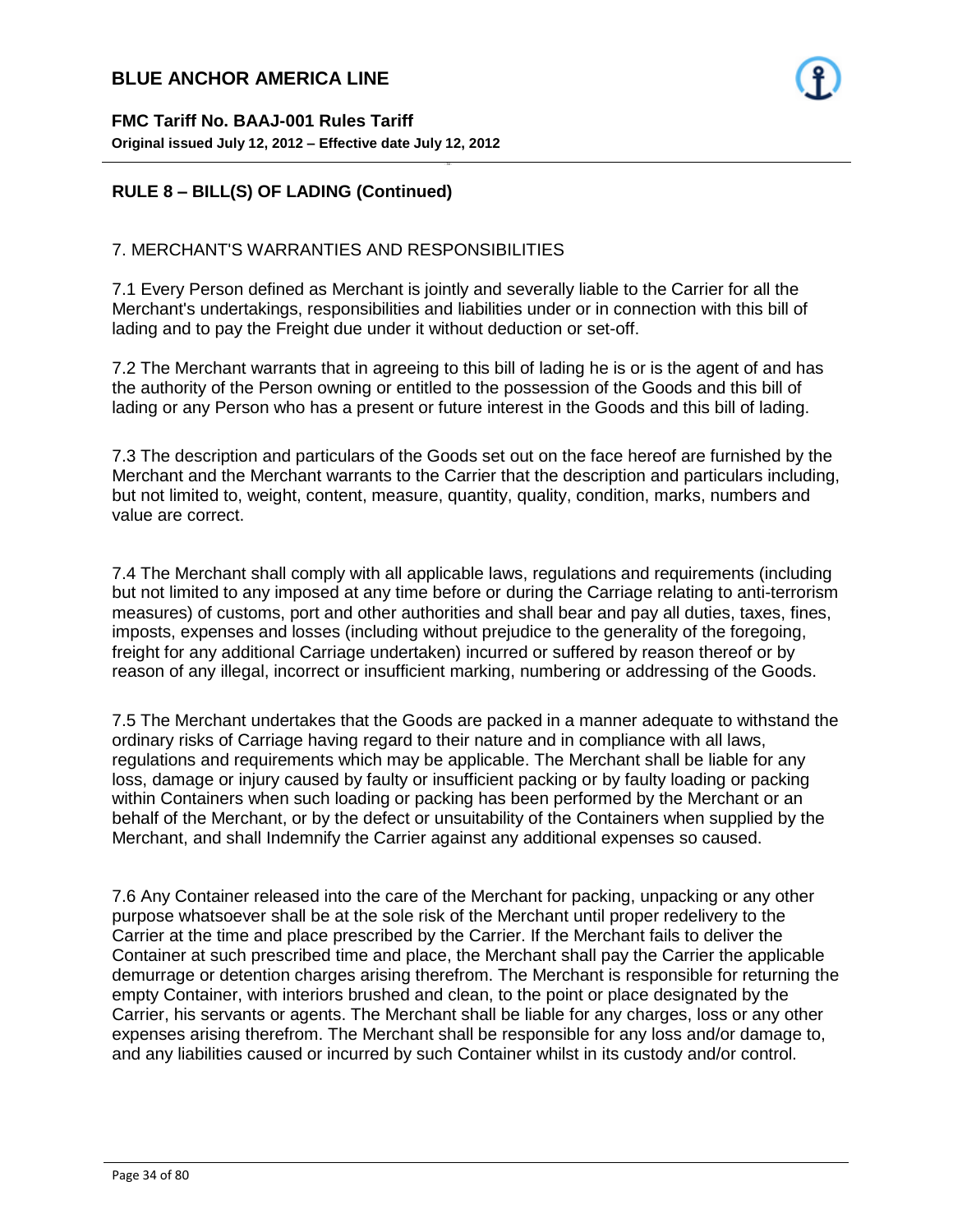**FMC Tariff No. BAAJ-001 Rules Tariff Original issued July 12, 2012 – Effective date July 12, 2012**

# **RULE 8 – BILL(S) OF LADING (Continued)**

7.7 The Merchant shall be liable for the loss, damage, contamination, soiling, detention or demurrage before, during and after the Carriage of property (including, but not limited to, Containers) of the Carrier or Sub-Contractor (other than the Merchant) caused by the Merchant or any Person acting on his behalf or for which the Merchant is otherwise responsible.

7.8 The Merchant shall Indemnify the Carrier against any loss, damage, claim, liability or expense whatsoever arising from any breach of the provisions of this clause 7 or from any cause in connection with the Goods for which the Carrier is not responsible.

- 35 -

#### 8. DANGEROUS GOODS

8.1 No Goods which are or may become dangerous (whether or not so listed in codes), inflammable, damaging, injurious (including radioactive materials), noxious or which are or may become liable to damage any property or Person whatsoever shall be tendered to the Carrier for Carriage without:

(a) the Carrier's express consent in writing; and

(b) the Container and/or other covering in which the Goods are to be transported and/or the Goods themselves being distinctly marked on the outside so as to indicate the nature and character of any such Goods and so as to comply with all applicable laws, regulations and/or requirements.

8.2 If the Merchant fails to provide such information and the Carrier is unaware of the dangerous nature of the Goods and the necessary precautions to be taken and if, at any time, they are deemed to be a hazard to life or property, they may at any place be unloaded, destroyed or rendered harmless, as circumstances may require, without compensation, and the Merchant shall be liable for all loss, damage, delay or expenses arising from the Carriage. The burden of proof that the Carrier knew the exact nature of the danger constituted by the carriage of the Goods shall rest upon the Merchant.

8.3 The Merchant shall comply with rules which are mandatory according to the national law or by reason of international convention, relating to the carriage of Goods of a dangerous nature. If any Goods shipped with the knowledge of the Carrier as to their dangerous nature shall became a danger to the ship or cargo, they may in like manner be landed at any place or destroyed or rendered innocuous by the Carrier without liability on the part of the Carrier except to General Average, if any.

8.4 The Merchant shall Indemnify the Carrier against any loss, damage, claim, liability or expense whatsoever arising from any breach of the provisions of this clause 8 or from any cause in connection with the Goods for which the Carrier is not responsible.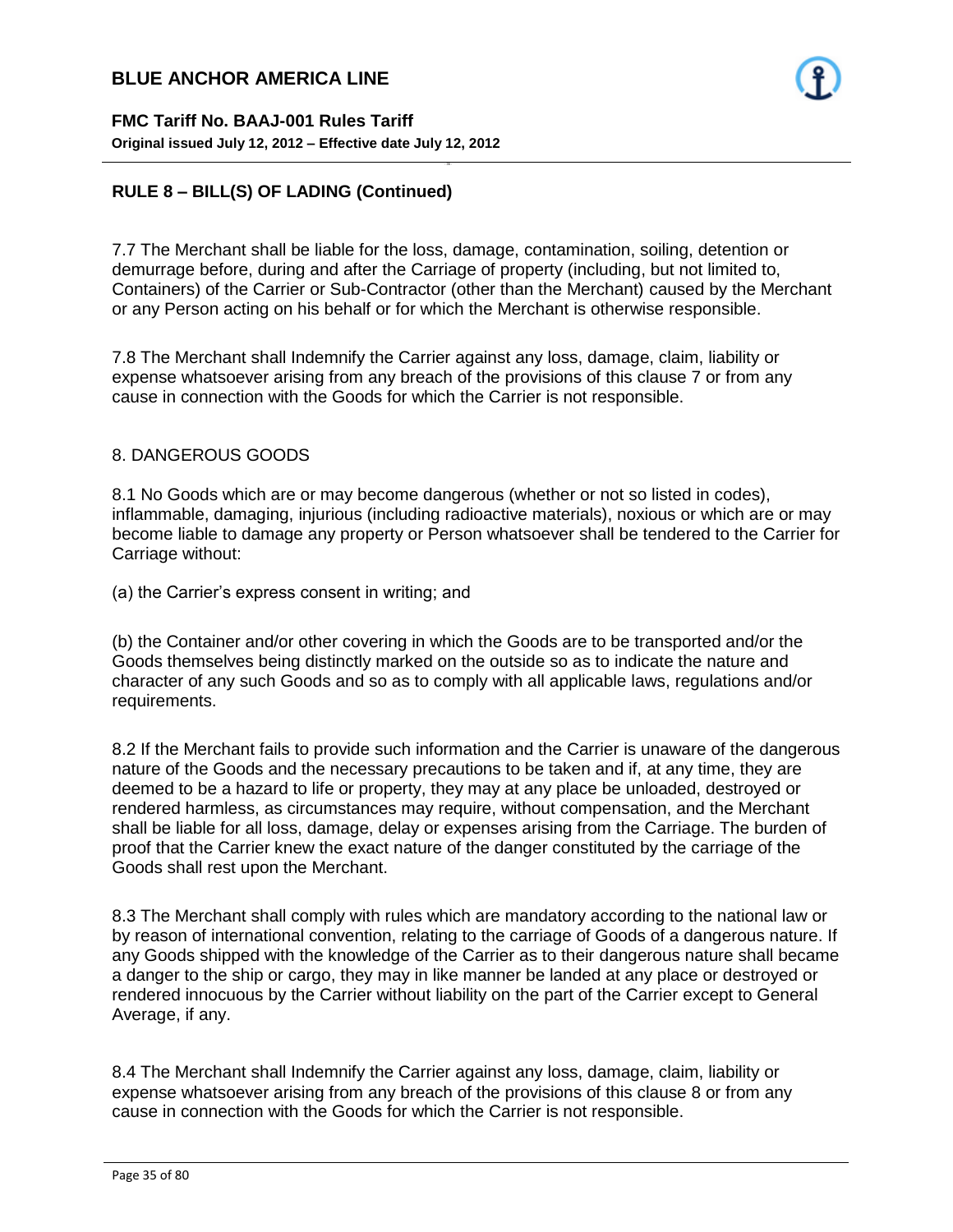# **RULE 8 – BILL(S) OF LADING (Continued)**

#### 9. CONTAINERS

9.1 Goods may be Consolidated by the Carrier in or on Containers and Goods may be Consolidated with Goods owned by other Persons.

- 36 -

9.2 The terms of this bill of lading shall govern the responsibility of the Carrier in connection with or arising out of the supply of a Container to the Merchant, whether supplied before or after the Goods are received by the Carrier or delivered to the Merchant.

9.3 If a Container has been Consolidated by or on behalf of the Merchant, the Carrier shall not be liable for loss of or damage to the Goods:

(a) caused by the manner in which the Container has been stuffed;

(b) caused by the unsuitability of the Goods for carriage in Container actually used;

(c) caused by the unsuitability or defective condition of the Container actually used provided that where the Container has been supplied by or on behalf of the Carrier, this paragraph (iii) shall only apply if the unsuitability or defective condition would have been apparent upon reasonable inspection by the Merchant at or prior to the time when the Container was stuffed;

(d) if the Container is not sealed at the commencement of the Carriage except where the Carrier has agreed to seal the Container.

9.4 Where the Carrier is instructed to provide a Container, in the absence of a written request to the contrary accepted by the Carrier, the Carrier is not under an obligation to provide a Container of any particular type or quality.

9.5 Goods stowed in closed containers other than flats or pallets, whether by the Carrier or the Merchant, may be carried on deck, on an open lorry, on an open trailer, or an open railway wagon without notice to the Merchant. Such Goods, whether or not so carried, shall participate in General Average and shall be deemed to be within the definition of Goods for the purposes of the Hague Rules and Hague-Visby Rules.

# **RULE 8 – BILL(S) OF LADING (Continued)**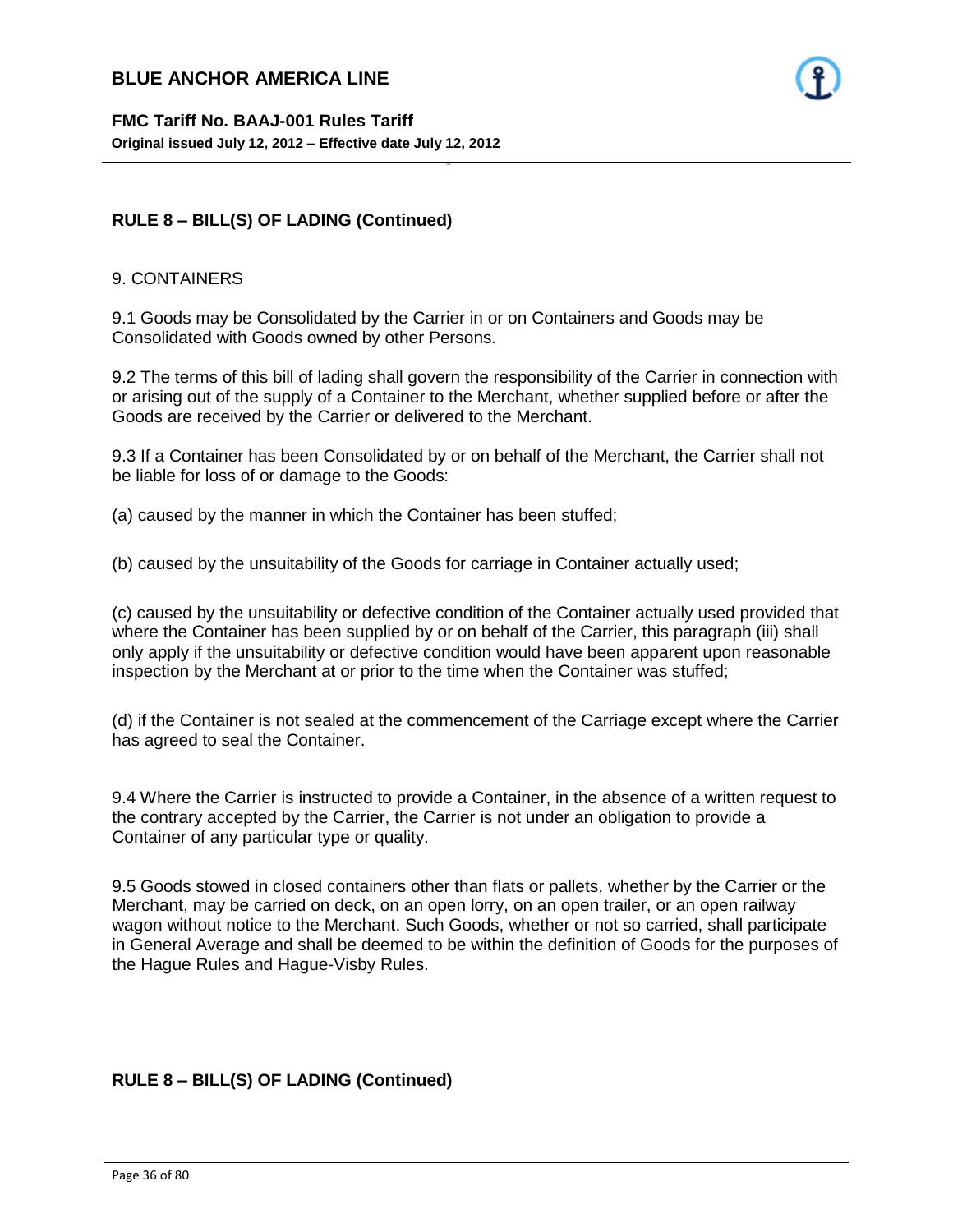

### **FMC Tariff No. BAAJ-001 Rules Tariff Original issued July 12, 2012 – Effective date July 12, 2012**

9.6 The provisions of clause 6 also apply with respect to trailers, transportable tanks, flats and pallets which have not been filled, packed or stowed by the Carrier.

- 37 -

9.7 The Merchant shall Indemnify the Carrier against any loss, damage, claim, liability or expense whatsoever arising from any breach of the provisions of this clause 9 or from any cause in connection with the Goods for which the Carrier is not responsible.

### 10. TEMPERATURE CONTROLLED CARGO

10.1 The Merchant undertakes not to tender for Carriage any Goods which require temperature control without previously giving written notice (and filling in the box on the front of this bill of lading if this bill of lading has been prepared by the Merchant or a Person acting on his behalf) of their nature and particular temperature range to be maintained and in the case of a temperature controlled Container Consolidated by or on behalf of the Merchant further undertakes that the Container has been properly pre-cooled, that the Goods have been properly Consolidated in the Container and that its thermostatic controls have been properly set by the Merchant before receipt of the Goods by the Carrier.

10.2 If the above requirements are not complied with the Carrier shall not be liable for any loss of or damage to the Goods caused by such non-compliance and the Merchant shall Indemnify the Carrier for any resulting loss the Carrier suffers.

10.3 The Carrier shall not be liable for any loss of or damage to the Goods arising from defects, derangement, breakdown, stoppage of the temperature controlling machinery, plant, insulation or any apparatus of the Container, provided that the Carrier shall before or at the beginning of the Carriage exercise due diligence to maintain the refrigerated Container in an efficient state.

10.4 The Merchant shall Indemnify the Carrier against any loss, damage, claim, liability or expense whatsoever arising from any breach of the provisions of this clause 10 or from any cause in connection with the Goods for which the Carrier is not responsible.

### 11. INSPECTION OF GOODS

11.1 The Carrier or any Person authorised by the Carrier shall be entitled, but under no obligation, to open and/or scan any Container or package at any time and to inspect the contents.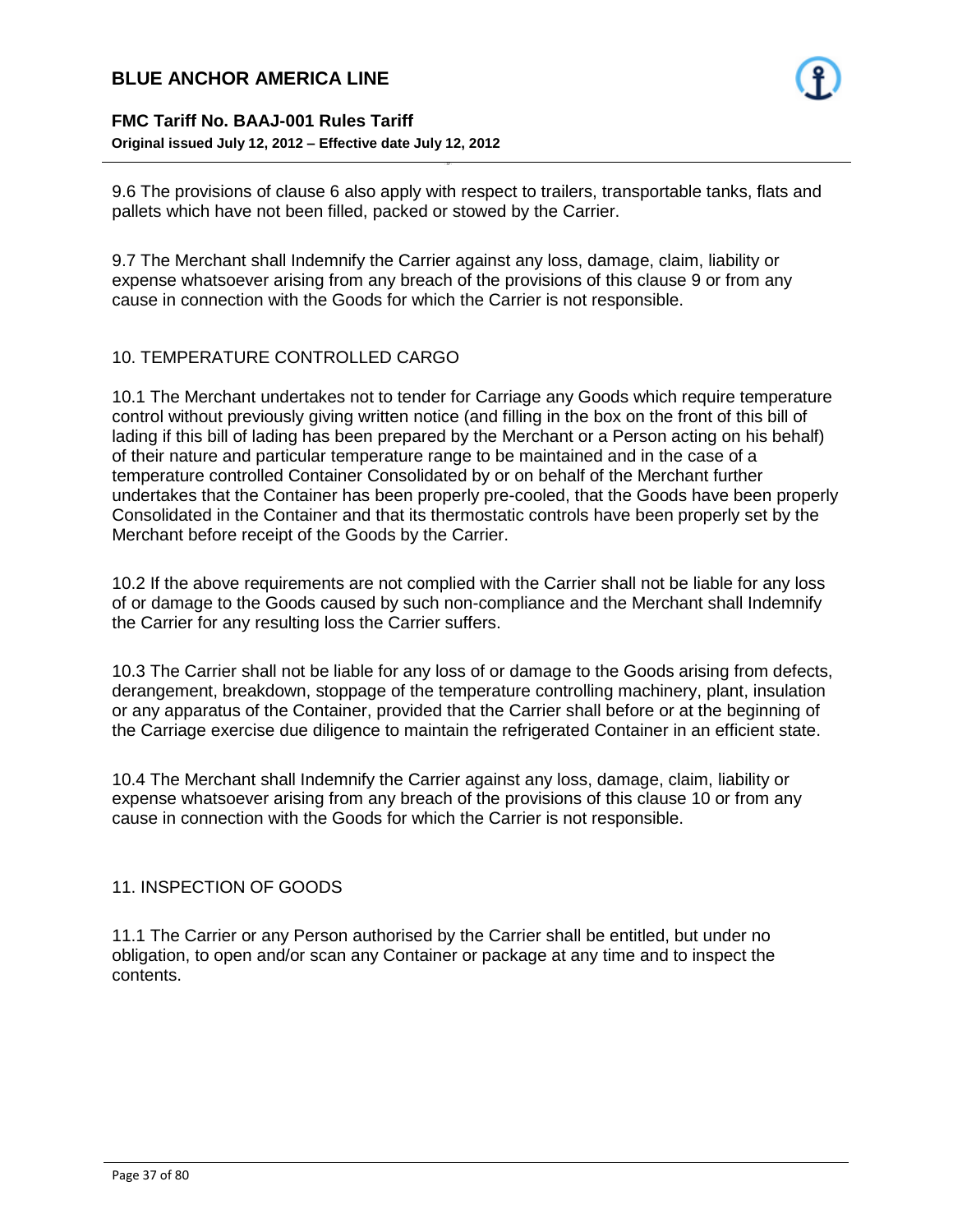**FMC Tariff No. BAAJ-001 Rules Tariff Original issued July 12, 2012 – Effective date July 12, 2012**

### **RULE 8 – BILL(S) OF LADING (Continued)**

11.2 If it appears at any time that the Goods, or any part of them, cannot safely or properly be carried, or carried further, either at all or without incurring any additional expense or taking measures in relation to the Container or Goods, the Carrier may without notice to the Merchant (but as his agent only) take any measures and/or incur any reasonable additional expense to carry or continue the Carriage thereof, and/or to sell or dispose of the Goods and/or to abandon the Carriage and/or to store the Goods ashore or afloat, under cover or in the open, at any place, whichever the Carrier in his absolute discretion considers most appropriate, which sale, disposal, abandonment or storage shall be deemed to constitute due delivery under this bill of lading. The Merchant shall Indemnify the Carrier against any reasonable additional expense so incurred.

- 38 -

11.3 The Carrier in exercising the liberties contained in this clause shall not be under any obligation to take any particular measures and shall not be liable for any loss, delay or damage howsoever arising from any action or lack of action under this clause.

#### 12. METHODS AND ROUTE OF TRANSPORTATION

- 12.1 The Carrier may at any time and without notice to the Merchant:
- (a) use any means of transport or storage whatsoever;
- (b) load or carry the Goods on any Vessel whether named on the front hereof or not;

(c) transfer the Goods from one conveyance to another including transshipping or carrying the same on a Vessel other than the Vessel named on the front hereof or by any other means of transport whatsoever and even though transshipment or forwarding of the Goods may not have been contemplated or provided for herein;

(d) at any place unpack and remove Goods which have been stuffed in or on a Container and forward the same in any manner whatsoever;

(e) proceed at any speed and by any route in his discretion (whether or not the nearest or most direct or customary or advertised route) and proceed to or stay at any place whatsoever once or more often and in any order;

(f) load or unload the Goods from any conveyance at any place (whether or not the place is a port named on the front hereof as the intended Port of Loading or intended Port of Discharge);

(g) comply with any orders or recommendations given by any government or authority or any Person or body acting or purporting to act as or on behalf of such government or authority or having under the terms of the insurance on the conveyance employed by the Carrier the right to give orders or directions;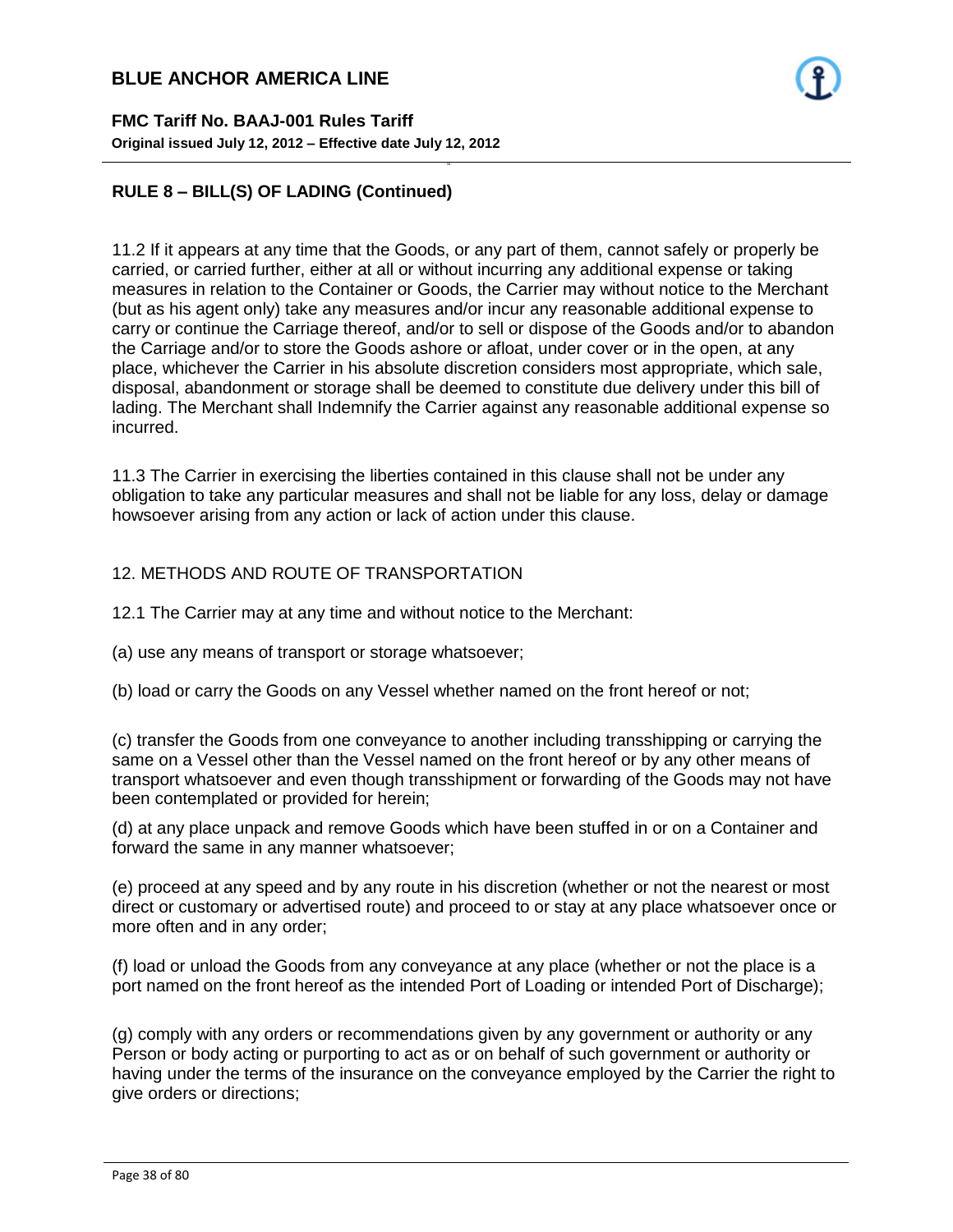

### **RULE 8 – BILL(S) OF LADING (Continued)**

(h) permit the Vessel to proceed with or without pilots, to tow or be towed or to be dry-docked with or without cargo onboard;

- 39 -

(i) permit the Vessel to carry livestock, Goods of all kinds, dangerous or otherwise, contraband, explosives, munitions or warlike stores and sail armed or unarmed.

12.2 The liberties set out in sub-clause 12.1 above may be invoked by the Carrier for any purposes whatsoever whether or not connected with the Carriage of the Goods, including but not limited to loading or unloading the goods, bunkering, undergoing repairs, adjusting instruments, towing or being towed, sailing with or without pilots, drydocking, picking up or landing any Persons, including but not limited to Persons involved with the operation or maintenance of the Vessel and assisting Vessels in all situations. Anything done in accordance with sub-clause 12.1 above or any delay arising therefrom shall be deemed to be within the contractual Carriage and shall not be a deviation of whatsoever nature or degree.

#### 13. DECK CARGO

13.1 Unless it is specifically stipulated that the Goods will be carried under deck on the front of this bill of lading, the Goods (whether containerized or not) may be stowed on or under deck without notice to the Merchant and any deck stowage shall not be a deviation of whatsoever nature or degree.

13.2 If carried on deck, the Carrier shall not be required to note, mark or stamp on the bill of lading any statement of such on deck carriage. Such Goods whether carried on deck or under deck shall participate in General Average and, subject to Clause 13.3, such Goods shall be deemed to be within the definition of Goods for the purposes of the Hague Rules or any legislation making such rules, COGSA or the Hague-Visby Rules compulsorily applicable to this bill of lading.

13.3 Goods which are stated on the front of this bill of lading to be carried on deck, and which are actually carried on deck, are carried without responsibility on the part of the Carrier for loss or damage of whatsoever nature arising during Carriage by sea or inland waterway whether caused by unseaworthiness or negligence or any other cause whatsoever.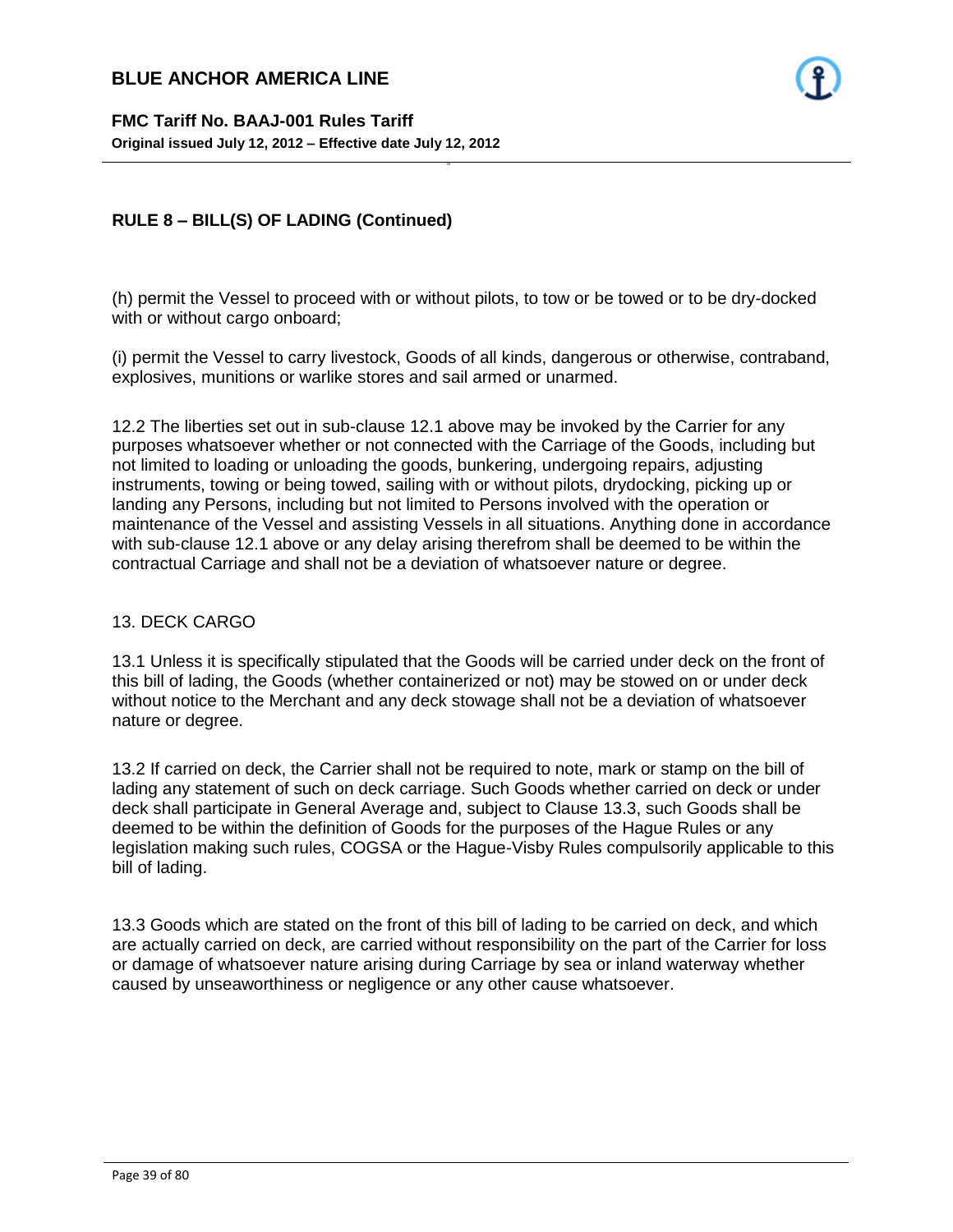

### **RULE 8 – BILL(S) OF LADING (Continued)**

#### 14. COLLECTION AND DELIVERY OF THE GOODS

14.1 When collection or delivery takes place at the Merchant's premises, the place of collection or delivery shall be the usual place of loading or unloading the Goods into or from the vehicle and:

- 40 -

(a) the Carrier shall not be under any obligation to provide any plant, power or labor which may be required for the loading or unloading at such premises. This shall be the responsibility of the Merchant at his own risk and expense.

(b) any assistance given by the Carrier additional to the foregoing is given entirely at the Merchant's risk as to damage to or loss of Goods or injury to Persons.

14.2 If at any time the Carriage is or is likely to be affected by any hindrance, risk, delay, difficulty or disadvantage of any kind (including the condition of the Goods), when so ever and howsoever arising (whether or not the Carriage has commenced) the Carrier may:

(a) without notice to the Merchant abandon the Carriage of the Goods and where reasonably possible place the Goods or any part of them at the Merchant's disposal at any place which the Carrier may deem safe and convenient, notwithstanding that any charges, dues or other expenses may be or become payable. If crafts are used, other than at the request of the Merchant, in circumstances where the Goods or that part thereof so discharged could have been discharged ashore without additional delay, the Goods (or part thereof, as the case may be) shall nevertheless not be deemed to be discharged for the purposes of this clause until they are discharged from such craft, whereupon delivery shall be deemed to have been made and the responsibility of the Carrier in respect of such Goods shall cease;

(b) without prejudice to the Carrier's right to subsequently abandon the Carriage under Clause (a)14.2 (a) above, continue the Carriage.

(c) In any event the Carrier shall be entitled to full Freight on Goods received for Carriage and the Merchant shall pay any additional costs resulting from the above mentioned circumstances.

14.3 The liability of the Carrier in respect of the Goods shall cease on the delivery or other disposition of the Goods in accordance with the orders or recommendations given by any government or authority or any Person acting or purporting to act as or on behalf of such government or authority. This shall amount to due delivery to the Merchant.

14.4 Any mention herein of parties to be notified of the arrival of the Goods is solely for information of the Carrier, and failure to give such notification shall not involve the Carrier in any liability nor relieve the Merchant of any obligation thereunder.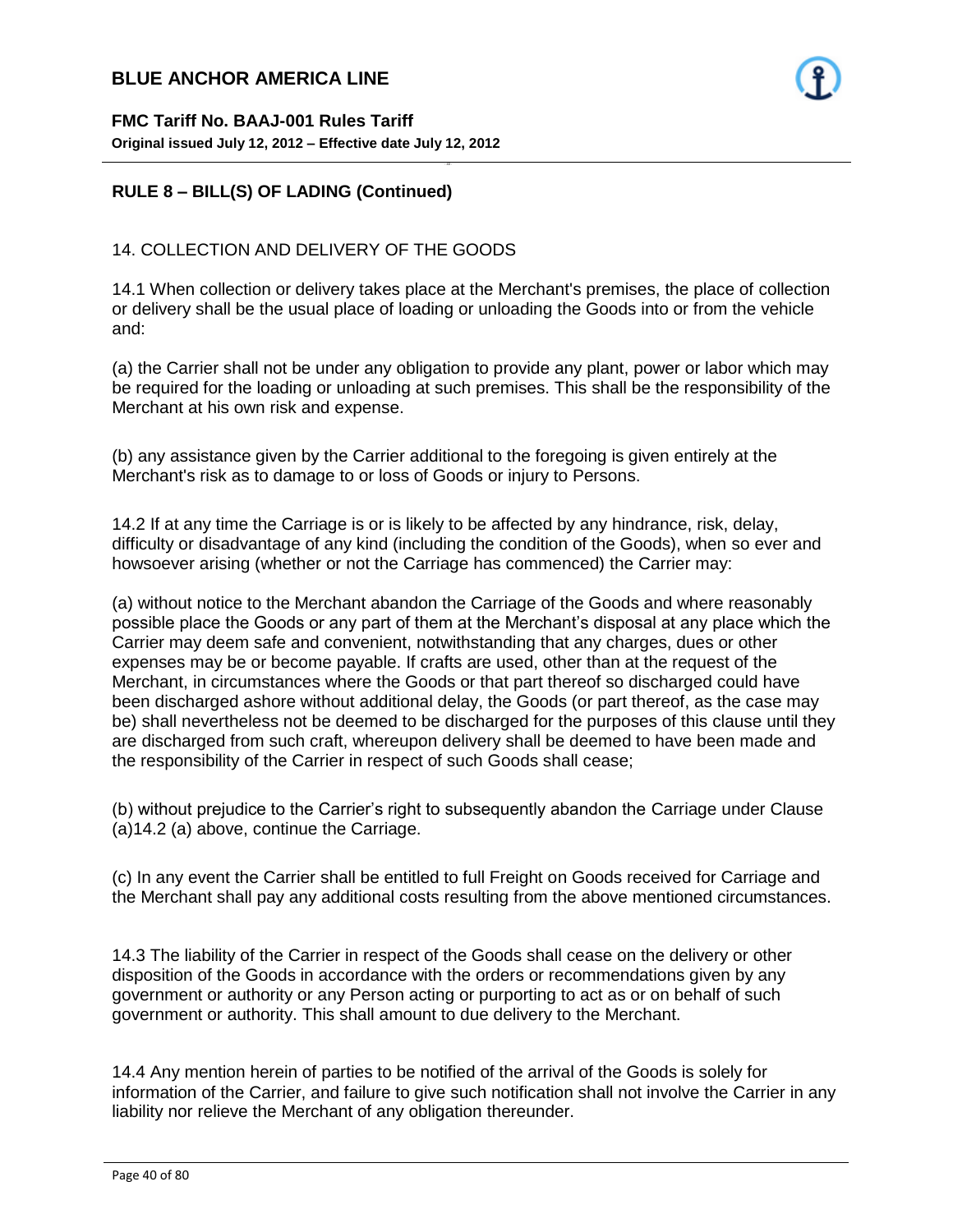**FMC Tariff No. BAAJ-001 Rules Tariff Original issued July 12, 2012 – Effective date July 12, 2012**

### **RULE 8 – BILL(S) OF LADING (Continued)**

14.5 If delivery of the Goods or any part thereof is not taken by the Merchant at the time and place when and where the Carrier is entitled to call upon the Merchant to take delivery thereof, the Carrier shall be entitled and without prejudice to any other rights that he may have against the Merchant without notice to remove from a Container the Goods or that part thereof if Consolidated in or on a Container and to store the Goods or that part thereof ashore, afloat, in the open or under cover at the sole risk and expense of the Merchant and the costs of such storage (if paid or payable by the Carrier or any agent or Sub-Contractor of the Carrier) shall forthwith upon demand be paid by the Merchant to the Carrier. Such storage shall constitute due delivery hereunder, and thereupon the liability of the Carrier in respect of the Goods or that part thereof shall cease.

- 41 -

#### 15. BOTH-TO-BLAME COLLISION

15.1 The latest version of BIMCO's Both-to-Blame Collision Clause is incorporated herein which is available on request.

### 16. GENERAL AVERAGE

16.1 General Average shall be adjusted at any part or place at the Carrier's option, and to be settled according to the York-Antwerp Rules 1994, this covering all Goods whether carried on or under deck. The New Jason Clause as approved by BIMCO shall be considered as incorporated herein which is available on request.

16.2 Notwithstanding sub-clause 16.1, the Merchant shall Indemnify the Carrier in respect of any claims of a General Average nature which may be made against him and shall provide such security as may be required by the Carrier in this connection.

16.3 Such security including a cash deposit as the Carrier may deem sufficient to cover the estimated contribution of the Goods and any salvage and special charges thereon shall, if required be submitted to the Carrier prior to delivery of the Goods.

16.4 The Carrier shall be under no obligation to take any steps whatsoever to collect security for General Average contributions due to the Merchant.

#### 17. FREIGHT

17.1 Freight shall be deemed fully earned upon receipt of the Goods by the Carrier and shall be paid and be non-returnable in any event.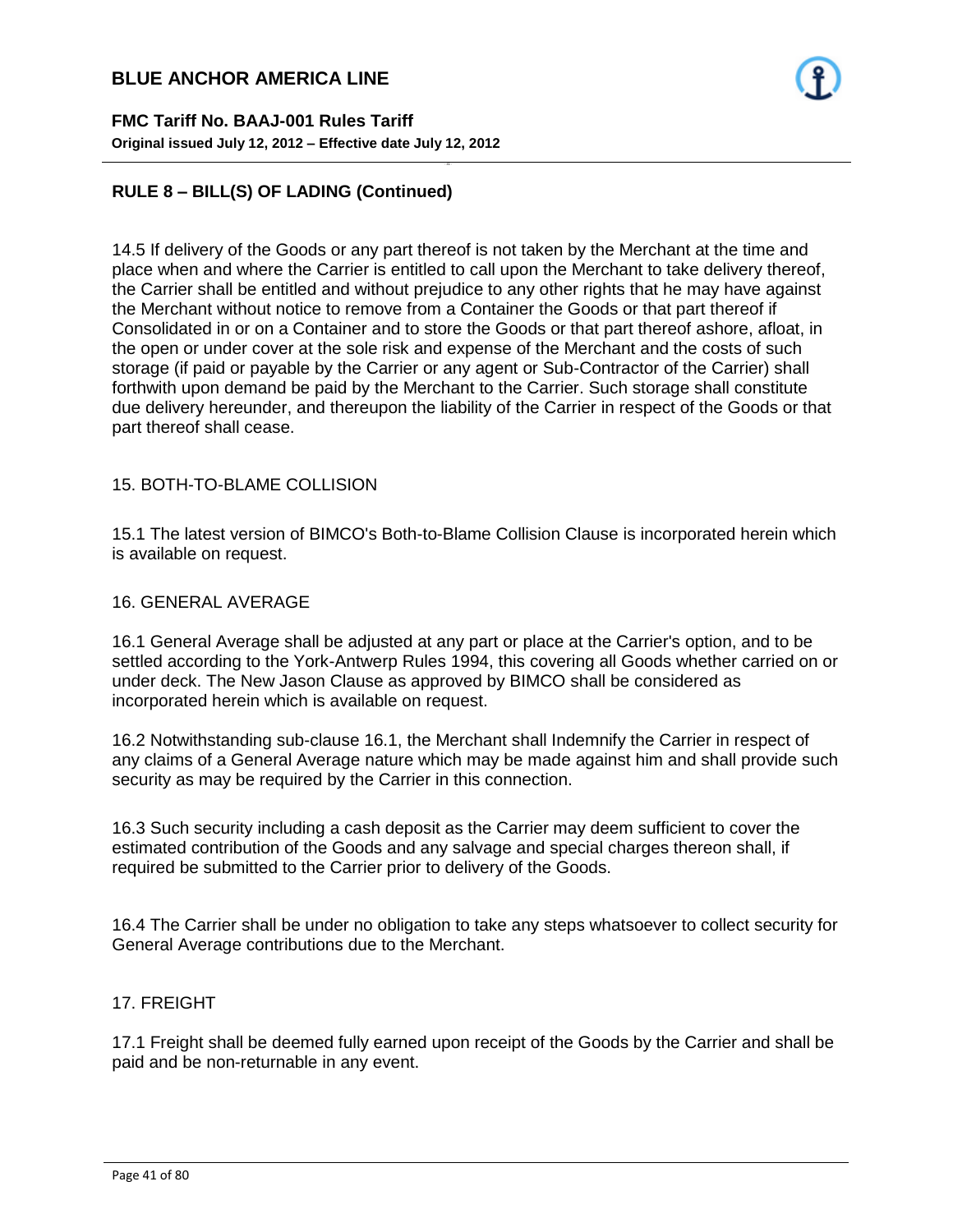**FMC Tariff No. BAAJ-001 Rules Tariff Original issued July 12, 2012 – Effective date July 12, 2012**

### **RULE 8 – BILL(S) OF LADING (Continued)**

17.2 The Merchant's attention is drawn to the stipulations concerning currency in which the Freight is to be paid, rate of exchange, devaluation and other contingencies relative to Freight in the relevant tariff conditions. If no such stipulation as to devaluation exists or is applicable and if the currency in which the Freight is quoted is devalued or revalued between the date of the Freight agreement and the date when the Freight is paid, then all Freight shall be automatically and immediately changed in proportion to the extent of the devaluation or revaluation of the said currency. Payment shall be made in the currency named in the bill of lading, or, at the option of the Carrier, in another currency specified by the Carrier.

- 42 -

17.3 The Freight has been calculated on the basis of particulars furnished by or on behalf of the Merchant. The Carrier shall be entitled to production of the commercial invoice for the Goods or true copy thereof and to inspect, reweigh, re-measure and revalue the Goods and if the particulars are found by the Carrier to be incorrect, it is agreed that without prejudice to the rights of the Carrier as per clause 11 a sum equal either to five times the difference between the correct Freight and the Freight charged or to double the correct Freight less the Freight charged, whichever sum is the smaller, shall be payable as liquidated damages to the Carrier notwithstanding any other sum having been stated in this bill of lading as the Freight payable.

17.4 All Freight shall be paid without any set-off, counter-claim, deduction or stay of execution.

17.5 Despite the acceptance by the Carrier of instructions to collect Freight or other expenses from any other Person in respect of the transport under this bill of lading, the Merchant shall remain responsible for such monies on receipt of evidence of demand and the absence of payment for whatever reason.

17.6 All dues, taxes and charges levied on the Goods and other expenses in connection therewith shall be paid by the Merchant.

17.7 The Merchant shall reimburse the Carrier for any costs for deviation or delay or any other increase of costs of whatever nature caused by war, warlike operations, epidemics, strikes, government directions or force majeure.

### 18. LIEN

18.1 The Carrier shall have a lien on Goods and any documents relating thereto for all sums whatsoever due at any time to the Carrier under this bill of lading and for General Average contributions to whomsoever due.

18.2 The Carrier shall also have a lien on the Goods and any documents relating thereto for all sums due from the Merchant to the Carrier under any other contract.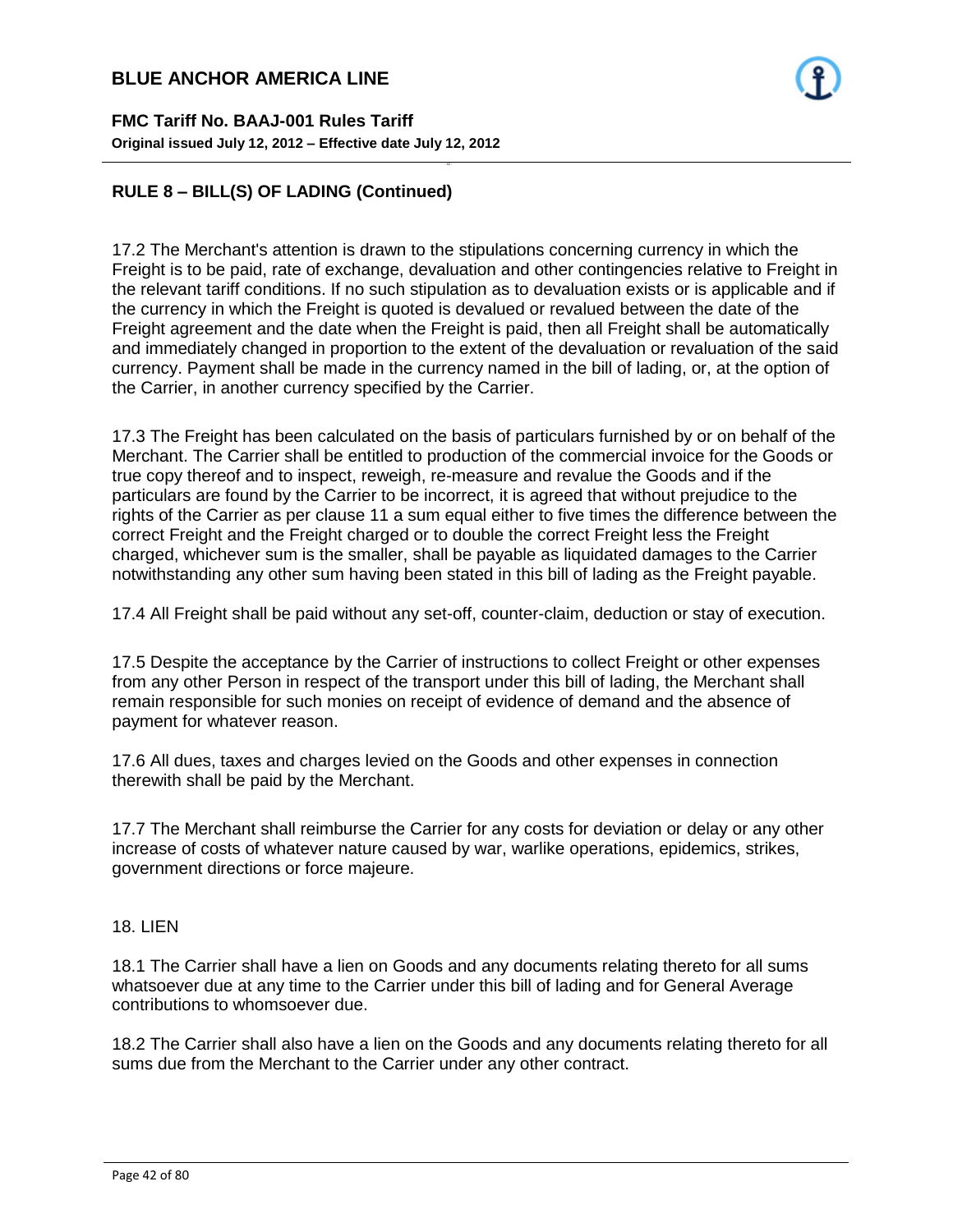**FMC Tariff No. BAAJ-001 Rules Tariff Original issued July 12, 2012 – Effective date July 12, 2012**

### **RULE 8 – BILL(S) OF LADING (Continued)**

18.3 The Carrier may exercise his lien at any time and at any place in his sole discretion, whether the Carriage is completed or not. In any event any lien shall (a) survive the delivery of the Goods and (b) extend to cover the cost of recovering any sums due.

- 43 -

18.4 To enforce and satisfy the Carrier's lien, the Carrier shall have the right to sell or otherwise dispose of the aforementioned Goods and documents by public auction or private treaty at the Merchant's expense and in the Merchant's name and without any liability towards the Merchant, provided that the Carrier has used reasonable efforts to notify the shipper and the consignee shown on the front side of the sea waybill prior to any sale or other disposal and that the Carrier will pass on to the Merchant any proceeds of a sale or other disposal exceeding the sums due and the costs relating to the sale or other disposal.

#### 19. VARIATION OF THE CONTRACT

19.1 No servant or agent of the Carrier shall have power to waive or vary any of the terms hereof unless such waiver or variation is in writing and is specifically authorised or ratified in writing by a director or officer of the Carrier who has the actual authority of the Carrier to waive or vary.

#### 20. PARTIAL INVALIDITY

20.1 If any provision in this bill of lading is held to be invalid or unenforceable by any court, tribunal or regulatory or self regulatory agency or body, such invalidity or unenforceability shall attach only to such provision. The validity of the remaining provisions shall not be affected thereby and this bill of lading contract shall be carried out as if such invalid or unenforceable provision was not contained herein.

#### 21. JURISDICTION AND LAW

21.1 For US Carriage, this bill of lading is governed by United States law and the United States Federal Court of the Southern District of New York has exclusive jurisdiction to hear all disputes hereunder.

21.2 For Non US Carriage, disputes arising under this bill of lading shall be determined by the United States Federal Court of the Southern District of New York and in accordance with the laws of the United States. No proceedings may be brought before other courts, unless both parties expressly agree the choice of the other court or arbitration tribunal and the law to be then applicable.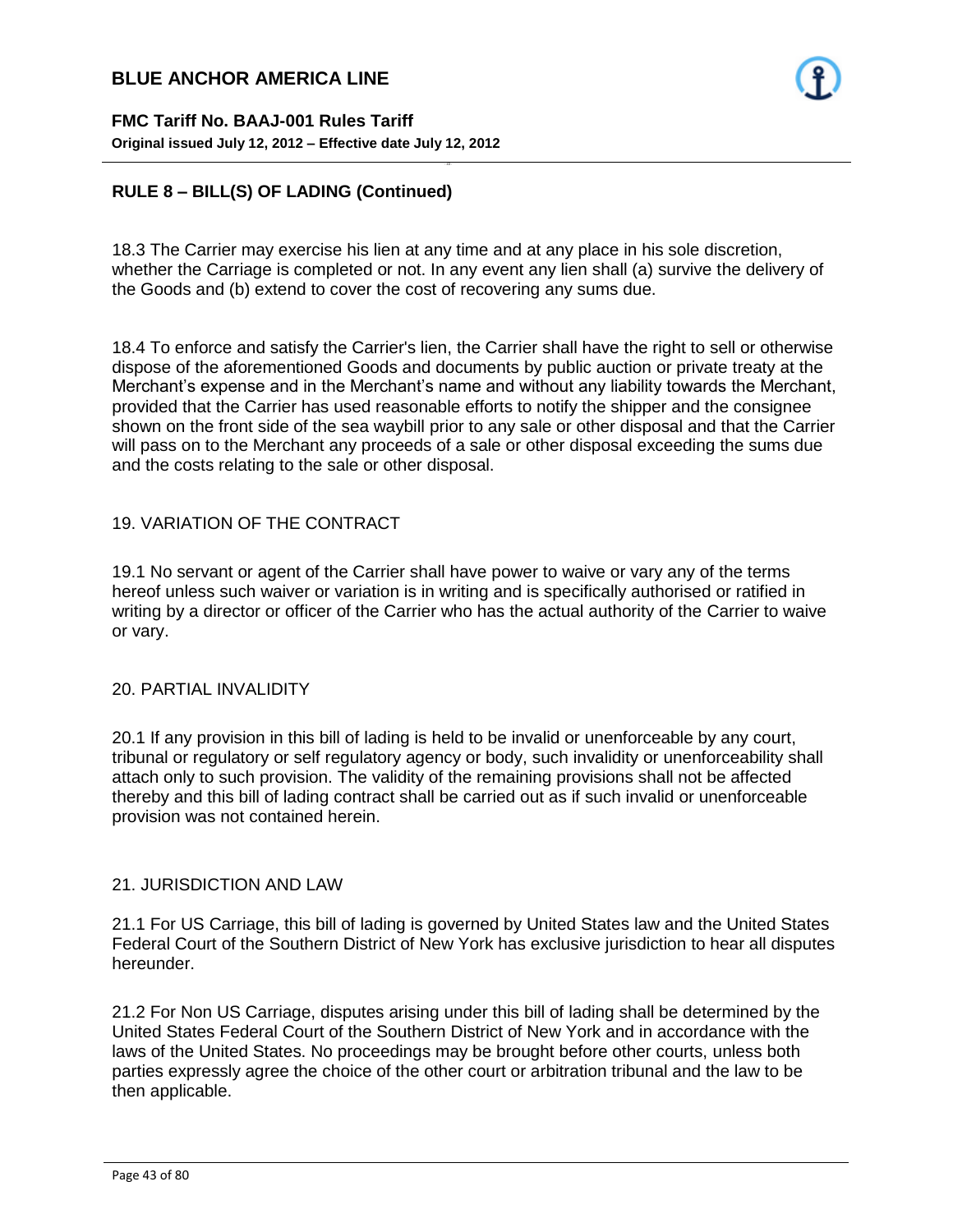### **RULE 8 – BILL(S) OF LADING (Continued)**

The Sea Waybill contains the same clauses as the Bill of Lading indicated above with the exception of

- 44 -

B) Sea Waybill

Front of Sea Waybill:

Declared Cargo value………

If merchant enters a value, Carrier's per package limitation of liability shall not apply and the valorem rate will be charged.

Received by the Carrier from the Shipper, as far as ascertained by reasonable means of checking, in apparent good order and condition unless otherwise herein stated, the total number or quantity of Containers or other packages or units indicated in the box entitled "Number of Packages" for carriage from the port of loading (or the place of receipt, if mentioned above) to the port of discharge (or the place of delivery, if mentioned above), such carriage being always subject to the terms, rights, defences, provisions, conditions, exceptions, limitations, and liberties hereof (INCLUDING ALL THOSE TERMS AND CONDITIONS ON THE REVERSE HEREOF NUMBERED 1-21 AND THOSE TERMS AND CONDITIONS CONTAINED IN THE CARRIER'S APPLICABLE TARIFF) and the Shipper's attention is drawn in particular to the Carrier's liberties in respect of on deck stowage (see clause 13) and the carrying vessel (see clause 12). In accepting this sea waybill, any local customs or privileges to the contrary notwithstanding, the Merchant agrees to be bound by all Terms and Conditions stated herein whether written, printed, stamped or incorporated on the face or reverse side hereof, as fully as if they were all signed by the Merchant. Unless instructed otherwise in writing by the Shipper delivery of the Goods will be made only to the consignee or his authorised representatives. This sea waybill is not a document of title to the Goods and delivery will be made, after payment of any outstanding Freight and charges, only on provision of proper proof of identity and of authorisation at the port of discharge or place of delivery, as appropriate, without the need to produce or surrender a copy of this sea waybill.

IN WITNESS WHEREOF the Carrier by its agents has signed this sea waybill.

"Holder" means any Person for the time being in lawful possession of, or lawfully entitled to possession of, this sea waybill or in whom rights of suit and/or liability under this sea way bill have been lawfully vested or transferred.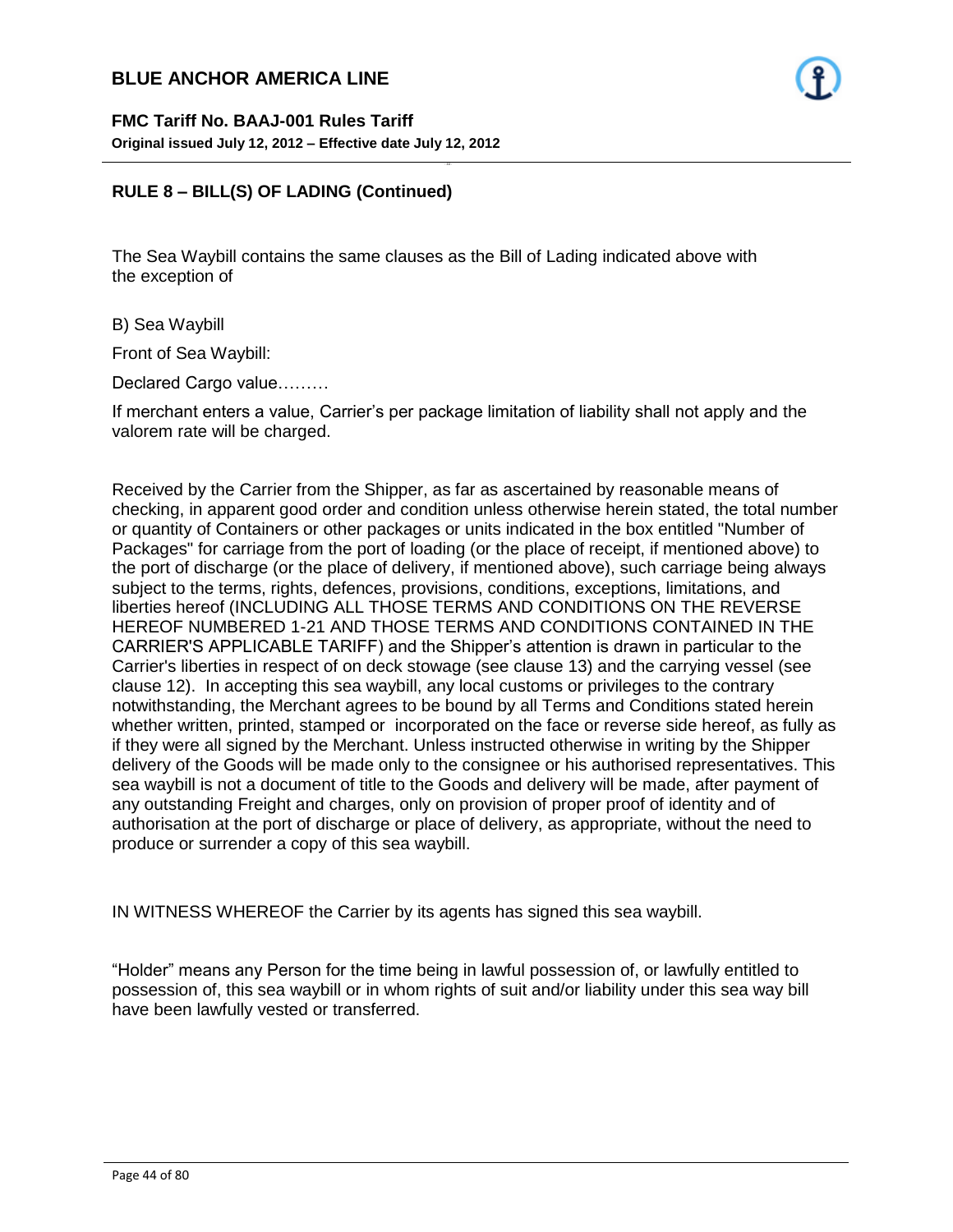**FMC Tariff No. BAAJ-001 Rules Tariff Original issued July 12, 2012 – Effective date July 12, 2012**

### **RULE 8 – BILL(S) OF LADING (Continued)**

#### 2. CONTRACTING PARTIES

2.1.1 By accepting this sea waybill, the Shipper confirms and agrees that the Carrier's Agents act as the Carrier's agents only and that the Shipper has no claim against the Carrier's Agents for any claims arising out of the Carriage. The contract evidenced by this sea waybill is between the Carrier and the Shipper. The Shipper, who is the only party entitled to give the Carrier instructions in relation to this contract of carriage, undertakes to provide the Merchant and in particular the consignee with a legible copy of all the Terms and Conditions contained in this sea waybill.

- 45 -

### 4. NON-NEGOTIABILITY

Notwithstanding the application to this sea waybill of the Hague Rules, or the Hague-Visby Rules, or of any similar convention or legislation, this sea waybill is not negotiable and is not a document of title to the Goods.

#### 14. COLLECTION AND DELIVERY OF THE GOODS

14.6 If delivery of the Goods or any part thereof is not taken by the Merchant at the time and place when and where the Carrier is entitled to call upon the Merchant to take delivery thereof, the Carrier shall be entitled and without prejudice to any other rights that he may have against the Merchant without notice to remove from a Container the Goods or that part thereof if Consolidated in or on a Container and to store the Goods or that part thereof ashore, afloat, in the open or under cover at the sole risk and expense of the Merchant and the costs of such storage (if paid or payable by the Carrier or any agent or Sub-Contractor of the Carrier) shall forthwith upon demand be paid by the Merchant to the Carrier. Such storage shall constitute due delivery hereunder, and thereupon the liability of the Carrier in respect of the Goods or that part thereof shall cease.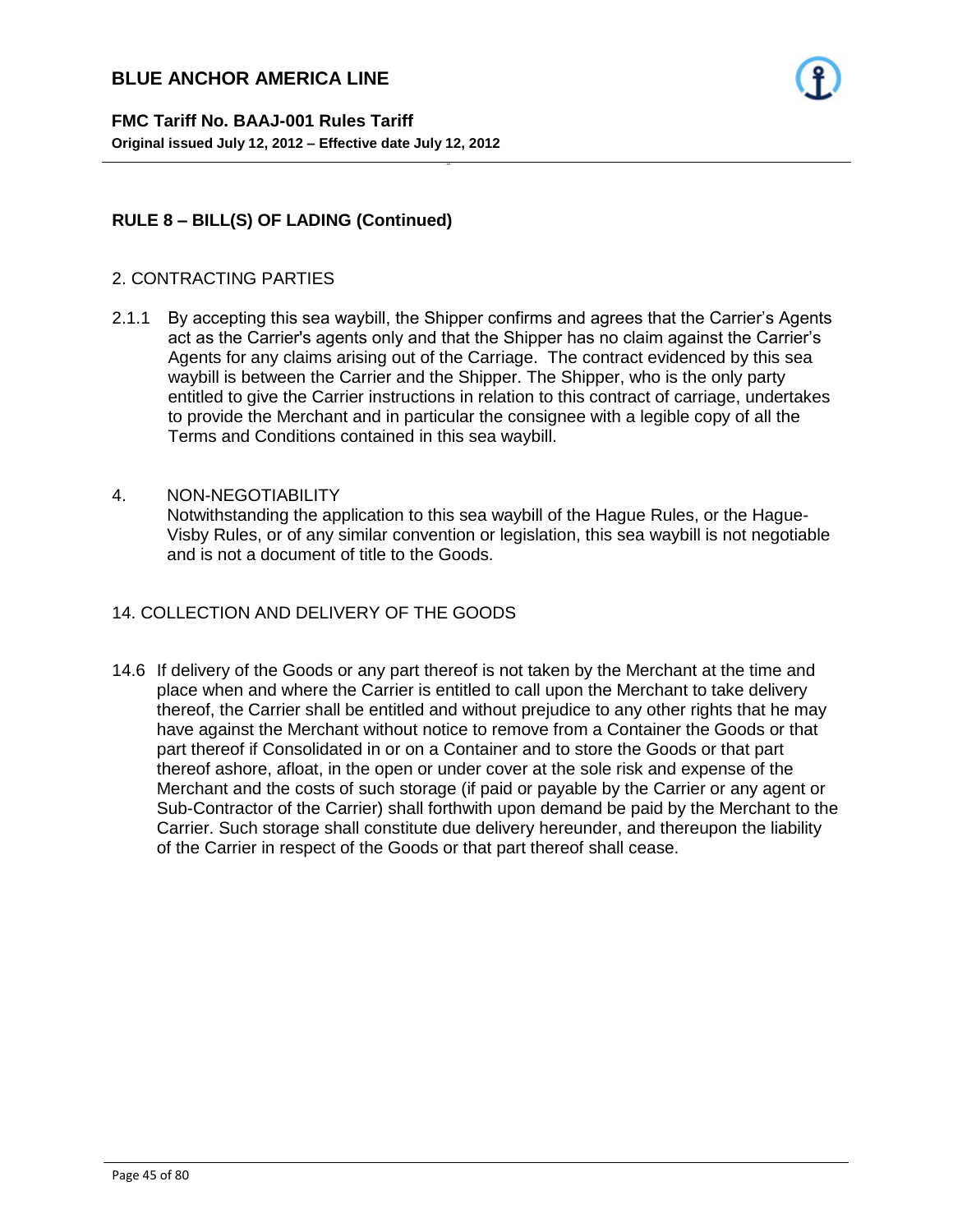

**FMC Tariff No. BAAJ-001 Rules Tariff Original issued July 12, 2012 – Effective date July 12, 2012**

- 46 -

**RULE 8–A Reserved for future use**

**RULE 8-B Reserved for future use**

**RULE 8-C Reserved for future use**

**RULE 8-D Reserved for future use**

**RULE 8-E Reserved for future use**

**RULE 8-F Reserved for future use**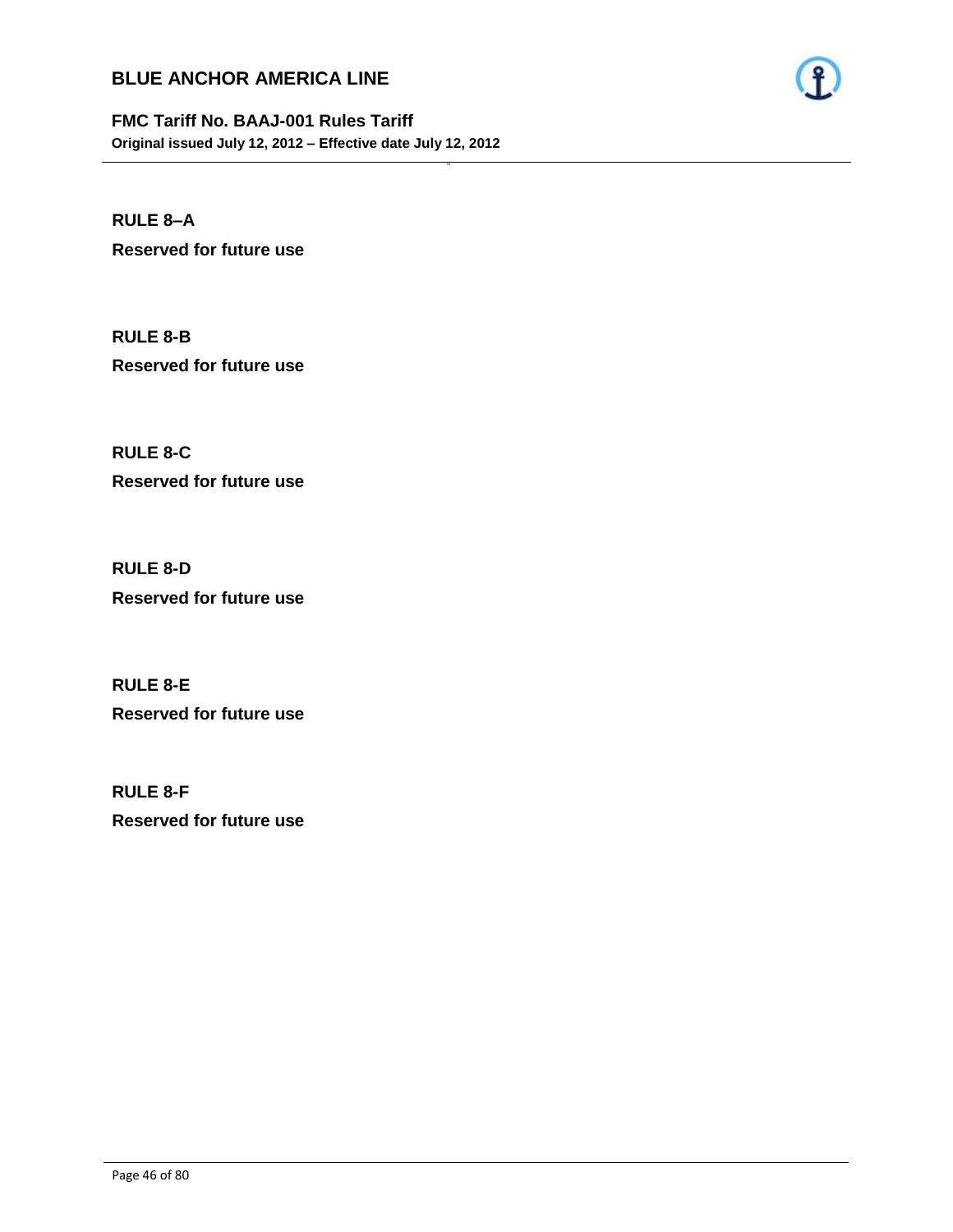

**FMC Tariff No. BAAJ-001 Rules Tariff Original issued July 12, 2012 – Effective date July 12, 2012**

### **RULE 9 FREIGHT FORWARDING COMPENSATION**

2<sup>nd</sup> Amendment September 3, 2013 – cancels 1<sup>st</sup> Amendment December 5, 2012 (C) No Freight Forwarder Compensation will be paid under the provisions of these Tariff Rules except as noted in the NRA. If a Freight Forwarder Compensation is stipulated in the NRA, payment shall be effected to FMC Licensed Freight Forwarders in compliance with FMC regulations, based on the Ocean Freight only for eligible shipments.

- 47 -

-------------------------------------------------------------------------------------------------------------------------------

### **RULE 10 SURCHARGES AND ARBITRARIES**

Each Surcharge, Arbitrary or Differential, expressed in terms of a percentage, published to apply in these Tariff Rules, will be computed separately in accordance with the applicable Tariff provisions; and further, each such Surcharge or Arbitrary will be noted separately on the Bill of Lading. At no time will any two or more Surcharges or Arbitrary, expressed in terms of a percentage, be combined or compounded in any manner.

See following Sub-Rules.

------------------------------------------------------------------------------------------------------------------------------

### **RULE 10-A CURRENCY CHARGE**

Except as otherwise provided, all rates shown herein are subject to a Currency charge as noted. -------------------------------------------------------------------------------------------------------------------------------

### **RULE 10-B – BUNKER CHARGE**

Except as otherwise provided, all rates shown herein are subject to a Bunker Charge as noted. -------------------------------------------------------------------------------------------------------------------------------

### **RULE 10-C ARBITRARIES**

Except as otherwise provided, all values shown herein are subject to a Arbitraries charge as noted.

------------------------------------------------------------------------------------------------------------------------------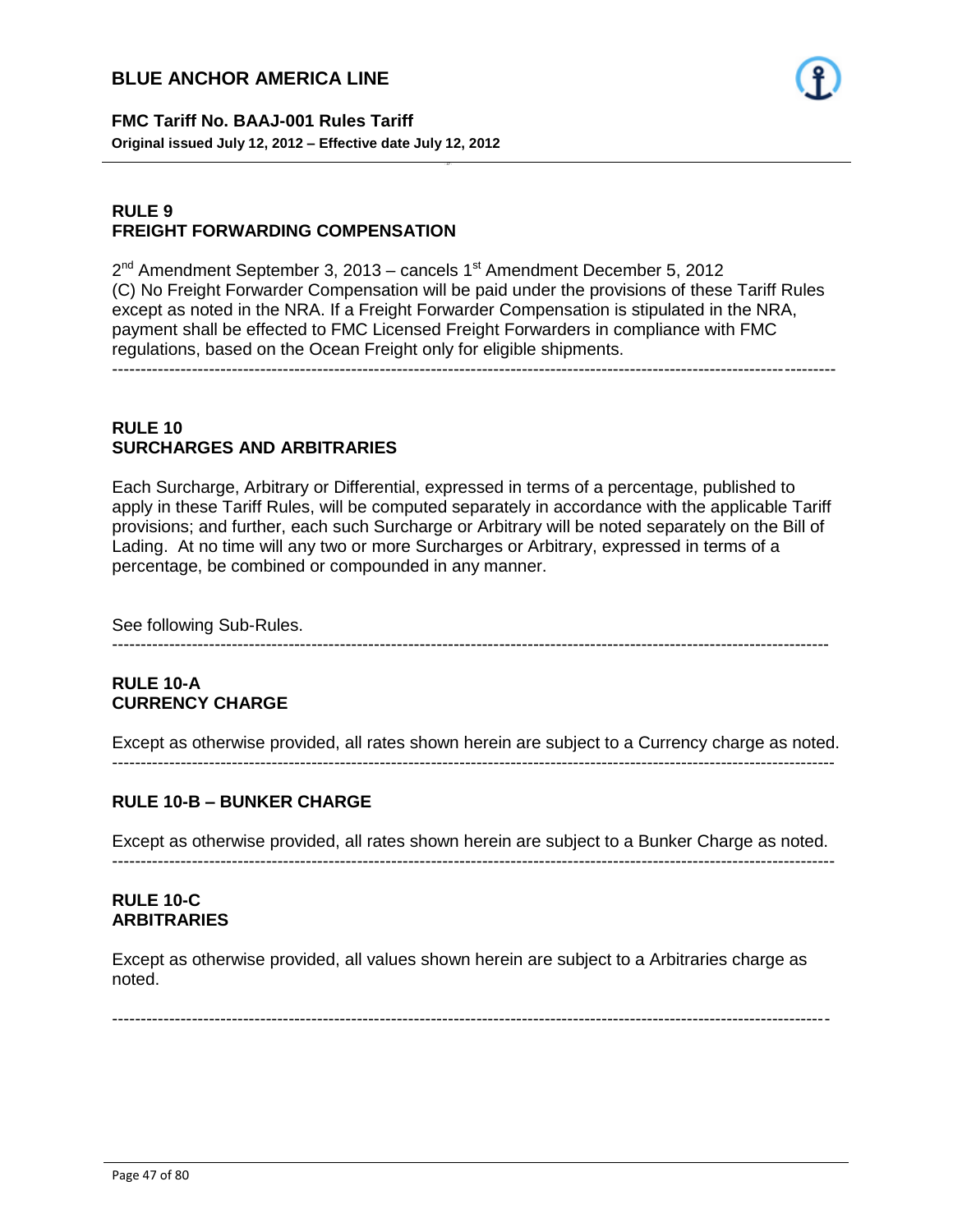

### **FMC Tariff No. BAAJ-001 Rules Tariff Original issued July 12, 2012 – Effective date July 12, 2012**

### **RULE 10-D PEAK SEASON CHARGE**

Except as otherwise provided, all rates shown herein are subject to a Peak Season Charge as noted.

- 48 -

------------------------------------------------------------------------------------------------------------------------------

### **RULE 10-E JAPAN DOCUMENTATION FEE**

Any consignment shipped from or to a Port in Japan is subject to a Documentation Free as noted. Bill of Lading or per Delivery Order.

-------------------------------------------------------------------------------------------------------------------------------

### **RULE 10-J ISPS CARRIER CHARGE**

A ISPS Carrier Charge (International Ship and Port Facility Security) shall be payable to the carrier for any shipment to or from any US Port of US Origin / Destination, covering additional costs of the carrier due to the Port Security Legislation (ISPS). Carrier may hold shipper and or consignee named on its Bill of Lading jointly and severally liable for payment of this charge.

#### -------------------------------------------------------------------------------------------------------------------------------

### **RULE 10-K INLAND FUEL CHARGE**

A IFC Inland Fuel Charge shall be payable to the carrier for any intermodal shipment by either Mini-Land-Bridge or local store-door truck moves.

Carrier may hold shipper and or consignee named in its Bill of Lading jointly and severally liable for payment of this charge. -------------------------------------------------------------------------------------------------------------------------------

### **RULE 10-L EMERGENCY BUNKER CHARGE**

Except as otherwise provided all rates shown herein are subject to Emergency Bunker Charge as noted in the assessorials. -------------------------------------------------------------------------------------------------------------------------------

# **RULE 10-M**

# **GULF OF ADEN CHARGE**

Applicable for all cargoes from / to or in transit through the Gulf of Aden, regardless of Origin or Destination, there shall be a Gulf of Aden Charge as noted for all non-containerized cargo or LCL cargoes. Charges are for the account of cargo, payable by shipper or consignee as applicable.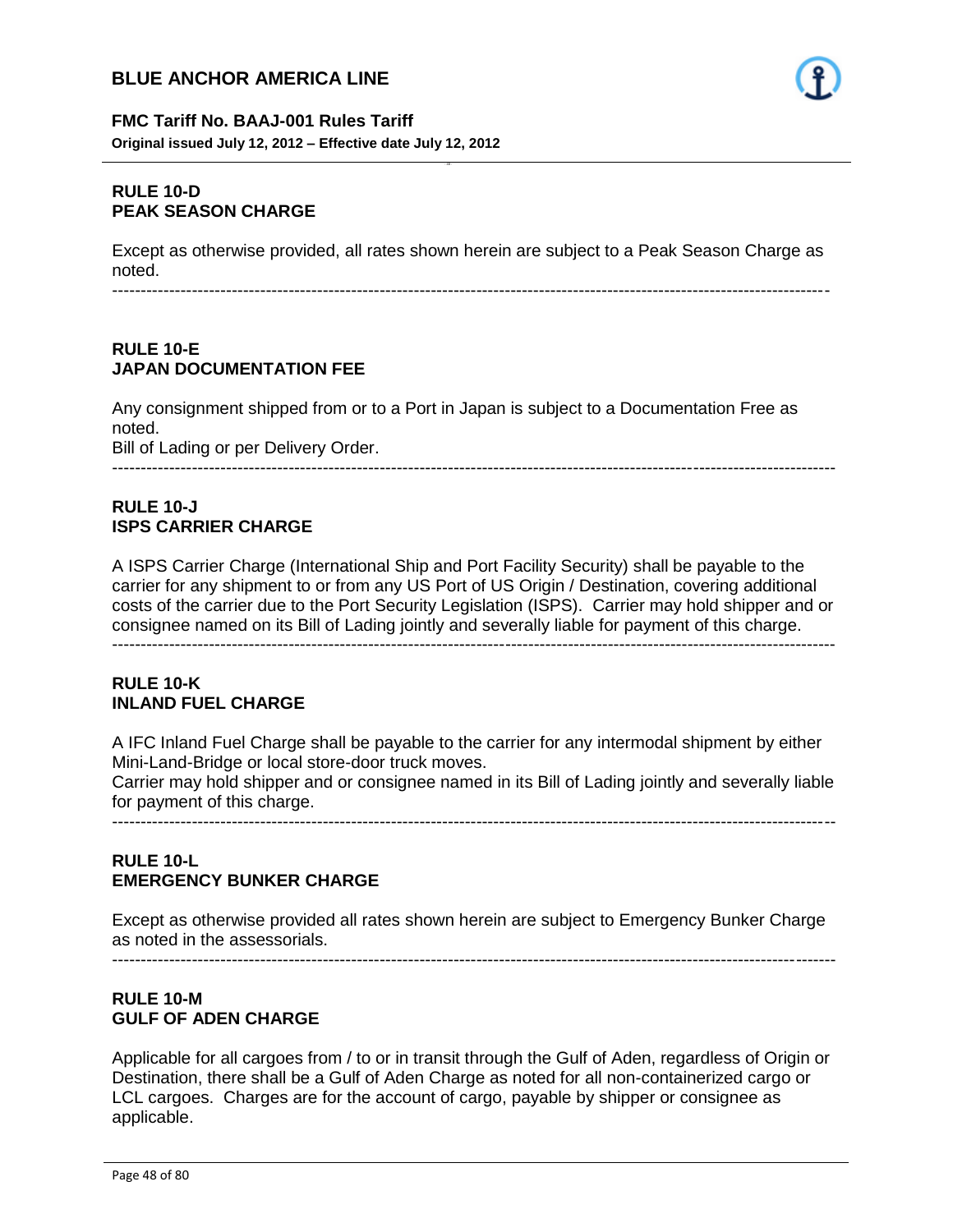

#### **FMC Tariff No. BAAJ-001 Rules Tariff**

**Original issued July 12, 2012 – Effective date July 12, 2012**

-------------------------------------------------------------------------------------------------------------------------------

- 49 -

### **RULE 10-N – RATE RESTORATION CHARGE**

Except as otherwise provided, all rates shown herein are subject to a Rate Restoration Charge as noted.

For any Origin Port / Port Range not specifically exempted, a Rate Restoration Charge as noted shall apply.

-------------------------------------------------------------------------------------------------------------------------------

### **RULE 10-O EQUIPMENT REPOSITIONING CHARGE**

Due to the consistent Equipment imbalance and the need to reposition equipment from elsewhere an Equipment Repositioning Charge will be applicable for all shipments, in order to recover the costs for these transactions, as noted.

-------------------------------------------------------------------------------------------------------------------------------

### **RULE 10-P EMERGENCY REVENUE CHARGE**

The Emergency Revenue Charge (ERC) will be applicable for origins and destination Ports as noted.

-------------------------------------------------------------------------------------------------------------------------------

#### **RULE 10-R EMERGENCY VESSEL DIVERSION CHARGES**

Rates in these Tariff Rules are based on unhindered and unencumbered passage and use of ports, terminals, canals and other sea way routings, which would customarily be applicable for expeditious shipment of cargo tendered to the carrier.

If for any reasons it should be necessary to use diversionary means of travel, transit, port and / or terminals, for safe keeping of vessel and / or cargo, in the sole and reasonable discretion of the carrier – vessel and / or cargo may be routed via alternative routes at any time.

Additional charges, if any, are for the account of the cargo merchant and are payable prior to release of cargo.

If the carrier declares a diversion, the charges will be as follows, unless otherwise stipulated: USD1,000.00 per TEU

### **RULE 10-S ALAMEDA CORRIDOR CHARGE**

A Alameda Corridor Charge will be assessed for shipments routed through the ports of Long Beach and Los Angeles. Surcharge is in addition to all applicable tariff rates and charges, as noted.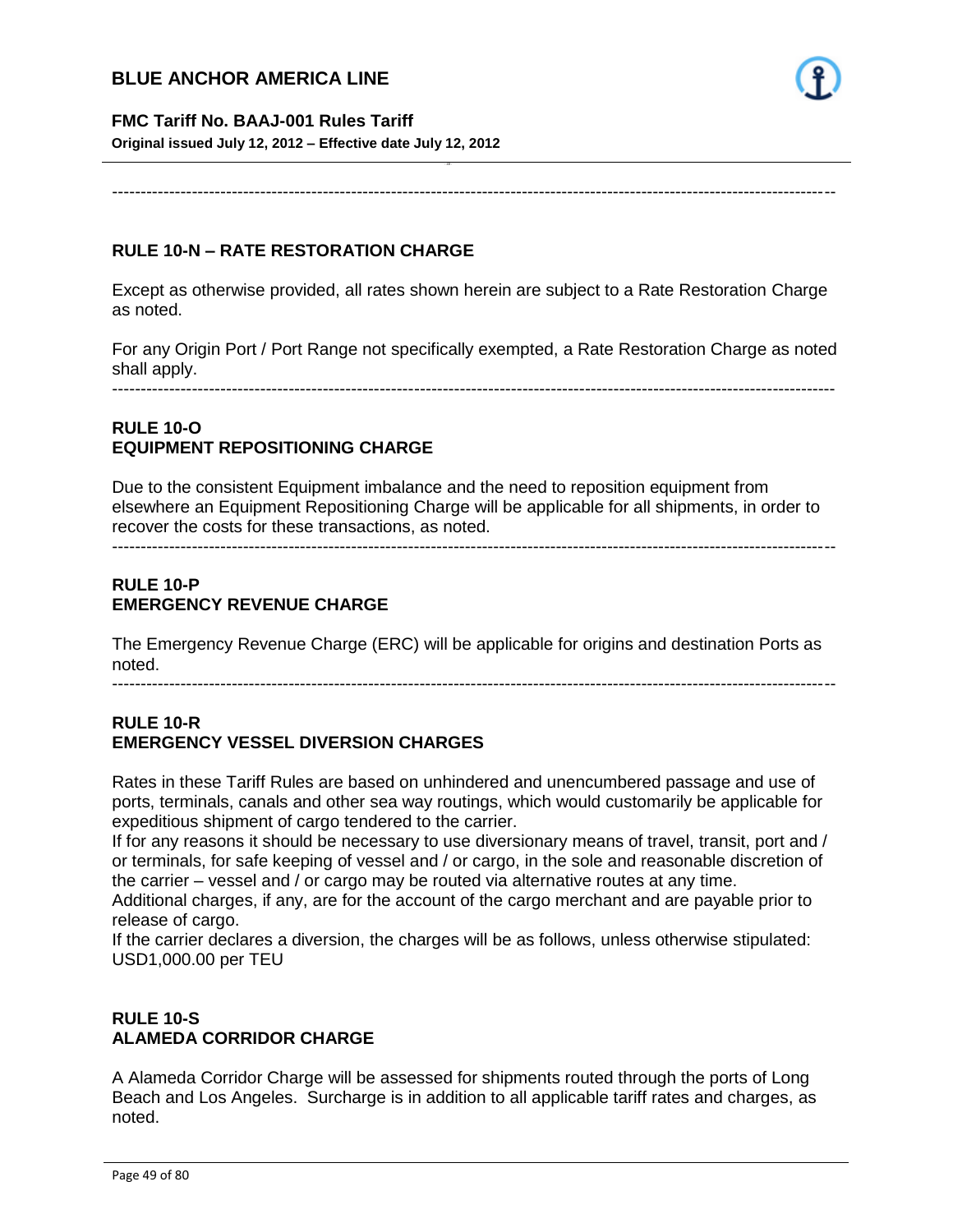

**FMC Tariff No. BAAJ-001 Rules Tariff Original issued July 12, 2012 – Effective date July 12, 2012**

---------------------------------------------------------------------------------------------------------------------------

- 50 -

### **RULE 10-T PANAMA CANAL CHARGE**

A Panama Canal Charge will be assessed for shipments routed through the Panama Canal in transit from or to U.S. Gulf and U.S. East Coast ports, or, any Inland points / destinations routed via the Panama Canal, as noted.

-------------------------------------------------------------------------------------------------------------------------------

### **RULE 10-U PSF PORT SECURITY FEE**

A PSF Port Security Fee shall be payable to the carrier for each Bill of Lading covering cargo destined or arriving at any US Port or US Destination, covering additional costs of the carrier due to Port Security Legislation. Carrier may hold shipper and or consignee named on its Bill of Lading jointly and severally liable for payment of this charge, as noted.

------------------------------------------------------------------------------------------------------------------------------- (I)RULE 10-V 1<sup>st</sup> Amendment Effective January 20, 2013 cancels Original July 12, 2012 **PORT CONGESTION / STRIKE CHARGES**

Rates in these Tariff Rules are based on unhindered and unencumbered passage and use of ports, terminals, canals and other sea way routings, which would customarily be applicable for expeditious shipment of cargo tendered to the carrier.

If for any reasons the use of Port facilities should be hindered by labor unrest, strike or any other labor related issues this charge will be applicable, for US export shipments to be effective for any cargo received on or after date announcing a strike or similar action, for US import shipments to be effective with vessel arrival on or after date announcing a strike or similar action. Charges are for any type of container.

Additional charges, if any, are for the account of the cargo merchant and are payable prior to release of cargo.

USD 800.00 per 20' Container USD 1,000.00 per 40' Container USD 1,125.00 per 40' HC Container

USD 1,266.00 per 45' Container

### **(I)RULE 10-W** Original Effective October 8<sup>th</sup>, 2020 **CONTAINER DAMAGE & REPAIR FEE**

A Container Damage & Repair fee shall be assessed for all containers, excluding Flat-Rack, Open-Top or Refrigerated containers, moving to the USA via worldwide ports to cover all damages and repair costs of up to USD 1000.00 per container. Damage amounts exceeding USD 1000.00, will be the responsibility of either the Shipper and/or Consignee named on its Bill of Lading or SWB and assessed based on freight payment terms, unless otherwise agreed.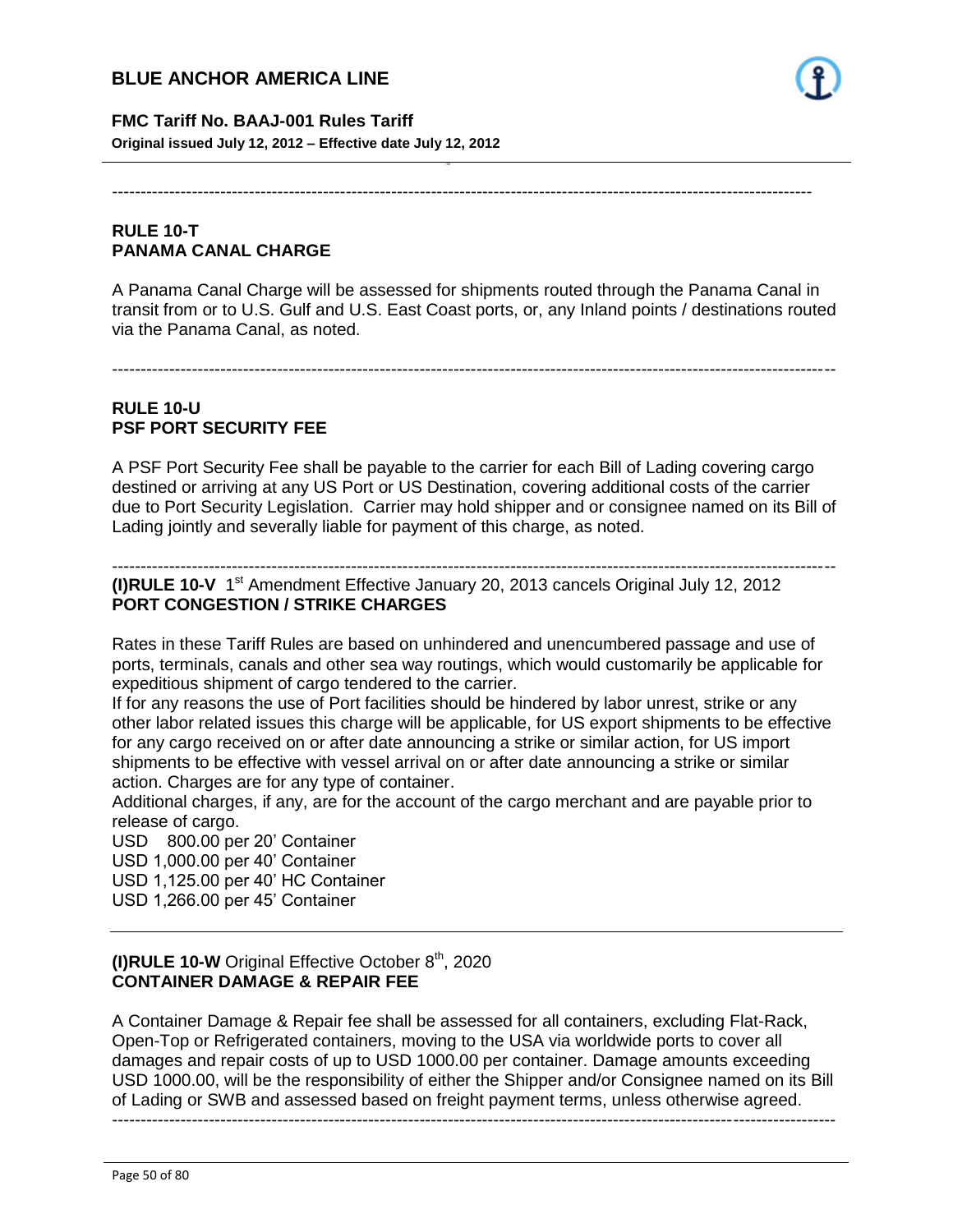**FMC Tariff No. BAAJ-001 Rules Tariff Original issued July 12, 2012 – Effective date July 12, 2012**

### **RULE 11 MINIMUM QUANTITY RATES**

When two or more freight rates are named for carriage of goods of the same description, over the same route and under similar conditions and the application is dependent upon the quantity of the goods shipped, the total freight charges assessed against the shipment shall not exceed the total charges computed for a larger quantity, if the rate noted alongside a qualification specifying a required minimum quantity (either weight or measurement per container or in containers), will be applicable to the contents of the container(s), and if the minimum set forth is met or exceeded. At the Shipper's option, a quantity less than the minimum level may be freighted at the lower rate if the weight or measurement declared for rating purposes is increased to the minimum level.

- 51 -

### **RULE 12 AD VALOREM RATES**

All shipments moving pursuant to and rated at the rules, regulations, rates and charges named in these Tariff Rules are predicated on Carrier's liability NOT exceeding the limits specified in the Carrier's regular Bill of lading and/or the provisions named in paragraph B. below:

A. Liability Under Carrier's Non-Vessel Operating Common Carrier Service: When cargo is transported by the Carrier in its capacity as a non-vessel operating common carrier, Carrier's liability shall be determined in accordance with the clauses of the Carrier's regular Bill of Lading form. If the Shipper desires Carrier to accept a higher liability limit than that specified in the Bill of Lading, Shipper MUST so stipulate such desire to Carrier, in writing, prior to tender of cargo to Carrier at origin.

Such Additional liability will ONLY be assumed by the Carrier upon the payment of an additional charge of 10% (ten percent) of the total declared valuation, subject to a minimum charge of \$250.00 per package. This Ad Valorem charge shall be in ADDITION to all otherwise applicable rates and charges assessed under these Tariff Rules or under Tariffs governed by these Tariff Rules.

- B. Neither any oral declaration, nor any statement of value for government, or Customs purposes, nor presentation of invoices for use in foreign Customs, nor collection of C.O.D. amounts or other purposes, nor the declaration of value for insurance, nor instructions to the Carrier to insure, shall be deemed a "declaration of value" as provided in paragraphs A. and B. above which increase Carrier's stipulated liability, nor shall any such offering supplement or amend in any way the liability of the Carrier for the cargo at the time of shipment, on which charges for transportation services are based.
- C. Regardless of the value declared by Shipper, Carrier's liability will NOT exceed the actual value of the cargo.
- D. Where rates are specified in the Tariff as applying on an Ad Valorem basis, the value used in assessing freight charges shall be the invoice value shown on the shipping documents.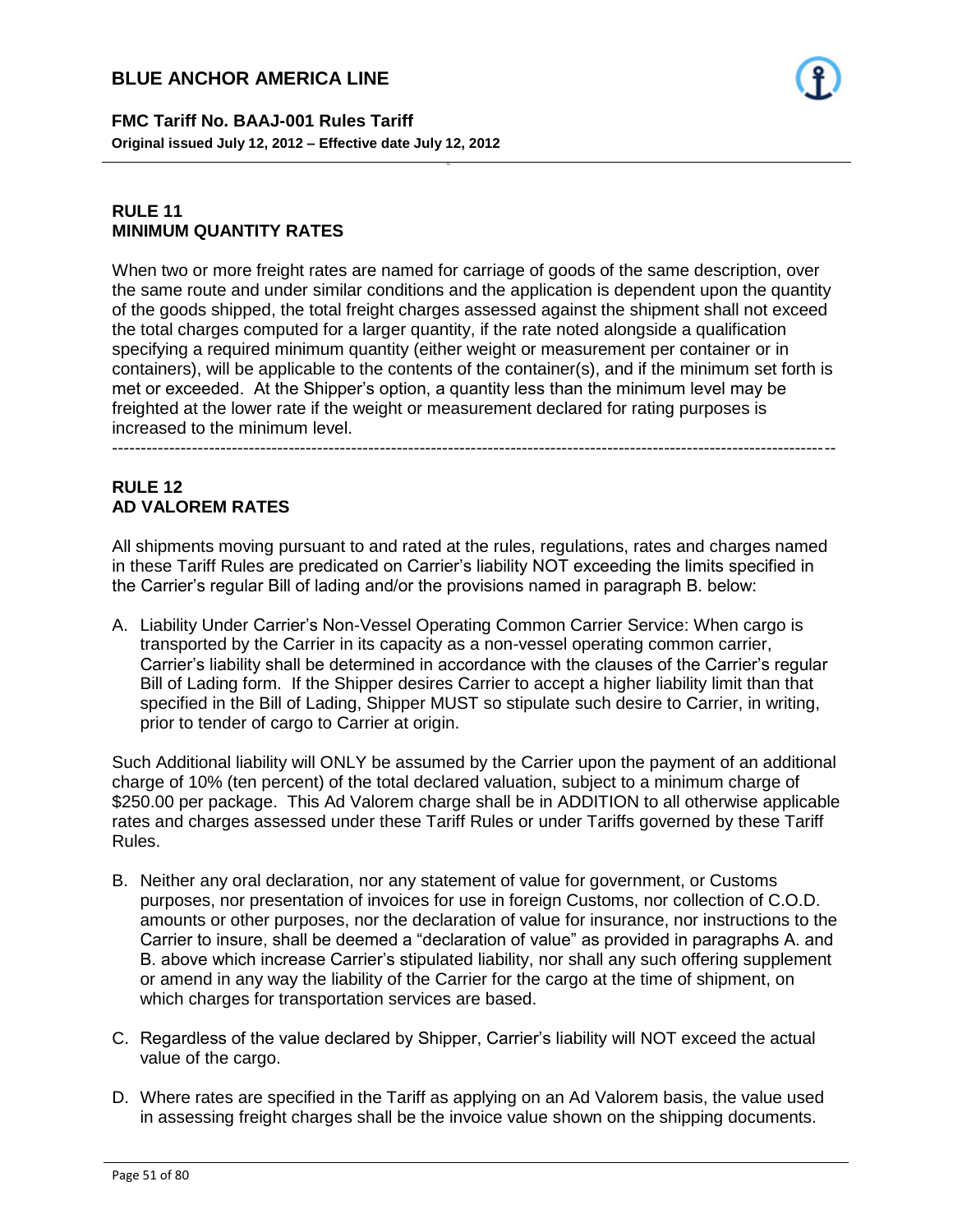

**FMC Tariff No. BAAJ-001 Rules Tariff Original issued July 12, 2012 – Effective date July 12, 2012**

### **RULE 13 TRANSSHIPMENT AND INTERMODAL SERVICES**

Carrier has the option of forwarding cargo by/through Bill of Lading from port of origin to the vessel's port of discharge via direct or transshipment route. It is mutually agreed that all rights and liabilities of the Carrier shall exist from port of discharge and the election to utilize a transshipment route will in no way affect Carrier's rights or liabilities.

- 52 -

-------------------------------------------------------------------------------------------------------------------------------

### **RULE 14 CO-LOADING IN FOREIGN COMMERCE**

Blue Anchor America Line, as a Non-Vessel Operating Common Carrier (NVOCC) may tender cargo to other NVOCC's for co-loading at its option, risk and expense, subject to the provisions named below. For the purposes of this Rule "CO-Loading" is the combining of cargo, in the import or export of foreign commence of the United States, by two or more NVOCCs for tendering to an Ocean Common Carrier (NVOCC) under the name of the one or more NVOCCs (46 CFR 580.5(14).

- A. Blue Anchor America Line having entered into a joint carrier/carrier co-loading agreement(s) with another NVOCC(s), may at its option tender cargo to such NVOCC for co-loading with other cargo in containers destined to common ports or points. Each bill of Lading covering such co-loaded cargo will bear on its face a notation reading substantially as provided in paragraph C. of this Rule.
- B. Blue Anchor America Line may at its option tender cargo to other NVOCCs to accomplish any portion of the ocean transportation. The tendering of cargo to, and the acceptance of a Bill of Lading issued by, another NVOCC for co-loading shall NOT increase, reduce, alter or remove Carrier's liability to the Shipper for the cargo as stated in Carrier's Bill of Lading issued at the time of shipment (See Rule 8 herein), or as provided under Rule 12 (Ad Valorem) of these Tariff Rules. Further, such co-loading will NOT alter or relieve Carrier of any responsibility for the payment of any underlying common carrier rates and charges for the transportation of shipment. Each Bill of Lading covering such co-loaded cargo will bear on its face a notation reading substantially as provided in paragraph C. of this rule.
- C. When Carrier tenders cargo to another NVOCC for co-loading, whether under a carrier/carrier agreement as specified in paragraph A, or as a Shipper specified in paragraph B, the Carrier will place a notation reading substantially as specified below on the face of the Bill of Lading covering such co-loaded cargo:

"Blue Anchor America Line has tendered the cargo moving under this Bill of Lading to (Name of receiving NVOCC) for co-loading service."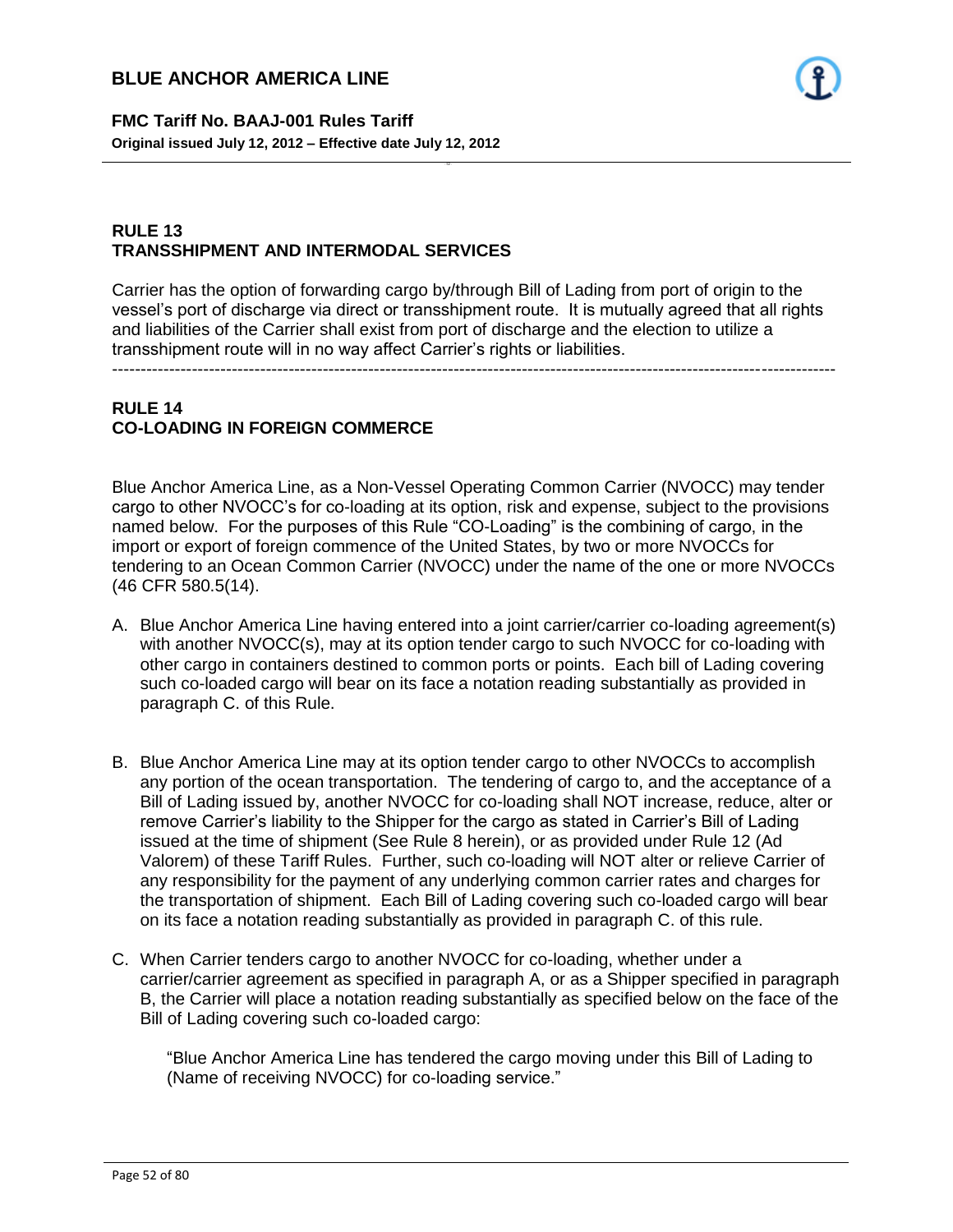

### **RULE 15 OPEN RATES IN FOREIGN COMMERCE**

Not Applicable

-------------------------------------------------------------------------------------------------------------------------------

- 53 -

### **RULE 16 HAZARDOUS CARGO**

### **EXPLOSIVES AND OTHER DANGEROUS ARTICLES**

- A. Explosive, Flammable, Dangerous or Objectionable cargo will be accepted for transportation under the Rules, Charges and Rates named in these Tariff Rules ONLY after prior arrangements have been made with and accepted by the Ocean Carrier which reserves the right to refuse to accept or transport cargo which in the judgment of the Carrier is objectionable or likely to injure the vessel, docs, rail cars, trucks or other cargo, or for which the Carrier can NOT obtain safe and suitable stowage. Carrier will refuse any shipment of explosive, flammable, dangerous or objectionable cargo when shipping containers, marking and packing or stowage of such cargo is NOT in accordance and strict compliance with the rules, regulations and provisions prescribed below.
- B. The transportation of explosive, flammable, dangerous or objectionable cargo, when accepted by the Carrier for transportation, MUST be packed, labeled, marked and delivered in strict accordance with: 1) U.S. Coast Guard Regulations (46 CFR Parts 146-179); 2) U.S. Department of Transportation (49 CFR Parts 170-179); and 3) the International Maritime Dangerous Goods Code (IMCO) published by the Intergovernmental Maritime Consultative Organization 101-103, Piccadilly, London, WIV, DAE, England as listed below:
	- CLASS 1. Explosives
		- 2. Gases, Compressed or Liquified or Dissolved under pressure
		- 3. Inflammable Liquids
		- 4. Inflammable Solids
		- 5. Oxidizing Substances and Organic Peroxide
		- 6. Poison and Infectious Substances
		- 7. Radioactive Substances
		- 8. Corrosives
		- 9. Miscellaneous Dangerous Substances
- C. All commodities requiring or restricted to "Stowage on Deck", either in the open or under cover as prescribed in 46 CFR Parts 146-179, and as amended, shall be rated at the applicable Dangerous Cargo, N.O.S. or Cargo, N.O.S. rate named in these Tariff Rules, unless a specific commodity rate for such cargo is provided in these Tariff Rules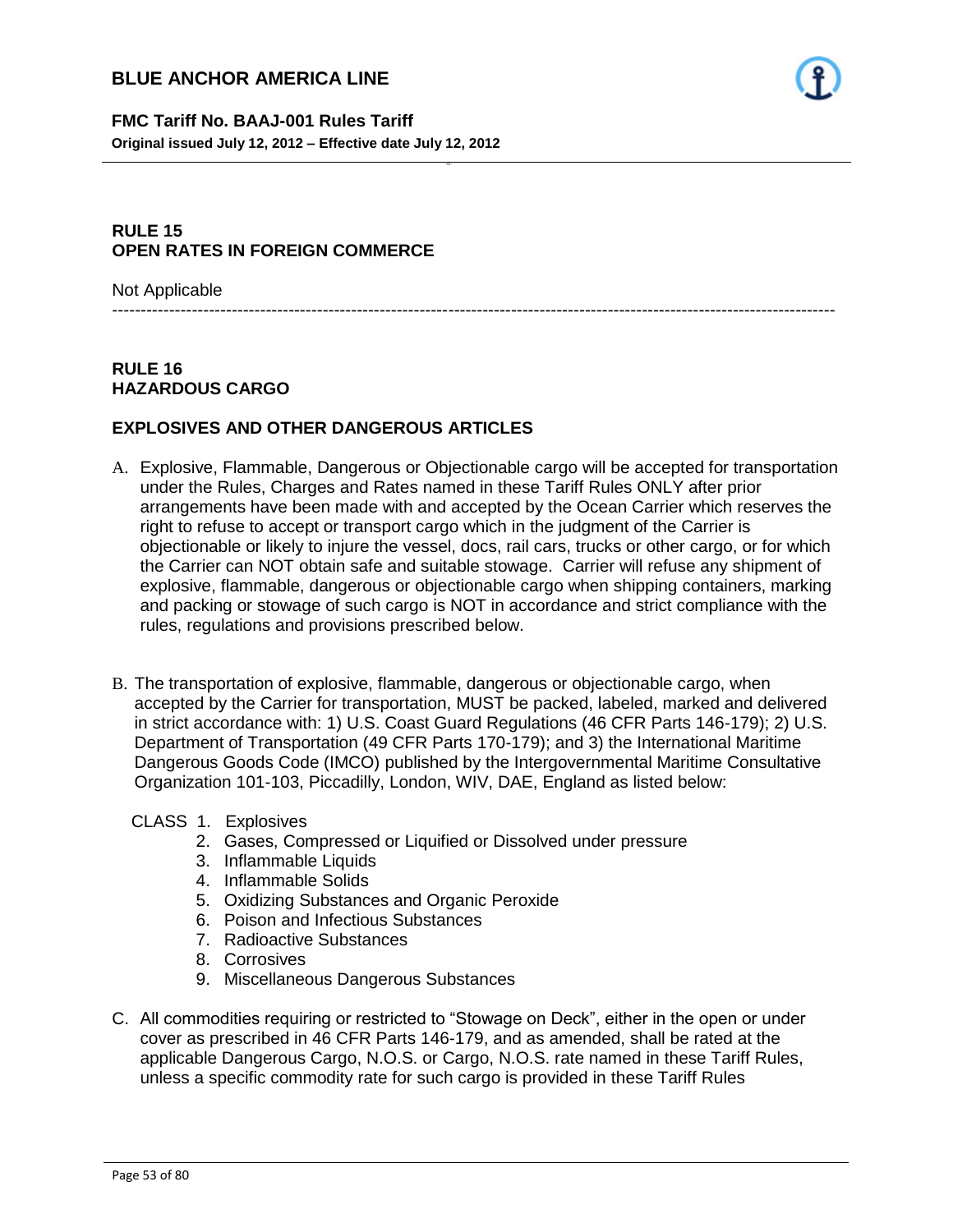**FMC Tariff No. BAAJ-001 Rules Tariff Original issued July 12, 2012 – Effective date July 12, 2012**

### **RULE 16 (continued) HAZARDOUS CARGO**

D. Hazardous cargo which has not been booked as hazardous with Carrier nor documented as dangerous when offered for transport to the Carrier or the Carrier's designated intermodal transporters will be considered undeclared hazardous cargo. All costs, fines and penalties related to the undeclared dangerous cargo including but not limited to documentation, packaging, marking, labeling, placarding, blocking and packaging, blocking and bracing, cargo handling storage, haulage, inspection, and/or stowage plus administrative costs of the Carrier, will be for the consignor's account.

- 54 -

In the event that mis-description of cargo is found to fall within the following situations, either by means of physical cargo inspection by Carrier; by evidence of other supporting documents or by change of declaration from shipper when cargo is in Carrier's custody:

-From general cargo (GC) to hazardous cargo (DG) either in dry or refrigerated stowage,

-Changes of hazardous cargo description such as, but not limited to change of class: UN; packing group; technical name or concentration percentage.

Shipper shall be liable for the following additional payment prior to the release of cargo:

- 1. An additional liquidated damage to the Carrier at US\$10,000.00 per container of 3 times of freight rate of general cargo, whichever is higher. Carrier holds the right to decide the final amount.
- 2. If physical inspection is performed, all costs associated with physical inspection plus an administrative fee of US\$200.00 per container will be on Shipper's account. Shipper shall further indemnify and hold Carrier harmless from and against all loss, damage, expense, actions and claims for inquiry to or death of person and damage to property arising out of such mis-description.

SHIPPER will be liable and responsible for all costs and consequences related to violations, fines, damages, incidents, claims and corrective measures resulting from SHIPPER'S or SHIPPER'S agents, failure to properly offer for transport and/or declare hazardous materials/ dangerous goods at the time of booking, or otherwise. SHIPPER shall further indemnify CARRIER of any liability, claim or costs of any kind incurred by CARRIER as a result of SHIPPER'S failure to comply with applicable government regulations or requirements concerning shipment of hazardous materials/dangerous goods.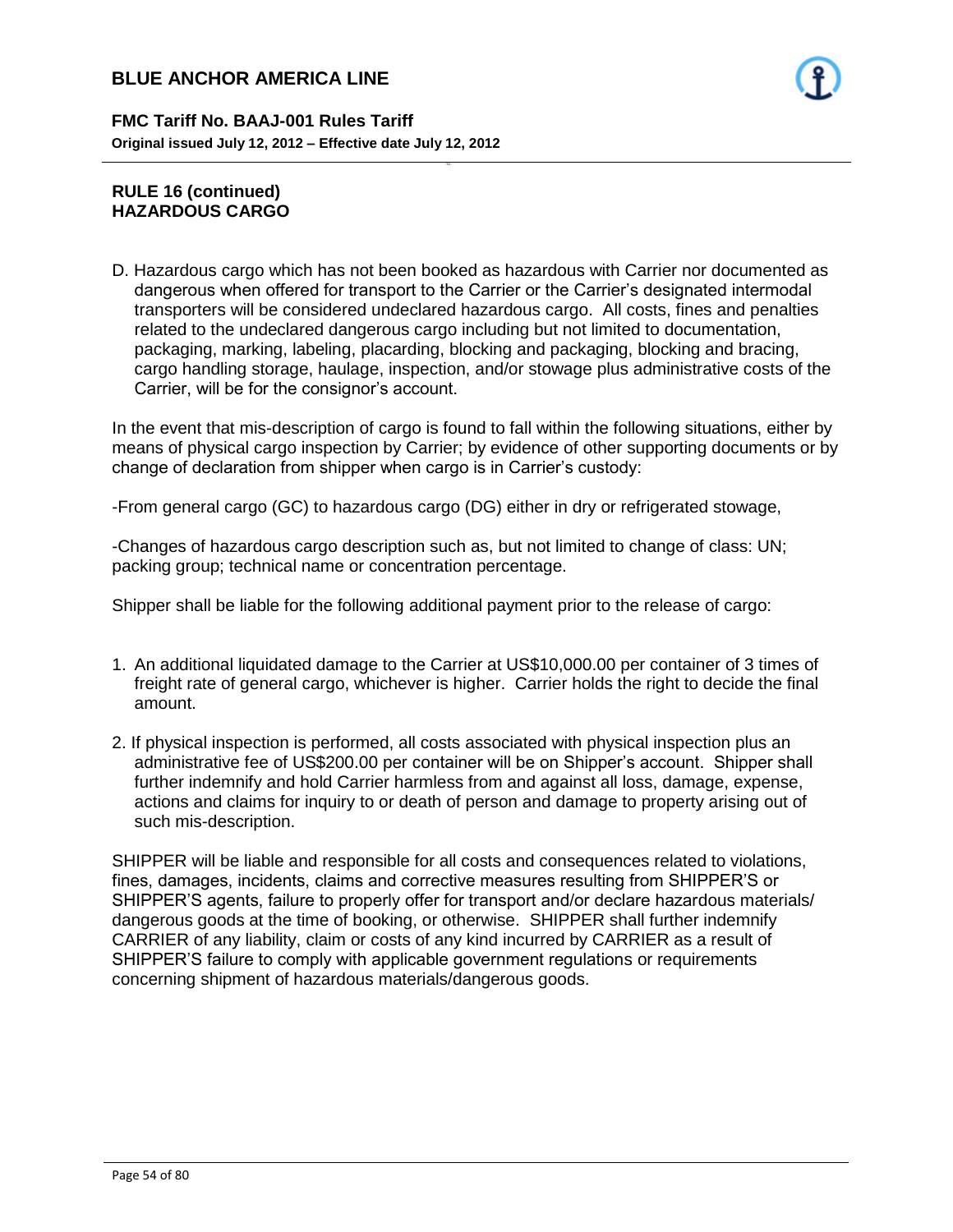

#### **FMC Tariff No. BAAJ-001 Rules Tariff**

**Original issued July 12, 2012 – Effective date July 12, 2012**

#### **RULE 17 GREEN SALTED HIDES IN FOREIGN COMMERCE**

Carrier will NOT accept Green Salted Hides and Skins for transportation under the terms and conditions of these Tariff Rules

- 55 -

---------------------------------------------------------------------------------------------------------------------------

### **RULE 18 RETURNED CARGO IN FOREIGN COMMERCE**

These Tariff Rules contains NO special provisions for Returned Cargo ---------------------------------------------------------------------------------------------------------------------------

(C)  $1<sup>st</sup>$  Amendment July 15, 2015 – cancels Original July 7, 2012 **RULE 19 SHIPPERS REQUEST/CONSULTATIONS/COMPLAINTS IN FOREIGN COMMERCE**

A. Any Shipper may transmit his requests, questions or complaints as hereinafter defined to the Carrier or any Carrier's agent. Such inquiries should be addressed to the Carrier in writing at the address shown below:

 Blue Anchor America Line Kuehne + Nagel Inc. Attention Marcus Reimann 10 Exchange Place 19<sup>th</sup> Floor Jersey City, NJ 07302

- B. As used herein, the terms "Request" or "Complaint" mean any communication to Carrier requesting a change in Tariff rates, rules or charges; objections to rate increases or other Tariff changes; protests against alleged erroneous billing due to an incorrect commodity classification, incorrect weight or measurement of cargo; or other problems from the implementation of the Tariff. Route requests for rate quotes, sailing schedules, space availability and the like are not included in the foregoing definition of "Requests" or "Complaints".
- C. Requests for reduced rates should give details of commodity, value, packing, weight/ measurement ratio, prospective volume, proposed rate requested and all other relevant details.

-------------------------------------------------------------------------------------------------------------------------------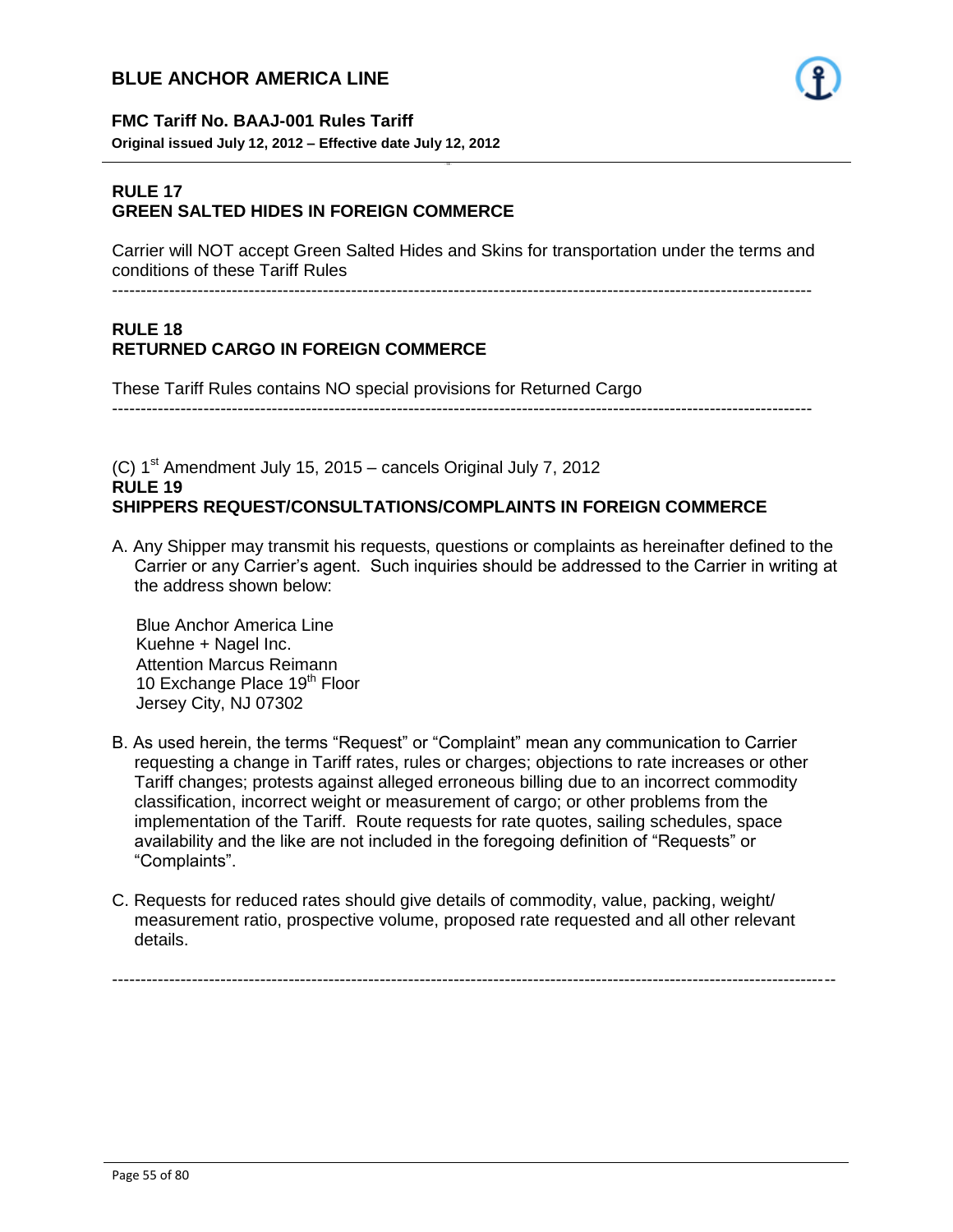**FMC Tariff No. BAAJ-001 Rules Tariff Original issued July 12, 2012 – Effective date July 12, 2012**

#### **RULE 20 OVERCHARGE CLAIMS**

A. All claims for adjustment of freight charges must be presented to Carrier in writing (at the address shown in RULE 19) within 3 (three) years after the date of shipment. Any expenses incurred by the Carrier in connection with its investigation of the claim shall be borne by the party responsible for the error, or, if no error can be found, by the claimant.

- 56 -

- B. Claims for freight rate adjustments will be acknowledged by the Carrier within 20 (twenty) days of receipt by written notice to the claimant of all governing Tariff provisions and claimant's rights under the Shipping Act of 1984.
- C. Claims seeking the refund of freight overcharges may be filed in the form of a complaint with the Federal Maritime Commission, Washington, DC 20573, pursuant to Section 11(g) of the Shipping Act of 1984. Such claims must be filed within 3 (three) years of the date the cause of action accrued.

 --------------------------------------------------------------------------------------------------------------------------------  $(C)1<sup>st</sup>$  Amendment 2018-02-07 – canceling Original 2012-07-12

### **RULE 21 USE OF CARRIER EQUIPMENT**

A. Less-Than-Container Load (LCL) or Non-Containerized Shipments:

 Cargo tendered to, or delivered by, Carrier in breakbulk or non-containerized form (in either LCL or FCL quantities) may be transported in / on Carrier owned, leased or underlying VOCC equipment. No Equipment Detention Charges of any kind, or in any amounts, will be assessed or passed through to Shippers who tender, or to Consignees who receive, such breakbulk or non-containerized cargo.

B. Full-Container Load (FCL) Shipments in / on Underlying VOCC Equipment:

 Cargo tendered to, or delivered by, Carrier loaded in / on underlying VOCC supplied containers or other transporting equipment may be subject to Equipment Detention Charges as outlined in Rule 2-B of this tariff. All Equipment Detention Charge incurred while container or equipment is not in Carrier's possession will be solely for the account of the cargo and Carrier will not pay, reduce or absorb any portion of such charges.

-------------------------------------------------------------------------------------------------------------------------------

### **RULE 22 AUTOMOBILE RATES IN DOMESTIC OFFSHORE COMMERCE**

#### Not Applicable

-------------------------------------------------------------------------------------------------------------------------------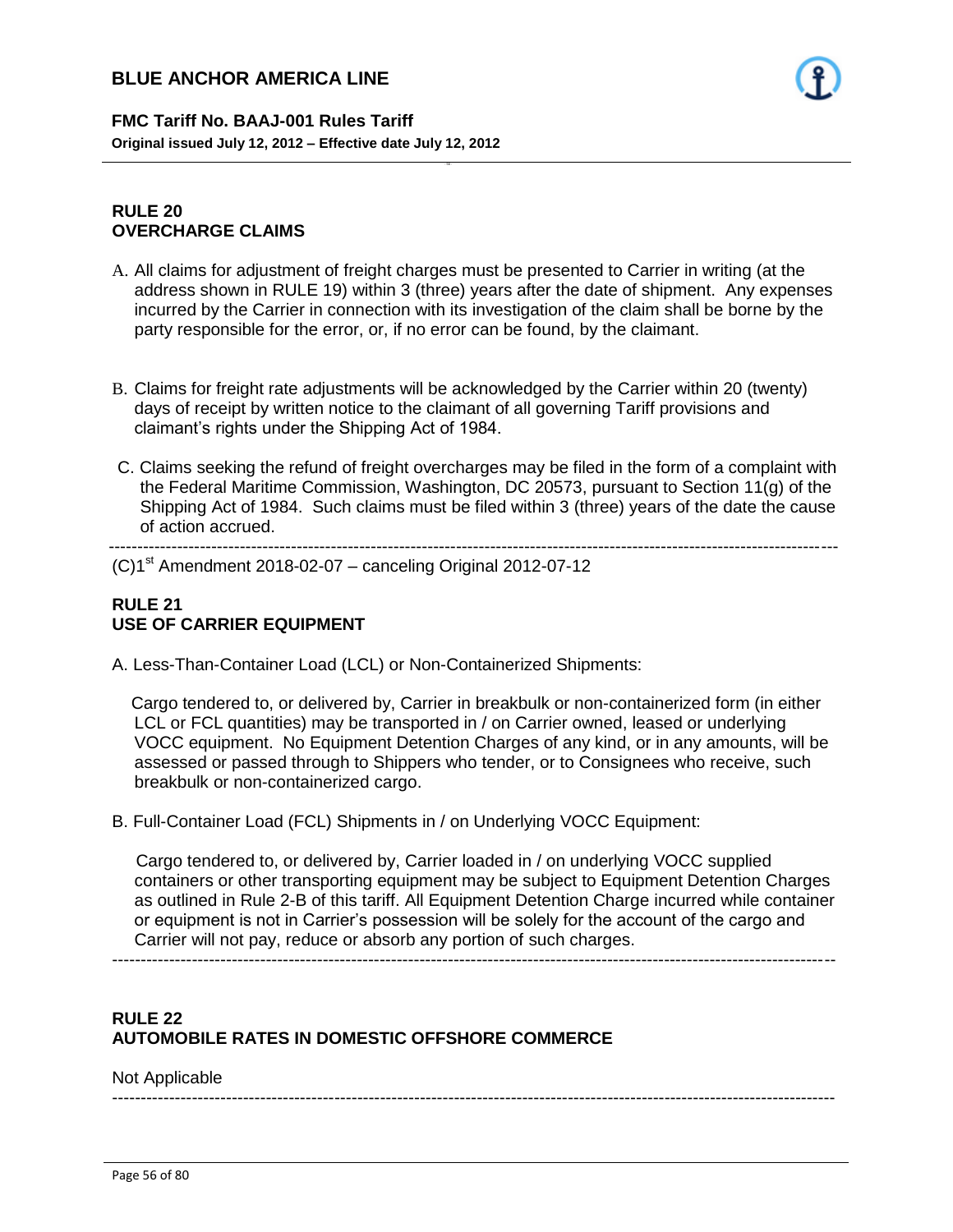

#### **FMC Tariff No. BAAJ-001 Rules Tariff**

**Original issued July 12, 2012 – Effective date July 12, 2012**

### **RULE 23 CARRIER TERMINAL RULES AND CHARGES**

See Following Sub-rules.

#### -------------------------------------------------------------------------------------------------------------------------------

#### **RULE 23-A THC - TERMINAL HANDLING CHARGE**

Except as otherwise provided, all rates shown herein are subject to a Terminal Handling Charges as noted.

- 57 -

-------------------------------------------------------------------------------------------------------------------------------

#### **RULE 23-B TOLLAGE, WHARFAGE AND HANDLING AND/OR OTHER PORT CHARGES**

Except on shipments handled through and not stopped for special services, any Tollage, Wharfage, handling and/or Other Charges assessed against the cargo at ports of loading/discharge will be for the account of the cargo.

Any additional charges which may be imposed upon the cargo by Governmental Authorities will be for the account of the cargo.

-------------------------------------------------------------------------------------------------------------------------------

### **RULE 24 NVOCCS IN FOREIGN COMMERCE: BONDS AND AGENTS**

BONDING OF NON-VESSEL-OPERATING COMMON CARRIERS AND LEGAL AGENT FOR SERVICE PROCESS

Blue Anchor America Line has furnished the Federal Maritime Commission with a bond in the amount required by 46 CFR 583.4 to ensure the financial responsibility for the payment of any judgement for damages arising from its transportation-rated activities, order for reparations issued pursuant to Section 11 of the Shipping Act of 1984.

The Blue Anchor America Line bond number is: 8821543 The surety company issuing the bond is:

B&M International Bond & Marine Brokerage, Ltd. Lexon Insurance Company

(C) Resident Agent: 1<sup>st</sup> Amendment effective October 18, 2013 cancels Original July 12, 2012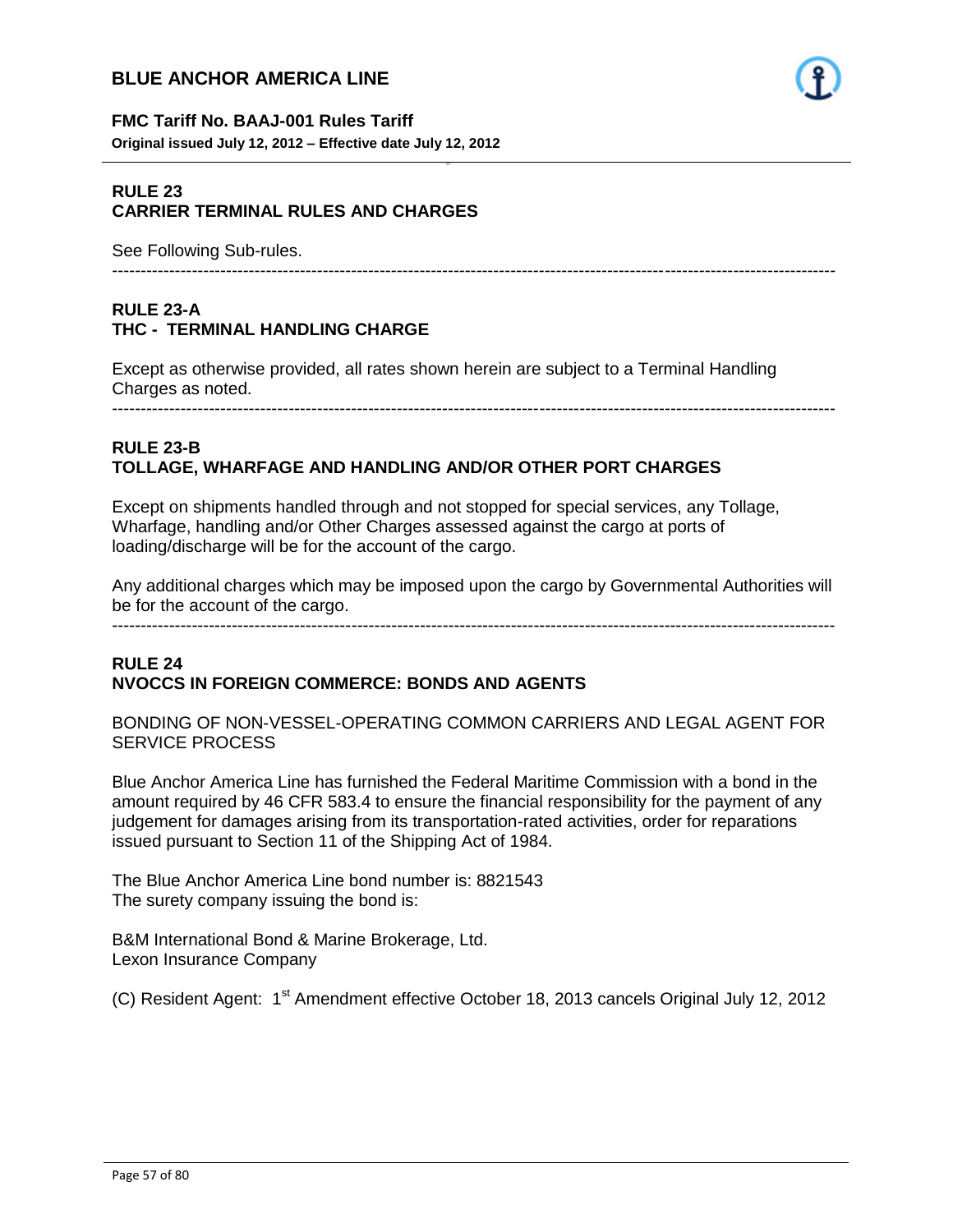

#### **FMC Tariff No. BAAJ-001 Rules Tariff**

**Original issued July 12, 2012 – Effective date July 12, 2012**

Kuehne + Nagel Inc. 10 Exchange Place, 19<sup>th</sup> Floor Jersey City, NJ 07302 Attn: Stephen Savarese e-mail: Stephen.Savarese@Kuehne-Nagel.com Phone: 201-413-1223

-------------------------------------------------------------------------------------------------------------------------------

- 58 -

### **RULE 25 CERTIFICATION OF SHIPPER STATUS IN FOREIGN COMMERCE**

CERTIFICATION OF SHIPPER STATUS AND RULES APPLICABLE TO ACCEPTANCE OF CARGO FOR THE ACCOUNT OF NON-VESSEL-OPERATING COMMON CARRIERS (NVOCC)

Blue Anchor America Line before accepting or transporting cargo for the account of a shipper or shippers' associations, shall ascertain the identify and status of the shipper tendering the cargo, e.g., owner of the cargo, shippers' association, non-vessel-operating common carrier or other specified designation.

Shipper's status shall be clearly and in legible manner stated in the shipper identification box on the Bill of Lading or Waybill or other substitute record of transportation.

If the shipper or member of a shippers' association tendering the cargo is identified as an NVOCC, Blue Anchor America Line will require documentation that the NVOCC has a valid tariff on file with the FMC and is bonded as required by section 8 and 23 of the Act, before Blue Anchor America Line will accept or transport cargo for the account of such NVOCC. A copy of the tariff rule published by the NVOCC and in effect under 46 CFR Part 580.5 (d)(24) will be accepted as proof that the NVOCC tendering the cargo is complying with the tariff and bonding requirement of the Act.

-------------------------------------------------------------------------------------------------------------------------------

### **RULE 26 TIME/VOLUME RATES IN FOREIGN COMMERCE**

Not Applicable.

-------------------------------------------------------------------------------------------------------------------------------

### **RULE 27 LOYALTY CONTRACTS IN FOREIGN COMMECE**

Not Applicable.

-------------------------------------------------------------------------------------------------------------------------------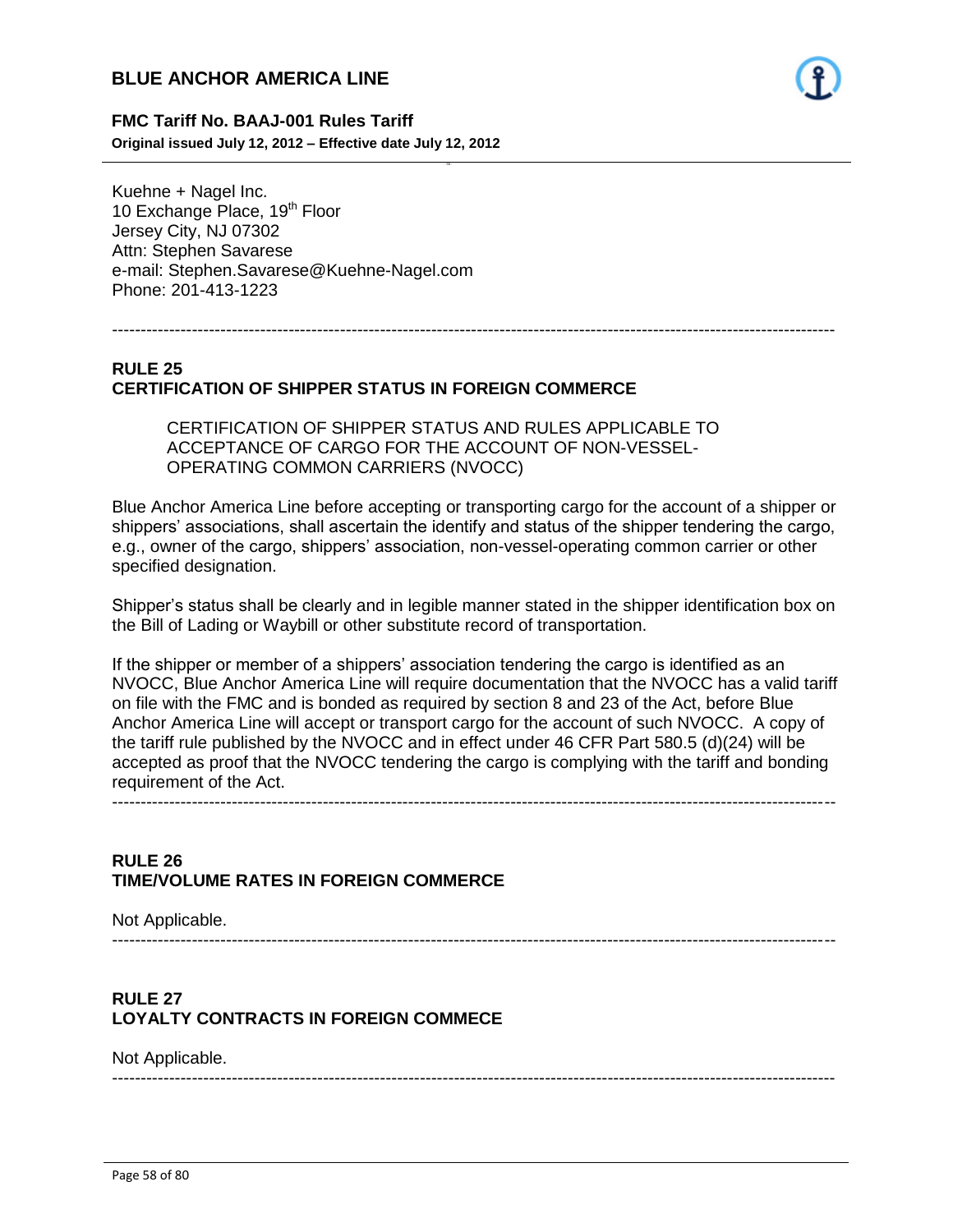

#### **FMC Tariff No. BAAJ-001 Rules Tariff**

**Original issued July 12, 2012 – Effective date July 12, 2012**

#### **RULE 28 DEFINITIONS**

See Following Sub-rules

### **RULE 28-A TARIFF TERMS**

### **ANY QUANTITY**

The term "Any Quantity or "AQ" indicates the application of a rate, or other provision, with no specified quantity for shipment.

- 59 -

-------------------------------------------------------------------------------------------------------------------------------

#### **BASIC SHAPES**

Anodes, Bars, Billets, Blooms, Bands, Briquettes, Cakes, Cathodes, Discs, Ingots, Pigs, Rods, Plates, Slabs, Sheets, Strip, Shot, Wire, (Including Clay Coated).

#### **BUSINESS HOURS**

The terms "Business Hours" means the hours from 9:00 A.M. to 5:00 P.M. Eastern Standard Time, Mondays thru Fridays, excluding Holidays. Each of such days constitutes a "Business Day".

### **CARGO, N.O.S.**

Cargo not otherwise specified.

### **CARRIER**

The term "Carrier" means Blue Anchor America Line or participating rail and motor carriers, including their authorized representatives or agents.

#### **CFS-CFS**

The term "CFS-CFS" means cargo delivered Break Bulk to Carrier's loading terminal or Container Freight Station (CFS) to be packed into containers, by the Carrier and to be unpacked from the containers by the Carrier at Carrier's Terminal or Container Freight Station (CFS) at Port of Discharge. (Also referred to as Pier to Pier).

#### **CFS-CY**

The term "CFS-CY" means cargo delivered Break Bulk to Carrier's loading terminal or Container Freight Station (CFS) to be packed into containers by the Carrier and moved to ultimate destination for unpacking by Consignee off Carrier's premises at Port of Discharge. (Also referred to as Pier to House).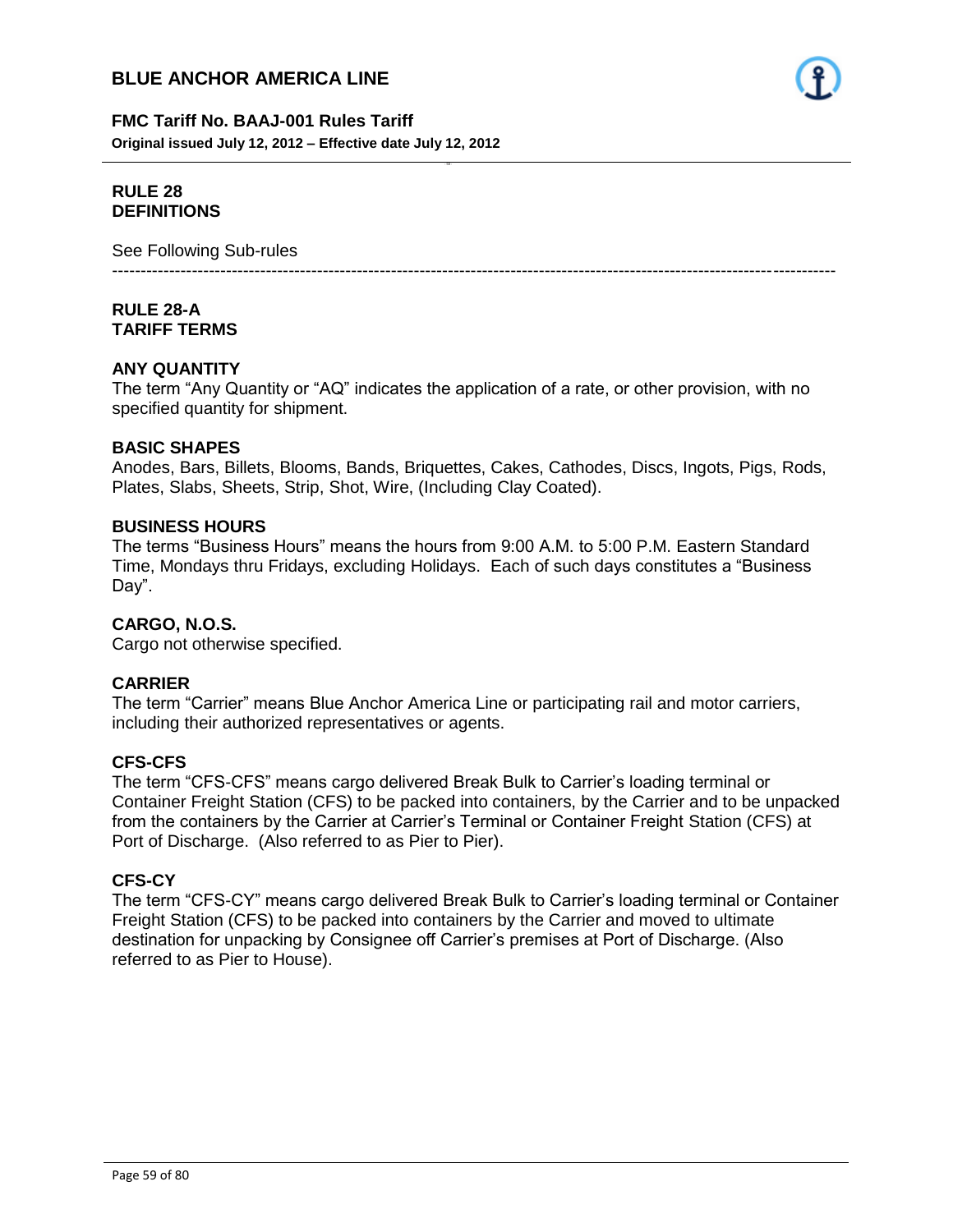**FMC Tariff No. BAAJ-001 Rules Tariff Original issued July 12, 2012 – Effective date July 12, 2012**

#### **RULE 28-A TARIFF TERMS (continued)**

### **CHARGE**

The term "Charge" shall mean the amount or price stated by W, M, or PC or other designated unit to be charged and collected by the carrier or carriers, or by the operator of the terminal or wharf, for the use of any terminal facility or for any service rendered cargo beyond ship's tackle either at port of loading or port of discharge, relating to or connected with receiving, storing or delivering property.

- 60 -

### **CONSIGNOR, CONSIGNEE, SHIPPER**

The term "Consignor", "Consignee' or "Shipper" include the authorized representatives or agents of such "Consignor", "Consignee" or "Shipper".

### **CONTAINER**

The Term "Container" means a single rigid, non-disposable dry cargo, ventilated, insulated, reefer, flat rack, vehicle rack or open top containers with/without wheels or bogies attached not less than 18 feet nor more than 45 feet in length, having a closure or permanently hinged door that allows ready access to the cargo. All types of containers will have construction, fittings, and fastenings able to withstand, without permanent distortion, all the stresses that may be applied in normal service use of continuous transportation. Except as otherwise provided, the term "Container" is interchangeable with trailer and has common meaning.

In these Tariff Rules the terms 20 ft. container, 40 ft container, 40 ft, High-Cube container, 45 ft. container apply to containers with the following exterior dimensions:

|                   |         | w      | н                             |
|-------------------|---------|--------|-------------------------------|
| 20 Foot           | 20 Feet | 8 Feet | 8 Feet 6 $\frac{1}{2}$ Inches |
| 40 Foot           | 40 Feet | 8 Feet | 8 Feet 6 1/2 Inches           |
| 40 Foot High-Cube | 40 Feet | 8 Feet | 9 Feet 6 $\frac{1}{2}$ Inches |
| 45 Foot           | 45 Feet | 8 Feet | 9 Feet 6 $\frac{1}{2}$ Inches |

### **CONTAINER FREIGHT STATION (CFS)**

The terms "Container Freight Station" means the location designated by the Carrier for the receiving and delivery by Carrier or his authorized agent of goods to be or which have been moved in containers; provide, however, such Container Freight Station must be adjacent to Carrier's Container Yard as defined hereunder.

### **CONTAINER SERVICE CHARGE**

The term "Container Service Charge" means the services performed at Loading Ports. "Container Services" referred to herein are restricted to the following:

- 1. Moving empty containers from CY to CFS.
- 2. Drayage of loaded containers from CFS to CY and/or ship's tackle.
- 3. Issuing dock receipt/shipper order.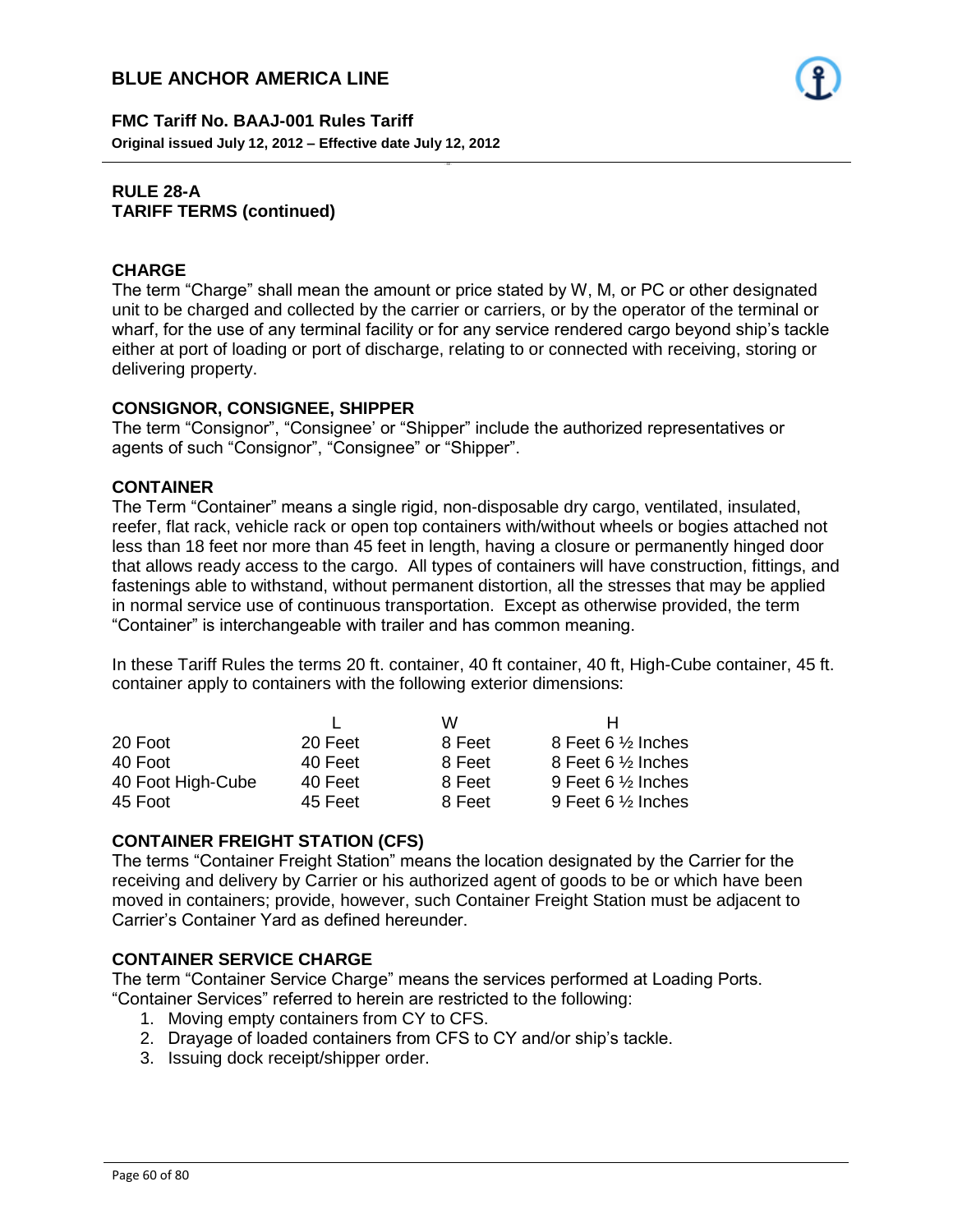

**FMC Tariff No. BAAJ-001 Rules Tariff Original issued July 12, 2012 – Effective date July 12, 2012**

### **RULE 28-A TARIFF TERMS (continued)**

### **CONTAINER YARD (CY)**

The term "Container Yard" means the location designated by Carrier in the port area where (1) the Carrier assemblies, holds or stores container; and (2) where containers loaded with goods are received or delivered.

- 61 -

### **CY-CY**

The terms "CY-CY" means containers packed off Carrier's premises and move to ultimate destination for unpacking by Consignee off Carrier's premises at Port of Discharge. (Also referred to as House to House).

### **CY-CFS**

The term "CY-CFS" means containers packed by Shipper off Carrier's premises and unpacked from container at Carrier's Terminal Container Freight Station (CFS) at Port of Discharge. (Also referred to as House to Pier).

#### **DETENTION/PER DIEM**

The term "Detention/Per Diem" indicates a charge assessed against cargo remaining in or on carrier's trailers after the expiration of free time.

#### **DEMURRAGE**

The term "Demurrage" indicates a charge assessed against cargo remaining in or on carrier's trailers for storage on the carrier's or carrier's subcontractor's premises or facilities.

#### **FULL VISIBLE CAPACITY**

The term "Full Visible Capacity" shall be understood to mean that the trailer shall be loaded as full as the character of the freight and other conditions permit, so that no more of the same type freight can be loaded therein, consistent with safety and precautions against damage.

#### **HANDLING CHARGES**

The term "Handling Charges" or "Terminal Handling Charges" means the charges for those services performed in moving or conveying cargo, including ordinary breaking down, sorting and trucking from place where unloaded from railroad car, truck or other vehicle on the terminal direct to the ship's tackle, or (2) from place or rest on terminal, barge or lighter to ship's tackle, or (3) between carrier's container and place of rest in terminal.

#### **HOLIDAY**

The Term "Holiday" means any day designated as full holiday nationally, by State Statue or by local proclamation and those on which service to the shipping public is not offered.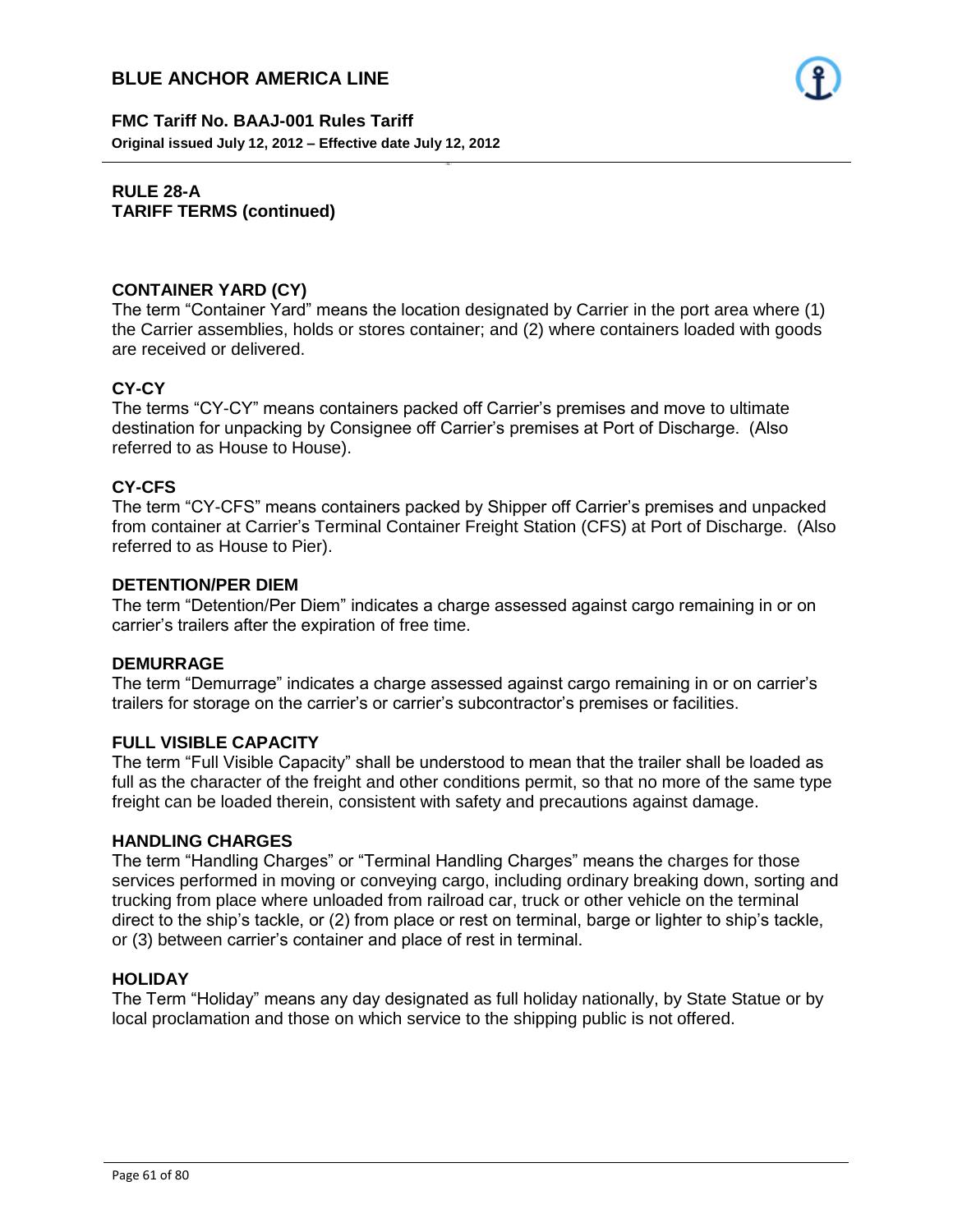

**FMC Tariff No. BAAJ-001 Rules Tariff Original issued July 12, 2012 – Effective date July 12, 2012**

#### **RULE 28-A TARIFF TERMS (continued)**

#### **KNOCKED DOWN**

The term "Knocked Down" (KD) means that an article must be taken apart, folded, or telescoped in such a manner as to reduce its bulk at least 33 1/3% from its normal shipping cubage when set up or assembled.

- 62 -

#### **KNOCKED DOWN FLAT**

The Term "Knocked Down Flat" (KDF) means that an article must be taken apart, folded or telescoped in such a manner as to reduce its bulk at least 66 2/3% from its normal shipping cubage when up or assembled.

#### **LESS-THAN-TRUCKLOAD (LTL)**

The term "Less-Than-Truckload" or "LTL" indicated the application of a rate or other provision, on a quantity of freight comprising less than a specific truckload minimum quantity.

#### **MOTOR CARRIER**

Means participating Motor Carrier named in these Tariff Rules.

#### **NESTED**

The term "Nested" shall mean that three to more different sizes of the article or commodity must be enclosed each smaller piece within the next larger piece or three or more of the articles must be place one within the other so that each upper article will not project above the lower article more than one-half inch.

#### **ONE COMMODITY**

Means any or all of the articles described in any one rate item in these Tariff Rules.

#### **PACKING (Stuffing)**

The term "Packing" covers the actual placing of cargo into the container as well as the proper stowage thereof within the container.

#### **PORT**

The term "Port" means the place where ocean carrier's vessel calls.

#### **PRIVATE-OWNED VEHICLE**

Automobiles owned by an individual or a family for his or her own personal use.

#### **QUALITY**

That process by which the carrier strives to meet its customers' needs the first and every time by anticipating and preventing problems.

#### **RAIL CARRIER**

Means participating Rail Carriers named in these Tariff Rules.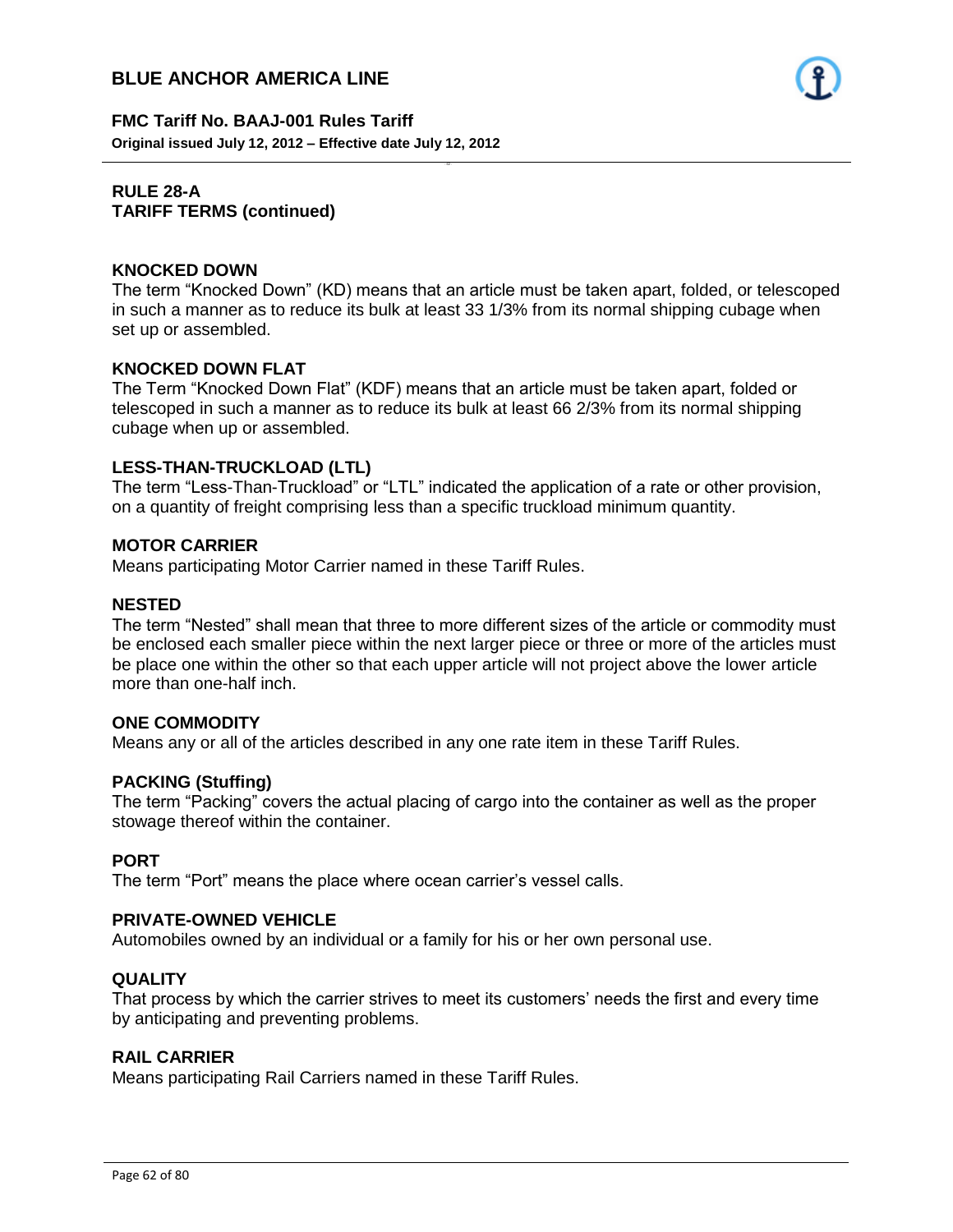

## **FMC Tariff No. BAAJ-001 Rules Tariff**

**Original issued July 12, 2012 – Effective date July 12, 2012**

### **RULE 28-A TARIFF TERMS (continued)**

### **RAIL CARRIER'S TERMINAL**

The terms "Rail Carrier's Terminal" means:

(a) The place where stuffed containers are delivered by Rail Carrier and where empty container will be returned by Consignees.

- 63 -

(b) The place where Rail Carrier assemblies, holds or stores Water Carrier's Containers.

### **REVENUE TON**

1,000 Kilos or 1 Cubic Meter as freighted.

#### **SHIPMENT**

Except as otherwise provided, a shipment is defined as that quality of freight received from one shipper at one point of origin, at one place one time on one bill of lading or shipping document for delivery to one consignee, at one point of destination.

#### **SHIPPER**

The term "Shipper" shall include the person named as such in the bill of lading, the consignee and the owner of the goods, the holder.

#### **SHIP'S TACKLE**

The term "Ship's Tackle" in these Tariff Rules means that location immediately accessible to cargo gear use for lifting containers to or from the vessel.

### **SITE**

The term "Site" means a particular platform or specific location for loading or unloading at a "Place".

#### **SPECIAL RATE**

Rate established for specified commodity for specific period of time to cover what appears to be at the time the rate is established, only a temporary volume movement of the commodity.

### **STORAGE**

The term "Storage" shall include the charge assessed by the terminal on cargo remaining at the terminal after free time has expired and before such cargo has been loaded to the vessel or before such cargo has been placed in public warehouse for storage.

#### **STUFFING/UNSTUFFING**

Means the physical placing of cargo no lifting facilities are available for the removal of containers from flat car when such containers were transported without chassis.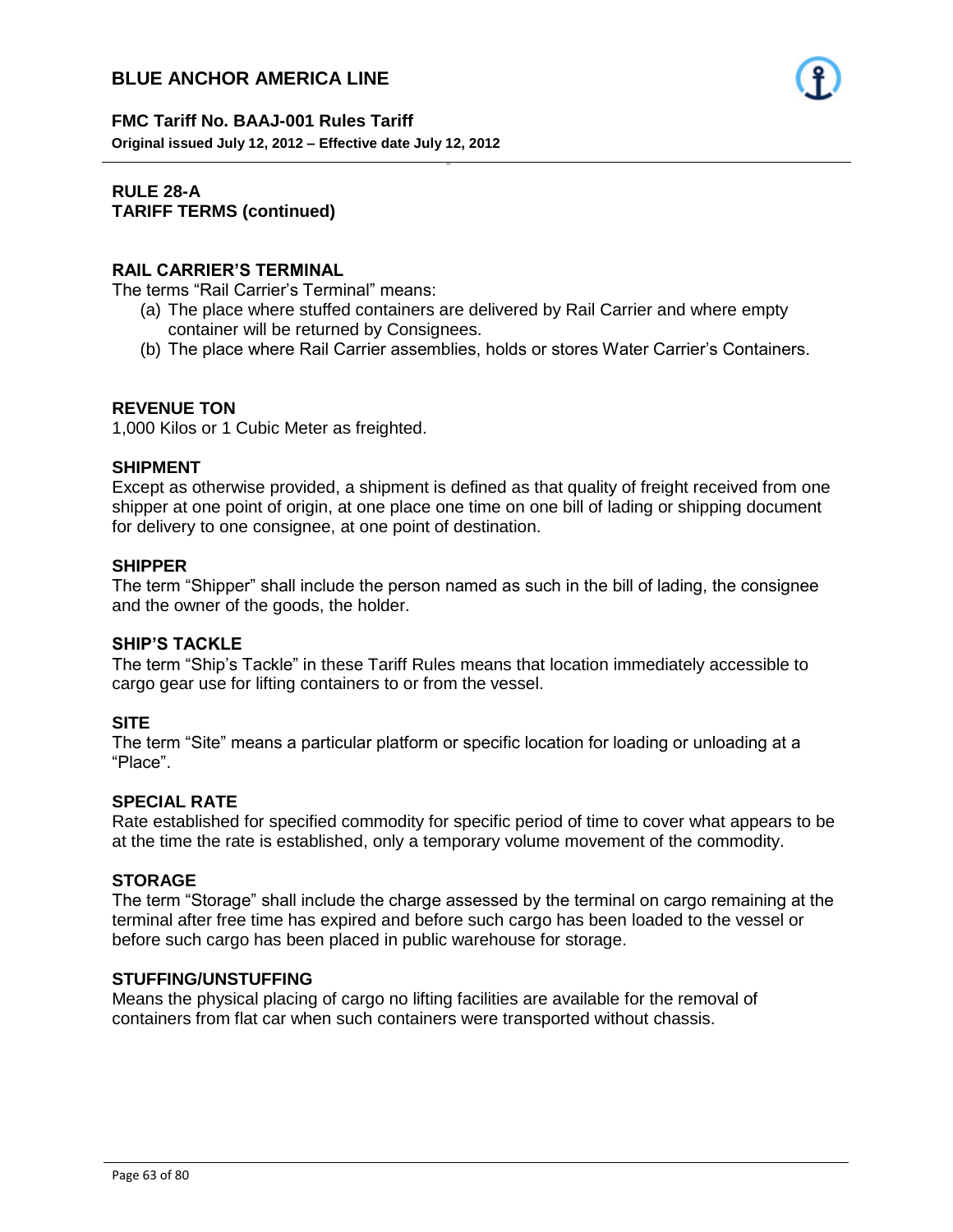

#### **FMC Tariff No. BAAJ-001 Rules Tariff Original issued July 12, 2012 – Effective date July 12, 2012**

### **RULE 28-A TARIFF TERMS (continued)**

### **TRAILER**

Except as otherwise provided, the term "Container or Trailer" can be used interchangeably or together with common meaning.

- 64 -

### **TRUCK**

The terms "Truck" means a vehicle or vehicles propelled or drawn by a single mechanical power unit and used on the highways in the transportation of property.

### **TRUCKLOAD**

The term "Truckload" or "TL" indicates the application of a rate, or other provision, on a specified minimum quantity.

#### **WATER (OR OCEAN) CARRIER**

Means Blue Anchor America Line

### **WATER CARRIER'S TERMINAL**

- a. The Container Freight Station and Container Yard at ports shown in Rule 1-A.
- b. The place where Water Carrier assembles, holds or stores its containers.

#### **WORKING DAYS**

Means that period of each calendar day excepting Saturday, Sundays and Holidays from 9:00 A.M. to 5:00 P.M. Eastern Standard Time

### **UNPACKING (Stripping)**

The Terms "Unpacking" covers the removal of the cargo from the container as well as the removal of all securing material not constituting a part of the container.

#### **VENTILATED, VENTILATION**

The term "Ventilated" or "Ventilation" means equipment with openings to permit the passage of air through such openings.

-------------------------------------------------------------------------------------------------------------------------------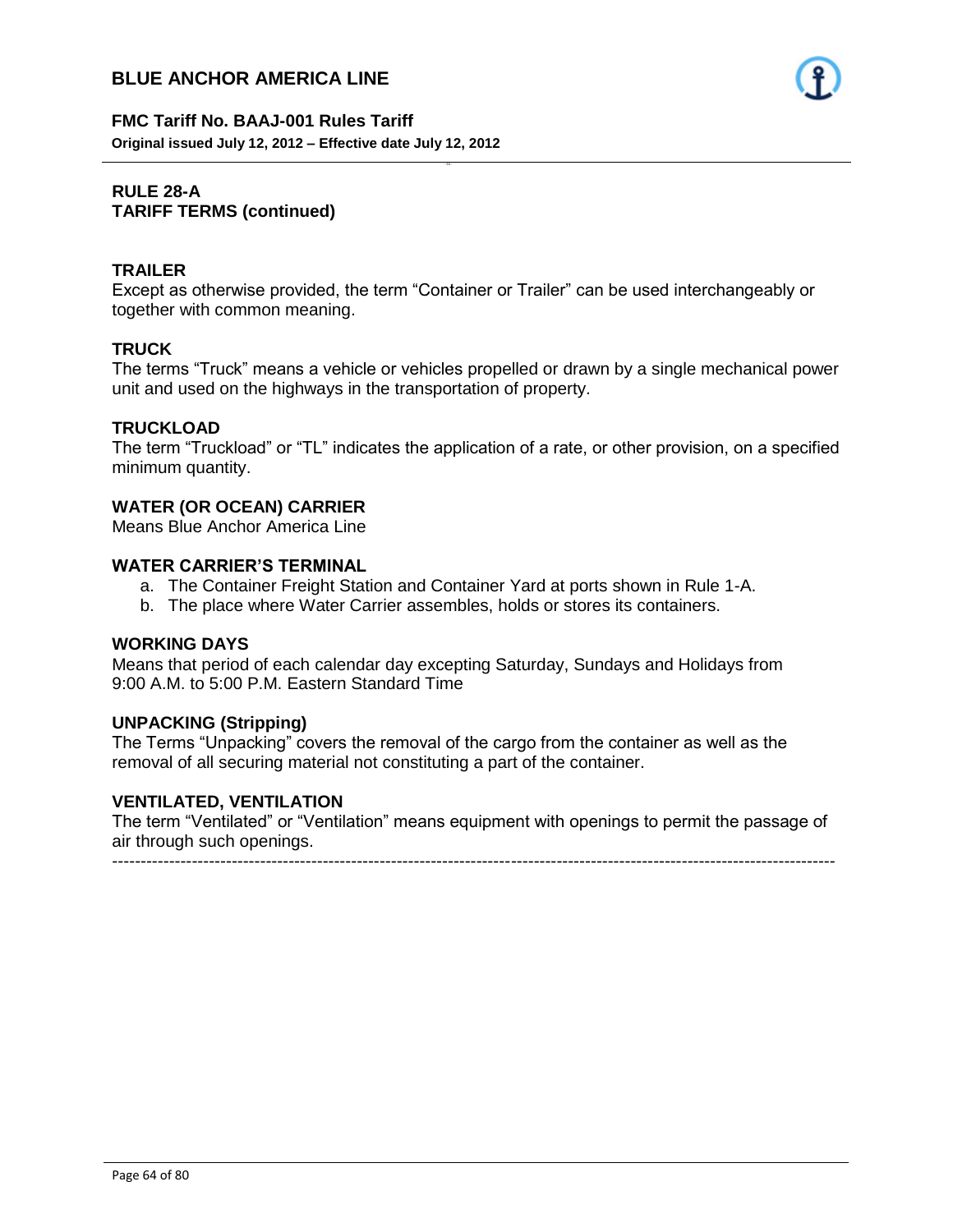

#### **FMC Tariff No. BAAJ-001 Rules Tariff Original issued July 12, 2012 – Effective date July 12, 2012**

#### **RULE 28-B ASSESSORIAL COMPONENTS AND DEFINITIONS**

Assessorial means a particular service or condition, other than the basic transportation, which is usually described in a commodity description, TLI, or Tariff Rule, and for which a charge may be added to the basic ocean freight rate.

- 65 -

-------------------------------------------------------------------------------------------------------------------------------

### **RULE 28-C FIELDS WITHIN AN ASSESSORIAL**

A number of field types are used when defining an assessorial. The fields used are described below.

| ACTUAL-COUNT                                   | This field represents the actual number of rate units shipped when the<br>Rate is EACH.                                                                                                                                                                                                         |
|------------------------------------------------|-------------------------------------------------------------------------------------------------------------------------------------------------------------------------------------------------------------------------------------------------------------------------------------------------|
| ACTUAL-HEIGHT                                  | This field represents the actual height of the commodity.                                                                                                                                                                                                                                       |
| ACTUAL-LENGTH                                  | This field represents the actual length of the commodity.                                                                                                                                                                                                                                       |
| <b>ACTUAL-MBF</b>                              | This field represents the actual MBF (thousand-board-feet) measure<br>of the cargo.                                                                                                                                                                                                             |
| <b>ACTUAL-VALUE</b>                            | For Ad Valorem rates, this field represents the actual value of the cargo.                                                                                                                                                                                                                      |
| ACTUAL-VOLUME                                  | This field represents the actual volume of the commodity shipped. This is<br>the volume before any modifications have been applied.                                                                                                                                                             |
| <b>ACTUAL-WEIGHT</b>                           | This field represents the actual weight of the commodity shipped. This is<br>the weight before any modifications have been applied.                                                                                                                                                             |
| <b>ACTUAL-WIDTH</b>                            | This field represents the actual width of the commodity.                                                                                                                                                                                                                                        |
| <b>BUNKER</b><br><b>USAGE</b><br><b>CHARGE</b> | This field represents the BUC special charge accumulator that<br>is used to collect the value of BASIC-OCEAN-FREIGHT plus any other<br>special charges which employ the BUC special charge accumulator name<br>(data field). The BUC data field may then be used to calculate the BUC.          |
| <b>BASIC-OCEAN</b><br><b>FREIGHT</b>           | This field represents the computation (before any application of a<br>Currency Adjustment Factor) of the TLI rate by multiplying the base<br>Rate times the appropriate unit for the rate basis (e.g., if the rate basis<br>is Per Container, the number of containers multiplied by the rate). |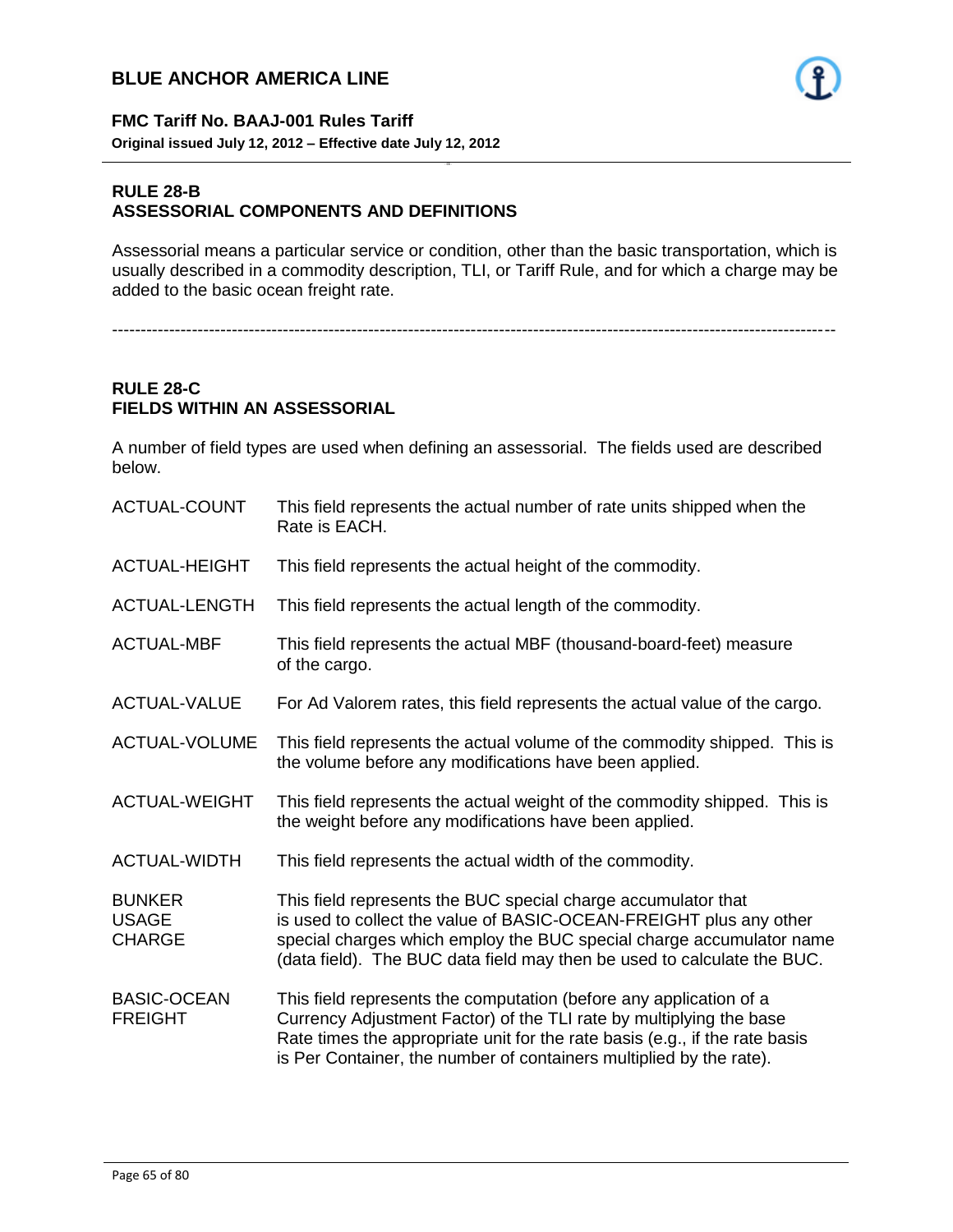

**FMC Tariff No. BAAJ-001 Rules Tariff Original issued July 12, 2012 – Effective date July 12, 2012**

#### **RULE 28-C (continued) FIELDS WITHIN AN ASSESSORIAL**

| <b>CURRENCY</b><br><b>CHARGE</b>   | This field represents the CC special charge accumulator CHARGE<br>that is used to collect the value of BASIC-OCEAN-FREIGHT plus any<br>other special charges which employ the CC special charge accumulator<br>name (data field). The CC-CHARGES data field may then be used to<br>calculate the CC charge.                                                       |
|------------------------------------|-------------------------------------------------------------------------------------------------------------------------------------------------------------------------------------------------------------------------------------------------------------------------------------------------------------------------------------------------------------------|
| <b>CARRIER CODE</b>                | This field represents the SCAC/STAC code of the carrier affiliated with the<br>Conference. Used by the operator to designate a specific carrier<br>independent action in a Conference tariff when more than one carrier<br>filed for an independent action rate. In conference rates, used to specify<br>a member carrier to include carrier-specific surcharges. |
| <b>COMMODITY-</b><br><b>NUMBER</b> | This field represents the commodity number as specified in the TLI,<br>consisting of the non-hyphenated combination of the six-digit commodity<br>category number and the four-digit commodity description number data<br>elements.                                                                                                                               |
| <b>CONTAINER-</b><br><b>COUNT</b>  | This field represents the number of containers used for the shipment.                                                                                                                                                                                                                                                                                             |
| <b>CONTAINER-</b><br><b>SIZE</b>   | This field represents the size of container used (e.g., 20FT, 40 FT).                                                                                                                                                                                                                                                                                             |
| <b>CONTAINER-</b><br><b>TEMP</b>   | This field represents the environment of the container (e.g., FRZ for<br>Frozen).                                                                                                                                                                                                                                                                                 |
| <b>CONTAINER</b><br><b>TYPE</b>    | This field represents the type of container (e.g. FR for Flat Rack, RE for<br>Reefer).                                                                                                                                                                                                                                                                            |
| <b>DESTINATION</b>                 | This field represents a destination location; it may be a city port,<br>state/province, country, or location group.                                                                                                                                                                                                                                               |
| <b>DEST-INLAND-</b><br><b>DIST</b> | This field represents the type of transportation used from the port of<br>discharge to the destination (e.g., motor, rail).                                                                                                                                                                                                                                       |
| <b>DEST-INLAND-</b><br><b>MODE</b> | This field represents the type of transportation used from the port of<br>discharge to the destination (e.g., motor, rail).                                                                                                                                                                                                                                       |
| <b>DEST-INLAND-</b><br><b>RATE</b> | This field represents the inland rate charge for moving cargo from the<br>Port of Discharge to the final destination when such charge is not included<br>In the TLI base rate.                                                                                                                                                                                    |

- 66 -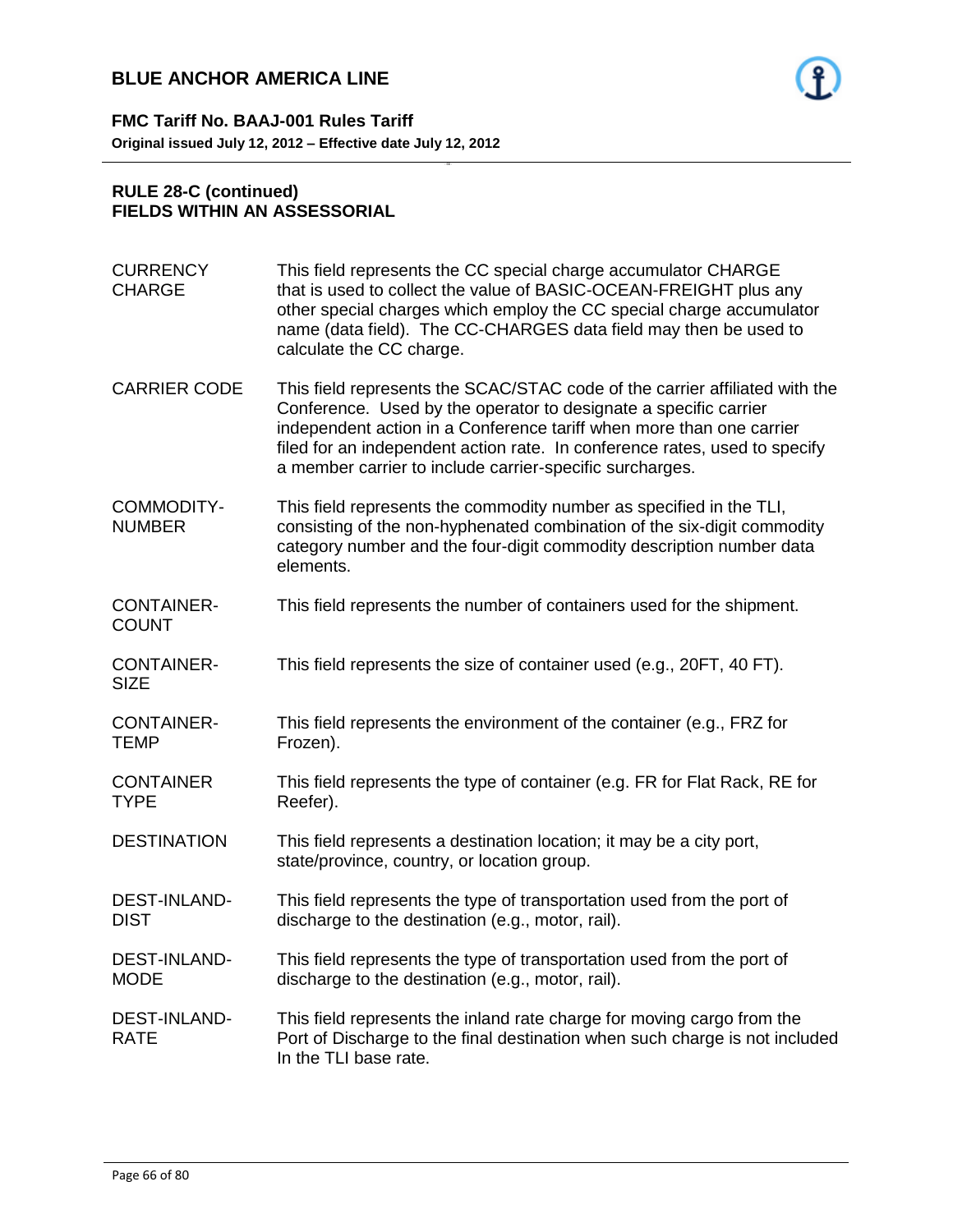

### **RULE 28-C (continued) FIELDS WITHIN AN ASSESSORIAL**

| This field represents the destination service code; this is the second code<br>in the service type code.                                                                                                                                                                                                          |
|-------------------------------------------------------------------------------------------------------------------------------------------------------------------------------------------------------------------------------------------------------------------------------------------------------------------|
| For Weight or Measure rates, this field represents the weight or volume<br>Units used to calculate the bottom-line rate, whichever was chosen to<br>Yield greater revenue.                                                                                                                                        |
| This represents the hazardous nature of the cargo being shipped.                                                                                                                                                                                                                                                  |
| This field is used in a simple calculation statement just prior to a<br>Calculation statement to select a value from a rule table using<br>INLAND-DIST as a selection column value. Allows assignment<br>of either origin or destination inland distance from an inland rate<br>table to be used in a rule table. |
| This represents an origin location; it may be a city, port, state/province,<br>Country, or location group.                                                                                                                                                                                                        |
| This field represents the inland distance (if any) from the inland origin<br>point to the origin via-port.                                                                                                                                                                                                        |
| This field represents the type of transportation used from the origin to<br>the port of load (e.g., motor, rail).                                                                                                                                                                                                 |
| This filed represents the inland rates for moving the cargo from the origin<br>to the Port of Load.                                                                                                                                                                                                               |
| This field represents the origin service code; this is represented by the first<br>character in the service type code.                                                                                                                                                                                            |
| This field represents the packaging units used to contain the commodity<br>(e.g., barrels, cartoons, pallets).                                                                                                                                                                                                    |
| This field represents Port of Destination – the port at which the cargo is<br>Unloaded from the ship.                                                                                                                                                                                                             |
| This field represents Port of Load – the port at which the cargo is loaded<br>Onto the ship.                                                                                                                                                                                                                      |
| This field represents the rate basis (e.g., Weight, Measure, Per Container)<br>Used to compute the basic ocean freight (this may or may not be the<br>same as the TLI-RATE-BASIS).                                                                                                                                |
|                                                                                                                                                                                                                                                                                                                   |

- 67 -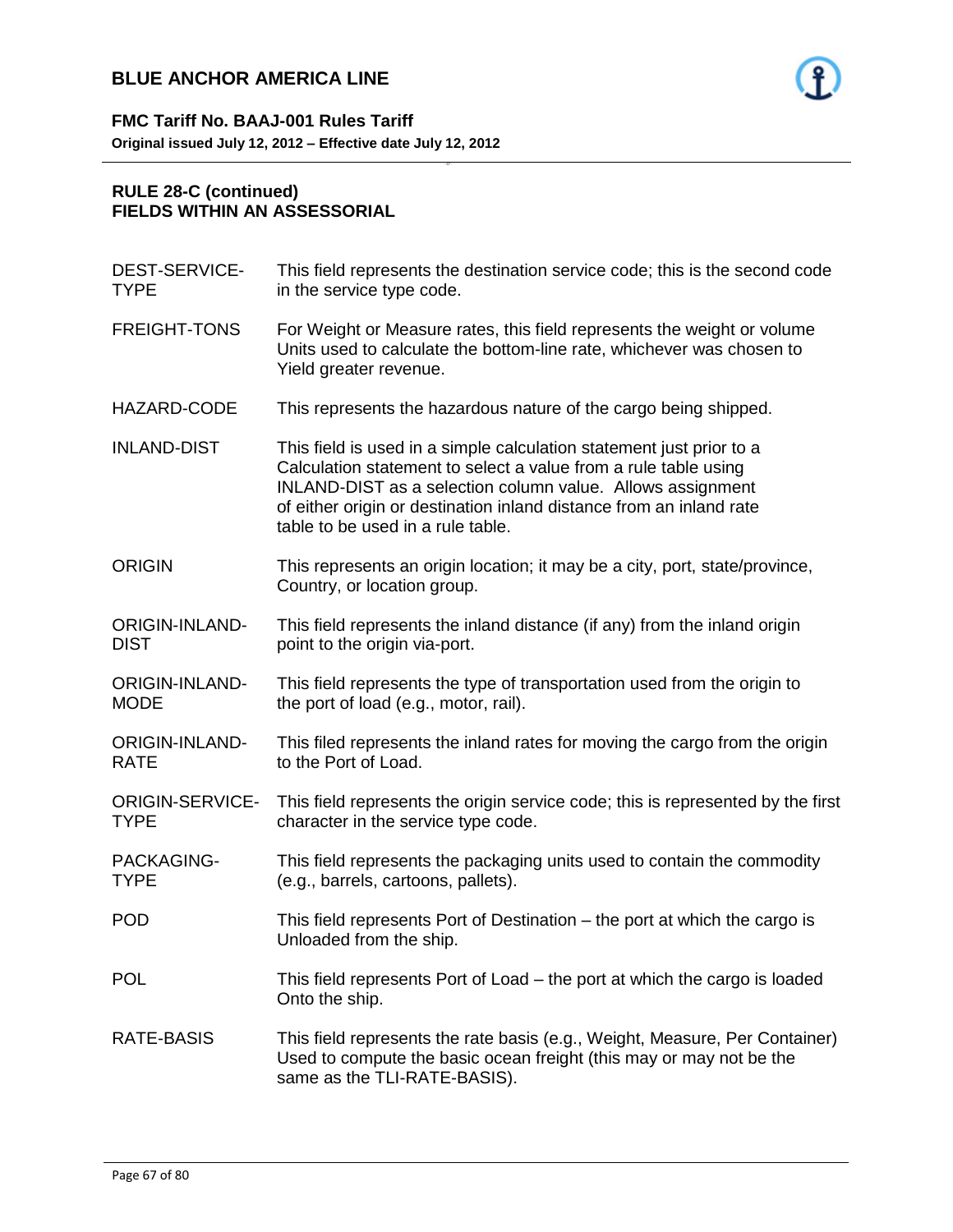

### **RULE 28-C (continued) FIELDS WITHIN AN ASSESSORIAL**

| RATED-COUNT                    | This field represents the adjusted quantity of units shipped when the rate<br>Basis is EACH, after any modifications have been applied. |
|--------------------------------|-----------------------------------------------------------------------------------------------------------------------------------------|
| <b>RATE MBF</b>                | This field represents the adjusted MBF (thousand-board-feet) measure<br>for the cargo.                                                  |
| RATE-VALUE                     | This field represents the adjusted value for cargo that is rated on an<br>Ad Valorem basis.                                             |
| RATED-VOLUME                   | This field represents the adjusted volume of the commodity shipped<br>after any modifications have been applied.                        |
| RATED-WEIGHT                   | This field represents the adjusted weight of the commodity shipped<br>After any modification have been applied.                         |
| SERVICE-TYPE                   | This field represents the type of cargo move (e.g. $OO$ – ocean port to<br>ocean port).                                                 |
| SHIPPER-OWNED                  | This field represents whether the vessel used in shipping the cargo is<br>Shipper-owned or leased.                                      |
| STRIPPING-MODE                 | This field represents the method used to remove the cargo from the<br>containers (hand or mechanical).                                  |
| <b>STUFFING-MODE</b>           | This field represents the method used to load the cargo into the containers<br>(hand or mechanical).                                    |
| TARIFF-VOL-TON                 | This field represents the volume basis used in a tariff.                                                                                |
| TARIFF-WT-TON                  | This field represents the weight basis used in a tariff.                                                                                |
| TRANSSHIP                      | This field represents whether transshipment services are required for the<br>cargo move.                                                |
| VOLUME/WEIGHT-<br><b>RATIO</b> | This field represents the calculated ratio of the rated volume to the rated<br>weight.                                                  |
|                                |                                                                                                                                         |

- 68 -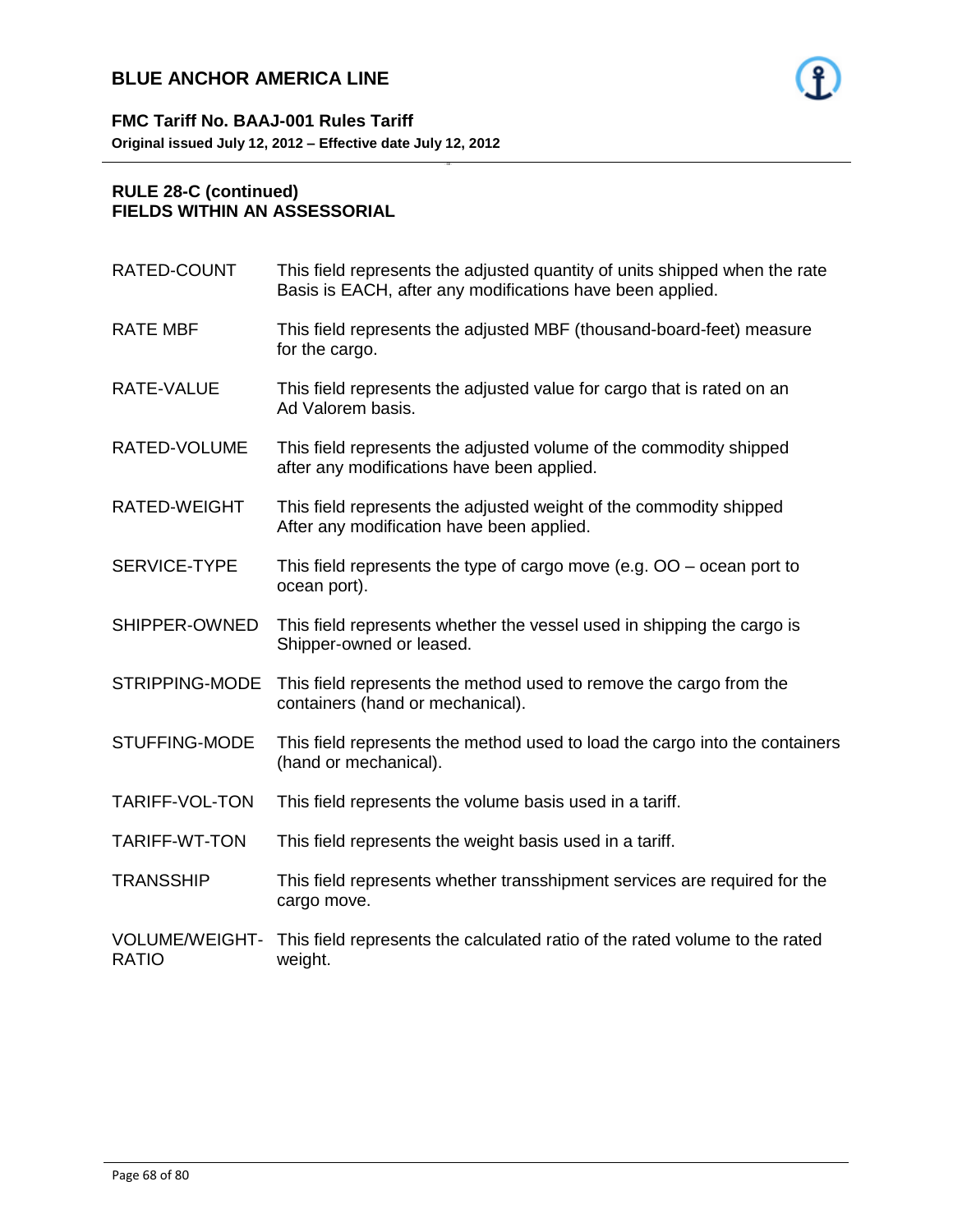

**FMC Tariff No. BAAJ-001 Rules Tariff Original issued July 12, 2012 – Effective date July 12, 2012**

### **RULE 28-D CALCULATION TYPES WITHIN AN ASSESSORIAL**

A number of calculation formats (known as a calculation templates) are used in defining an assessorial. The calculation templates below are assignment statements. This means that the result of a function performed on A and B is assigned to the variable represented by X. In these templates, A and B represent variables or constants that are defined by the filer during tariff creation. An example is included with each calculation formula. -------------------------------------------------------------------------------------------------------------------------------

- 69 -

### **RULE 28-F DEFINITION OF CYCLES N/A**

#### **RULE 28-G MULTIPLE CONTAINER RATING**

Multiple container rating allows the user to enter container or unit-specific rating values for up to 100 containers in a single shipment. The calculation process then determines basic ocean freight and surcharges for each container in the shipment. The Charges for each container are then totaled, shipment-specific charges are computed, and these are then added together to determine the total freight for a shipment. -------------------------------------------------------------------------------------------------------------------------------

-------------------------------------------------------------------------------------------------------------------------------

### **RULE 28-H CHARGE ASCCUMULATORS N/A**

-------------------------------------------------------------------------------------------------------------------------------

-------------------------------------------------------------------------------------------------------------------------------

**RULE 28-I CONSTANTS OF AN ASSESSORIAL N/A** -------------------------------------------------------------------------------------------------------------------------------

**RULE 29 SYMBOLS**

See Following Sub-rules.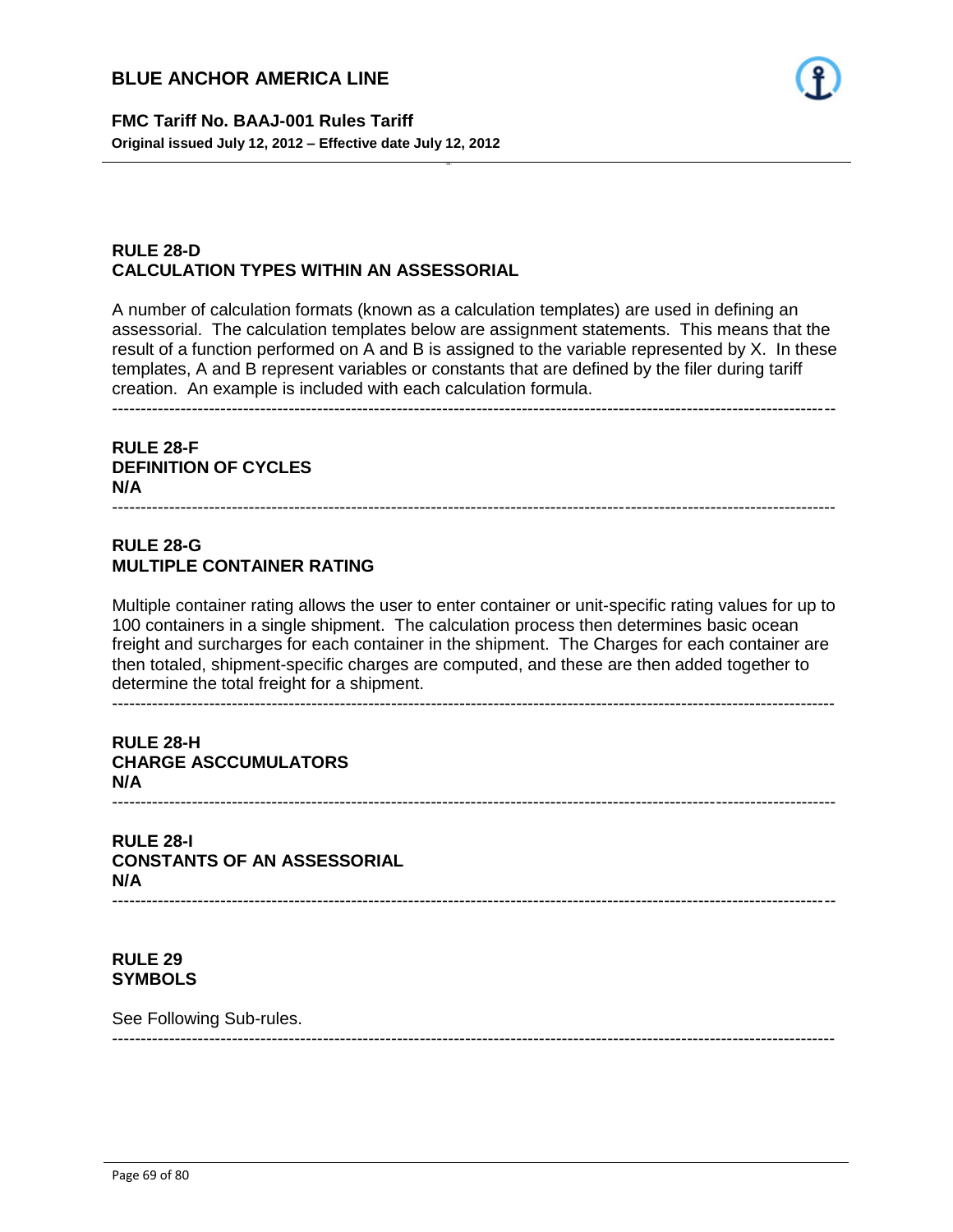

#### **FMC Tariff No. BAAJ-001 Rules Tariff**

**Original issued July 12, 2012 – Effective date July 12, 2012**

### **RULE 29-A AMENDMENT CODES**

| <b>CODE</b> | <b>DEFINITION</b>                                                                       |
|-------------|-----------------------------------------------------------------------------------------|
| (A)         | Increase (Not a General Rate Increase in Domestic Commerce                              |
| (C)         | Change resulting in neither increase or decrease in rates or charges                    |
| (E)         | Expiration (Also use "A", if the deletion results in the application of a               |
|             | Higher "cargo, n.o.s." or similar rate)                                                 |
| (G)         | General rate increase or decrease (Domestic Commerce)                                   |
| (1)         | New or initial matter                                                                   |
| (K)         | Rate or charge filed by a controlled common carrier member of conference                |
|             | Under independent action (Foreign Commerce)                                             |
| (M)         | Transportation of U.S. Department of Defense cargo by American flag common              |
|             | Carriers under terms and conditions negotiated and approved by the Military             |
|             | Sealift Command ("MSC"). (Foreign Commerce)                                             |
| (P)         | Extension of service to additional port(s) at rates already in effect for similar       |
|             | services at the port(s) being added; or the carrier's establishment of additional       |
|             | Terminal facilities at the port(s) already served, at the same rates as those           |
|             | Currently applicable to comparable facilities of the carrier at the same port.          |
|             | (Domestic Commerce) Additional of a port or point (Foreign Commerce)                    |
| (R)         | Reduction (Not a General Rate Decrease in Domestic Commerce).                           |
| (S)         | Special Case matter filed pursuant to Special Permission, Special Docket or             |
|             | Other Commission direction, including a correction amendment to, or                     |
|             | resubmission (after notice of intent or reject) of, Essential Terms; filing of          |
|             | material to put tariff in order after rejection or overturning of rejection; or, filing |
|             | of tariff data after suspension, such as for domestic carriers and controlled           |
|             | carriers. Requires "Special Case Number".                                               |
| (T)         | Terminal Rates, charges or provisions or canal tolls over which the carrier has         |
|             | no control.                                                                             |
| (W)         | Withdraw an erroneous filing on the same day.                                           |
| (X)         | Exemptions: 1. Controlled carrier data in U.S./bilateral trades or in trades served     |
|             | Exclusively by controlled carriers; or, 2. Domestic carrier 1-day notice for certain    |
|             | Filings.                                                                                |

- 70 -

-------------------------------------------------------------------------------------------------------------------------------

### **RULE 29-B ABBREVIATIONS**

- A/C For the Account of Form the Account of AF As Freighted
- As Freighted
- Addl **Any Quantity**
- AQ Any Quantity
- ARB Arbitraries
- AV Ad Valorem (According to Value)
- BUC Bunker Usage Charge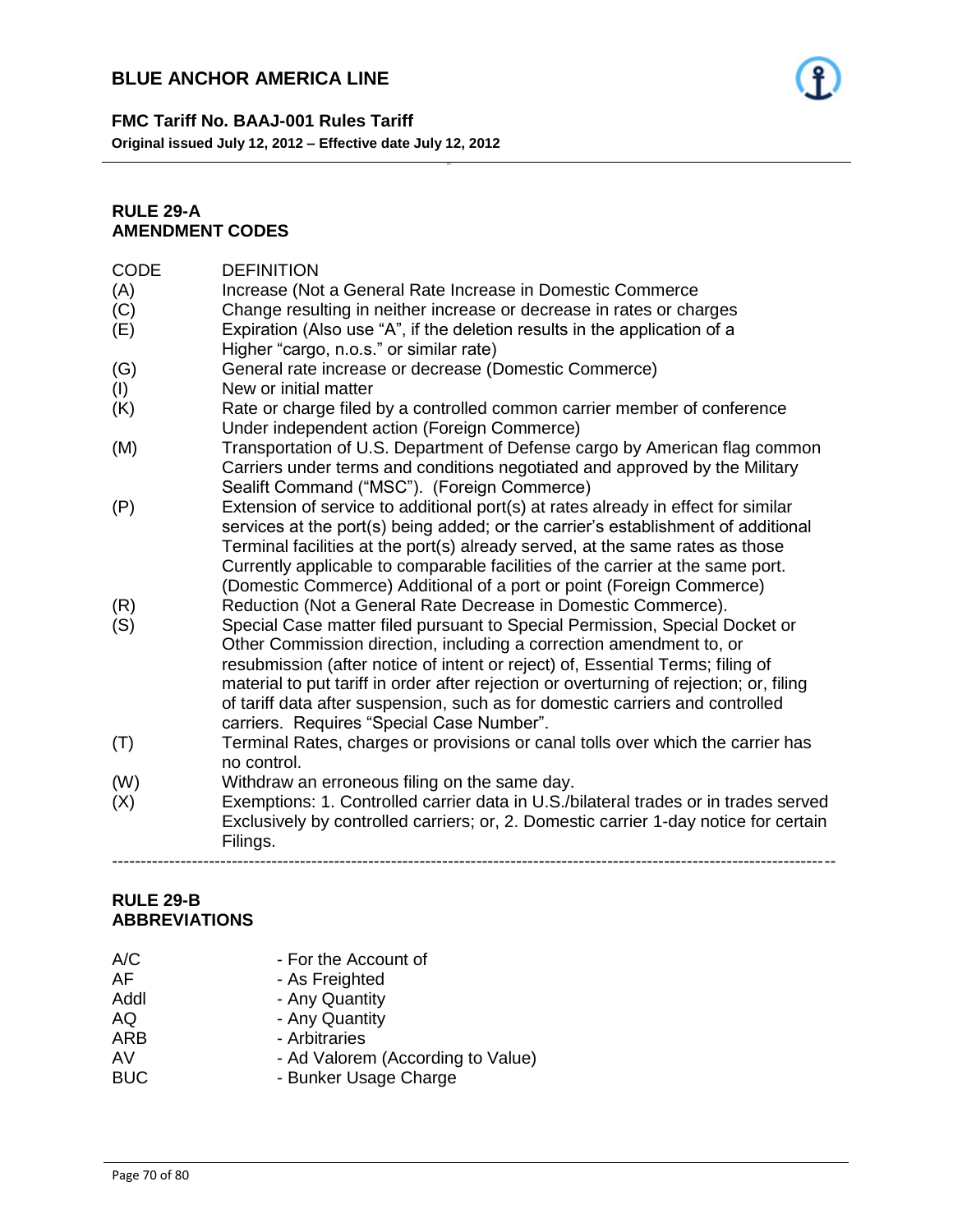

- 71 -

### **RULE 29-B (continued) ABBREVIATIONS**

| Bbl              | - Barrel Charge                       |
|------------------|---------------------------------------|
| Bdl              | - Bundle                              |
| B/L              | - Bill(s) of Lading                   |
| СC               | - Currency Charge                     |
| Cbm              | - Cubic Meter                         |
| <b>CFR</b>       | - Code of Federal Regulations         |
| Cft or CF        | - Cubic Foot (Feet)                   |
| <b>CIF</b>       | - Cost, Insurance, Freight            |
| <b>CKD</b>       | - Completely Knocked Down             |
| Cl'd or Concl'd  | - Concluded                           |
| С                | - Centimeter(s)                       |
| COD              | - Collect on Delivery                 |
| <b>COFC</b>      | - Container on Flat Car               |
| Cont'd or CTD    | - Continued                           |
| <b>CSC</b>       | - Container Service Charge            |
| <b>CTNS</b>      | - Cartons                             |
| Ctr              | - Container                           |
| Cts              | - Controlled Temperature Service      |
| Cwt              | - 100 Lbs                             |
| СY               | - Container yard                      |
| Carrier provided | - carrier owned                       |
|                  | - carrier owned/leased                |
|                  | - carrier provided                    |
|                  | - carrier operated                    |
|                  | - carrier supplies                    |
| DTSC             | - Destination Terminal Service Charge |
| D/D              | - Door/Door                           |
| D/M              | - Door/Motor                          |
| D/O              | - Door/Ocean                          |
| D/R              | - Door/Rail                           |
| <b>DFL</b>       | - Dutch Florins-Guilde                |
| <b>DKR</b>       | - Danish Korna                        |
| DM               | - Deutsch Marks                       |
| <b>EAOF</b>      | - Except as otherwise Provided        |
| EA               | - Each                                |
| EAN              | - Except as otherwise Noted           |
| Eff              | - Effective                           |
| <b>EUR</b>       | - EURO                                |
| Excl or EXL      | - Excluding                           |
| <b>EXD</b>       | - Exceeding                           |
| <b>EXP</b>       | - Expires                             |
| F                | - Fahrenheit (Degrees)                |
| <b>FAK</b>       | - Freight All Kinds                   |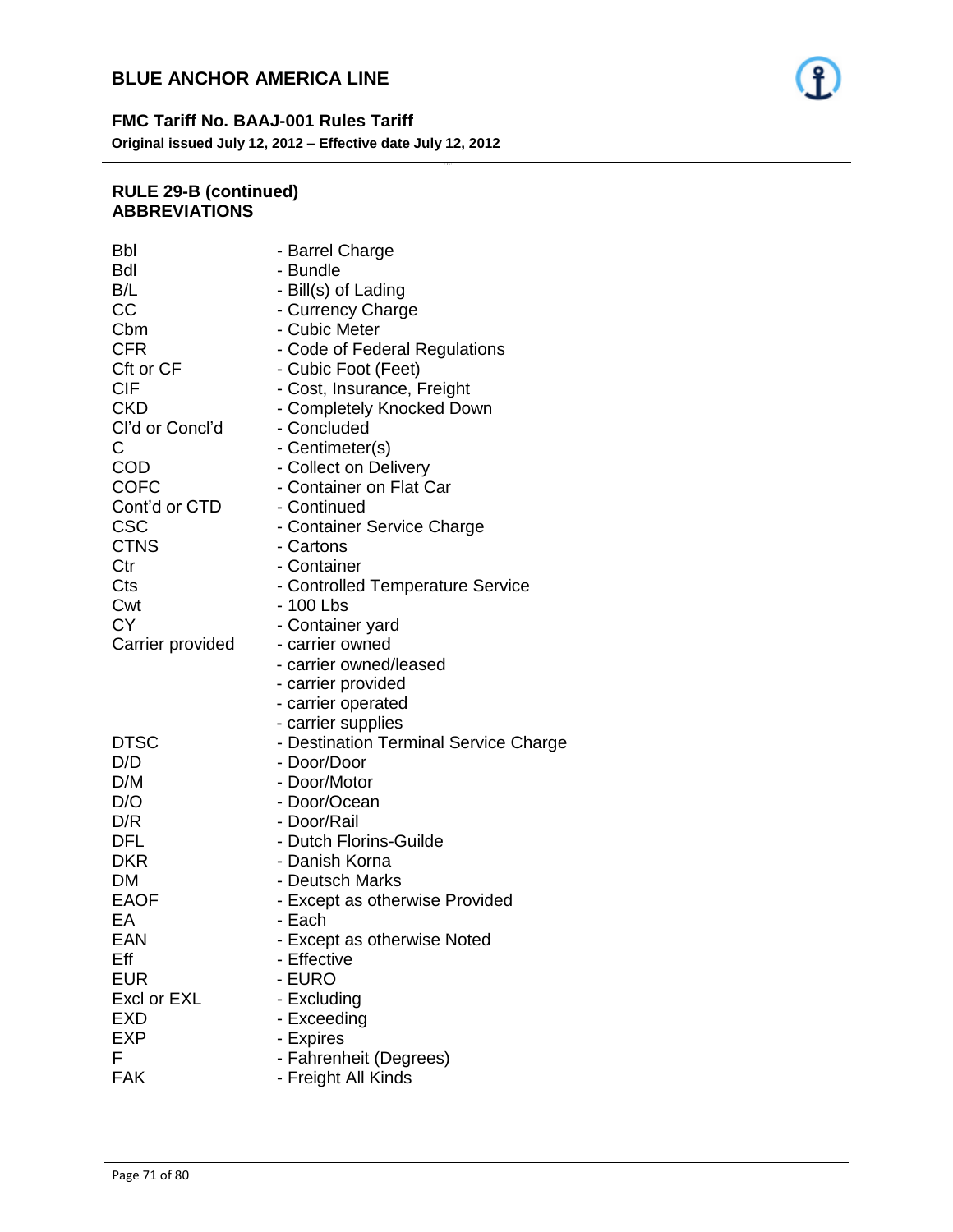

### **FMC Tariff No. BAAJ-001 Rules Tariff**

**Original issued July 12, 2012 – Effective date July 12, 2012**

### **RULE 29-B (continued) ABBREVIATIONS**

| <b>FAS</b>                     | - Free Alongside Ship                                                 |
|--------------------------------|-----------------------------------------------------------------------|
| Flat                           | - Flatbed Trailer/Flat Rack Container                                 |
| <b>FMC</b>                     | - Federal Maritime Commission                                         |
| <b>FMK</b>                     | - Finnish Marks                                                       |
| <b>FPP</b>                     | - Freight Must be Prepaid                                             |
| FR.                            | - From                                                                |
| Ft                             | - Feet/Foot                                                           |
| $\pmb{\epsilon}$               | - Feet/Foot                                                           |
| <b>GRI</b>                     | - General Rate Increase                                               |
| GU                             | - Gulf Coast or Gulf Ports                                            |
| HC                             | - High Cube                                                           |
| ICC                            | - Interstate Commerce Commission                                      |
| ID                             | - Inside Diameter                                                     |
| In                             | - Inch (es)                                                           |
| $\mathbf{G}$                   | - Inch (es)                                                           |
| Incl                           | - Including                                                           |
| KD/K.D.                        | - Knocked Down                                                        |
| <b>KDF</b>                     | - Knocked Down Flat                                                   |
| Кg                             | - Kilo (s)                                                            |
| Lb                             | - Pound (s)                                                           |
| LCL                            | - Less Than Container Load                                            |
| LS                             | - Lumpsum                                                             |
| LT                             | - Long Ton (2240 Pounds)                                              |
| <b>LWH</b>                     | - Length, Width, Height                                               |
| <b>MBM</b>                     | - 1000 Foot Board measure                                             |
| МC                             | - Maximum Charge per Container in \$                                  |
| М                              | - Maximum                                                             |
| <b>MN</b>                      | - Minimum                                                             |
| <b>NEX</b>                     | - Not Exceeding/Not to Exceed                                         |
| ΝF                             | - Not Frozen                                                          |
| NO.(s)                         | - Number or Numbers                                                   |
|                                | - Not otherwise specified in the same Item or Rule                    |
| NOR or N.O.R.<br>NOS or N.O.S. |                                                                       |
| NS or N.S.                     | - Not otherwise specified in these Tariff Rules                       |
| O.T.                           | - Not subject to Items or Rules as shown in Rate Item<br>- Other than |
|                                | - Ounce                                                               |
| OZ<br>РC                       | - Per Container                                                       |
|                                |                                                                       |
| Para<br>PV                     | - Paragraph                                                           |
|                                | - Per Vehicle                                                         |
| Rev                            | - Revised                                                             |
| S.A.                           | - South Atlantic Ports                                                |
| <b>SOL</b>                     | - Shipper Owned or Leased Equipment                                   |
| ST./S.T.                       | - Subject to Item(s) or Rule(s)                                       |
|                                |                                                                       |

- 72 -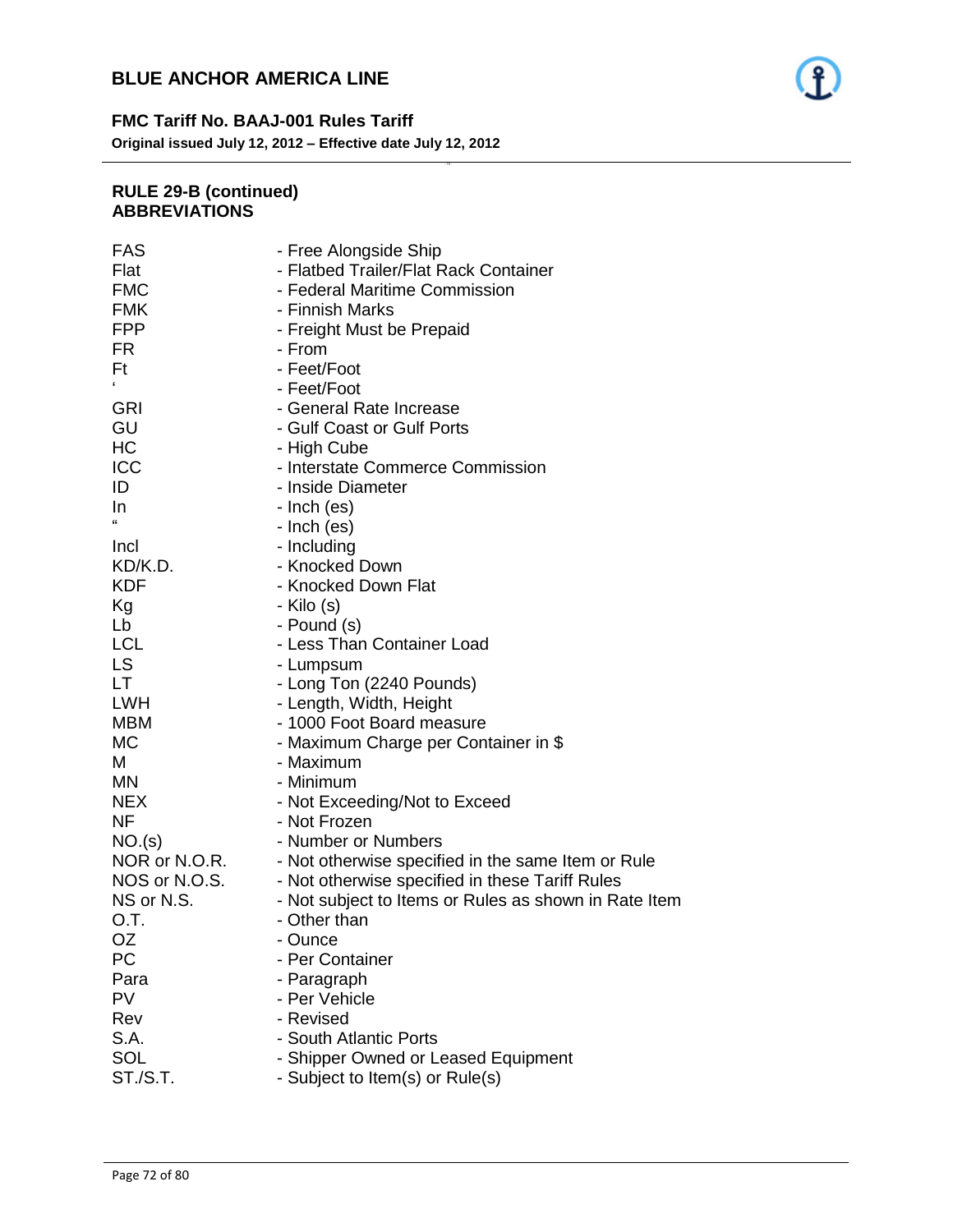

**FMC Tariff No. BAAJ-001 Rules Tariff Original issued July 12, 2012 – Effective date July 12, 2012**

#### **RULE 29-B (continued) ABBREVIATIONS**

| SU/S.U.     | - Set Up                   |
|-------------|----------------------------|
| <b>THC</b>  | - Terminal Handling Charge |
| TL          | - Truckload or Trailerload |
| <b>UK</b>   | - United Kingdom           |
| Up to       | - Up to/Upto               |
| <b>USA</b>  | - United States of America |
| <b>USD</b>  | - United States Dollar     |
| \$          | - United States Dollar     |
| VIZ:        | - Namely                   |
| W           | - Weight per 1000 kgs      |
| <b>WM</b>   | - Weight or Measure        |
| <b>W/WO</b> | - With or Without          |
|             |                            |

#### -------------------------------------------------------------------------------------------------------------------------------

- 73 -

## **RULE 29-C ABBREVIATIONS FOR IDENTIFICATION OF STATES**

United States Postal Service abbreviations are used for States

| Alabama              | AL | Kansas           | <b>KS</b> | New Mexico        | <b>NM</b> | Virginia      | VA |
|----------------------|----|------------------|-----------|-------------------|-----------|---------------|----|
| Alaska               | AK | Kentucky         | KY        | New York          | <b>NY</b> | Washington    | WA |
| Arizona              | AZ | Louisiana        | LA        | North Carolina    | NC.       | West Virginia | WV |
| Arkansas             | AR | Maine            | ME        | North Dakota      | ND.       | Wisconsin     | WI |
| California           | CA | Maryland         | MD.       | Ohio              | <b>OH</b> | Wyoming       | WY |
| Colorado             | CO | Massachusetts MA |           | Oklahoma          | <b>OK</b> |               |    |
| Connecticut          | СT | Michigan         | MI        | Oregon            | <b>OR</b> |               |    |
| Delaware             | DE | Minnesota        | ΜN        | Pennsylvania      | <b>PA</b> |               |    |
| District of Colombia | DC | Mississippi      | МS        | Rhode Island      | RI.       |               |    |
| Florida              | FL | Missouri         | MO.       | South Carolina SC |           |               |    |
| Georgia              | GA | Montana          | МT        | South Dakota      | <b>SD</b> |               |    |
| Idaho                | ID | Nebraksa         | <b>NE</b> | Tennessee         | TN        |               |    |
| <b>Illinois</b>      | IL | Nevada           | NV.       | Texas             | TX        |               |    |
| Indiana              | IN | New Hampshire NH |           | Utah              | UT        |               |    |
| Iowa                 | IA | New Jersey       | NJ.       | Vermont           | VT        |               |    |
|                      |    |                  |           |                   |           |               |    |

-------------------------------------------------------------------------------------------------------------------------------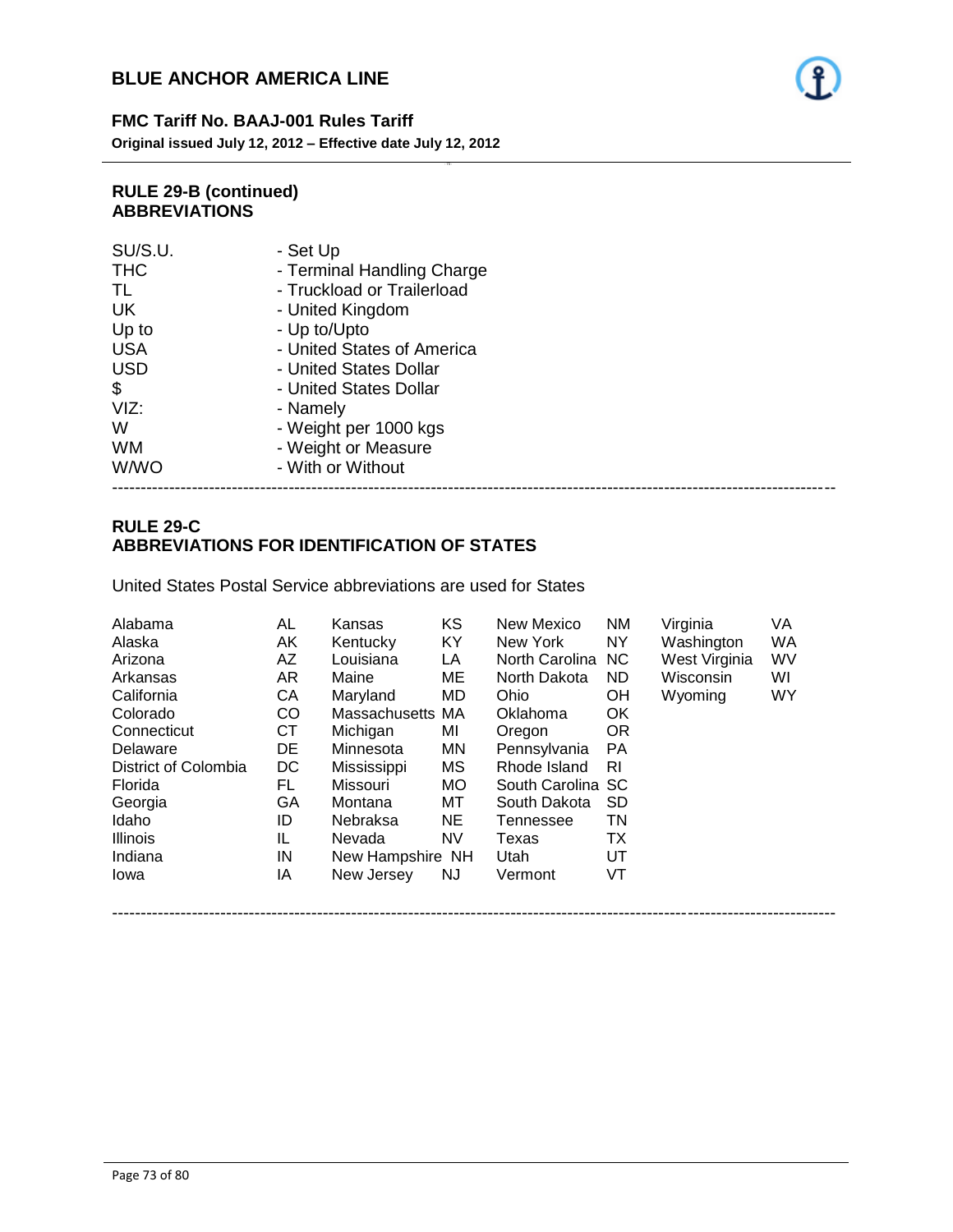## **FMC Tariff No. BAAJ-001 Rules Tariff Original issued July 12, 2012 – Effective date July 12, 2012**

## **RULE 29-D VALID CODES**

The following list contains all valid codes and their definitions as used in ATFI.

- 74 -

| 48 |  |  | 48 FT |
|----|--|--|-------|
| 53 |  |  | 53 FT |

Container Size

| <b>CODE</b>                                                                       | <b>Definition</b>                                                                                                                                                                                                           | <b>Container Temperature</b>                                |                                                            |
|-----------------------------------------------------------------------------------|-----------------------------------------------------------------------------------------------------------------------------------------------------------------------------------------------------------------------------|-------------------------------------------------------------|------------------------------------------------------------|
| N/A<br><b>LTL</b>                                                                 | Not Applicable<br>Less Than Load                                                                                                                                                                                            | <b>CODE</b>                                                 | <b>DEFINITION</b>                                          |
| 20<br>24<br>35<br>40<br>40A<br>40B<br>40S                                         | 20FT<br>24FT<br>35FT<br>40FT<br>40FT, 9'0" HIGH CUBE<br>40FT, 9'6" HIGH CUBE<br>40FT, 8'0"                                                                                                                                  | N/A<br><b>FRZ</b><br><b>CLD</b><br><b>HTD</b><br><b>VEN</b> | Dry Container<br>Frozen<br>Chilled<br>Heated<br>Ventilated |
| 40X<br>42                                                                         | 40FT' Any Height<br>42FT                                                                                                                                                                                                    | <b>Container Type</b>                                       |                                                            |
| 43<br>45                                                                          | 43FT<br>45FT                                                                                                                                                                                                                | <b>CODE</b>                                                 | <b>DEFINITION</b>                                          |
| 45A<br>45B<br>45S<br>45X<br>IN<br><b>FR</b><br>N/A<br>AC<br>DF<br><b>FB</b><br>GC | 45FT, 9'0" HIGH CUBE<br>45FT, 9'6" HIGH CUBE<br>45FT, 8'0"<br>45FT, Any Height<br>Insulated<br><b>Flat Rack</b><br>Not applicable<br><b>Atmosphere Control</b><br>Drop Frame<br><b>Flat Bed</b><br><b>Garment Container</b> | <b>PC</b><br><b>RE</b><br><b>TC</b><br><b>OT</b>            | <b>DRY</b><br>Reefer<br>Tank<br>Open Top                   |
| <b>Basis</b>                                                                      |                                                                                                                                                                                                                             |                                                             |                                                            |
| W<br>M<br>W/M<br><b>LS</b><br>AV<br>EA<br>PC<br><b>MBF</b>                        | Weight<br>Measure<br>Weight/Measure<br>Lump Sum<br>Ad Valorem<br>Each<br>Per Container<br><b>Thousand Board Feet</b>                                                                                                        |                                                             |                                                            |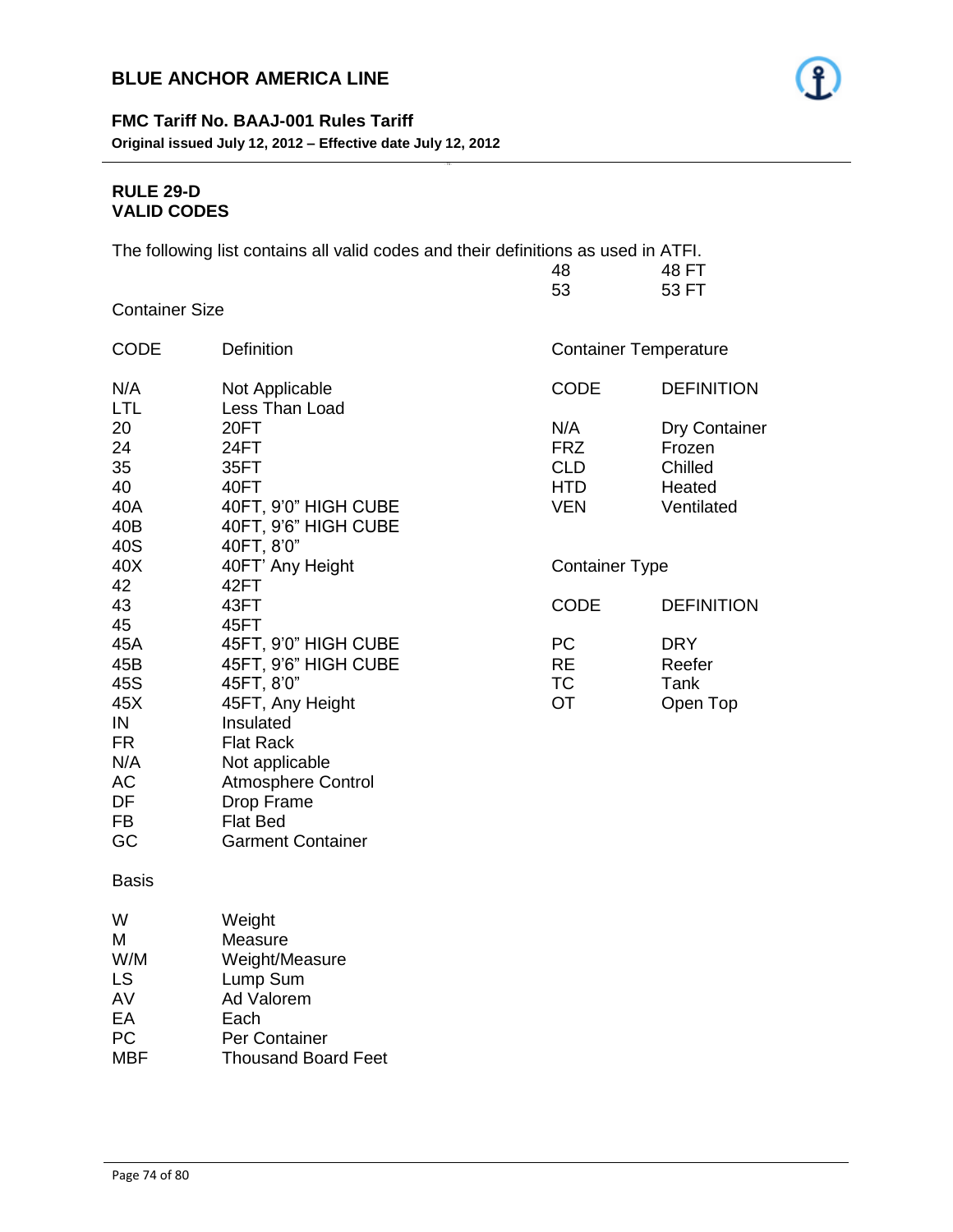

**FMC Tariff No. BAAJ-001 Rules Tariff Original issued July 12, 2012 – Effective date July 12, 2012**

#### **RULE 29-D (continued) VALID CODES**

Origin/Destination Service

| B                  | <b>Barge</b>             | <b>CAR</b> | Carrier                   |
|--------------------|--------------------------|------------|---------------------------|
| D                  | Door                     | CAS        | Case                      |
| Н                  | House                    | <b>CBC</b> | Cont. of Bulk Cargo       |
| M                  | Motor                    | <b>CBY</b> | Carboy                    |
| O                  | Ocean Port               | <b>CCS</b> | Can Case                  |
| P                  | Pier                     | <b>CHE</b> | <b>Cheeses</b>            |
| $\mathsf{R}$       | <b>Rail Yard</b>         | <b>COR</b> | Core                      |
| S                  | <b>Container Station</b> | <b>CRD</b> | Cradle                    |
| T                  | Terminal                 | <b>CRT</b> | Crate                     |
| U                  | <b>Rail Siding</b>       | <b>CSK</b> | Cask                      |
| X                  | <b>Team Tracks</b>       | <b>CTN</b> | Carton                    |
| Y                  | <b>Container Yard</b>    | <b>CYL</b> | Cylinder                  |
|                    |                          | <b>DBK</b> | Dry Bulk                  |
| <b>Hazard Code</b> |                          | <b>DRK</b> | Double-length Rack        |
|                    |                          | <b>DRM</b> | Drum                      |
| N/A                | Not Applicable           | <b>DSK</b> | Double-Length Skid        |
| <b>HAZ</b>         | Hazardous                | <b>DTB</b> | Double-length             |
| <b>NHZ</b>         | Non-Hazardous            | <b>FIR</b> | Firkin                    |
|                    |                          | <b>FLO</b> | Flo-Bin                   |
| Packaging          |                          | <b>FRM</b> | Frame                     |
|                    |                          | <b>FSK</b> | Flask                     |
| <b>BAG</b>         | Bag                      | <b>FWR</b> | <b>Forward Reel</b>       |
| <b>BAL</b>         | <b>Bale</b>              | <b>HED</b> | <b>Heads of Beef</b>      |
| <b>BBL</b>         | <b>Barrel</b>            | <b>HGH</b> | Hogshead                  |
| <b>BDL</b>         | <b>Bundle</b>            | <b>HPC</b> | Hopper Car                |
| <b>BEM</b>         | <b>Beam</b>              | <b>HPT</b> | <b>Hopper Truck</b>       |
| <b>BIC</b>         | <b>Bing Chest</b>        | <b>HRB</b> | On Hanger/Rack in box     |
| <b>BIN</b>         | <b>BIN</b>               | <b>HRK</b> | <b>Half-Standard Rack</b> |
| <b>BLK</b>         | <b>Bulk</b>              | <b>HTB</b> | Half-Stand. Tote Bin      |
| <b>BOB</b>         | <b>Bobbin</b>            | <b>JAR</b> | Jar                       |
| <b>BOX</b>         | <b>Box</b>               | <b>KEG</b> | Keg                       |
| <b>BRG</b>         | <b>Barge</b>             | <b>KIT</b> | Kit                       |
| <b>BSK</b>         | Basket/Hamper            | <b>KRK</b> | <b>Knockdown Rack</b>     |
| <b>BUS</b>         | <b>Bushel</b>            | <b>KTB</b> | Knockdown Tote Bin        |
| <b>BXI</b>         | Box, with Inner Cntn     | <b>LBK</b> | <b>Liquid Bulk</b>        |
| <b>BXT</b>         | <b>Bucket</b>            | LIF        | Lifts                     |
| CAB                | Cabinet                  | <b>LOG</b> | Log                       |
| CAG                | Cage                     | <b>LSE</b> | Loose                     |
| CAN                | Can                      | <b>LUG</b> | <b>LUG</b>                |

- 75 -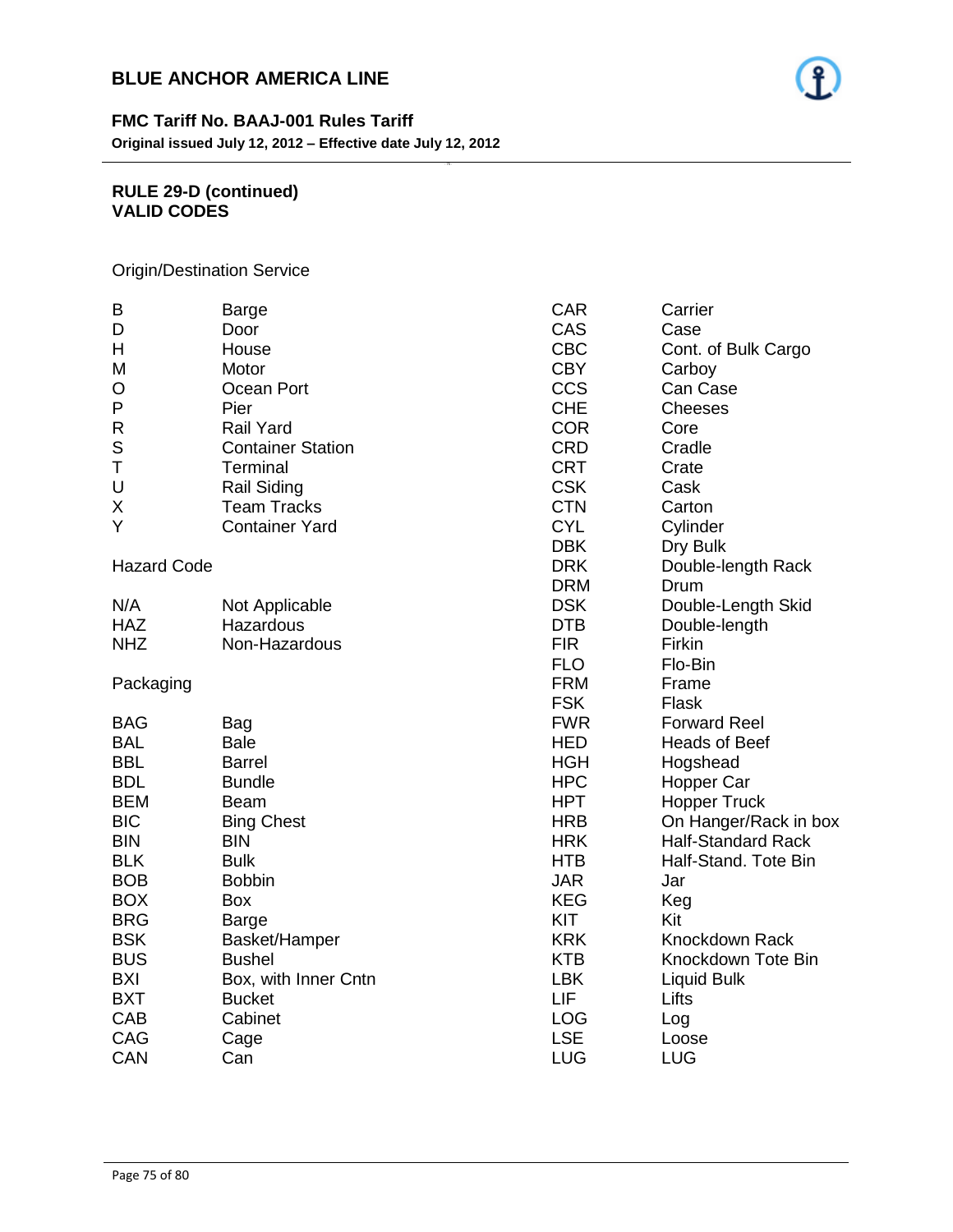## **FMC Tariff No. BAAJ-001 Rules Tariff**

**Original issued July 12, 2012 – Effective date July 12, 2012**

#### **RULE 29-D (continued) VALID CODES**

| <b>LVN</b> | Lift Van                | <b>VPK</b> | Van Pack               |
|------------|-------------------------|------------|------------------------|
| <b>MRP</b> | Multi-roll Pak          | <b>WHE</b> | On Own Wheels          |
| <b>NOI</b> | <b>Noil</b>             | <b>WLC</b> | <b>Wheeled Carrier</b> |
| <b>NST</b> | <b>Nested</b>           | <b>WRP</b> | Wrapped                |
| <b>PAL</b> | Pail                    | N/A        | Not Applicable         |
| <b>PCK</b> | Packed – NOS            |            |                        |
| <b>PCS</b> | Pieces                  |            |                        |
| <b>PIR</b> | Pirns                   |            |                        |
| <b>PKG</b> | Package                 |            |                        |
| <b>PLF</b> | Platform                |            |                        |
| <b>PLN</b> | Pipe Line               |            |                        |
| <b>PLT</b> | Pallet                  |            |                        |
| <b>POV</b> | <b>Private Vehicle</b>  |            |                        |
| <b>PRK</b> | Pipe Rack               |            |                        |
| <b>QTR</b> | <b>Quarters of Beef</b> |            |                        |
| RAL        | Rail (semiconductor)    |            |                        |
| <b>RCK</b> | Rack                    |            |                        |
|            |                         |            |                        |
| <b>REL</b> | Reel                    |            |                        |
| <b>ROL</b> | Roll                    |            |                        |
| <b>RVR</b> | <b>Reverse Reel</b>     |            |                        |
| <b>SAK</b> | Sack                    |            |                        |
| <b>SHK</b> | Shook                   |            |                        |
| <b>SID</b> | Sides of Beef           |            |                        |
| <b>SKD</b> | Skid                    |            |                        |
| <b>SKE</b> | Skid, Elec, Lift Trk    |            |                        |
| <b>SLV</b> | Sleeve                  |            |                        |
| <b>SPI</b> | Spin Cyclinders         |            |                        |
| <b>SPL</b> | Spool                   |            |                        |
| <b>TBE</b> | Tube                    |            |                        |
| <b>TBN</b> | <b>Tote Bin</b>         |            |                        |
| <b>TKR</b> | <b>Tank Car Rail</b>    |            |                        |
| <b>TKT</b> | <b>Tank Truck</b>       |            |                        |
| <b>TLD</b> | Intermdl Trlr/Cntnr     |            |                        |
| <b>TNK</b> | Tank                    |            |                        |
| <b>TRC</b> | <b>Tierce</b>           |            |                        |
| <b>TRK</b> | <b>Trunk and Chest</b>  |            |                        |
| <b>TRY</b> | Tray                    |            |                        |
| <b>TSS</b> | Truck, Salesman Samp    |            |                        |
| <b>TUB</b> | Tub                     |            |                        |
| <b>UNP</b> | Unpacked                |            |                        |
| <b>UNT</b> | Unit                    |            |                        |
| <b>VEH</b> | Vehicles                |            |                        |

- 76 -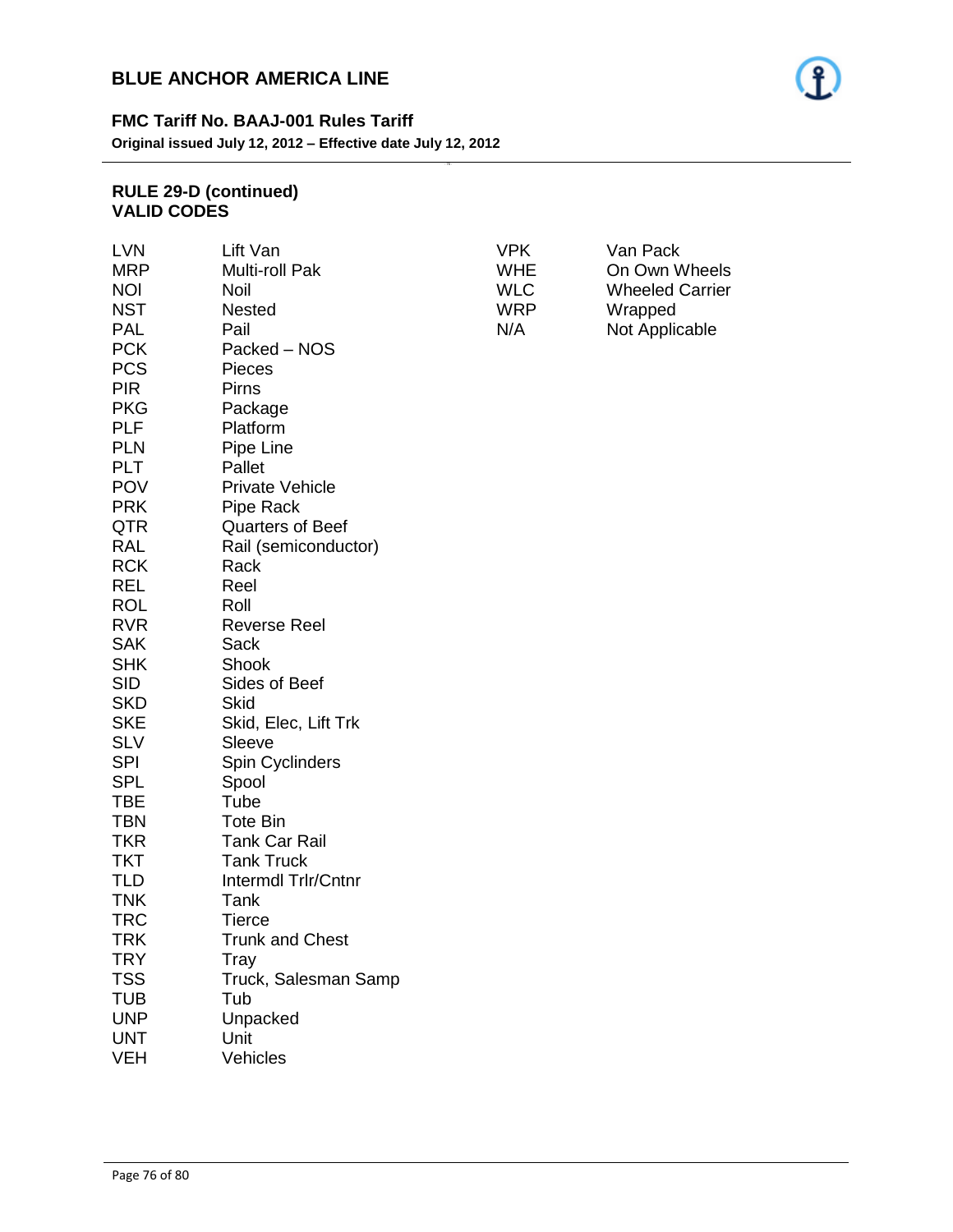

## **FMC Tariff No. BAAJ-001 Rules Tariff Original issued July 12, 2012 – Effective date July 12, 2012**

- 77 -

## **RULE 29-D (continued) VALID CODES**

**Currency** 

|                                                                                                                                                                                                                                                                                                                                                      | <b>DEFINITION</b>                                                                                                                                                                                                                                                                                                                                                                                                                                                                                                                                                                                                                 |
|------------------------------------------------------------------------------------------------------------------------------------------------------------------------------------------------------------------------------------------------------------------------------------------------------------------------------------------------------|-----------------------------------------------------------------------------------------------------------------------------------------------------------------------------------------------------------------------------------------------------------------------------------------------------------------------------------------------------------------------------------------------------------------------------------------------------------------------------------------------------------------------------------------------------------------------------------------------------------------------------------|
| CODE<br><b>USD</b><br><b>AED</b><br>ALL<br><b>AOA</b><br><b>ARS</b><br><b>AUD</b><br><b>BAM</b><br><b>BDT</b><br><b>BGN</b><br><b>BHD</b><br><b>BOB</b><br><b>BRL</b><br>CAD<br><b>CHF</b><br><b>CLP</b><br><b>CNY</b><br><b>COP</b><br><b>CRC</b><br><b>CZK</b><br>DKK<br><b>DOP</b><br><b>EUR</b><br><b>GBP</b><br><b>GTQ</b><br><b>HKD</b><br>HNL | <b>United States Dollar</b><br><b>United Arab Emirates Dirham</b><br><b>Albanian Lek</b><br>Angola New Kwanza<br>Argentina Peso<br><b>Australian Dollar</b><br><b>Bosnian Mark</b><br>Bangladesh Taka<br><b>Bulgarian Lire</b><br><b>Bahraini Dinar</b><br><b>Bolivia Boliviano</b><br><b>Brazilian Real</b><br><b>Canadian Dollar</b><br><b>Swiss Franc</b><br><b>Chilean Peso</b><br><b>Chinese Yuan</b><br><b>Colombian Pesos</b><br><b>Costa Rican Colones</b><br>Czech Koruna<br>Danish Krona<br>Dominican Peso<br>Euro<br><b>Great Britain Pound</b><br><b>Guatemalan Quetzales</b><br>Hong Kong Dollar<br>Honduran Lempira |
| <b>HRK</b>                                                                                                                                                                                                                                                                                                                                           | Croatia Kuna                                                                                                                                                                                                                                                                                                                                                                                                                                                                                                                                                                                                                      |
| <b>HUF</b><br><b>IDR</b><br><b>ILS</b>                                                                                                                                                                                                                                                                                                               | <b>Hungarian Forint</b><br>Indonesian Rupiah<br><b>Israeli Shekel</b>                                                                                                                                                                                                                                                                                                                                                                                                                                                                                                                                                             |
| <b>INR</b>                                                                                                                                                                                                                                                                                                                                           | <b>Indian Rupee</b>                                                                                                                                                                                                                                                                                                                                                                                                                                                                                                                                                                                                               |
| IRR<br>JOD                                                                                                                                                                                                                                                                                                                                           | <b>Iranian Rial</b><br>Jordan Dinar                                                                                                                                                                                                                                                                                                                                                                                                                                                                                                                                                                                               |
| <b>JPY</b>                                                                                                                                                                                                                                                                                                                                           | Japanese Yen                                                                                                                                                                                                                                                                                                                                                                                                                                                                                                                                                                                                                      |
| <b>KES</b>                                                                                                                                                                                                                                                                                                                                           | Kenya Shilling                                                                                                                                                                                                                                                                                                                                                                                                                                                                                                                                                                                                                    |
| <b>KRW</b>                                                                                                                                                                                                                                                                                                                                           | South Korean Won                                                                                                                                                                                                                                                                                                                                                                                                                                                                                                                                                                                                                  |
| <b>KWD</b>                                                                                                                                                                                                                                                                                                                                           | Kuwaiti Dinar                                                                                                                                                                                                                                                                                                                                                                                                                                                                                                                                                                                                                     |
| LBP                                                                                                                                                                                                                                                                                                                                                  | Lebanon Pound                                                                                                                                                                                                                                                                                                                                                                                                                                                                                                                                                                                                                     |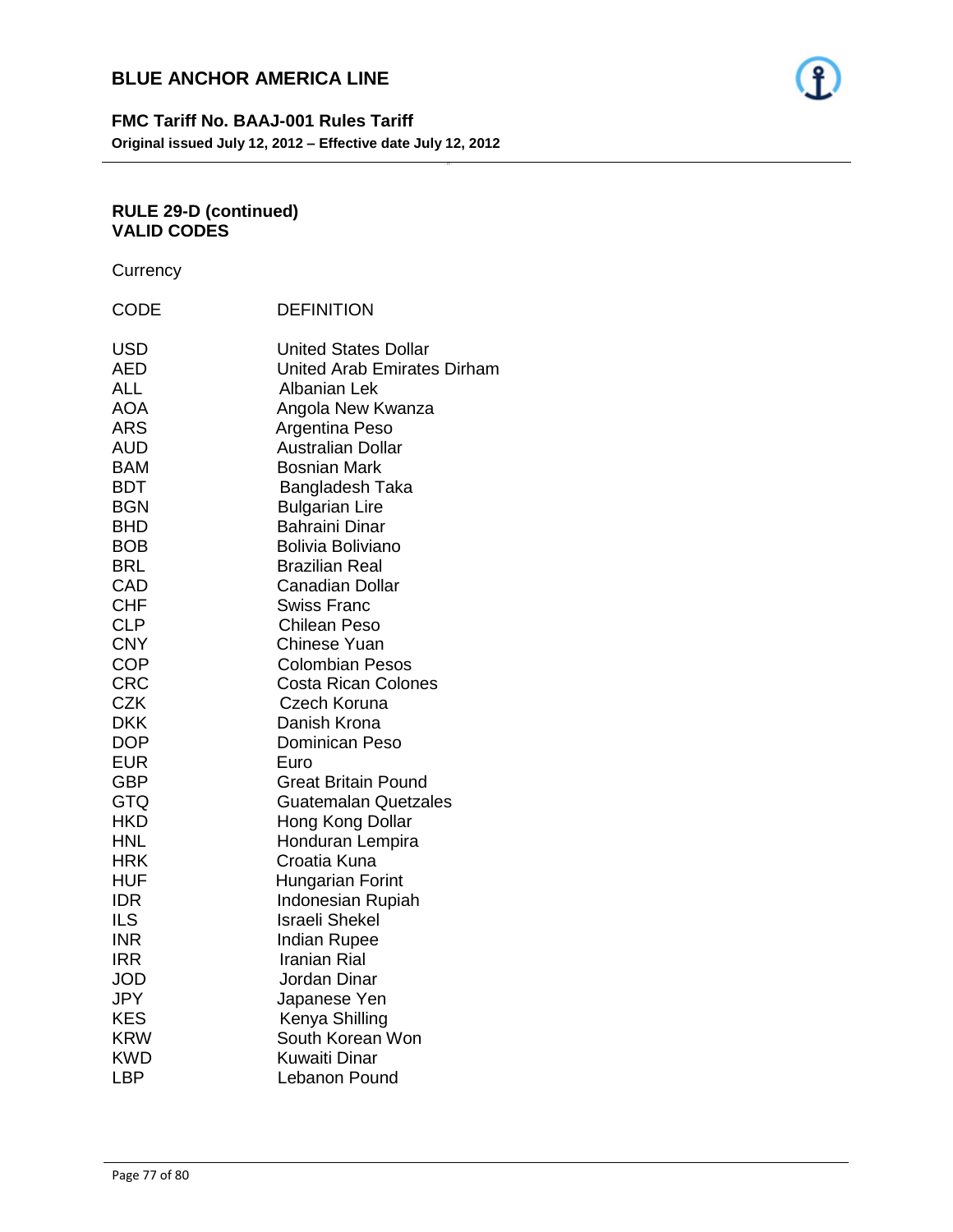

- 78 -

#### **RULE 29-D (continued) VALID CODES**

**Currency** 

| <b>CODE</b>              | <b>DEFINITION</b>                               |
|--------------------------|-------------------------------------------------|
| <b>LKR</b><br>LTL        | Sri Lanka Rupie<br>Lithuania Litas              |
| <b>LVL</b>               | Latvian Lat                                     |
| <b>MAD</b>               | Moroccan Dirham                                 |
| <b>MKD</b>               | Macedonian Denar                                |
| <b>MUR</b>               | <b>Mauritius Rupee</b>                          |
| MXN                      | <b>Mexican Peso</b>                             |
| <b>MYR</b>               | Malaysian Ringgit                               |
| <b>MZN</b>               | <b>Mozambique New Metical</b><br>Namibia Dollar |
| <b>NAD</b><br><b>NGN</b> | Nigerian Naira                                  |
| <b>NIC</b>               | Nicaraguan Cordoba                              |
| <b>NOK</b>               | Norwegian Krone                                 |
| <b>NZD</b>               | <b>New Zealand Dollar</b>                       |
| PAB                      | Panamanian Balboa                               |
| <b>PEN</b>               | Peruvian Nuevo Sol                              |
| <b>PHP</b>               | <b>Phillippine Peso</b>                         |
| <b>PKR</b>               | Pakistan Rupee                                  |
| <b>PLN</b>               | Polish Zloty                                    |
| QAR                      | <b>Qatari Rial</b>                              |
| <b>RON</b>               | Romania Leu                                     |
| <b>RUB</b>               | Russian Ruble                                   |
| SAR                      | Saudia Arabian Rial                             |
| SDR                      | <b>Special Drawing Rights</b>                   |
| SEK                      | Swedish Krona                                   |
| SGD                      | Singapore Dollar                                |
| <b>SVC</b>               | Salvadoran Colon                                |
| <b>THB</b>               | <b>Thailand Baht</b>                            |
| <b>TTD</b>               | <b>Trinidad Tobago Dollar</b>                   |
| <b>TWD</b>               | <b>New Taiwan Dollar</b>                        |
| <b>TZS</b>               | Tanzania Shilling                               |
| UAH                      | Ukrainian Hryvnia                               |
| <b>UGX</b>               | <b>Uganda Shilling</b>                          |
| UYU                      | Uruguayan Peso                                  |
| <b>VEF</b>               | Venezuelan Bolivar Fuerte                       |
| <b>XAF</b>               | Central African Franc (CFA)                     |
| <b>ZMK</b>               | Zambian Kwacha                                  |

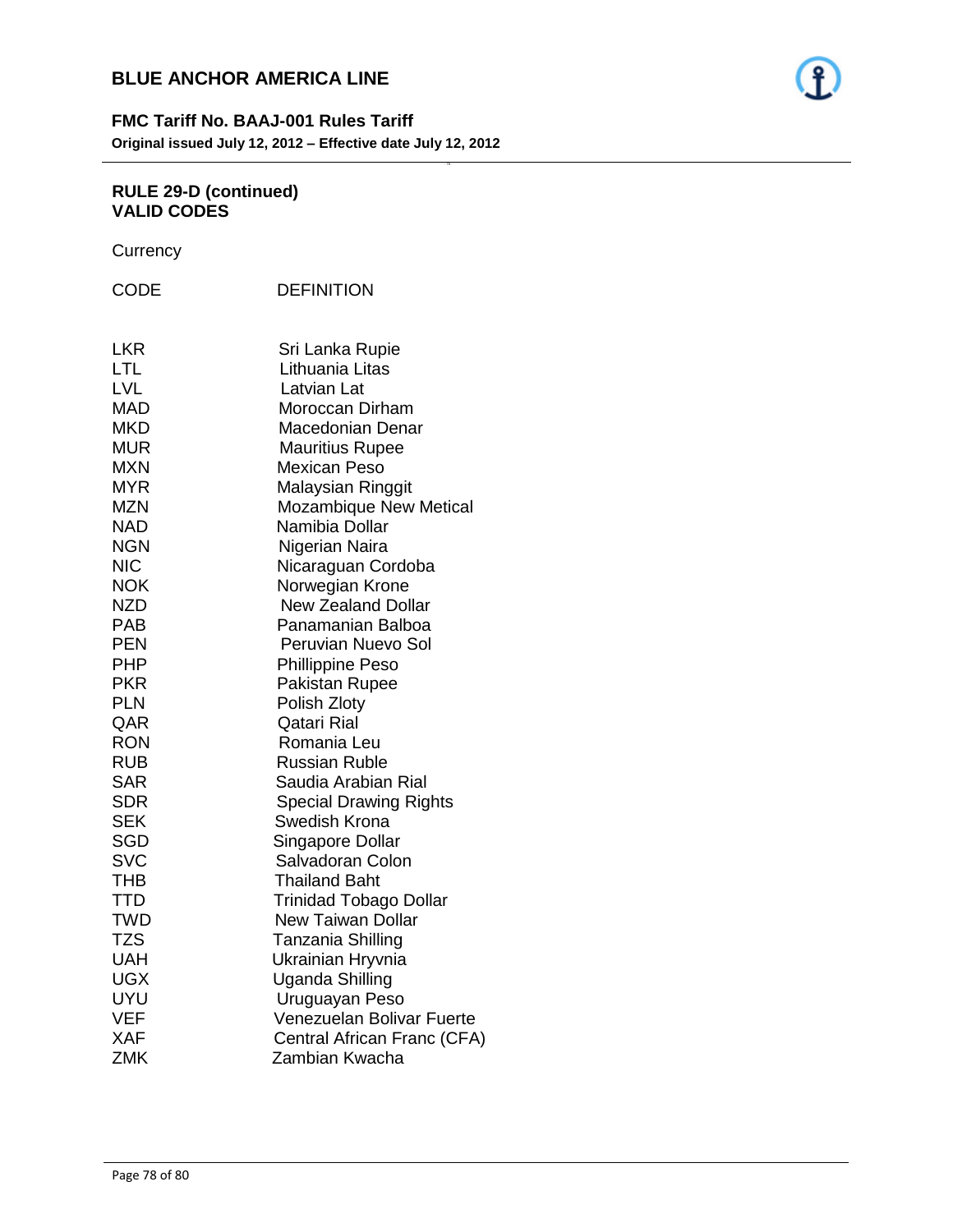

## **FMC Tariff No. BAAJ-001 Rules Tariff Original issued July 12, 2012 – Effective date July 12, 2012**

## **RULE 29-D (continued) VALID CODES**

## FMC Status/Rejection

CODE DEFINITION

| 00    | <b>Pending Review</b>                                                                        |
|-------|----------------------------------------------------------------------------------------------|
| 01    | Not rejected; item accepted                                                                  |
| 02    | Rejected: Change on less than required notice                                                |
| 03    | Rejected: Failure to show new points/routing/through routes for intermodal<br>transportation |
| 04    | Rejected: Unclear or indefinite; garbled                                                     |
| 05    | Rejected: Duplicating or conflicting                                                         |
| 06    | Rejected: Retroactive effective date                                                         |
| 07    | Rejected: Lack of or improper use of revision symbol(s)                                      |
| 08    | Rejection of ET because Service Contract not timely filed                                    |
| 09    | Suspended                                                                                    |
| 10    | Cancelled                                                                                    |
| 11-98 | Reserved for System automatic edit checks                                                    |
| ٩Q    | Special (See comments)                                                                       |

- 79 -

99 Special (See comments)

| Stowage Codes   |                                                         | Origin/Destination Inland Mode Code |                                              |  |
|-----------------|---------------------------------------------------------|-------------------------------------|----------------------------------------------|--|
| <b>CODE</b>     | <b>DEFINITION</b>                                       | <b>CODE</b>                         | <b>DEFINITION</b>                            |  |
| OD<br>BS        | On Deck<br><b>Bottom Stowage</b>                        | N/A<br>M<br>R                       | Not Applicable<br>Motor<br>Rail              |  |
| FF/Broker Types |                                                         | В<br><b>MR</b>                      | Barge<br>Motor/Rail                          |  |
| CODE            | <b>DEFINITION</b>                                       |                                     |                                              |  |
| N/A             | Not Applicable                                          | <b>Stuffing/Stripping Codes</b>     |                                              |  |
| FF<br>CВ        | <b>Freight Forwarder</b><br><b>Customs House Broker</b> | <b>CODE</b>                         | <b>DEFINITION</b>                            |  |
| OTH             | Other                                                   | N/A<br><b>MECH</b><br><b>HAND</b>   | Not Applicable<br>Mechanical<br>Hand Loading |  |